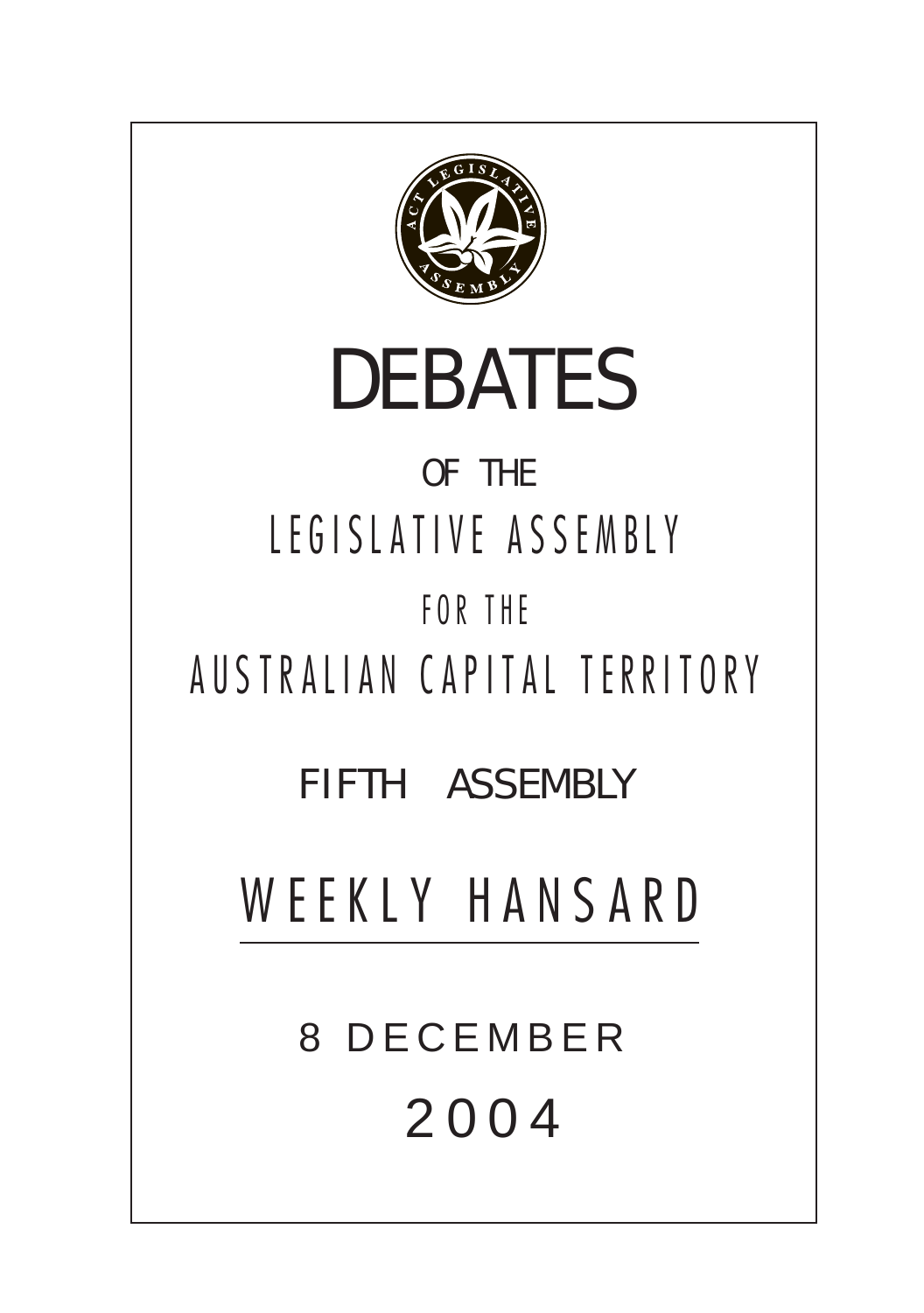# Wednesday, 8 December 2004

| Questions without notice:                                                    |  |  |
|------------------------------------------------------------------------------|--|--|
|                                                                              |  |  |
|                                                                              |  |  |
|                                                                              |  |  |
|                                                                              |  |  |
|                                                                              |  |  |
|                                                                              |  |  |
|                                                                              |  |  |
|                                                                              |  |  |
|                                                                              |  |  |
|                                                                              |  |  |
|                                                                              |  |  |
|                                                                              |  |  |
|                                                                              |  |  |
| Minister for Health—portfolio responsibilities (Ministerial statement) 169   |  |  |
| Minister for Planning—portfolio responsibilities (Ministerial statement) 176 |  |  |
| Bushfires—coronial inquest                                                   |  |  |
|                                                                              |  |  |
|                                                                              |  |  |
|                                                                              |  |  |
|                                                                              |  |  |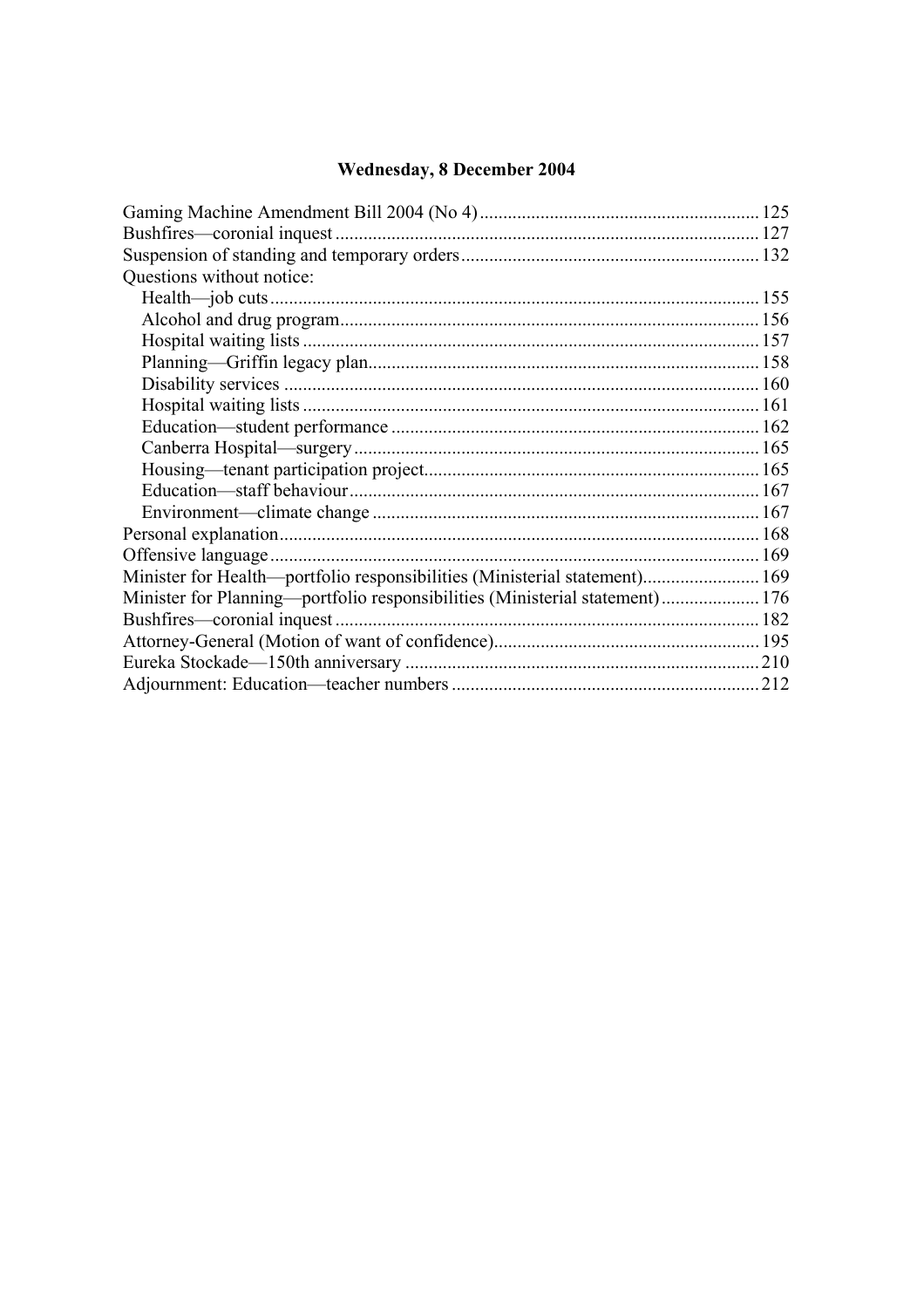# **Wednesday, 8 December 2004**

**MR SPEAKER (**Mr Berry) took the chair at 10.30 am and asked members to stand in silence and pray or reflect on their responsibilities to the people of the Australian Capital Territory.

# <span id="page-2-0"></span>**Gaming Machine Amendment Bill 2004 (No 4)**

**Mr Stefaniak**, pursuant to notice, presented the bill and its explanatory statement.

Title read by Clerk.

**MR STEFANIAK** (Ginninderra) (10.31): I move:

That this bill be agreed to in principle.

This bill is brought before the Assembly to ensure that what appears to have been an anomaly in the recently passed gaming machine legislation does not have a serious effect on the operation of many of our very successful and community-minded licensed clubs. I understood that there might be some further amendments to other things coming from the government, but I think it is important to put this bill on the table today because of a problem that has arisen.

In the last Assembly we passed some landmark legislation in relation to gaming in the territory. That was done largely on a bipartisan basis and has been proved to be effective. It was a big bill but, in the course of the drafting of the bill—and there were large numbers of attempts to get it right before the final bill was tabled—there were a couple of matters inadvertently left in the bill. One of those relates to section 14 of the bill.

I understand that Clubs ACT has written to both the government and the opposition, and probably to the crossbench too, in relation to this. One of their concerns was the matters referred to in sections 14 (1) (c), (d) and (e) of the current act, relating to the appointment of committee members for clubs. The existing nomination process was recognised under section 30G of the old Gaming Machine Act of 1987, but that effectively was not repeated—it seems by inadvertence—in the 2004 act.

In fact, in the new sections 14 (1) (c), (d) and (e) the commission has been given grounds to refuse a licence, or indeed to cancel a licence—you can also read it in section 55 where the election of the committee can be influenced by someone who is not a voting member, or all the committee members do not have complete control over the election of all of the members of the committee, or each voting member does not have an equal right to nominate or otherwise choose people for the election of the committee.

I think the specific problems there are in the last two dot points. Many of the clubs' current processes for nominations, which are falling due now, do not meet the second and third requirements. The commission has a discretion therefore, on that ground alone, to refuse a gaming machine licence. I understand that this problem has also been raised with the government. The basic problem is that, if this section is just left to stand as it is, it would put bona fide clubs in an intolerable situation, where their compliance is subject to bureaucratic fiat. In essence this means that, for example, the Vikings group would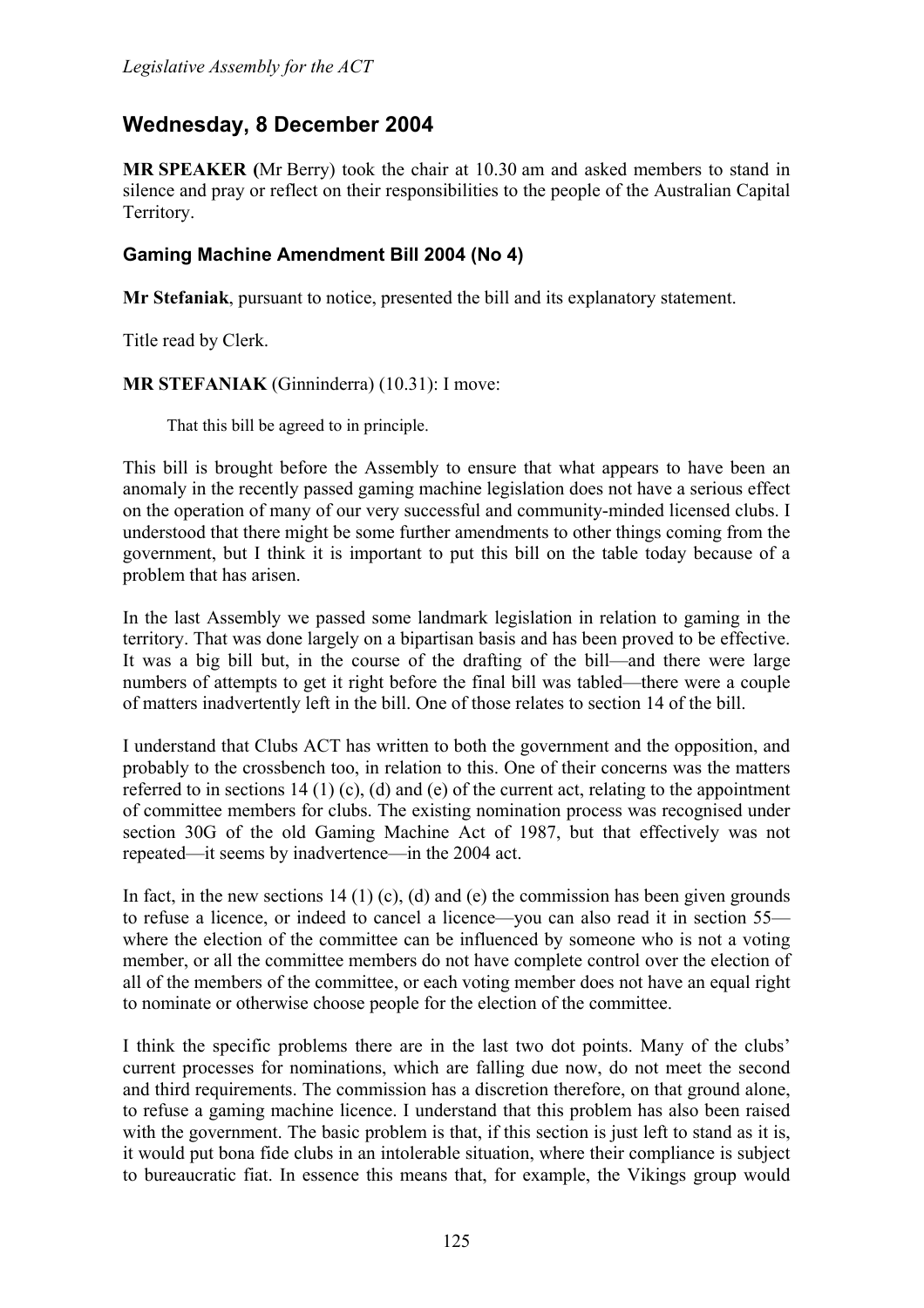hold stewardship over its assets by virtue of a policy ruling by the commission that can be changed at any point in future, for whatever reason.

The club industry is concerned that it should not have to rely on the goodwill of an official to maintain control of a club and the dedication of any operating profits to the purpose set out in their articles of association. The circumstances of the club industry are indeed precarious. Uncertainty like this will only serve to add to the concern of the bankers who back these clubs. They might see the prospect of a loss of responsible management in all ACT clubs and therefore call into question the capacity of the industry to, for example, raise loan funds.

It is a highly uncertain requirement; the clubs are very concerned about it. They have asked for the situation to be rectified—basically to amend the legislation as soon as possible to effectively restore the position that applied under the Gaming Machine Act of 1987. They have requested that this amending legislation be introduced, which I am now doing.

Effectively the legislation introduces a new section 14 (2), which ensures that the commission cannot refuse to issue a gaming machine licence under subsection (1) (c), (d) or (e) for reason only that the election of a member of a club's management committee or board has been decided, controlled or influenced by an associated organisation; or that the voting members of the club do not have complete control over the election of all members of the club's committee or board because an associated association has some control; or that each voting member of the club does not have an equal right to elect people, and to nominate or otherwise choose people because an associated association has a right to elect, nominate or otherwise choose people for election.

Most of our clubs in the ACT have been set up for specific purposes. Let us take, for example, the Ainslie Australian Football Club. It has, as do virtually all clubs in the ACT, an associated organisation that has some control. In that case the associated organisation is the Ainslie Football Club, which puts junior and senior teams on the field. I am not sure what their set-up is, but quite often a group might have to elect from within its own body and nominate five out of the eight total directors of the club, or seven out of the 10.

That is fairly common; it is in the constitutions of the clubs. The clubs' articles of association clearly set out the purpose for the clubs, and people go into the clubs on that basis. I am unaware of anyone ever having a problem with the way this situation has operated in the territory for at least three decades. When one looks at the contributions clubs make to the ACT, this is an important matter.

Basically I think the clubs are concerned that some other group, which has no regard for why the club is there in the first place and what the club does for the community, could take it over; be it perhaps that all the drunks in the back bars getting together or, for example, in the case of Ainslie, maybe a soccer club, a basketball club or some other club or organisation stacking the numbers, changing the constitution and basically taking over the club—from what it was there for and what it purports to be there for in the community. The uncertainty causes problems.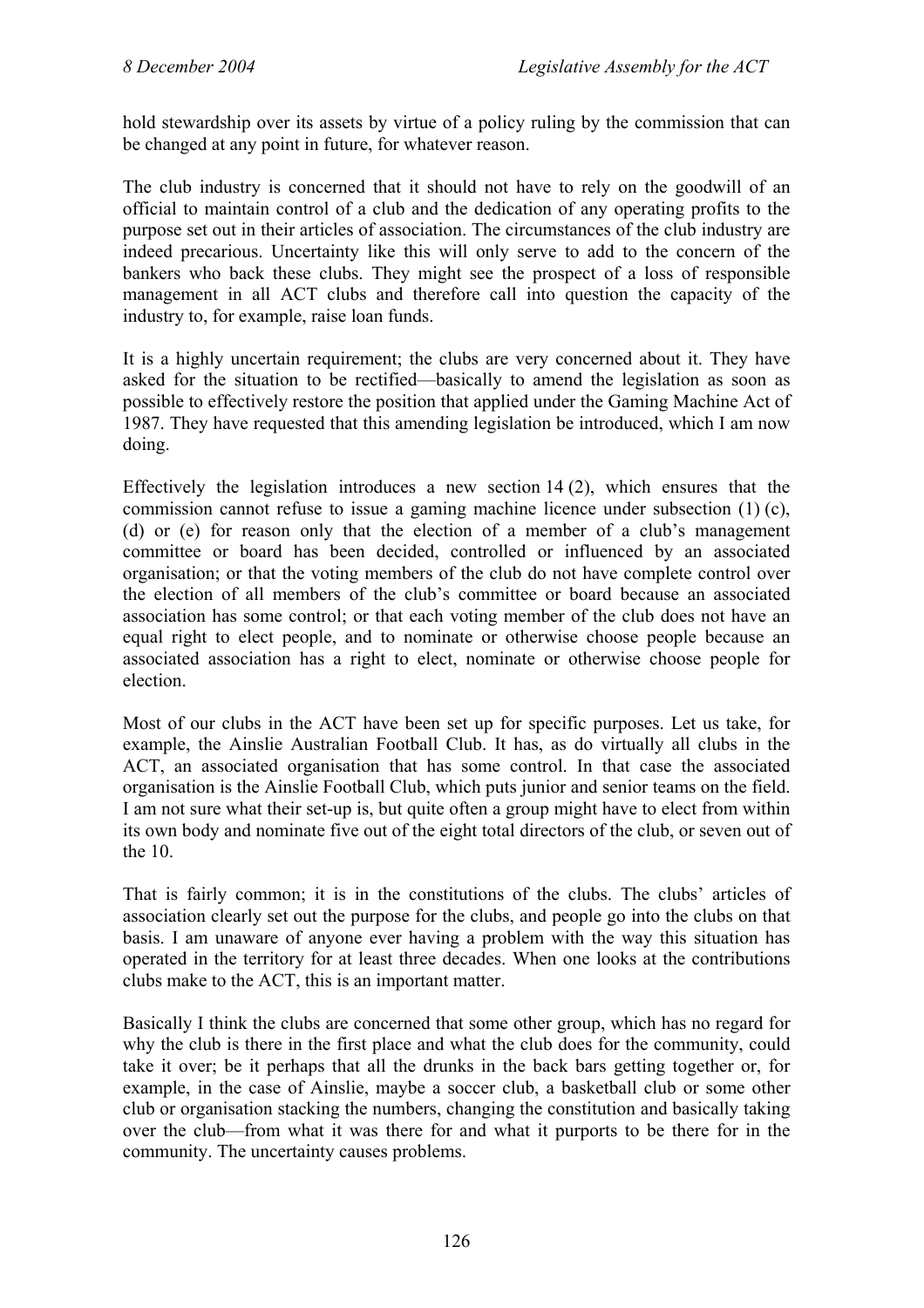In the recent report issued only yesterday and delivered into the Assembly, you can see the significant contributions a lot of the clubs who have these provisions make. I mentioned Ainslie: they made community contributions of \$1.594 million in the 2003-04 year. In my own electorate the Belconnen Magpies Sports Club contributed \$289,500; and the Belconnen Soccer Club contributed \$476,000. The contribution of the Labor Club was \$1,109,000. I am not sure what the arrangements of the Southern Cross Club are, but let us go down south to Tuggeranong, where the contribution was \$2,633,000. Even the Woden Tradesmen's Club contributed \$377,000; and the Yowani Country Club's contribution was \$448,345. That is just an example of some of the significant contributions these clubs make to the ACT.

It is a system that has served us well, but it is of concern. What my bill would purport to do, and in fact does, is simply bring back the status quo that has worked. Having said that, there are a number of issues still facing the club industry. There is still the issue of several—and I am pleased to say it is only several—pseudo clubs which were started effectively by individuals, which have absolutely no associated group backing, which is causing concern.

I understand that those are points the government might well be taking up. That is certainly something the opposition will continue to look at. The particular protection I have in here in no way affects the ability of the commission to deal with those problems. Hopefully that is something the government is considering. I commend the bill to the Assembly.

Debate (on motion by **Mr Quinlan**) adjourned to the next sitting.

# <span id="page-4-0"></span>**Bushfires—coronial inquest**

**MR SPEAKER**: Before you proceed, Mr Stefaniak, I have given lengthy consideration to this motion. It is a motion that has the potential to raise serious sub judice issues here in the Assembly, because of its potential to create debate that would go to issues that would likely find themselves before the court. There has been a large public debate about this outside of the Assembly and people may argue: "Well, there has been a debate outside of the Assembly; would it hurt to have a continuing debate in this place?" I say to you that the court is able to defend itself outside of the Assembly; it may find people in contempt of the rulings of the courts from time to time, but the court is unable to defend itself here. That role falls to me and my implementation of the standing orders.

What I am saying to you in a roundabout way is that I think there is a likelihood that this debate will be a very thin one because it is very hard to avoid questions of sub judice in dealing with this matter. I will err on the side of safety: if members contributing to the debate touch on issues that I feel may find their way to the court, I will prevent the debate from continuing along those lines.

**MR STEFANIAK** (Ginninderra) (10.42): I move:

That this Assembly directs the Attorney-General to: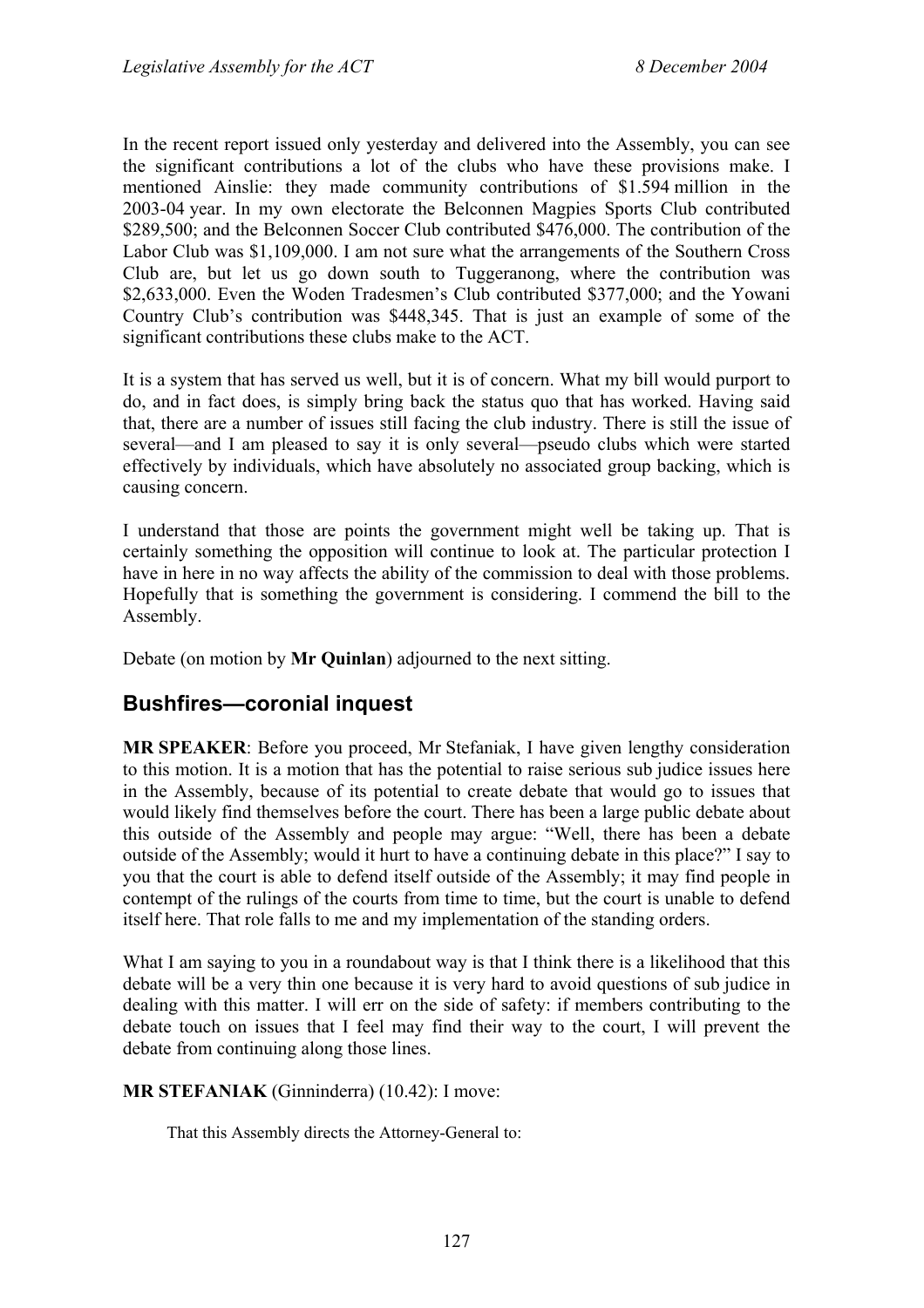- (1) instruct the lawyers representing the Attorney-General and the ACT Government to discontinue the appeal against Coroner Doogan in the ACT Supreme Court; and
- (2) affirm his and his Government's confidence in the coronial process.

I did not think I would see the need for the opposition to move a motion such as this. To come to this step is a result of what appears to be an unprecedented and indeed extraordinary decision by the Attorney-General to join in an appeal against the coroner on the grounds of apprehended bias in relation to a coronial process.

I make no comment in relation to the other nine individuals, who have appealed through their legal counsel. That is entirely separate from the matter in relation to the Attorney-General. The Coroners Court in the ACT is set up by an act of parliament—the Coroners Act of 1997 as amended. The coroner is a magistrate who fundamentally has a jurisdiction relating to inquests into deaths, under section 13 of the act; into fires under section 18; and something that has no relevance here: disasters, which she or he can be requested to do by the Attorney-General. I do not think anyone has any comment in relation to the fact that there needs to be a coronial inquest into the matters pertaining to 18 January 2003.

The coroner, of course, has the power to summon witnesses, to summon evidence and to summon documents. Under section 47, the coroner is not bound to observe the rules and procedures in evidence applicable to proceedings before a court of law. The coroner can take evidence on oath or affirmation. The coroner also can require a witness to answer a question put.

Unlike other types of judicial matters, section 55 ensures that the coroner will not include in any finding or report under the act—and that includes an annual report—a comment adverse to a person identified from the finding or report unless that person has, prior to the making of the finding or report, taken all reasonable steps to give that person a copy of that comment and a written notice advising the person within a specified period that the person can make a submission in relation to the proposed comment or give the coroner a statement in relation to it. The coroner has to include those statements in the final report. That is a natural justice provision.

In relation to the coroner, Dr Freckleton, who is a learned expert in coronial inquiries and a barrister in Victoria, was recently on the ABC and expanded further on the role of the coroner and the problems facing this Attorney-General in relation to this very fundamental principle of the separation of powers and the role of the Attorney.

Dr Freckleton stated that the role of the coroner basically lies between the civil and criminal jurisdictions. The coroner's basic role is to find out what brought about the tragedy and what can be done to fix it. The role of the coroner is an ancient lineage; and what occurred in the ACT, in terms of what the Chief Minister and attorney has done in joining the appeal to the Supreme Court is highly unusual. According to the good doctor, it is highly unusual for an action such as this to take place. He says that parties on occasions in coronial inquests have sought to have an inquest interrupted on an appeal to a superior court to get a ruling—for example, whether certain evidence should be taken. The Chief Minister and the Attorney-General has a role, and this is problematic. It has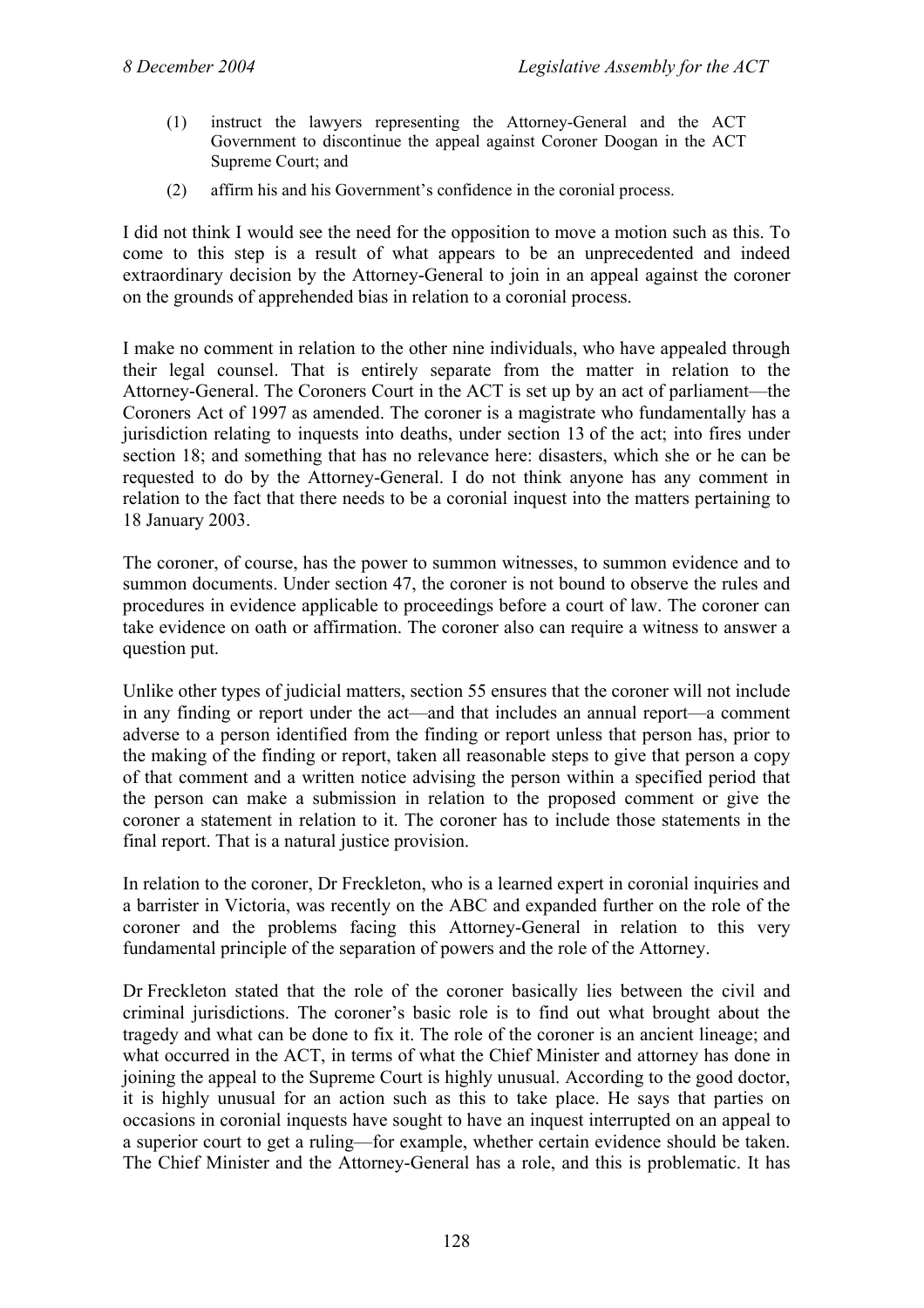political resonances. He was also a witness and a government minister and had a role during the fires and accordingly there were very much—

**MR SPEAKER**: I am not going to allow discussion of that order, because I have taken the view that it is likely that that is a matter that could come to the courts by way of evidence. I would ask you to discontinue that line.

**Mr Seselja**: I wish to raise a point of order. The sub judice rule talks about a substantial danger of prejudice to judicial proceedings. We are talking about Supreme Court proceedings here. I refer to page 497 of *House of Representatives Practice*, where it says:

… there is a long line of authority from the courts which indicates that the courts and judges of the courts do not regard themselves as such delicate flowers that they are likely to be prejudiced in their decisions by a debate that goes on in this House.

I would ask you, Mr Speaker, to have regard for that—that it is very unlikely that the Supreme Court is going to be prejudiced by the statements of Mr Stefaniak.

**MR STEFANIAK**: Further to that point of order, all I am doing is quoting from an interview on the radio, which does not go into any evidence before the coroner; it is generic only.

**MR SPEAKER**: Mr Stefaniak, going to your last point, quotes on matters in this place can also offend the sub judice rule. I understand what you are saying, Mr Seselja—that the courts are not delicate flowers when it comes to considering these matters—but I am not going to allow a practice in this place where evidence likely to come before the courts is reviewed in this place before proceedings in the courts. It strikes me that that is a bad practice for us to get into; and I would ask Mr Stefaniak not to pursue that course.

**MR STEFANIAK**: On the point of order, we did that all last year. All I am saying is that the Attorney-General was a witness before the inquiry and gave evidence before the inquiry in his capacity as a government minister. That is an important point of the issue I am raising. I am not going into what evidence he gave; it is nothing to do with that. In fact, we have probably done that in the previous Assembly. I am not going into that; I am going into the general principle of what he has done—nothing more than that. I certainly cannot see how that is possibly sub judice, because I am not in any way going into the actual evidence.

**MR SPEAKER**: But you would agree, Mr Stefaniak, that that issue is likely to be raised in the courts?

**MR STEFANIAK**: I do not think we can get around the fact—

**MR SPEAKER**: Not that it matters whether you agree or not, because this is my decision.

**MR STEFANIAK**: The big problem in this case, in this matter, is that the attorney is also a witness; he has given evidence. I am not mentioning what the evidence is, but he has a role as Attorney, and that is a fundamental point. Because he is also a witness,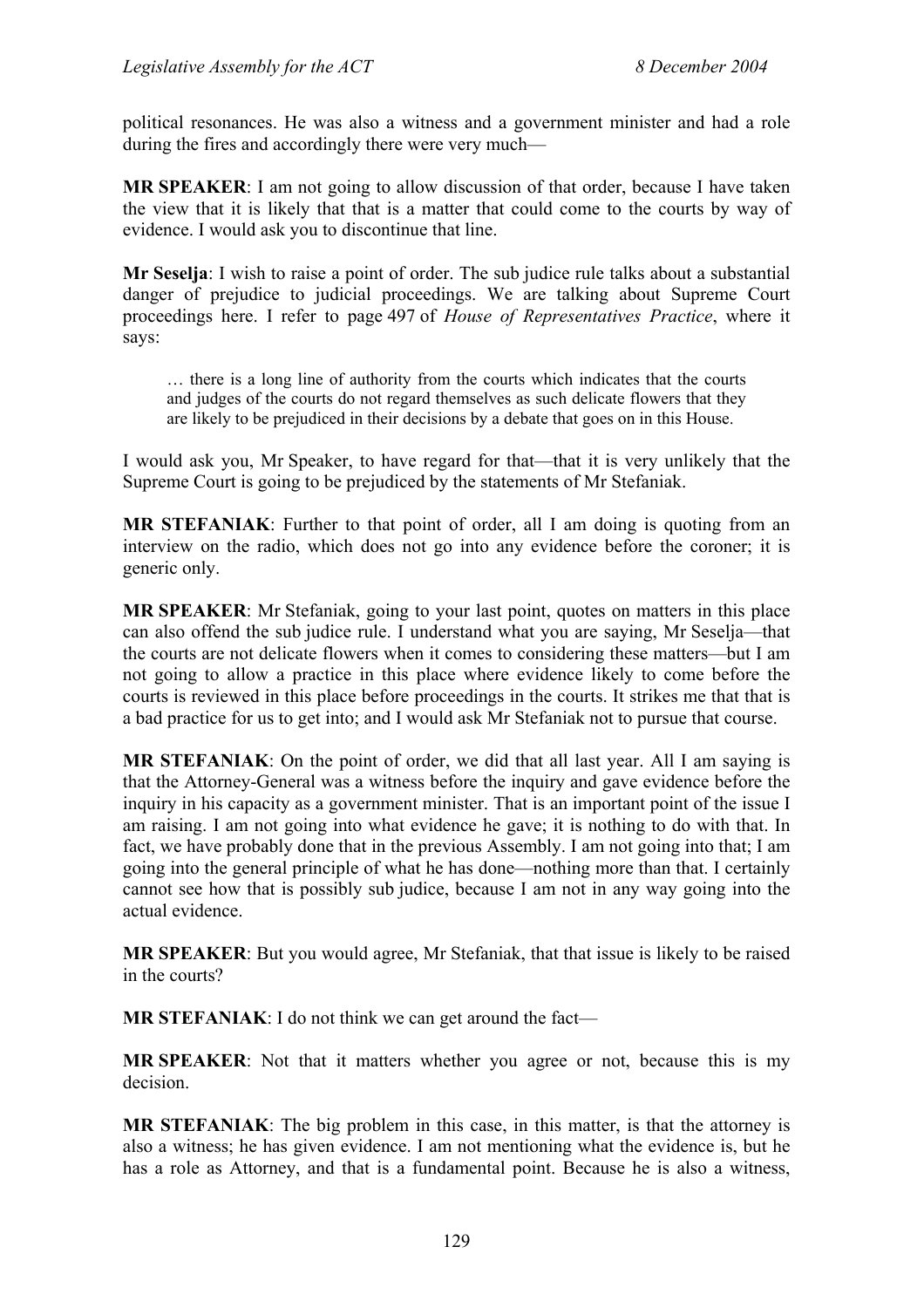there is what we would say is a conflict of interest situation. I am not going into the evidence; that is a matter for the public record; that has happened elsewhere; that is not of concern to me.

My concern is the role of this attorney and what he has done in terms of this inquest by joining in an appeal that nine other people have taken. They are quite entitled to do so and I make no comment on that. What I am saying is that there is no precedent to show that this has ever occurred before. We are saying it contravenes the separation of powers; it is an extraordinary step; and hence this motion. I am not concerned in this debate as to what occurred in terms of evidence before the coronial inquest; that is a matter subject to appeal. I am concerned about the principle, the role of the Attorney, what he should or should not have done here and what he has done, which we say is wrong.

**Mr SPEAKER**: No. I am not going to permit debate that goes to the issue of conflict of interest, because it is almost certainly going to be raised in court.

**MR STEFANIAK**: With respect, Mr Speaker, all I am saying with regard to a conflict of interest is that we say there is one. I do not go any further than that, and I am not going to get into the substantive debate.

**MR SPEAKER**: Discontinue the line, Mr Stefaniak, or I will order you to resume your seat.

**MR STEFANIAK**: Let me go onto something else, about the role of the Attorney, and maybe we can come back to that. No, let me go a little bit further—putting aside what this attorney has or has not done at this stage—into what a coronial inquest is all about, which I think, quite clearly, he does not properly understand.

A coronial inquest is an inquisitorial process; the coroner is an investigator. He or she is not like a judge or a magistrate in a normal case who just sits there, assesses evidence and makes rulings. Judges and magistrates do not, as a matter of course, go to the scene of a crime, but a coroner does. The role of a coroner is something very similar to an investigative magistrate in the continental system—for example, France. Again, I am quoting largely here from Dr Freckleton, so do not take my word for it. He says that coroners do have to give warnings; they have to keep inquests going and they have to keep parties in line. A coronial inquest is a quest for truth. A coronial inquest also has natural justice considerations.

That is why, as I said earlier, if the coroner is going to give any adverse findings, the coroner invariably has to ask the parties to look at that beforehand—before giving submissions. The coroner has to ensure that what those parties have put in writing, for example, is included. That is a natural justice provision. He says that the coroner has to find out who died, when, where and how. Another essential part of the inquest is the power of the coroner to make comments and recommendations.

They can be ignored by governments. The coroner does not jail anyone, fine anyone or anything like that. Recommendations made by coroners can be ignored by governments, but they tend not to be ignored. The recommendations are often powerful and are often not ignored. Coroners have been involved in fires in Australia, as in most jurisdictions. Dr Freckleton said—and I cannot find it—that he was not aware of any comparable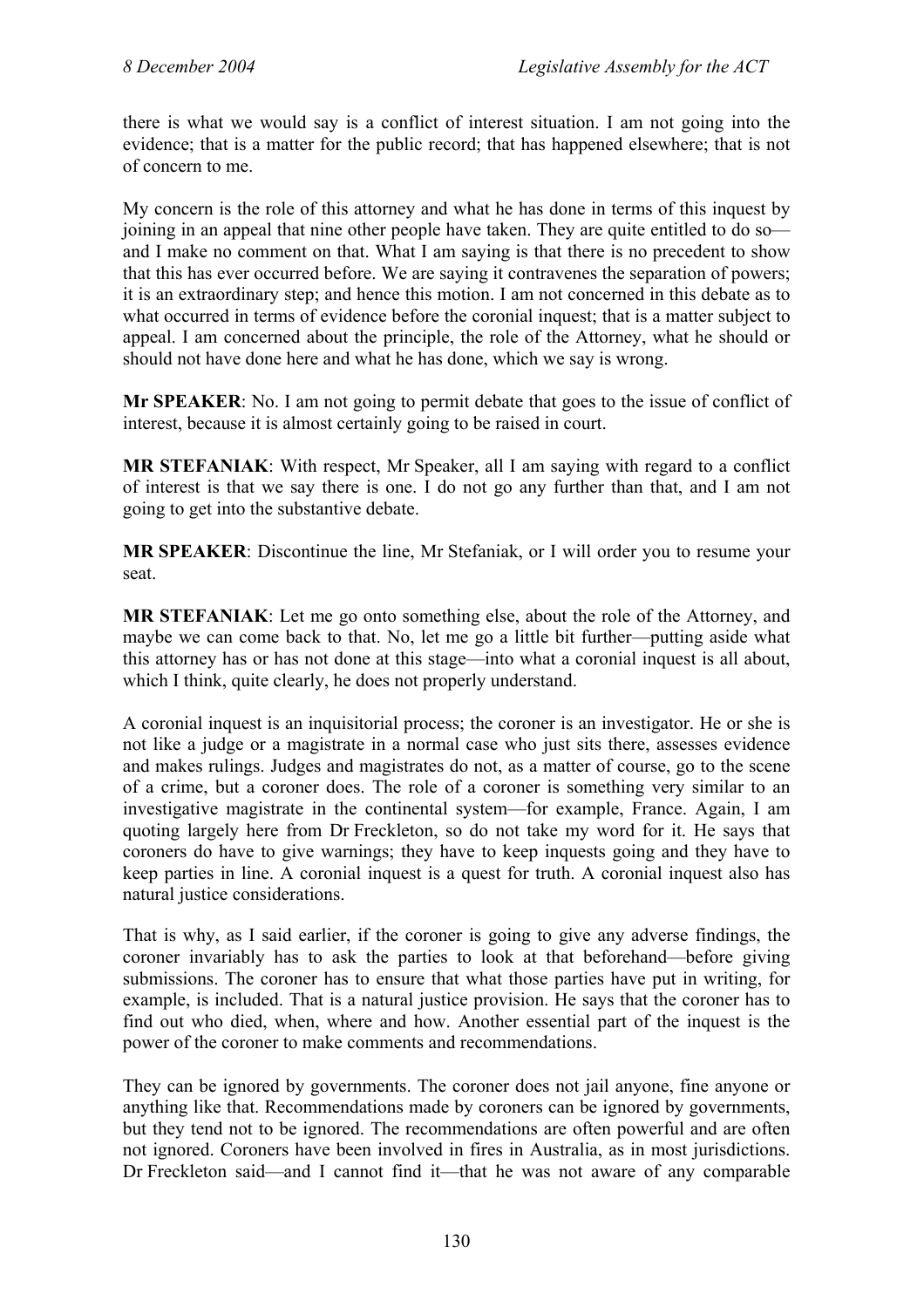incidents where an Attorney-General has done anything like this Attorney-General has done—intervened in this process.

We come now to the role of the Attorney-General. A former Attorney-General of South Australia, King—Queen's Counsel—stated at a judicial conference in November 1999:

It is the essentially political character of the office and portfolio of Attorney-General as it is developed in the country, which, paradoxically, makes it necessary to restate and re-emphasise the characteristics of the office which give rise to a distinction in kind between the role within government of the Attorney-General and the roles of other ministers. The distinction essentially is that the Attorney-General as law minister has, beyond the political responsibilities of a ministerial portfolio of the same nature as the responsibility of other ministers, a special responsibility for the rule of law, and the integrity of the legal system which transcends, and may at times be in conflict with, political exigencies. The Attorney-General has a unique role in Government of being the political guardian of the administration of justice. It is the special role of the Attorney-General to be the voice within government and to the public, which articulates, and insists upon observance of the enduring principles of legal justice, and upon respect for the judicial and other legal institutions through which they are applied.

**Mr Stanhope**: Precisely; that is exactly what I did, Bill.

**MR STEFANIAK:** You do not understand it, Attorney-General. Secondly, a member of the Attorney's own party in New South Wales, Mr Bob Debus, said very succinctly at the bar dinner in 2001:

The Attorney-General is able to play a significant role in maintaining public confidence in the integrity of the justice system and in protecting the rule of law. In defending the judiciary, the Attorney-General is not defending the decisions or the reasoning of the judiciary but the institution, its integrity and hence the rule of law.

**Mr Stanhope**: Hear, hear! I agree absolutely.

**MR STEFANIAK**: It is a pity you cannot act it out! Thirdly, Sir Anthony Mason, former Chief Justice, in the *Commonwealth Judicial Journal* of 1997, stated:

It is nevertheless the responsibility of the First Law Officer, a responsibility of the first importance, to uphold the rule of law. It is a responsibility that should not be subordinated to party political considerations when the integrity of judicial institutions is under challenge.

**Mr Stanhope**: Hear, hear!

**MR STEFANIAK**: It is good to say, "Hear, hear," Attorney, because it is quite clearly something you do not do yourself. Here we have this attorney making not too bad a comment—it is a pity he cannot follow it—in relation to a debate here, funnily enough in relation to incidents around a coroner's inquiry, in a no confidence motion on the then Attorney-General, Mr Humphries. He stated:

We come to the nub of the matter here, Mr Speaker ... the Attorney must be seen to be acting at arm's length and in a completely and totally disinterested manner. We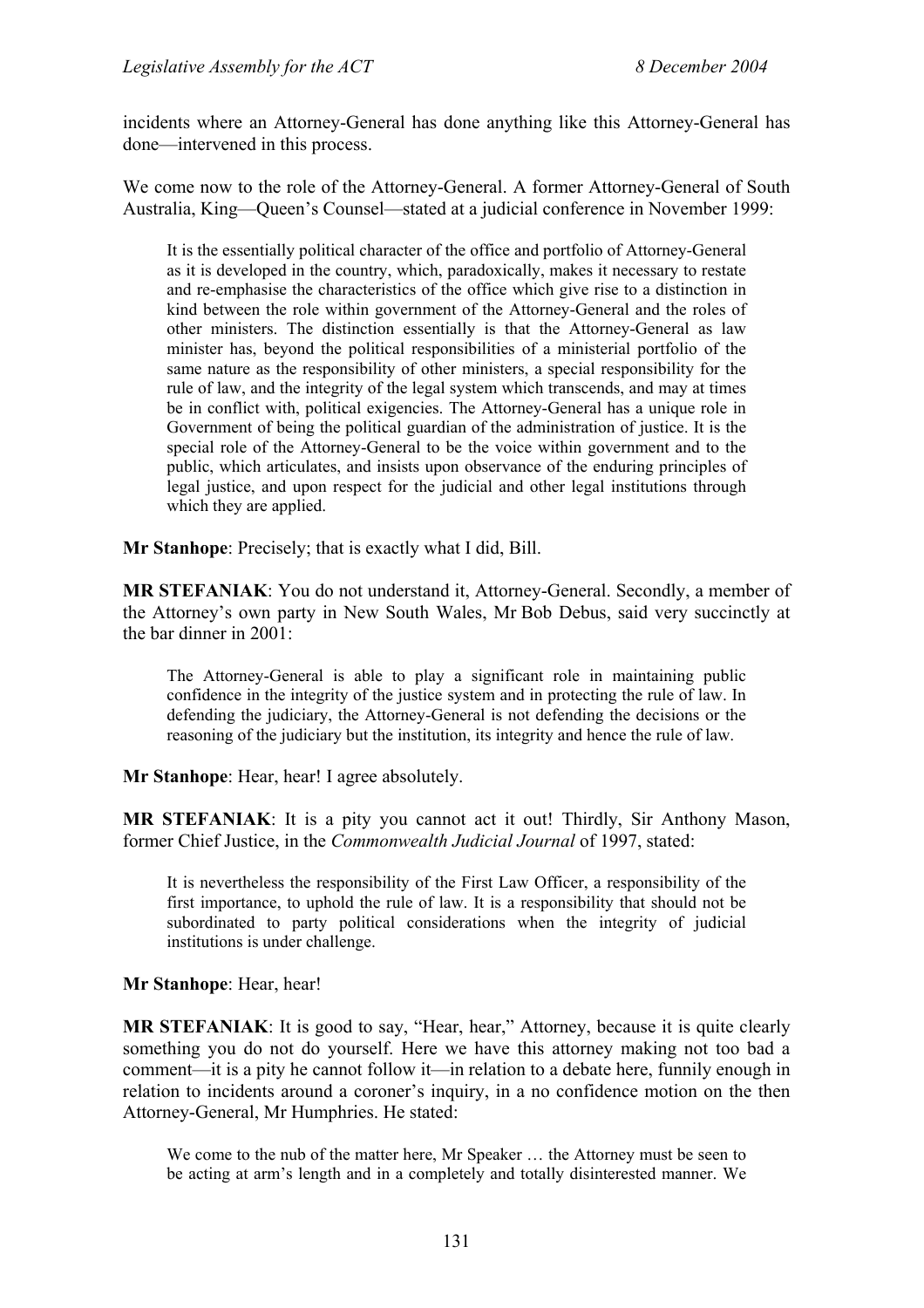admit that that will be difficult where some of the issues reported to him could well relate to adverse findings against some arm of government, for instance, or perhaps against some government employees — who knows? The point of it is that there must be a well-founded and grounded perception in the community that the Attorney is acting in such a manner; that he is acting at complete arm's length; that he is acting in a totally disinterested way.

I hardly think that is occurring here. Finally, in relation to coronial inquests, Professor Carney, on the role of the Attorney, states—

**MR SPEAKER**: You will not say that again. You express opinion again in relation to this matter. When you say, "I hardly say that has happened in this case", I think you are referring to the actions of the attorney in respect of the matter. I warn you that I will not tolerate too much more of this.

**MR STEFANIAK**: All right, Mr Speaker. If I can continue, I will quote Professor Carney on the role of the Attorney. He states:

There is no precedent of which I am aware where the Attorney-General has been regarded as under a legal duty to intervene in the conduct of a commission of inquiry in circumstances where the commission may be exceeding its terms of reference. Any intervention, certainly of a covert nature, would be viewed as a threat to the independence and integrity of the commission.

He goes on to say:

In any event, the appropriate parties to challenge any alleged excess of power by a commission of inquiry are those who are directly affected by the inquiry.

In this instance, those are the nine other people who did the appeal.

**Mr Stanhope**: And the territory.

**MR STEFANIAK**: Not the territory, Chief Minister.

**Mr Stanhope**: Yes, the territory.

**MR SPEAKER**: Order! Mr Stefaniak has the floor.

**MR STEFANIAK**: I seek an extension of time.

*(Extension of time not granted).*

# <span id="page-9-0"></span>**Suspension of standing and temporary orders**

#### **MR STEFANIAK**: I move:

That so much of the standing and temporary orders be suspended as would prevent Mr Stefaniak having an extension of time.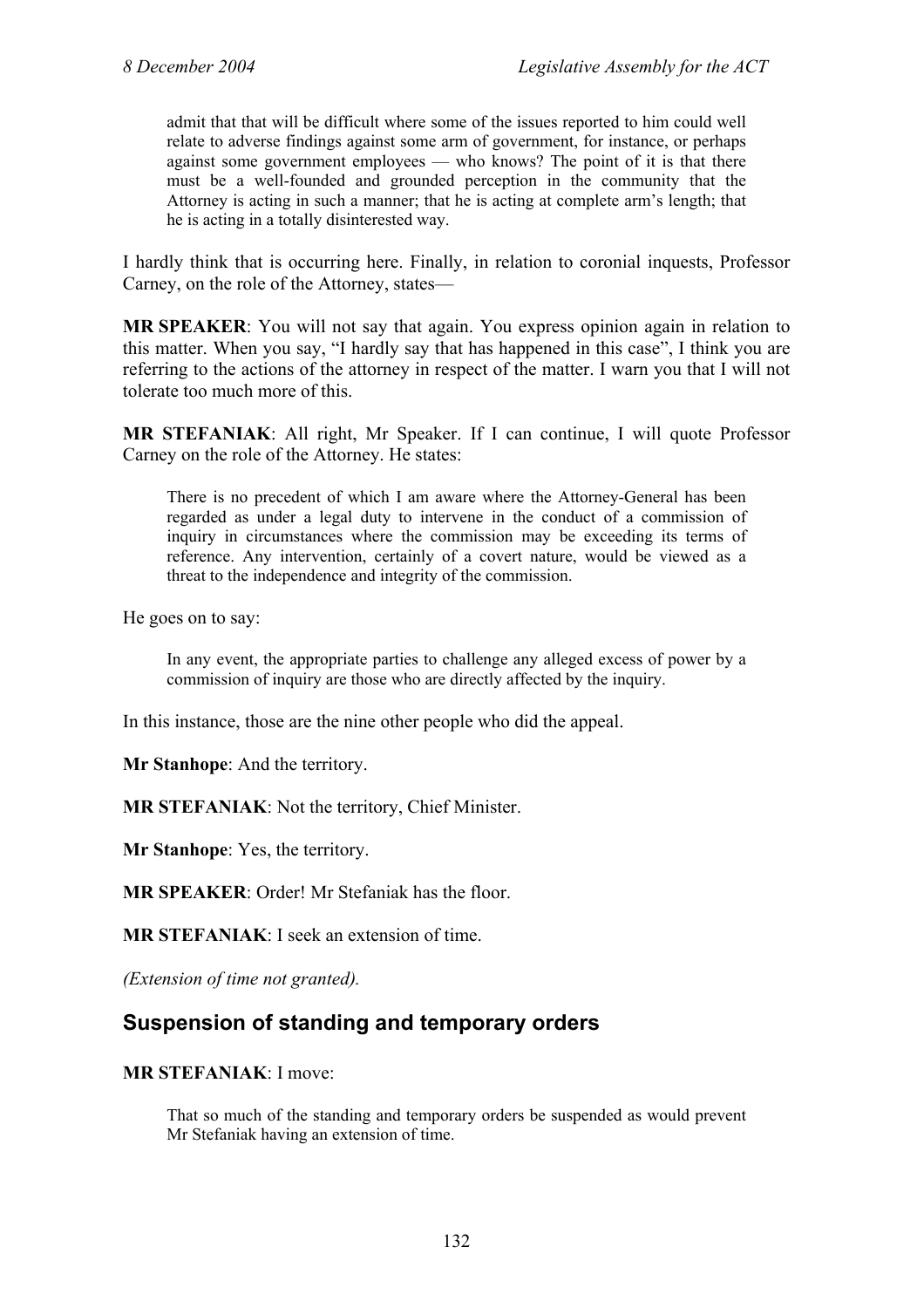This is a very important matter. It is a matter that relates to the position of the Attorney-General and whether he has gone beyond or against his role in relation to that; it relates to what appears to be an unprecedented act in Australia in respect of the Attorney-General intervening in these particular proceedings. In so doing, it raises issues in relation to the separation of powers, the proper role of the Attorney-General, the independence of the judiciary and the integrity of the judiciary. It thinks that it is crucially important that this debate continues.

It is of great concern also in the public interest, in that we are not talking about some minor matter; we are talking about a matter that has already cost the ACT government a lot of money, where there are obviously delays as a result; so there are fiscal issues in relation to this as well. By the attorney intervening, there would be further costs incurred. These are fundamental points in respect of our democracy: the separation of powers and the role of the attorney are crucially important. His role should not be just that of a government minister and a minister to look after the government's interests in accordance with the law. That is why this debate is most important.

**Mr Stanhope**: On a point of order, Mr Speaker: the shadow Attorney-General is debating the substance of the motion; he is not actually debating a suspension of standing orders.

**MR SPEAKER**: You had better connect this to the need for a suspension of standing orders.

**MR STEFANIAK**: I think those points, Mr Speaker, relate very much to the need to suspend standing orders. I appreciate your position, your concern to ensure that matters that are sub judice are left out of the debate. We have already had, as a result of that, probably half of the debate interrupted by argument in relation to that. For that reason, I think it is important that I be allowed to finish my speech because we have only got about half of it done simply because half the time has been taken up. That is because it is so important. This is an important issue, it is something that cannot be done in five minutes, and I would request that you allow this matter to continue.

**MR SPEAKER**: It is not my jurisdiction; it is a matter for the Assembly.

**MR SMYTH** (Brindabella—Leader of the Opposition) (11.00): Mr Speaker, it is impossible on some occasions to put a full case in 10, 15 or 20 minutes, depending on the time allowed to a speaker to make the points that are involved, and in particularly complex issues, and complex issues of law, it is nigh on impossible.

**Ms MacDonald**: It is because you lack discipline.

**MR SMYTH**: Ms MacDonald interjects, "You've got to be more disciplined." Well, sometimes somebody has got to follow through on a case that sets the basis for where the argument is going.

We were told in the lead-up to the election—and I think there was a *Canberra Times* editorial about it on Saturday, 16 October—that people should not be afraid of a majority government, that nothing would change. It has been the tradition of this place for 15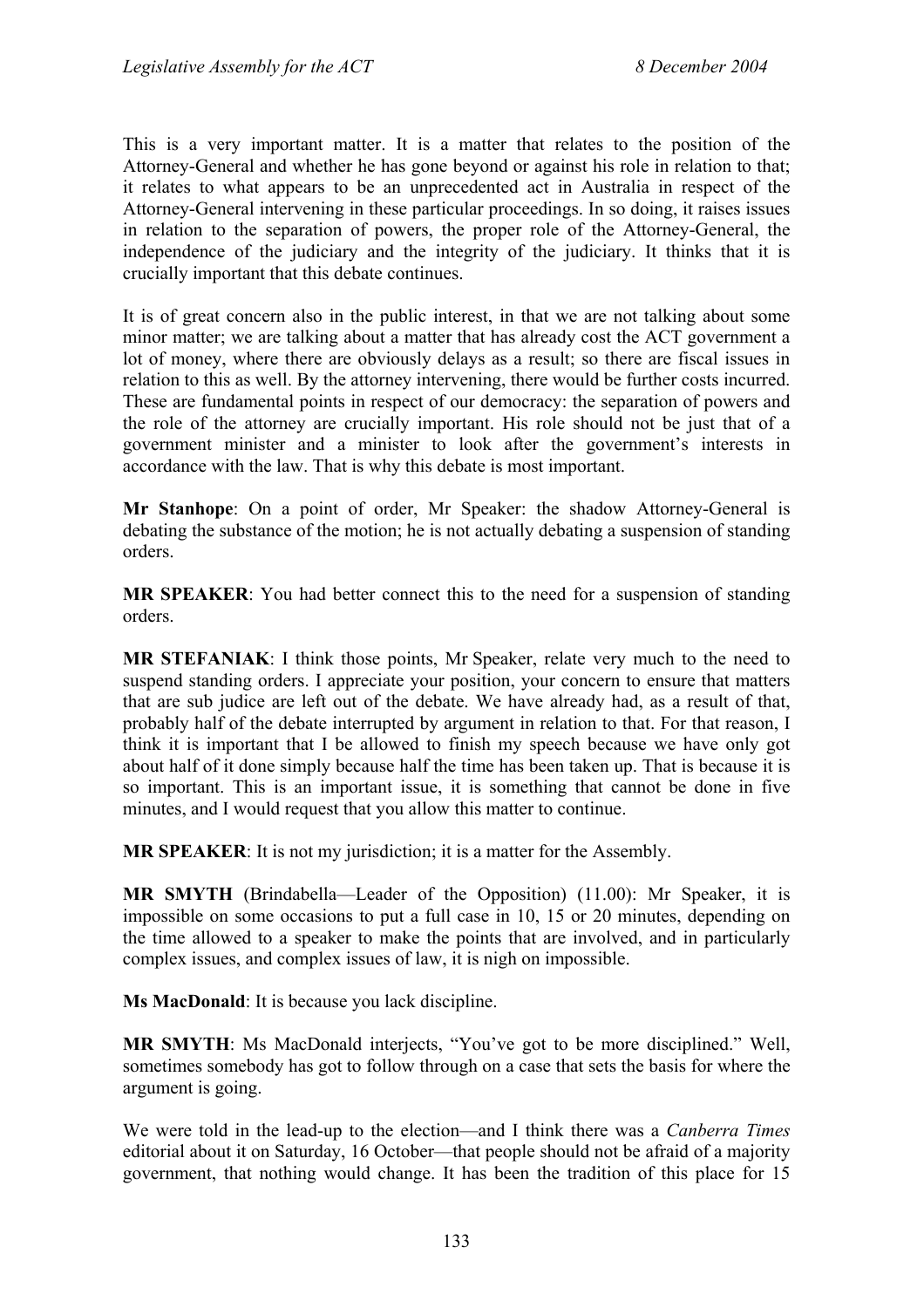years that, given the small number of members and the inability often to make the case using your full complement of members, members have been extended the courtesy of being allowed to speak somewhat longer to cover the ground that is encompassed in a debate. I guess that would apply particularly to the Greens, who now have only one member on the crossbench, who has to answer all the allegations, all the points, all the interest in a debate. It is impossible for them in a single speech to make all those points. That tradition is about to go out the window, with the government using its majority to put the gag in place.

**Mr Stanhope**: On a point of order, Mr Speaker: Mr Smyth is not speaking to the suspension of standing orders; he is actually speaking to issues outside here. This has nothing to do with the motion for the suspension of standing orders. This is just a whinge because of the opposition's inadequacy, its lack of impact in the election and the fact that it handed the government a majority.

**Mrs Dunne**: On the point of order, Mr Speaker: if the Chief Minister wants to debate, he can take his turn in the debate.

**MR SPEAKER**: That is not a point of order either, Mrs Dunne. Are you finished, Mr Smyth?

**MR SMYTH**: No, not at all, Mr Speaker. What I was saying is accurate and is relevant.

**MR SPEAKER**: Please confine your remarks to the need for the suspension of standing orders.

**MR SMYTH**: It is about the right of a member to get an extension. It is about the tradition of this place. The Chief Minister himself speaks about Westminster and its traditions. We have established traditions. The tradition over the 15 years has been—and you have probably used it as many times as I have, Mr Speaker—that members be extended a courtesy. Firstly, it is a courtesy to all our members to have their say. We are elected to speak on behalf of the people of the ACT. What is now being said is that we can speak for only a limited time. That has never, or very rarely, happened in this place. I think it would be a very, very bad move to establish it as a precedent, but obviously that is the intention of the government.

Secondly, it stifles the debate. The issues that we want to canvass are very, very broad and, collectively, we probably get about an hour and 20 minutes in which to put our case. Sometimes you cannot put a case in an hour and 20 minutes. I think it is an acknowledgment of the size of this place that we have always allowed members to seek an extension to speak longer if necessary to put the full case. Thirdly, we were told that nothing would change under a majority government, yet what we are seeing today is a dramatic change. I would suggest to the Assembly that they do not want to travel this path.

**MRS DUNNE** (Ginninderra) (11.04): I notice that the government are not going to defend their indefensible position, Mr Speaker. As Mr Seselja said, this essentially is the gag. The government are applying a gag because what they are hearing is inconvenient for them; it is not within the realm of things that they want to discuss and they want to close it down. They are now flexing their muscles, their unionised muscles, to close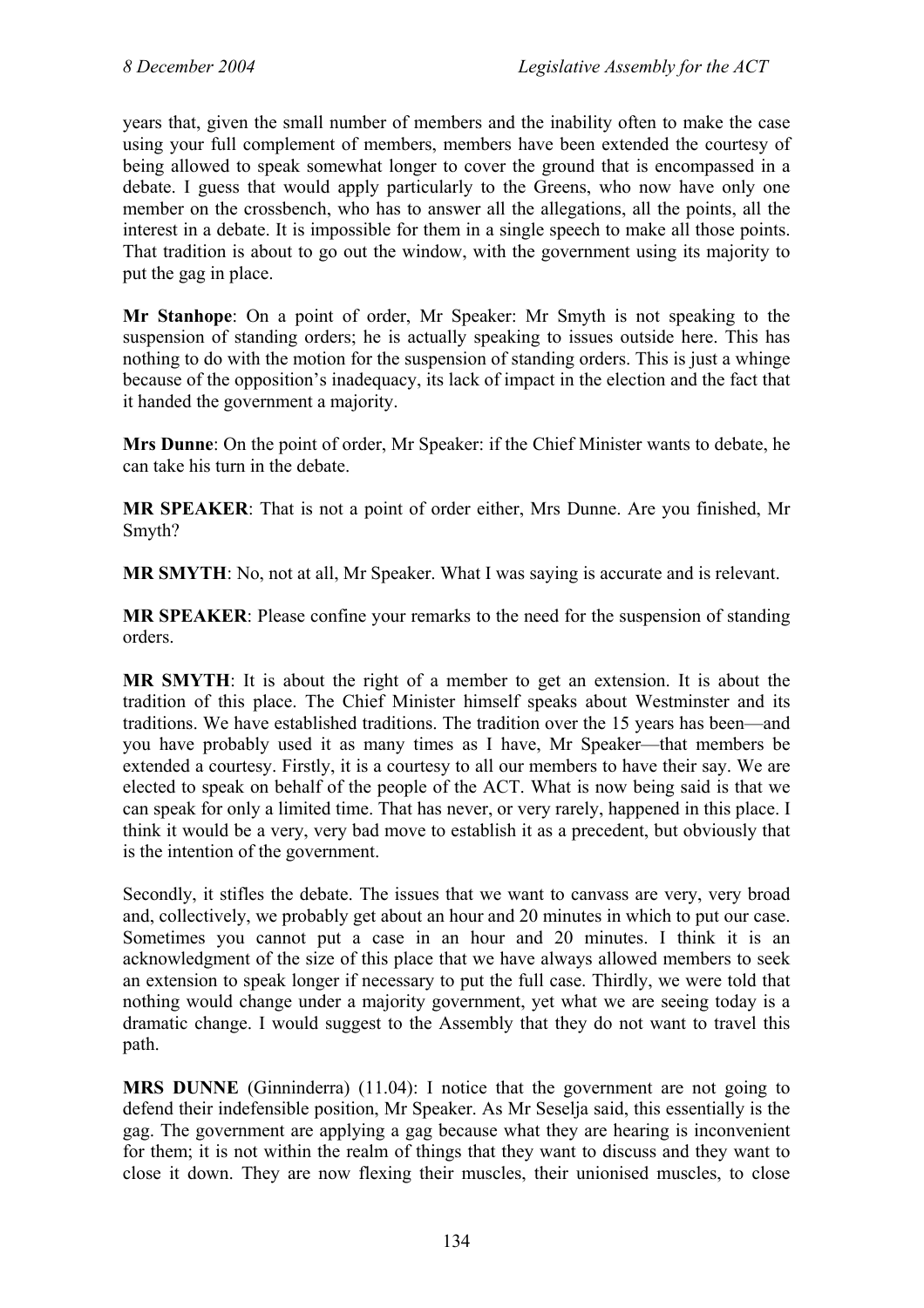down anyone who says anything against their agenda or against any of their members. The Chief Minister might run spurious points of order but he does not have the guts to stand up and defend his attempt to close down Mr Stefaniak's speech, because what he is doing is indefensible.

What this house proposes to do now is to set a new course for itself, as it did vesterday in a number of its debates. It is setting a new course for itself away from the consultative democracy that we have had in this Assembly over the past 15 years and is moving towards: "We are from the Labor Party, we know what is good for you and we will impose it upon you—the Assembly, and you—the community."

The closing down of this debate is another opportunity for the Attorney-General and Chief Minister not to be criticised—to blunt the criticism, to stifle the criticism, to gag the criticism—because it is not convenient. It goes against his image of himself as a man of integrity—and what this man of integrity is proposing to do with his colleagues today is to stifle debate, to close down a legitimate area of inquiry, a legitimate area of debate in this place, because it is inconvenient. It is inconvenient for the Attorney-General to have his actions held up to scrutiny. It is inconvenient for the Attorney-General to be questioned. This man hates to be gainsaid, and he is using the opportunities of the forms of the house to close down debate on anyone who dares to question him, his views or his integrity.

This is what this is all about today. This man with the glass jaw wants to close down debate. This Assembly must oppose this attempt at gagging. I say to those opposite: one day you will need to suffer this, and one day you will find out that what goes around might come around. You can sit there feeling smug, thinking that for four years you can do what you like. But in four years the people of the ACT might have grown very tired of every debate being closed down by a Chief Minister with a glass jaw who cannot bear to be gainsaid on any occasion.

**MR QUINLAN** (Molonglo—Treasurer and Minister for Economic Development) (11.07): I just want to say a couple of words, Mr Speaker. It is the intention of this government to normalise and to make practice in this place consistent with practice elsewhere. And I have to say that it is not within my concept of democracy that Mrs Dunne has to have the last say on everything that is discussed in this house! What we had in the last Assembly, the Fifth Assembly, was a total abuse of time limits, a total abuse of the need to be economical. We had: "I seek permission to speak again because I now want to argue and debate another point, and then another point—something I didn't think of." We have a conga line of untidy minds across there and the only way to turn this place into a decent Assembly is to apply some discipline, which is overdue. It may be that at a future time there could be some relaxation, but we have already had one question time with a parade of spurious, argumentative points of order. It looks like we have an opposition that intend to walk the same path as they struggled down during the last three years, so there is a need for that discipline, and it shall apply.

**DR FOSKEY** (Molonglo) (11.08): I wish to speak quite briefly to this, without foreshadowing the way that I am going to vote on the motion. With such a substantive matter before us, and given that some of Mr Stefaniak's time was taken up with judgments by the Speaker about whether or not some of the substance was sub judice, I would support standing orders being dropped this time. I suspect there is not a great deal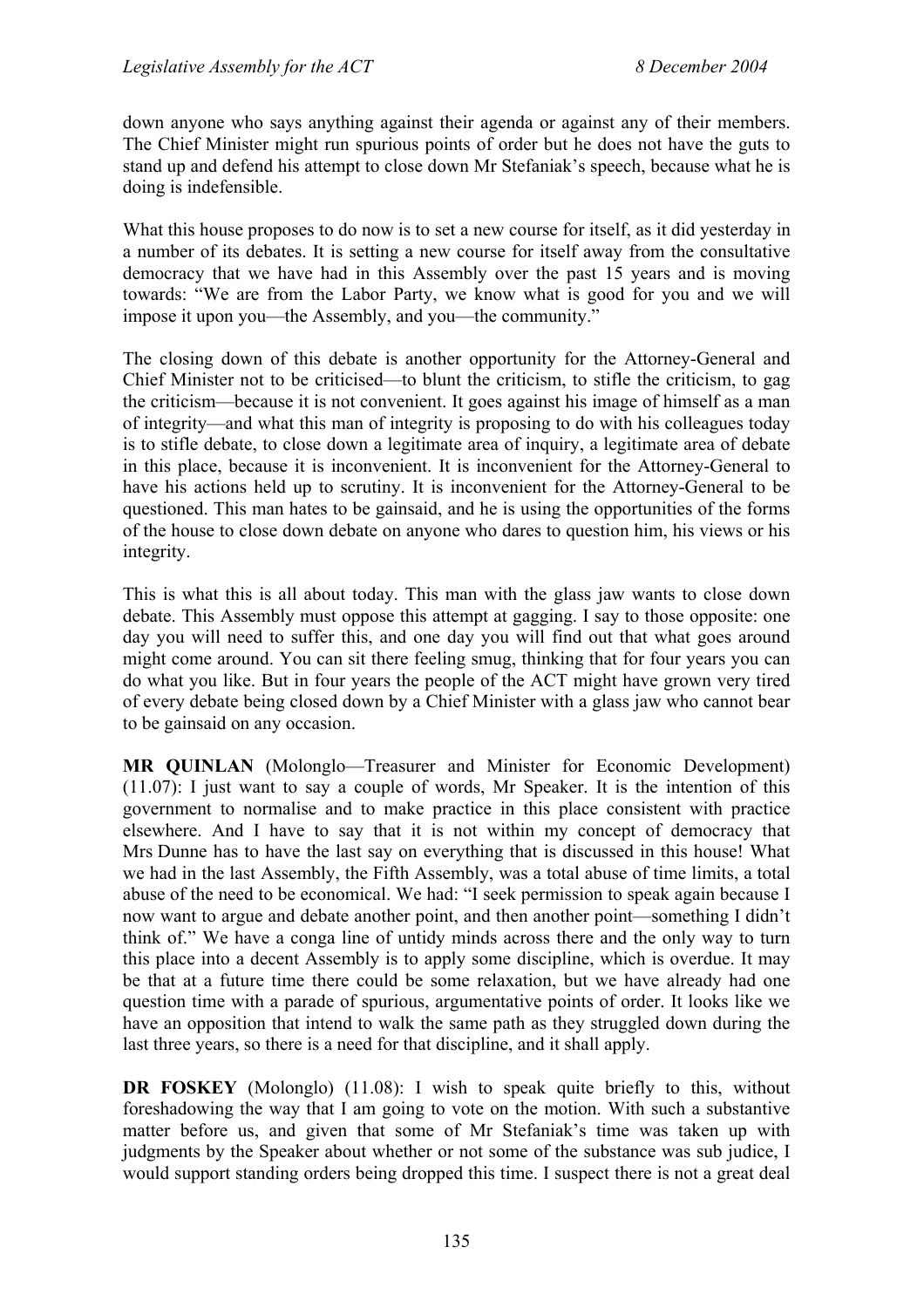of the speech left. It is an important matter and it should be given the attention that it deserves.

Question put:

That **Mr Stefaniak's** motion be agreed to.

The Assembly voted—

| Ayes 7       |                               | Noes 8                     |  |  |
|--------------|-------------------------------|----------------------------|--|--|
| Mr Pratt     | Mr Berry                      | Ms MacDonald<br>Mrs Porter |  |  |
| Mr Stefaniak | Mr Gentleman<br>Mr Hargreaves | Mr Quinlan<br>Mr Stanhope  |  |  |
|              | Mr Smyth                      | Ms Gallagher               |  |  |

Question so resolved in the negative.

**MR SMYTH** (Brindabella—Leader of the Opposition) (11.13): Mr Speaker, this action of the government is an unprecedented attack on the coronial process and the courts, and the government should be ashamed of itself. You can already see the misgivings starting to appear in the community, with comments being made by the public both on talkback radio and in the newspapers. One of the letters in the *Canberra Times* says, "Well, it is official. The current fire inquest does have the potential to embarrass the ACT government. Why else would they be toying with the idea of abolishing inquests into fires?"

The Attorney-General's job is to protect and advocate for the courts, not to attack them. What we have is a Chief Minister who, when he was in opposition, used to make it very clear what the role of the Attorney-General was and how it had this higher calling. What we have now is an Attorney-General who has abandoned all the lofty rhetoric of five years ago. Isn't it amazing what a difference five years makes? Or perhaps it is just with the transition from opposition to government that the Attorney-General has abandoned that. But worse than his abandoning that, we have this central problem that the Attorney-General is also a witness and a witness who actually corrected his statement—was it once, twice?—to the coroner. And he appears as a representative for the government.

**MR SPEAKER**: Order! I order you to discontinue that line, Mr Smyth, because that is a matter that was before the coroner and is likely to be part of the evidence put before the courts.

**MR SMYTH**: Mr Speaker, I thought the matter before the coroner was the apprehension of bias in her actions, not whether or not the Chief Minister had appeared.

**MR SPEAKER:** Mr Smyth, as I said at the outset, I am going to err on the side of safety here. If I think that anything raised in this place is likely to form part of evidence that goes before court proceedings, I am going to order members not to continue. Bear in mind that the courts, I expect, will observe similar caution when it comes to using proceedings in this place in evidence that comes before them. So it could be that members' comments in this place could prejudice evidence that might go before the courts as well. I order you to discontinue that line.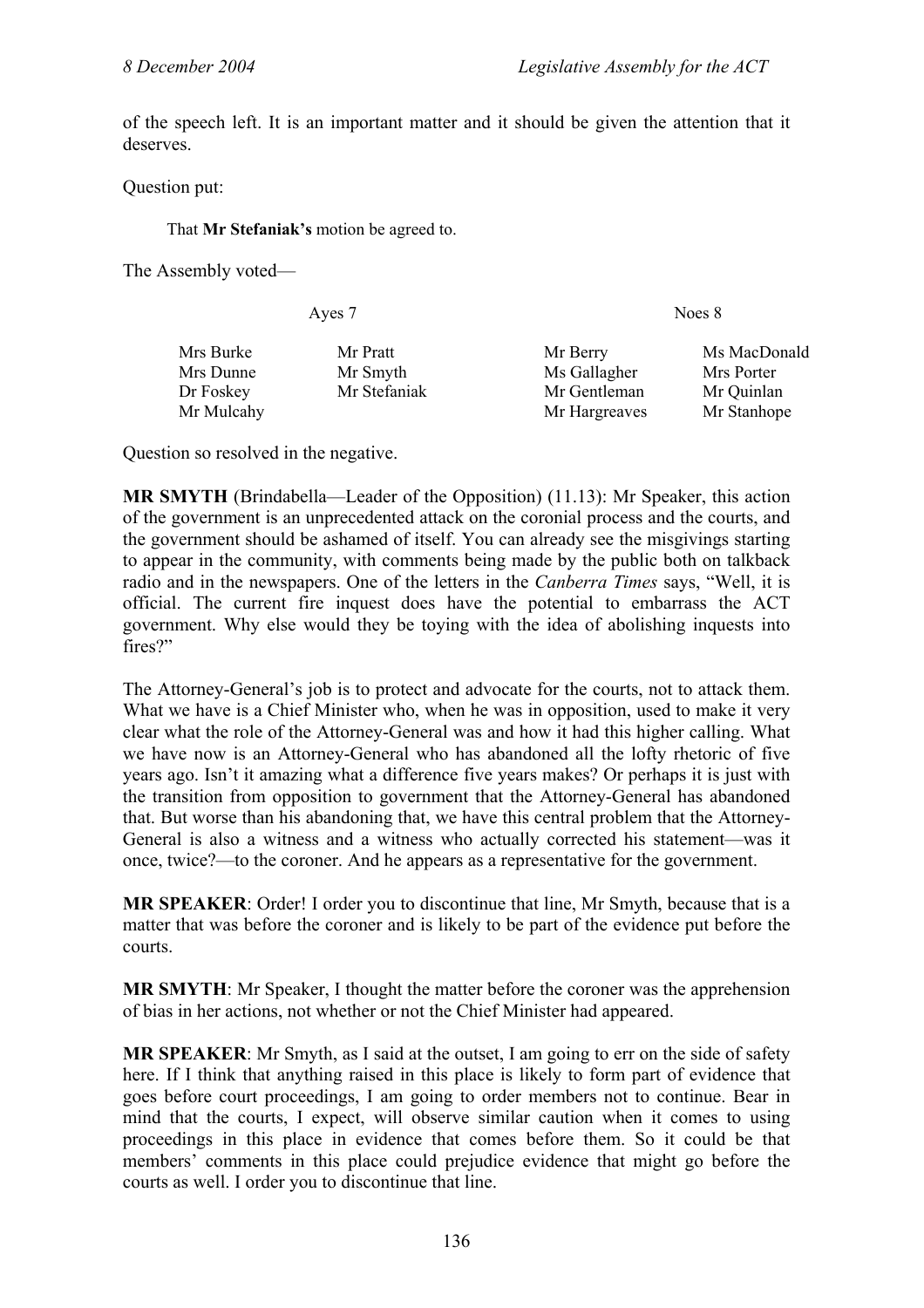**MR SMYTH**: Mr Speaker, we have not spoken about any of the evidence that may or may not appear before the courts. What we are saying is that the Chief Minister and Attorney-General is also in the position of somebody who has appeared before the coronial inquiry and this obviously has to have an impact on how we behave. If that is sub judice, I think you are wrong, Mr Speaker, and we will move dissent from your ruling.

**MR SPEAKER**: That is an issue that may well come before the courts.

#### **Dissent from ruling**

**MR STEFANIAK**: With respect, Mr Speaker, I seek leave to dissent from your ruling.

Leave granted.

#### **MR STEFANIAK**: I move:

That the Speaker's ruling be dissented from.

Mr Speaker, one of the fundamental issues in relation to the role of the Attorney-General in this matter is that we say, and other experts say, he has exceeded his role by intervening here, by joining in this appeal. It goes contrary to the role of the Attorney-General as it is generally understood in the Westminster system, and there is no precedent for it. One of the fundamental aspects is that this attorney has, in these proceedings, also been a witness. We are saying that, because he has been a witness and because he is the Attorney-General for the ACT, he has put himself in an untenable situation. He should not have joined the appeal. It is wrong for him to join the appeal.

We are not going into the evidence in terms of what was said at the coronial inquest or what the allegations of bias, which are currently subject to an appeal, are about. I doubt very much if many people here would have any idea what those allegations are. I have had the opportunity of reading a couple of briefs and I make no comment on that. Neither Mr Smyth nor any of the opposition members intend to make comment in relation to that. That is a matter that is rightly before the court. It is a matter that is rightly sub judice.

What we are talking about here, though, is a fundamental principle in relation to the separation of powers. It is a fundamental principle in relation to the role of the attorney that he may not, and cannot be expected to, agree with every decision of a court. Indeed, it is appropriate—and I have got further authorities I can quote on this one—and even quite proper for him to say he does not agree. I was even going to quote something he said a few months ago. However, he is a witness, and we come back to the very point that Mr Smyth was starting to get into in his speech. He is not only the attorney, a government minister; he is actually a witness in these proceedings, and that makes his role doubly difficult. That is a fundamental reason why he should not have joined in this action.

There is a very real conflict of interest. We do not need to go into any of the evidence in relation to that. But it is an absolutely pertinent, relevant fact that in these proceedings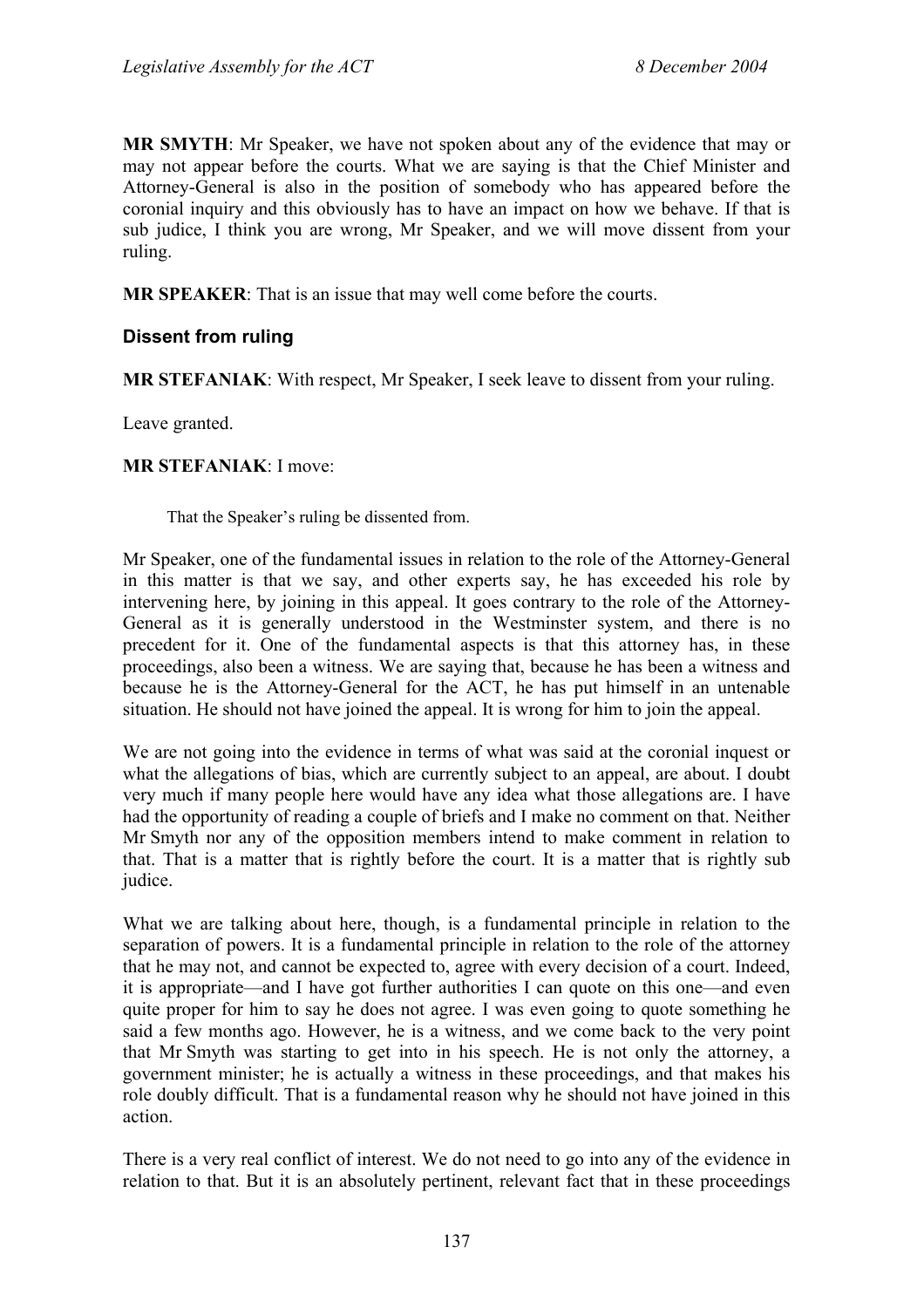that he and the government have joined, he was a witness. The matter has not been finalised; findings have not been made. They were coronial proceedings, which are a bit different from other proceedings. All of those matters are crucially important to the very question before the Assembly. But in no way are we impinging on the sub judice rule. Mr Seselja has quite eloquently quoted from *House of Representatives Practice* in relation to the sub judice rule and I would refer you to a couple of points there too, Mr Speaker. Page 494 of the fourth edition of *House of Representatives Practice* states:

The application of the sub judice convention is subject to the discretion of the Chair at all times. The Chair should always have regard to the basic rights and interests of Members in being able to raise and discuss matters of concern in the House. Regard needs to be had to the interests of persons who may be involved in court proceedings and to the separation of responsibilities between the Parliament and the judiciary.

It goes on to talk about what applies as a general rule for a criminal court and a civil court. We are neither here. In fact a coronial court is more akin to a commission. Indeed, page 497 has a number of precedents, including:

Debate relating to the subject matter of a royal commission has been permitted on the grounds that the commissioner would not be in the least influenced by such remarks ...

This is getting into the subject matter, what was actually said. We are not getting into that. Neither Mr Smyth nor I am getting into that and will not get into that. We are talking about the principles, and the principle that this man, the Attorney-General, was a witness and has now joined this appeal; how that is unprecedented and how it raises, as Dr Freckleton and other commentators have said, a conflict of interest situation incompatible with the role of the attorney.

The Attorney-General has said, publicly, "I didn't need to get involved; other people have," but he joined in anyway. He should not have, and one of the fundamental points here is this conflict of interest caused by the fact that he is a witness. We do not dispute that he should have been a witness; Kate Carnell was a witness in the Bender inquiry. But in no way did the then Attorney-General attempt to do anything in relation to appealing that inquiry or in fact going to court.

At another inquiry, the Quamby inquest, there were allegations of apprehended bias against Magistrate Somes. The government then, and counsel for the government, strenuously argued that that inquest should go ahead. Indeed, in those various inquests detrimental comments were made about the government and government agencies and how they had handled things. That happens in court matters. That happens in coronial inquests. But it is crucially important here, when you look at the peculiar and particular facts of the situation, that this attorney was a witness. Other experts have said that that raises political issues that have to be debated and it raises a conflict of interest. You just cannot avoid it. You cannot pretend it did not happen.

With the greatest respect to you, Mr Speaker, that is not breaching or coming remotely close to the sub judice rule, and the sub judice rule is something that needs to be applied fairly sparingly. There is significant precedent on it, but where we are in this debate today is nowhere near getting into the evidence. If we were trawling through the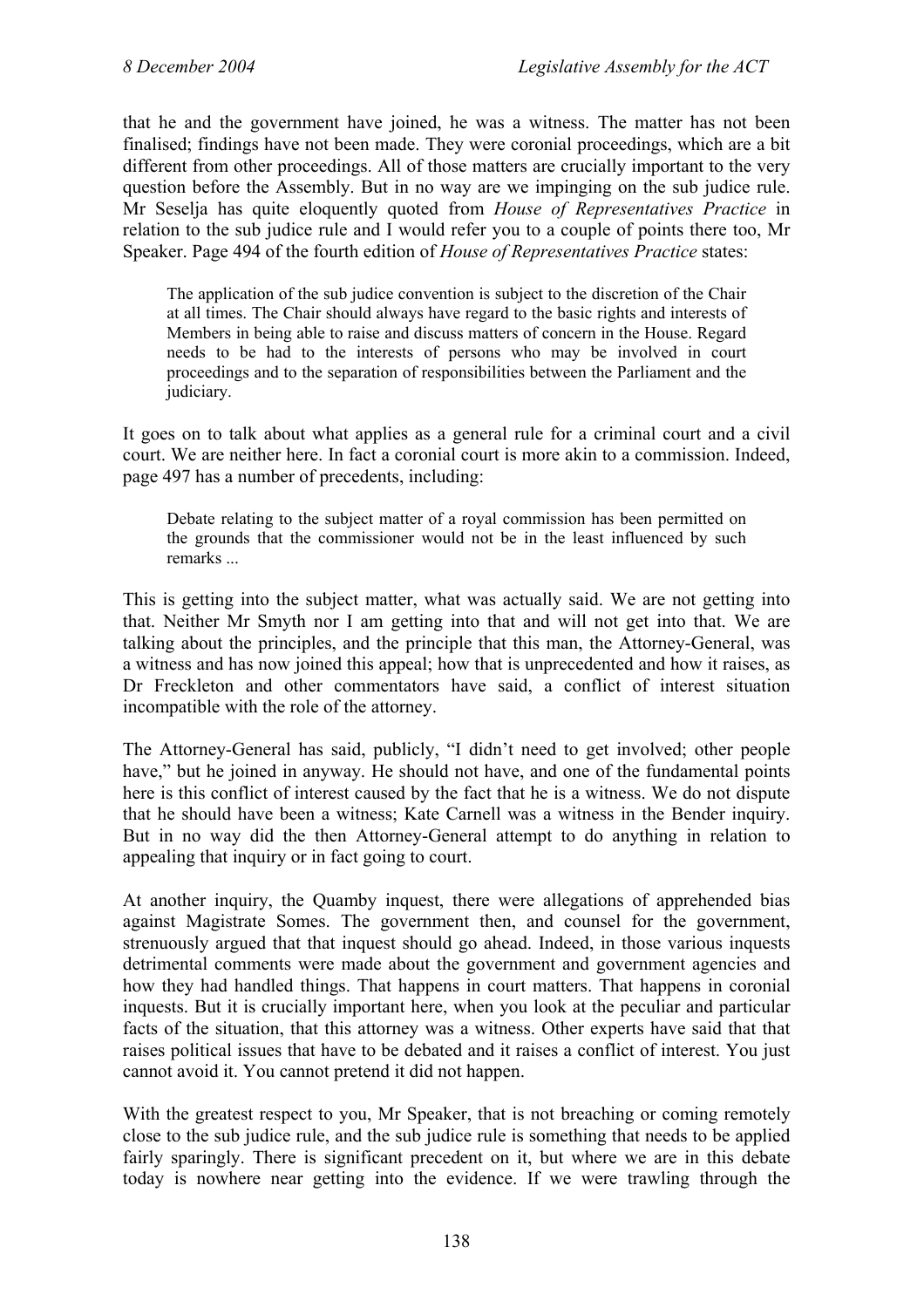evidence that is currently subject to appeal, fine; that would be wrong. But we are not doing that; we are talking about matters of principle in relation to the crucial role of the Attorney-General. He has a role as a politician, but he has another role. Sometimes he needs to go against his own colleagues, because of the nature of his role. It is not a purely political role: he is also the first law officer. The fact that in this instance the attorney is also a witness is crucially important.

This motion is in relation to what he has done as Attorney-General, not as Chief Minister. That might well be very relevant in terms of facts before the coronial inquest— I do not know—or in terms of, say, the appeal to the Supreme Court. What this motion deals with is his role as attorney, and absolutely pertinent to that is the fact that there is no precedent, even if he is a witness, for this happening at all. We say that is even more relevant—and Dr Freckleton and, I think, other people, agree—that there is as much as anything here a conflict of interest. So, Mr Speaker, with respect, we dissent from your ruling and we would ask you to reconsider that; otherwise, it really does completely stymie an important debate in this place.

**MR STANHOPE** (Ginninderra—Chief Minister, Attorney-General, Minister for Environment and Minister for Arts, Heritage and Indigenous Affairs) (11.24): Mr Speaker, the opposition, in its determination to pursue a perceived short-term political gain—in other words, to get into the gutter—really is distorting quite completely and in a most disingenuous way the sub judice rule and your role.

Page 495 of *House of Representatives Practice*, which I think Mr Seselja relied on in his intervention earlier, contains, of course, more than just the paragraph that Mr Seselja referred to. Why would we be surprised at that? Mr Speaker, *House of Representatives Practice*, on which you relied, and relied quite rightly in the direction you gave, indicates that the basic features of the sub judice rule are that:

The application of the sub judice convention is subject to the discretion of the Chair at all times.

That is the basis on which it has been applied ever since it was established 160 or 170 years ago in the House of Commons: the chair has the discretion in relation to its application. You have applied your discretion in this case, as you are entitled to do, Mr Speaker. It goes on:

The Chair—

In applying that discretion—

should always have regard to the basic rights and interests of Members in being able to raise and discuss matters of concern in the House. Regard needs to be had to the interests of persons who may be involved in court proceedings and to the separation of responsibilities between the Parliament and the judiciary.

#### *House of Representatives Practice* goes on:

As a general rule, matters before the criminal courts should not be referred to from the time a person is charged until a sentence, if any, has been announced; and the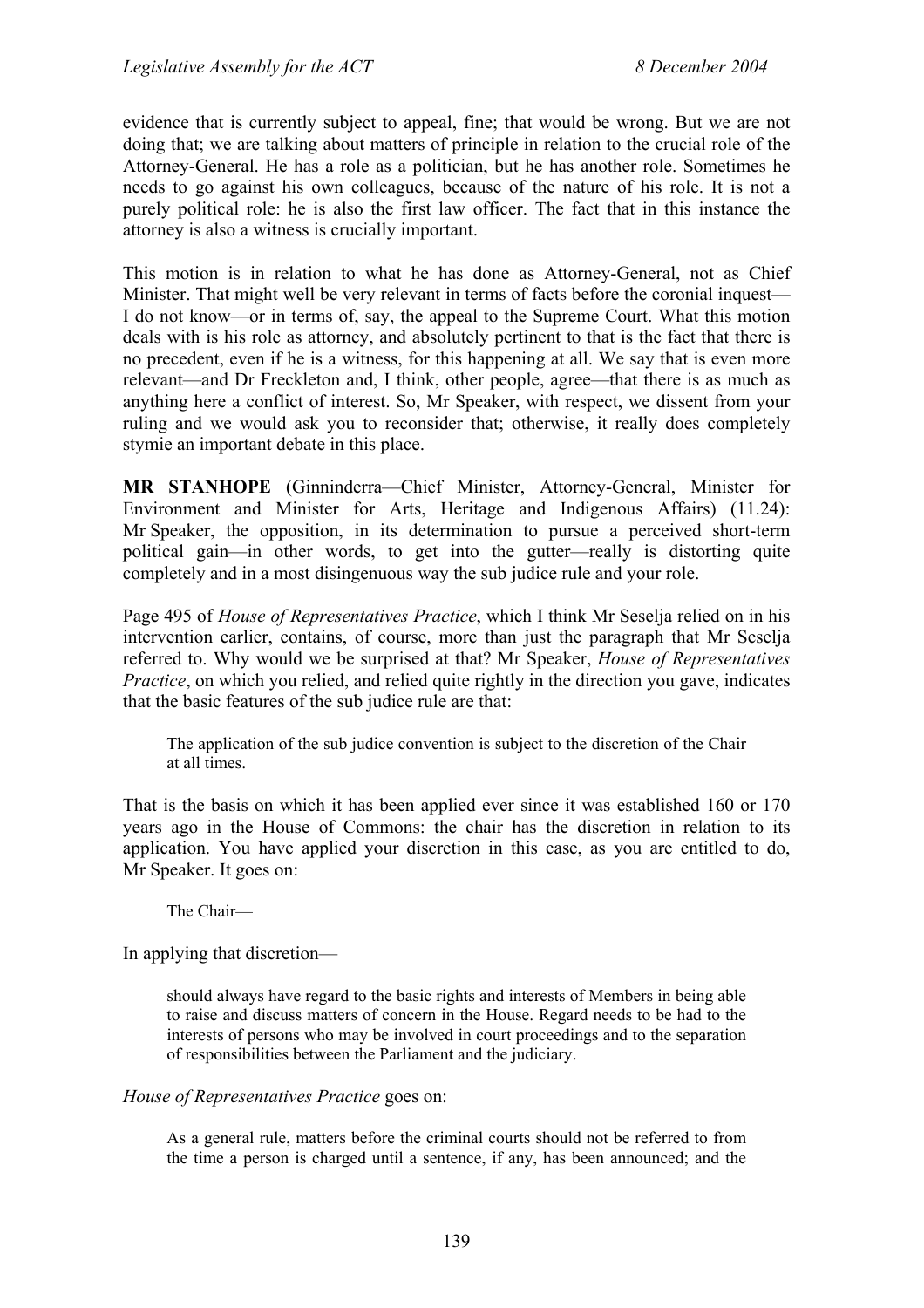restrictions should again apply if an appeal is lodged and remain until the appeal is decided.

In relation to civil matters, it states:

As a general rule, matters before civil courts should not be referred to from the time they are set down for trial or otherwise brought before the court and, similarly, the restriction should again be applied from the time an appeal is lodged and remain until the appeal is decided.

That is the essential thrust or basis of the sub judice rule, as explained and set out in *House of Representatives Practice* and on which you, Mr Speaker, relied in the direction that you gave just recently. That is the situation we have before us. We have a matter before the Coroners Court, a civil matter. That matter, the inquest, is a judicial process. It is before a court and the sub judice rule does apply. An appeal in relation to a certain matter has been launched by nine individuals and by the territory. There is an appeal on foot. It is an appeal to the Supreme Court. All this talk about separation of powers and the extent to which this impinges on that is absolute nonsense. The matter is before the Supreme Court of the Australian Capital Territory. The law is being utilised, as the law is from time to time, to settle issues in dispute. Nine individuals, nine very fine Canberrans, have taken a decision to test a matter of very real concern to them individually. The territory has done the same. The matter has been referred to the Supreme Court.

**Mr Stefaniak**: And we are saying it is wrong for you to do so. That is getting to sub judice.

**Mrs Dunne**: On a point of order, Mr Speaker: I seek your ruling because what the Chief Minister is doing is straying into the matter before the court, in a way that relates to nine individuals who are not represented here today. The point has been made time and again, and will be made time and again, that the motion brought by the opposition is about the actions of the Attorney-General. We do not comment or reflect in any way on the actions of the nine individual citizens of the ACT. We comment and reflect only on the actions of the first law officer. The Chief Minister should not be doing that.

**MR SPEAKER**: Chief Minister, please avoid commenting on the individual cases before the court.

**MR STANHOPE**: Sure, and the application of the sub judice rule and your right and correct decision in relation to its application are pursuant to the discretion which you have in relation to it. It is relevant, though, in a discussion around this to talk about why we have the sub judice convention. The sub judice convention is parallelled in the courts by laws in relation to contempt. They are essentially a twin set of processes or procedures and contempt laws relate to the need to avoid the public expression of opinions, particularly by persons of influence such as politicians, on matters respectively before courts or perhaps a parliament.

In relation to the sub judice rule or rules in relation to parliamentary privilege, there are certain rules by which parliaments and politicians apply to themselves a discipline in relation to a greater interest: the right, of course, to an expression of an opinion and the need for matters of public importance to be debated are fundamental to the strength of our democracy. But politicians, through the sub judice rule, have imposed on themselves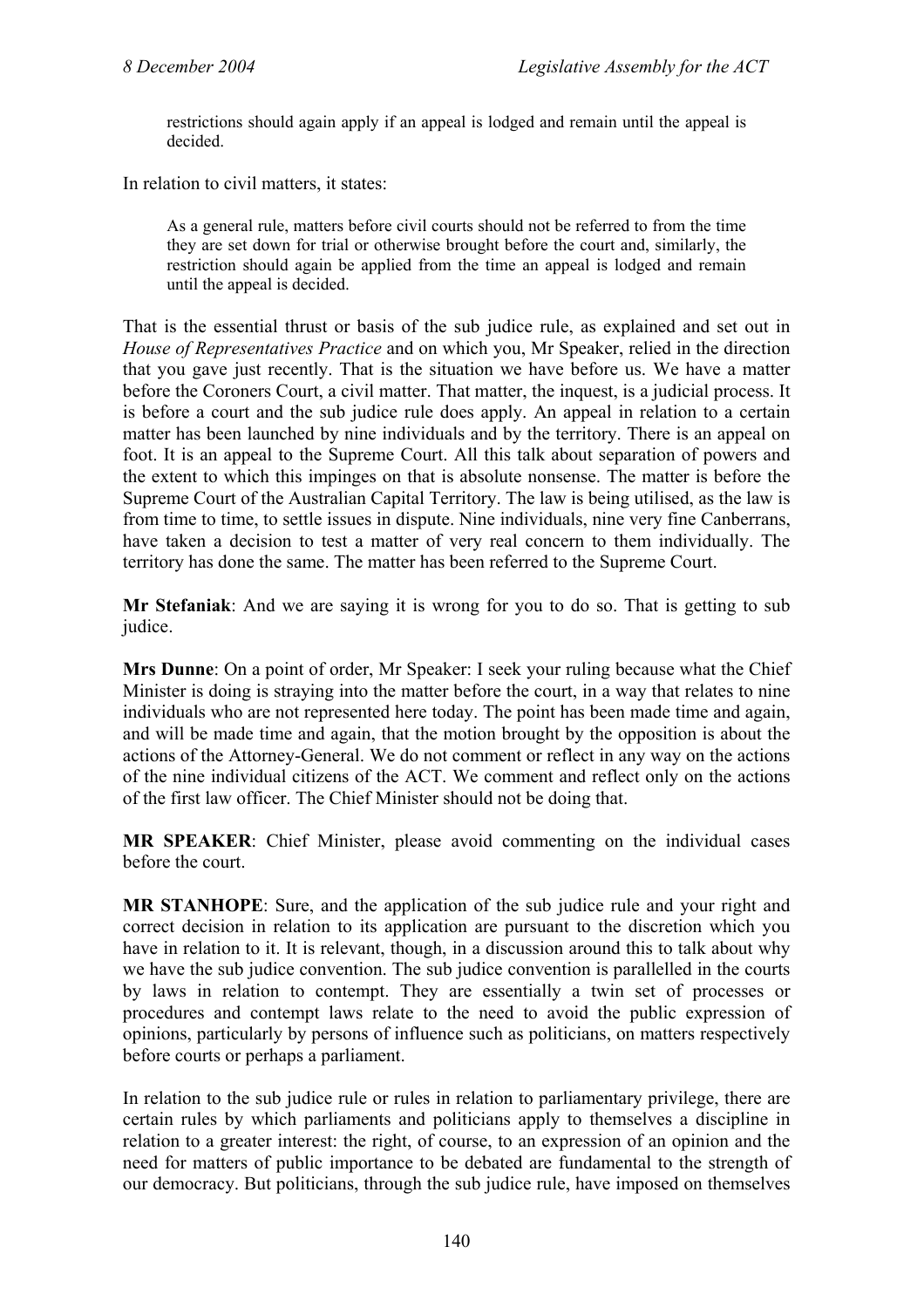a discipline, an acknowledgment that there are circumstances, particularly in relation to the rights of people, in matters presented before courts for there not to be an appearance of outward pressure or outside pressure from persons of influence in relation to the conduct of matters before courts.

We saw a very real expression of this just recently in the ICAC in Sydney, where the Premier of New South Wales was called to account by ICAC about a comment that he made on a matter before the ICAC. It is a very real expression of the issue at the nub of this debate, and the direction which the Speaker has given—that a discipline must be imposed both in relation to the conduct of matters within parliament where it goes to a matter before a court and, similarly, in relation to the conduct of legal proceedings where it goes to matters that are covered by the Parliamentary Privileges Act.

That is why the sub judice rule was developed. It is a very real and live rule. It should be respected by people in this place. It needs to be respected in this place. It certainly has not been respected outside this place. We can go to comments made by the Leader of the Opposition just today in which the sub judice rule was completely abandoned. The Leader of the Opposition—

**Mr Smyth**: What did I say wrong?

**MR STANHOPE**: You went to matters before the court. You blatantly breached the sub judice rule, blatantly breached the—

**Mr Stefaniak**: You are the one who is blatantly breaching precedent.

**Mrs Dunne**: This is a convention of the parliament; it is not a convention for ABC Radio.

**MR STANHOPE**: You basically breached the rules of contempt and to that extent as a politician—

**Mrs Dunne**: You cannot breach the sub judice rule on 2CN.

**MR SPEAKER**: Order!

**MR STANHOPE**: It was contemptuous. The rule was breached. And members should, out of respect for their position and respect for this place, understand the inappropriateness of commenting on matters before courts. Outside this place it is contemptuous; inside this place it is certainly in breach of the sub judice rule. It has been developed for a good reason. It does impinge on the proper administration of justice for members in this place—and indeed outside this place—to take positions on matters that have not been resolved or concluded in a court.

Just as we expect people outside this place to abide by rules in relation to contempt—as the Premier of New South Wales was required to in relation to the comments he made in relation to the ICAC—we should restrain ourselves in the comments we make outside this place on matters before the court. Inside this place, as the Speaker has indicated, we have a very real responsibility to ensure that we do not transgress, that we do not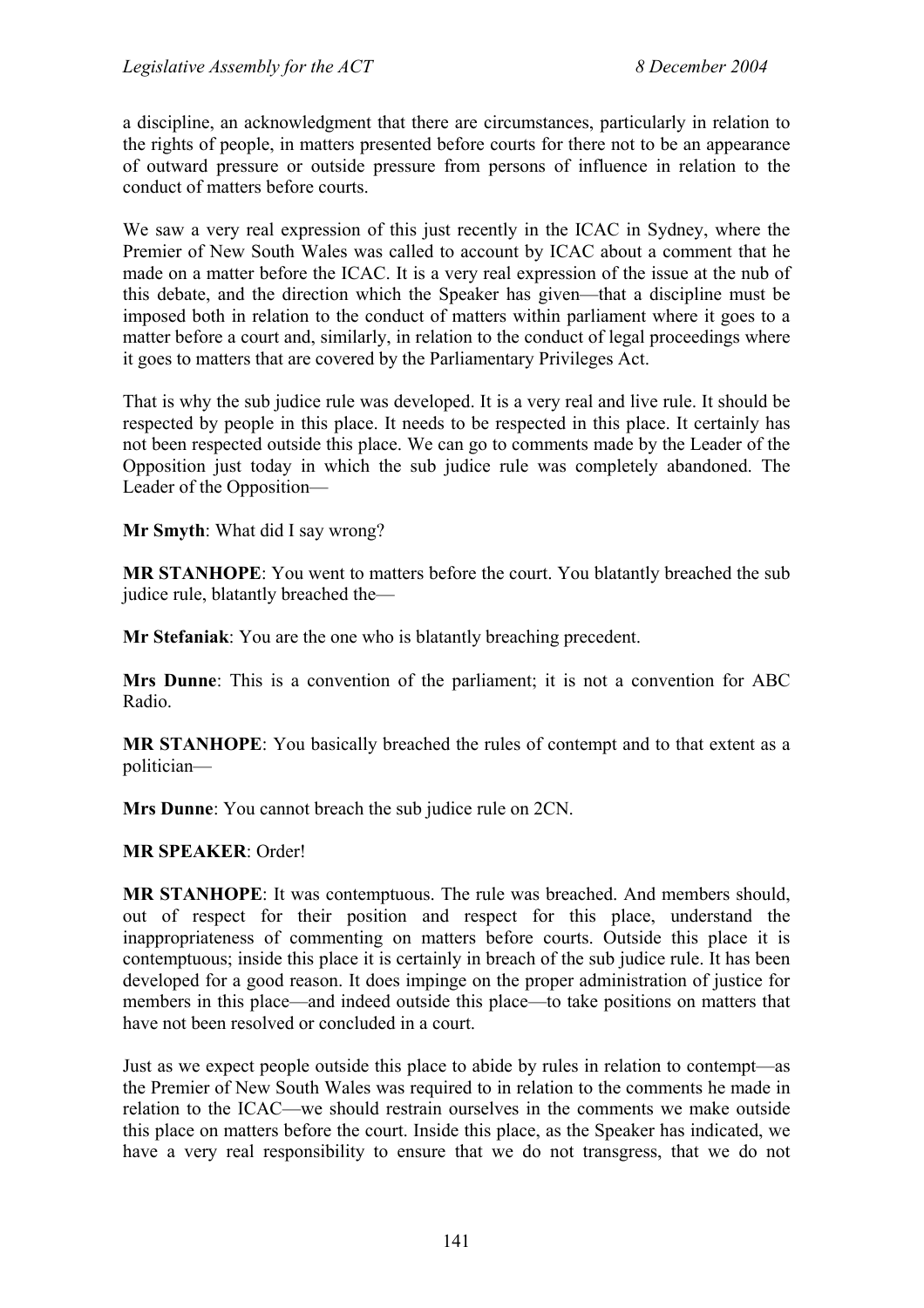trammel, those very same principles by commenting on matters before, at this stage, the Supreme Court.

This is essentially no different from any other appeal or any other matter that the territory in one guise or another engages in from time to time. It is exactly the same, and Mr Stefaniak was getting to this. The Attorney-General, as first law officer, has a range of responsibilities. The position of attorney is interesting. It is slightly different from the role of any other minister. There is, to some extent, a role for an Attorney-General, as first law officer, over and above his role as a politician. I exercise decisions, as does every other attorney. It has always been the case here and it has always been accepted here. When Mr Smyth went to Mr Humphries and asked Mr Humphries to ensure that he was represented in relation to the Defamation Act, it was exactly the same. The position is the same. Was there a conflict of interest there?

**Mrs Dunne**: On a point of order, Mr Speaker—

**Mr Smyth**: It was debated in this place. Bill Wood came in and talked about it in this place.

**MR SPEAKER**: Order! Mrs Dunne has a point of order.

 **Mrs Dunne**: The question before the chair is dissent from your ruling about conflict of interest in a matter before the coroner and before the Supreme Court. Mr Stanhope, in a sort of base, political attempt to smear people, is bringing in extraneous matters that do not relate directly to the questions.

**MR SPEAKER**: Do not enter into a debate about the issue. I understand the point of order. Resume your seat. Stick to the subject matter of the motion, please, Chief Minister.

**MR STANHOPE**: Thank you, Mr Speaker, I will. It is the subject matter and it is very pertinent. It is around the various roles that an Attorney-General is required to perform as attorney, where at times the attorney is presented with issues that might, in a political context, be seen as nothing but a political decision. There is a perfect illustration of a situation in which attorneys find themselves repeatedly: the need to make decisions where they must separate their role as attorney or first law officer from their role as a politician or as a member of a particular political party. There is no more stark illustration of the dual role of an attorney as a first law officer than when a member of his own party, of his own government or his own cabinet comes to him and says, "I am embroiled in a legal action."

**MR SPEAKER**: How is that connected with the dissent motion?

**MR STANHOPE**: Because we are talking about the issue of the so-called conflict of interest, the dual roles of an attorney.

**Mrs Dunne**: Save that for the other debate.

**MR STANHOPE**: I certainly will save it, and I think we will revisit it.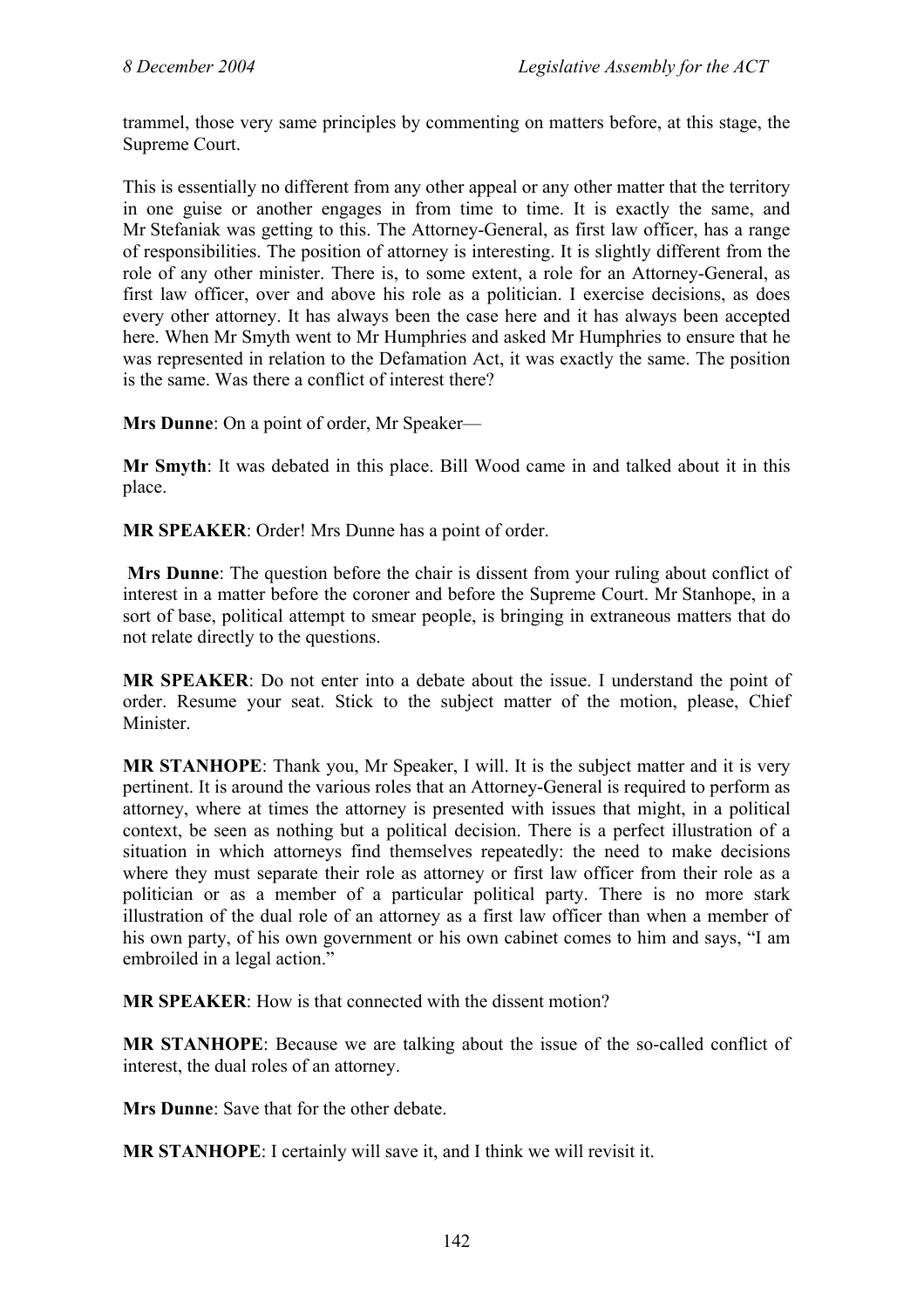**MR SPEAKER**: Come back to the dissent motion.

**MR STANHOPE**: The crux of the matter is that the sub judice rule has a long history. It is well articulated; it is well developed. It requires that, in this place, there be no debate that touches on, goes to or may in any way influence or be seen to influence a matter currently before a court. In the debate today we have seen instances where the rule has been transgressed. You have quite rightly ruled in those instances, where debate was leading to or had led to an offence against the sub judice rule. You ruled quite appropriately on that. The suggestion that your ruling should be dissented from is simply wrong.

**MR SESELJA** (Molonglo) (11.37): I will not speak for long as I do not want to bore Mr Quinlan, but I just want to speak on a couple of issues.

**Mr Quinlan**: You'd have to be very, very brief.

**MR SESELJA**: Okay. The Chief Minister did rightly point out that the sub judice rule is modelled on contempt. I know there has been a lot of public discussion on this matter in probably a lot more detail than has been the case in the chamber today, yet I have heard no moves for anyone to be brought into contempt of the Supreme Court. I think that might give us a bit of a guide as to how the Supreme Court sees this matter—whether they see it as contempt and therefore it might be sub judice.

Most of what has been said here today is on the public record and I fail to see how that could be sub judice. I wanted to restate some of the aspects of the sub judice rule that I have touched on before. The first is that there must be a substantial danger of prejudice to judicial proceedings and the second is that there is no overriding public interest in the matter. On both counts I think the debate should be allowed to continue.

I refer to *House of Representatives Practice*. The Chief Minister pointed out that I had only quoted one paragraph from there. But there are others. On the same page, 497, it states that a private member's matter was allowed to be debated and it was noted that the matter was a civil one and that a jury was not involved. So the chair should be taking that into account. Another factor that the chair must take into account in making a judgment on the application of the sub judice rule is whether the matter is of a criminal or civil nature. The test and the latitude that should be given in the case of a civil matter should be much greater.

In the end, though, it does come back to separation of powers, as Mr Stefaniak rightly raised. The members opposite seem to have a different understanding of the separation of powers. They think that judges should be making the law and we should not be able to talk about it.

**Mr Hargreaves**: Did you get yours off Joh Bjelke-Petersen?

**MR SESELJA**: We could talk about Sir Joh and some of the similarities. It does go back to the public interest for us to be able to scrutinise ministers in this place. There needs to be a large degree of latitude. What has been touched on here has not even gone close to the sub judice rule. There needs to be an ability to debate these matters. We have not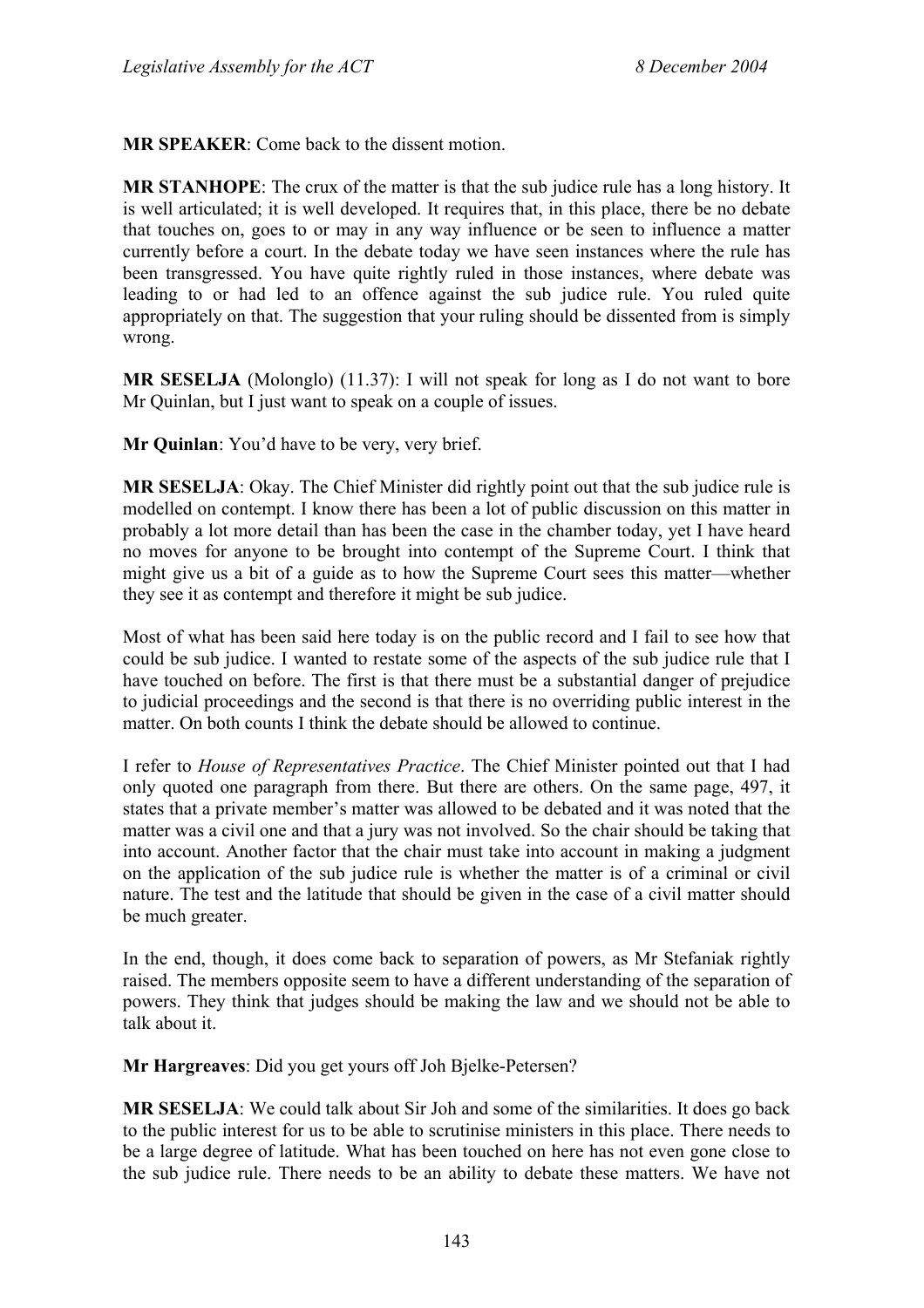spoken about the subject matter. What we are speaking about is that there is a clear conflict of interest here for this Attorney-General in bringing this action. As some of these authorities that I have cited show, it is absolutely imperative that the legislature, with very limited exceptions, is able to debate these matters, and I would put it to you, Mr Speaker, that we have not come close to the sub judice rule in our discussions today.

It is imperative that we are able to debate this. Otherwise, every time there is a tough matter for the government, they could bring a court action and we would be barred from talking about it. That is not the way this works. The sub judice rule is a limited protection for the courts. As was pointed out, it is a self-imposed discipline by the legislature. The legislature decides what is reasonable, but the authorities would say that the discussions today have not gone close to encroaching on the sub judice rule.

**MR QUINLAN** (Molonglo—Treasurer and Minister for Economic Development) (11.41): Mr Speaker, in relation to the dissent motion, I think your ruling has to be accepted in this place, unless there is anybody here who can categorically predict that conflict of interest will not become a matter before the Supreme Court. If that cannot be shown, obviously the sub judice rule that you have applied ought to be applied.

As to matters of public record, there is much on the public record in relation to this coronial inquest that ought not be there. I would be very concerned if the previous lack of regard for the judicial process shown by the opposition through a series of question times—walking the fine line and making accusations of public statements—were to become the benchmark or the low water mark for this place. Mr Speaker, I commend your ruling to the house.

**MRS DUNNE** (Ginninderra) (11.43): Mr Speaker, it is a very unusual event—I am sure that it is not necessarily an entirely painless one for you or us—that we are moving dissent from your ruling, but this matter is of paramount interest to the community and the ACT as a whole. Your ruling, Mr Speaker, boils down to the fact that we in this place cannot mention anything that, in your view, may come before the Supreme Court. Mr Quinlan expanded on that and said that we have to maintain your ruling, unless we can categorically predict that the issue of the attorney's conflict of interest will not be raised before the Supreme Court.

I disagree heartily for two reasons, and they go to the heart of why we are moving dissent from your ruling today. The question is not whether a matter may be raised in the Supreme Court. The question is that in discussing it here and then its subsequently being raised in the Supreme Court, the discussion of it here will in some way prejudice the hearings, that the discussion of it here will in some way substantially affect the judgment of the full Supreme Court.

We appointed those people to high positions of trust because of their capacity to act independently. At the same time we appointed people to the Magistrates Court to act as coroners because of their high status in the community and their capacity to act independently. It would be a different matter if this were a jury trial. There would be a different set of rules, a different set of criteria.

Everyone has spoken in hushed tones about the sub judice rule. It has been extemporised and carried out to such an extent that the first law officer has shown a complete lack of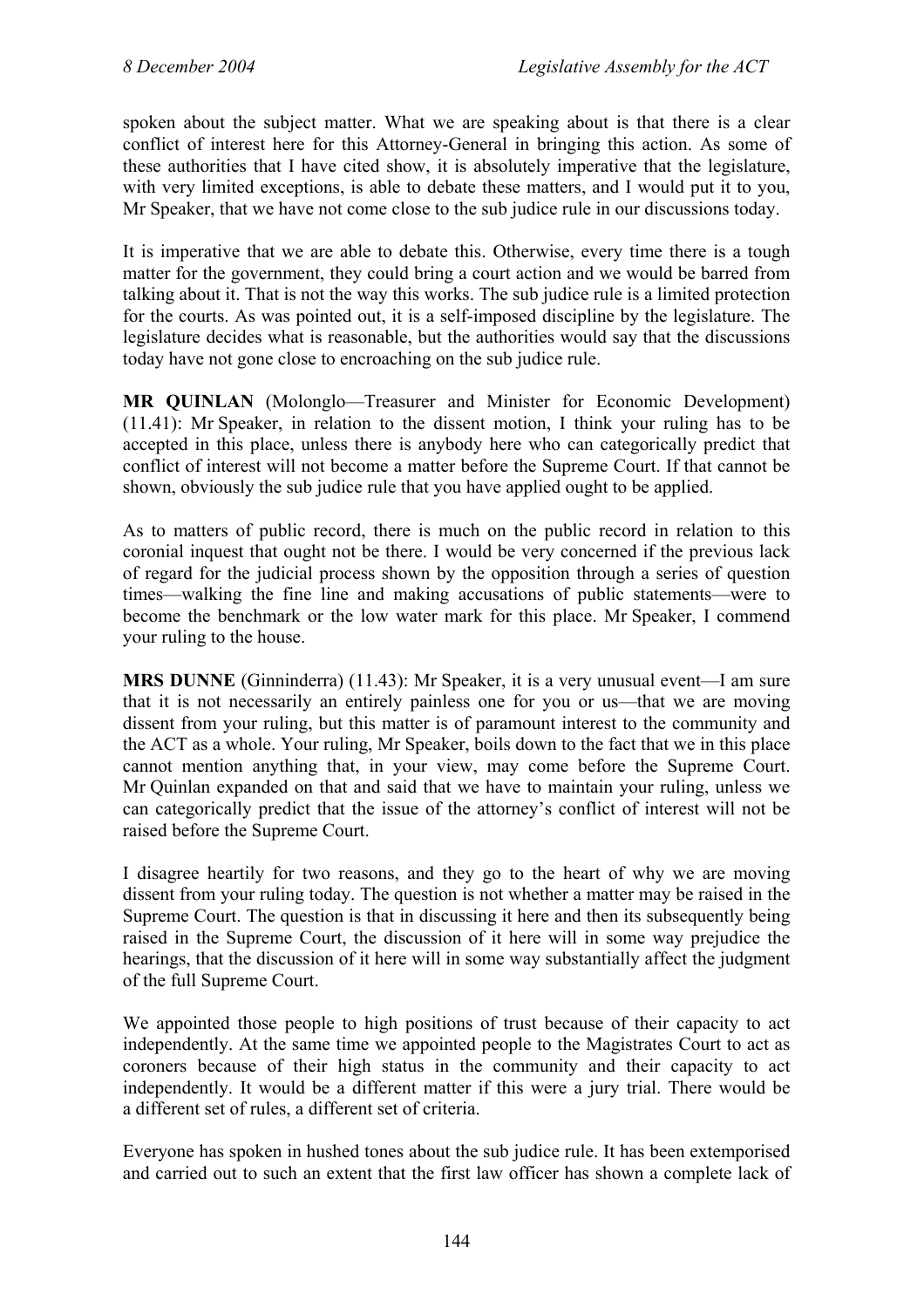understanding of what the sub judice rule is about when he claimed that, because Mr Smyth canvassed things on 2CN this morning, he was in conflict with the sub judice rule. The sub judice rule applies to us in here. It does not apply to the Leader of the Opposition and 2CN, any more than it applied to the Attorney-General when he spoke about this matter on 2CN some time ago. This debate is about how the rule applies to us.

There has been extensive quotation from *House of Representatives Practice*. If you go quotation shopping through the seven or eight pages on the subject in *House of Representatives Practice* you will find a quotation to suit your argument, but the whole point of this rule is that it is a precautionary measure to ensure that a matter that is or may come before a court will not be substantially prejudiced by what is said in this place. *House of Representatives Practice* and all other practice rely on the fact that when push comes to shove the discretion of the chair is paramount.

Let us look at that. There has been a great deal said on the subject. The doctrine of sub judice has evolved over time. Once upon a time, you could not mention anything that was before a court. As Mr Seselja alluded to, it was very much the practice of the Queensland government in the 1960s and 1970s, if it wanted to stop anyone criticising the government, to bring a matter before a court and shut down debate.

That is not how we operate in the ACT in the 21st century. We have an open and evolving democracy and one of the things that we have to be careful about in the application of the sub judice rule is that we do not impinge upon the privilege of members to discuss an issue in this place. Those things need to be weighed very carefully. We have to remember that the essence of democracy is the right of members to speak about issues and to exercise their role as members.

There have been many issues of privilege brought in this place and others about cases where members' rights are impinged upon. As an issue of the evolution of the sub judice rule, I would refer you to page 225 of *Odgers' Australian Senate Practice*, which says:

In earlier years there was a tendency for the chair to restrain debate in the Senate on any matter which was before a court. In the 1960s and 1970s, however, there was a change in emphasis and a greater focus on the question of whether there was a danger of prejudice to proceedings.

In 1969, President McMullin ruled:

As a general rule the Chair will not allow references to matters which are awaiting or under adjudication in the courts if such references may prejudice proceedings.

Importantly, it goes on:

But it does not necessarily follow that just because a matter is before a court every aspect of it must be sub judice and beyond the limits of permissible debate in Parliament. That would be too restrictive of the rights of Parliament.

Mr Speaker, your ruling today impinges upon the rights of members to discuss in this place matters that are of paramount importance to the community. The community has a very great interest in the proceedings of the coronial inquest and the community has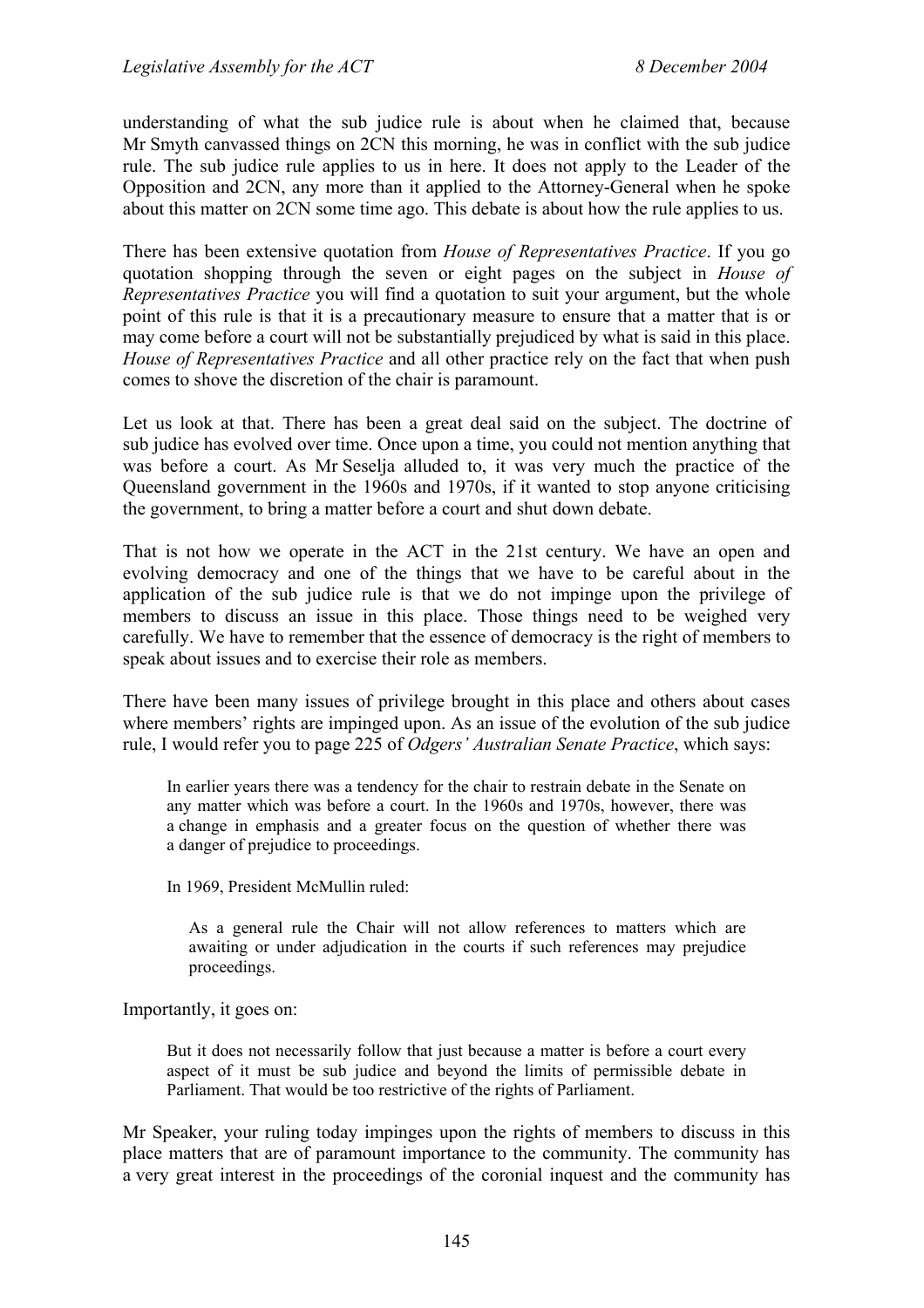a very great interest in the fact that the proceedings of the coronial inquest have been interrupted. Mr Speaker, members of the community are very angry about what has happened and we are exercising our legitimate rights as their representatives to examine and pursue those matters. The principal reasons we are here today are to turn around some of that anger and to put a stop to an unprecedented action by an attorney-general.

The community is not angry that individual citizens are out protecting their rights and using the courts, as they are entitled to do, to protect their rights. But the community is angry that the government has exercised its unwarranted power to join in that matter because it is afraid of scrutiny. The community is telling us that it believes that the government is afraid of scrutiny and we are here today trying to scrutinise the government's actions. Your ruling, Mr Speaker, if it is maintained, will mean that you will be joining the government in closing down scrutiny of the Attorney-General.

The Attorney-General is not being scrutinised here as Jon Stanhope, member for Ginninderra. He is being scrutinised and his actions are being scrutinised as the first law officer—a role, as Mr Stefaniak has said, which is beyond the individual, beyond politics, beyond self-interest, beyond conflicts of interest.

If your rulings are maintained, you will be taking a step back to the old days when, if something was before a court, that was it, we were closed down. You will be closing us down. You will be impacting upon the entitlement of members to exercise legitimate rights for which they were elected and for which they maintain privilege in this place. You would not be making a decision that would have an impact only in this place; you would be making a decision that may have an impact in other jurisdictions, in other parliaments, in Australia.

Mr Speaker, it is not a light thing to do, but your ruling, we believe, is wrong, and it must be set aside, because you would be creating a precedent for this parliament whereby people could hide behind the fact that there is a court matter. We need to make the distinction. The sub judice rule is about unreasonable prejudice. It is to protect a proceeding from unreasonable prejudice. Today, you have to take into account who may be prejudiced by this ruling.

Will the three members of the Supreme Court who sit together to look at these matters, which for the most part we are not going into, be seriously prejudiced because the members of the ACT opposition question the motives of the Attorney-General? The real matters at heart before the Supreme Court are the rights of nine individuals. We are not discussing the rights of the nine individuals. Their rights are paramount and sacrosanct and are being upheld by the opposition. We are discussing the role of the Attorney-General. The role of the Attorney-General is a different matter and your decision today, if allowed to stand, will set an unfortunate precedent for many years to come.

Question put:

That **Mr Stefaniak's** motion be agreed to.

*A call of the Assembly having commenced—*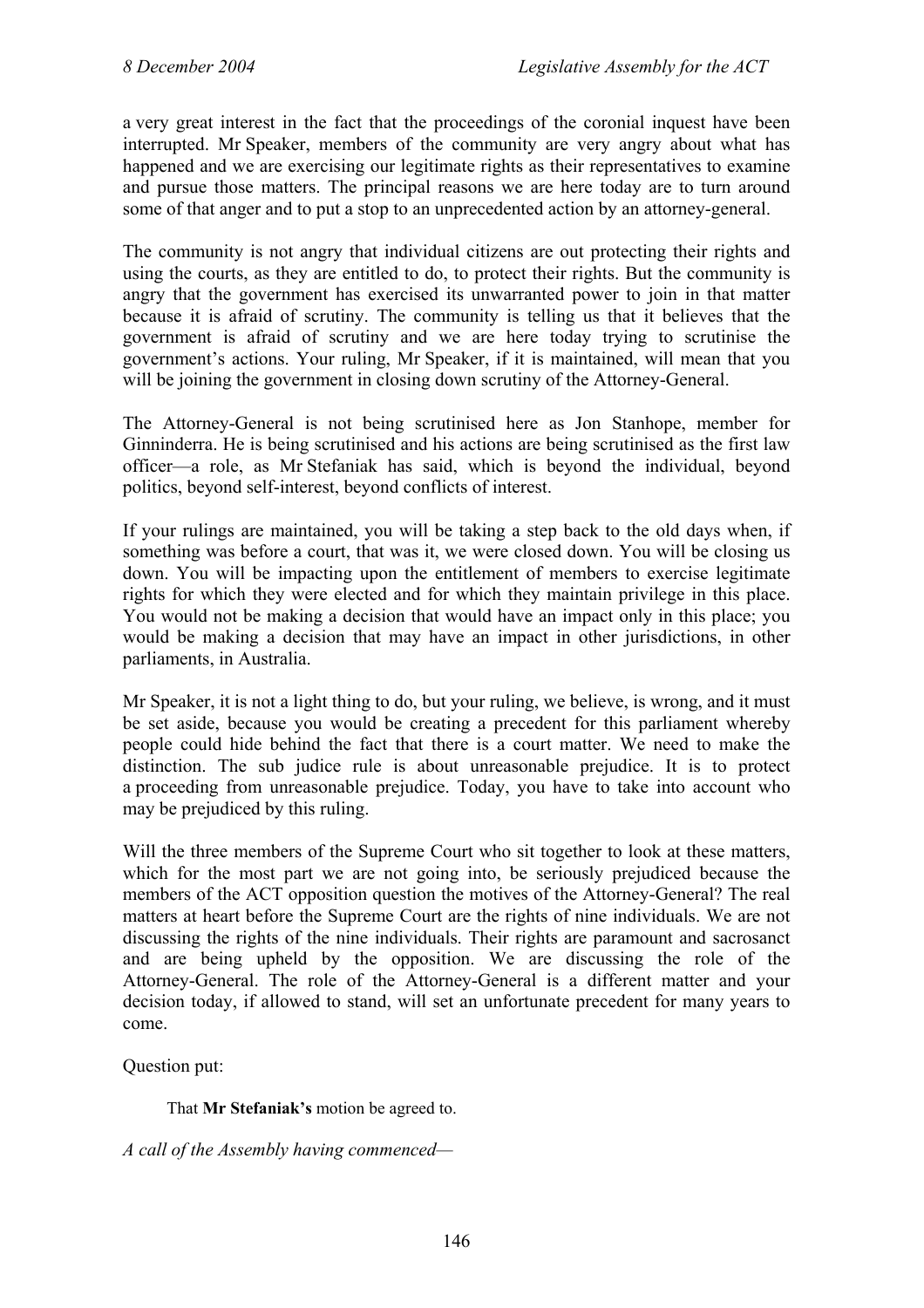**MR SPEAKER**: Order! Dr Foskey, you have to vote when your name is called.

**Dr Foskey**: I think that in this instance—

**MR SPEAKER**: Order! Advice cannot be handed up in the course of a vote.

The Assembly voted—

| Ayes 7     |              | Noes 10      |               |  |
|------------|--------------|--------------|---------------|--|
| Mrs Burke  | Mr Smyth     | Mr Berry     | Mr Hargreaves |  |
| Mrs Dunne  | Mr Stefaniak | Mr Corbell   | Ms MacDonald  |  |
| Mr Mulcahy |              | Dr Foskey    | Ms Porter     |  |
| Mr Pratt   |              | Ms Gallagher | Mr Quinlan    |  |
| Mr Seselja |              | Mr Gentleman | Mr Stanhope   |  |
|            |              |              |               |  |

Question so resolved in the negative.

**MR SMYTH** (Brindabella—Leader of the Opposition): (11.57): Mr Speaker, I guess we have to ask: what does the coroner do? The coroner is there to examine the role of individuals and organisations, including the government, in relation to what happened after a specific event, in this case the bushfires of 18 January 2003.

The coroner's role is inquisitorial, not adversarial, and it should be tough as these are serious issues. With four deaths, 500 homes lost and over a billion dollars worth of damage, it should be very inquisitorial and very tough to make sure that we get to the bottom of the matter.

The coroner will give individuals the right of reply. They see the sections that pertain to them and they normally have the right to write to the coroner and say that something is right or wrong and they agree or disagree. The coroner makes recommendations; the coroner does not lay charges.

Since the start of this process the Stanhope Labor government seems to have been at odds with the coroner. The coroner advised that she wanted additional counsel, that they should separate their lines as to who was counselling whom in case there was a conflict of interest later, as became apparent. Even though the government had been urged on several occasions to provide additional counsel, it chose not to.

The government has dragged its feet on this process since the start and it is continuing to drag its feet to slow down the process and to muddy the waters. You have to ask why. What is the purpose? Why shoot the messenger? The coroner is simply a messenger. The whole purpose of it is to discredit the process so that, no matter what the outcome, the outcome will be tainted and, no matter what the recommendations, the recommendations will be tainted, so that when the coroner delivers something that may or may not be to the disadvantage of the government, the government can simply dismiss it by saying that the whole process has been flawed. That is what we are having here and that is why there are proceedings in the Supreme Court.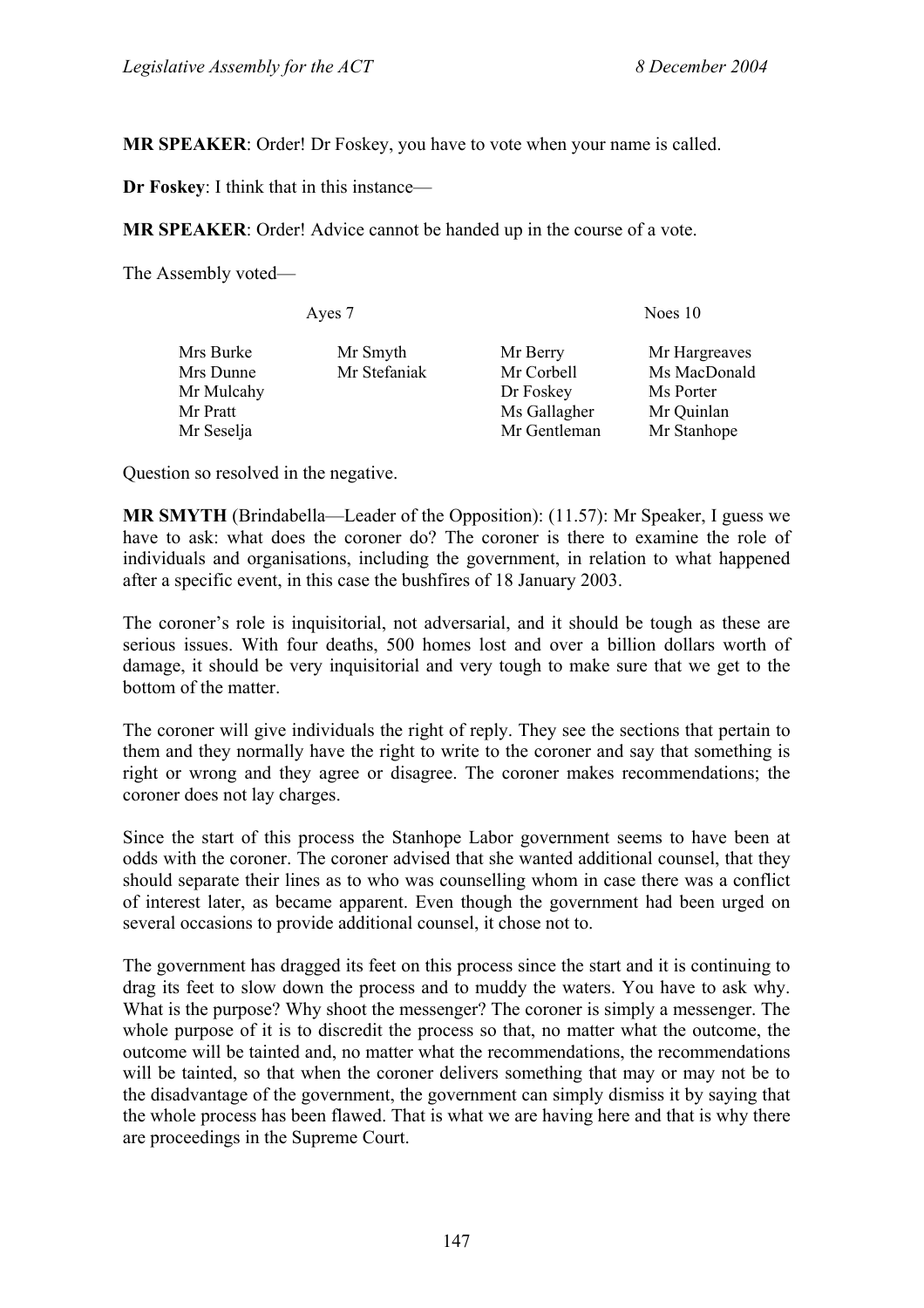This is about the actions of the government. It has been using a delay, delay, delay approach, which is standard operating practice for the government. It is now taking the next line of muddying the waters and shooting the messengers so that whenever we get some sort of result out of the coronial inquest the government can use the line that this whole process has been flawed. Let's face it: that is what it is about. It is about this government protecting itself.

We should go to what the Chief Minister has said about the role of the Attorney-General and whom the Attorney-General is there to protect. I will just use the last of the quote Mr Stefaniak used in question time yesterday. He said that Mr Stanhope stated on 6 May 1999:

The Attorney-General must on occasions separate himself, in terms of his responsibilities to the law, from his role as a politician.

Mr Stanhope sets the standard here. The politician does not come first: the Attorney-General and his role in relation to the law must come first; so it is a vital and accepted part of his role as Attorney-General. I will read it again:

The Attorney-General must on occasions separate himself, in terms of his responsibilities to the law, from his role as a politician. It is a vital and accepted part of his role as Attorney-General.

Yesterday, we had confirmation that the Attorney-General does not believe that any longer. In answer to a question from Mr Seselja, Mr Stanhope said:

The Attorney-General, as the first law officer, has essentially a dual responsibility. The Attorney-General is also a politician. I am a politician; I am a first law officer … I am the Attorney-General, I am a politician and I act in the interests of the government …

I thought the Attorney-General acted in the interests of the people of the ACT, but apparently the role of the Attorney-General now is simply to protect the government. He is seeking now to put his role as a politician first. Perhaps the Chief Minister should take his own advice of 1999 that sometimes, if he is true to the job, he must put himself above his role as a politician.

I would like to quote further from what Mr Stanhope said in that debate on 6 May 1999. It is quite ironic that he would have said what I am about to quote because it is absolutely applicable to his behaviour here and it was not applicable to Mr Humphries when Mr Stanhope first made this comment. The current Chief Minister said:

We come to the nub of the matter here, Mr Speaker. In doing so, the attorney must be seen to be acting at arm's length and in a completely and totally disinterested manner. We admit that that will be difficult where some of the issues reported to him could well relate to adverse findings against some arm of government, for instance, or perhaps against some government employees—who knows? The point of it is that there must be a well-founded and grounded perception in the community that the attorney is acting in such a manner; that he is acting at complete arm's length; that he is acting in a totally disinterested way.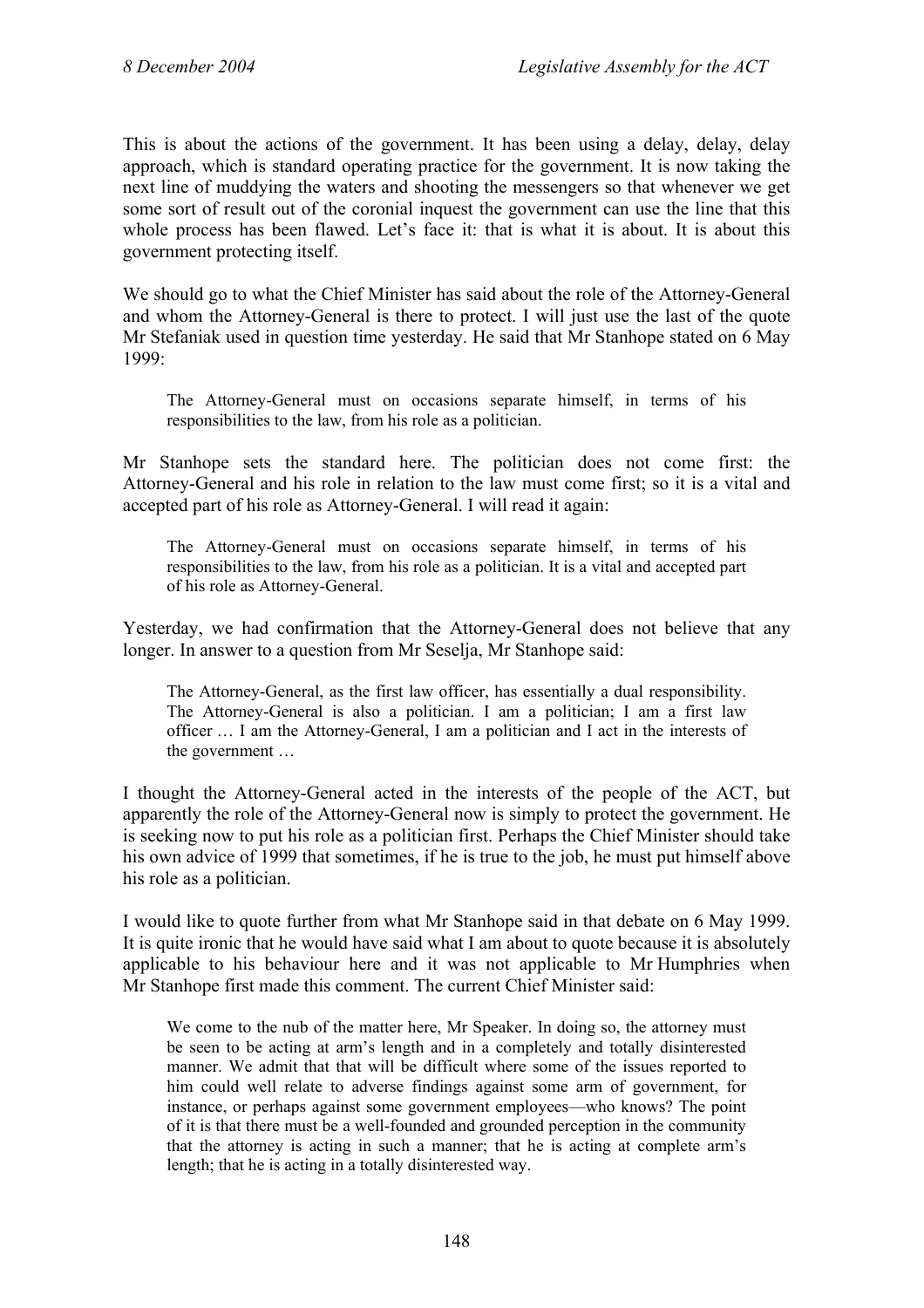Mr Speaker, this Chief Minister, this Attorney-General, is not doing that. He is directly involved in these matters. He is not acting at arm's length. He is not acting in a totally disinterested way.

**MR SPEAKER**: Mr Smyth, you are straying into a dangerous area.

**MR SMYTH**: We sometimes stray, Mr Speaker; I will take your advice. The current Chief Minister went on to say:

Not knowing simply does not deflect from the fact that it exhibits, at the best, a perception, if not an actuality, of bias. It exhibits the fact that—

**MR SPEAKER**: Order! Mr Smyth, we have just had a long debate on this subject.

**MR SMYTH**: I am quoting from the Assembly of 1999, Mr Speaker.

**MR SPEAKER**: You can quote as much as you like, Mr Smyth, but the matter has come before the court since then.

**MR SMYTH**: No, this is about the way the Attorney-General operates and it is about whether the Attorney-General has a bias, not about whether the coroner has a bias.

**MR SPEAKER**: Continue.

**MR SMYTH**: The current Chief Minister went on to say:

Not knowing simply does not deflect from the fact that it exhibits, at the best, a perception, if not an actuality, of bias.

That was the quote. He went on to say:

It exhibits the fact that here we have an Attorney that acted in a way that was contrary to his responsibilities as Attorney-General and first law officer on all occasions to act as Caesar's wife did.

This is the principle that we have had for a couple of millennia. Caesar's wife was aware of the need to be above reproach, to be beyond suspicion. It is a principle that has been around forever, and it applies particularly to an Attorney-General, to a first law officer, and this Attorney-General has failed.

That is what we, on this side of the house, believe, Mr Speaker. This Attorney-General has failed.

In closing my contribution to this debate—obviously, I cannot go beyond the time limit because of the government gag—I want to quote another supposedly eminent politician. His contribution to a previous debate was:

… I believe that in this affair, in a matter so grave relating to actions on behalf of government, any action taken by the Attorney would be at absolute best very injudicious and would represent a considerable ineptitude on behalf of the Attorney.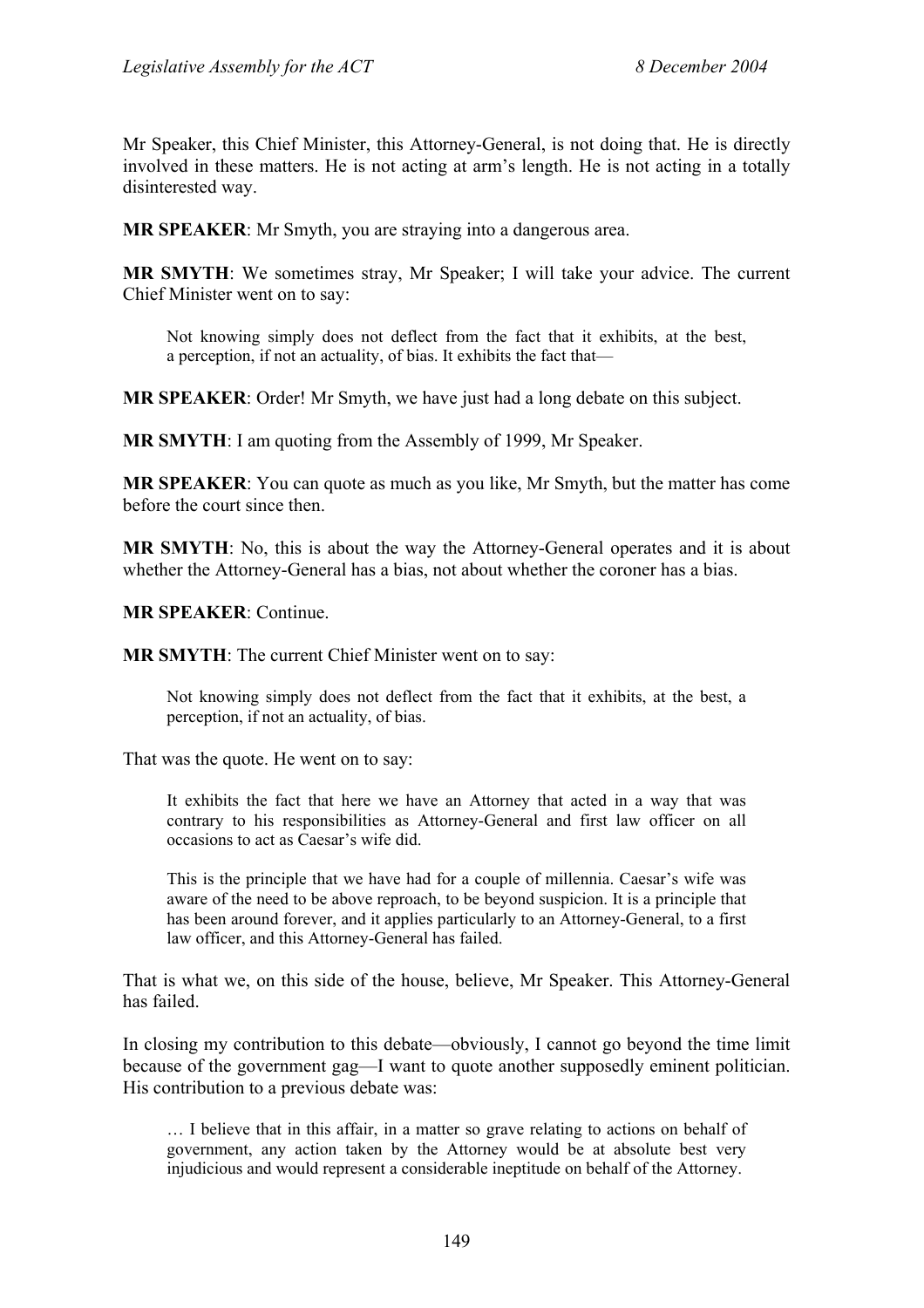Mr Quinlan, you got it right at the time.

**DR FOSKEY** (Molonglo) (12.05): I would like to speak to Mr Stefaniak's motion. The Greens have a range of competing concerns about this matter. The coroner's inquiry to this point has taken evidence from a vast array of people and cost the taxpayers millions of dollars, and the public interest in achieving an outcome is enormous.

We will soon be in bushfire season again and it is vital that this season be managed, as far as possible, in a way that will ensure that we do not have a recurrence of the events of summer 2003. The public also has a right and a need to know those factors that contributed to the devastation of south-western Canberra. They need to be confident that the lessons arising from the bushfires have been learnt and that all the necessary steps are being taken to ensure the safety of Canberra residents and homes for the future.

They rightly fear that, if a thorough assessment of the past actions is not undertaken, the lessons of the past may not, in fact, lead to substantive changes in behaviour by the significant players. It is also of vital importance that the decision makers in the lead-up to the fires are held accountable for their actions, not by way of a witch-hunt, but simply as a mechanism for understanding how decisions may need to be different in the future and for determining who should take responsibility for which aspects. There does, of course, also need to be an examination of whether any past poor or negligent performance by a key player or players contributed significantly to the situation that occurred.

Mr Speaker, it is particularly inappropriate for a majority government to hide behind its numbers in the Assembly to prevent proper scrutiny of the events leading to the largest disaster ever faced by Canberra people. It is also inappropriate for it to be party to legal proceedings designed to thwart the public's right to proper consideration of all the issues. If, however, the perception of bias claimed by the appellants and the government in this case leads in the end to recommendations coloured by actual bias on the part of the coroner, the public interest will not necessarily have been served by allowing the coroner to continue in her duties.

There is no value to be placed on the development of recommendations that spring from a mind made up long before the evidence has been heard and considered. In such a circumstance, it may be better to call a halt to proceedings before further moneys are expended on the development of unsound recommendations. However, there are other possibilities open to the government.

Section 55 of the Coroners Act 1997 requires the coroner to give a person about whom he or she has made adverse comment in a report or finding the opportunity to respond prior to release. It would be open at that time for the government either to respond and request that its response be included in the report or to take action directed to the perceived bias to prevent the release of the report.

The advantage of that course of action would be that the government and the other appellants, on sighting the report, might determine that they were needlessly worried about bias and be comfortable that the report should be made public. Alternatively, they might decide that their concerns could be adequately addressed by providing a response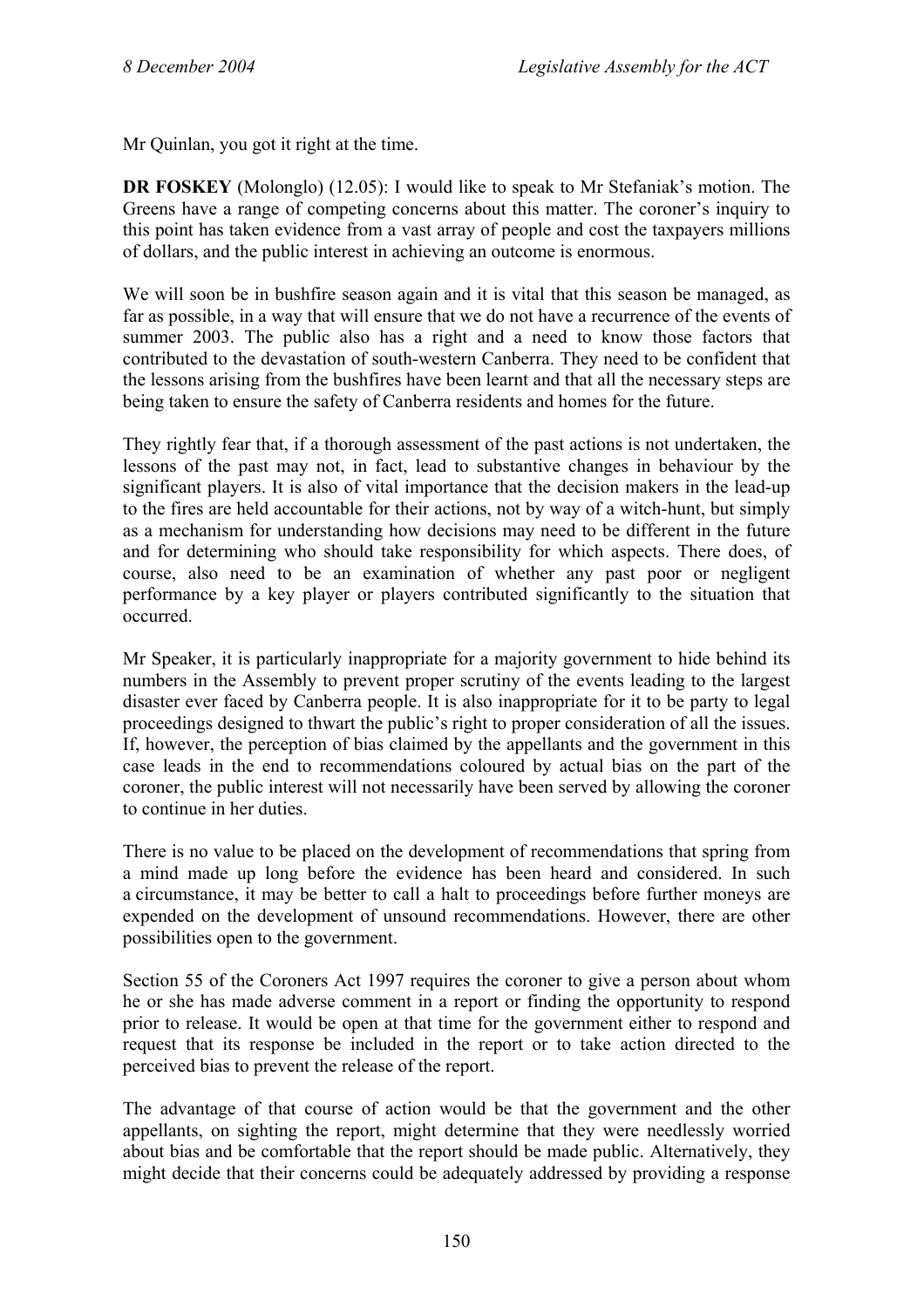to be included and publicly released along with the coroner's report. Either of these responses would mean a vast saving in witness time and money and would ensure a timelier conclusion of the inquiry and a speedier implementation of the necessary recommendations.

On balance, and given the extraordinary amount of time and effort that have gone into this inquiry to date, we would have preferred to see the government wait until it had seen a copy of the coroner's report before deciding whether it was influenced or potentially influenced by bias. At that point it would still have had the option to take legal action to prevent publication of the report on account of perceived bias or alternatively to provide the coroner with a response to be published along with her findings. We acknowledge, however, that a decision at that point to institute legal proceedings would have left the government open to even stronger claims of a cover-up.

It is important to note here, however, that without knowing the substance of the case in relation to the perception of bias that is to be brought before the Supreme Court, the Assembly as a whole is not in a good position to decide whether, in all the circumstances, such a case should go ahead. Nor can we now ask the government to give us the detailed reasons that we would need to make an informed judgment.

Therefore, I have somewhat reluctantly come to the conclusion that this matter must be left to the determination of the Attorney-General; so I am not supporting the opposition's motion at this time. I would ask, however, that the Attorney-General take the time again to reflect upon whether the interests of the Canberra community may not be better served by the government withdrawing its appeal and simply intervening in the case to advise the court and the other appellants that they have a later opportunity to make their case, when they will be in a far better position to judge whether their perception of bias was warranted.

It is probably opportune at this time to note also the concerns of the legal profession and elsewhere in the community about the system used for allocating magistrates to particular matters. Currently, there is a rotating roster so that when a matter arises the next magistrate on the list is the one to deal with it. It would seem more sensible to select magistrates to hear matters on the basis of their skill and their expertise in the area rather than just because their number came up. That would have the effect of ensuring that coroners have a less steep learning curve when they confront a major inquiry.

It is also worth noting, Mr Speaker, that a discussion which is too big to have here today is soon to take place between the state attorneys-general about how appropriate it is for disasters of this scope and type to come before a magistrate.

**MR QUINLAN** (Molonglo—Treasurer and Minister for Economic Development) (12.12): I commend Dr Foskey on some of the very relevant points that she made. I will be guided by you, Mr Speaker. I am not all that familiar with the nuances of sub judice; apparently most of us are not.

Mr Smyth made a point about just letting it all happen, as there is a right of reply. We all know that in practical terms ex post disagreement with what the coroner may bring down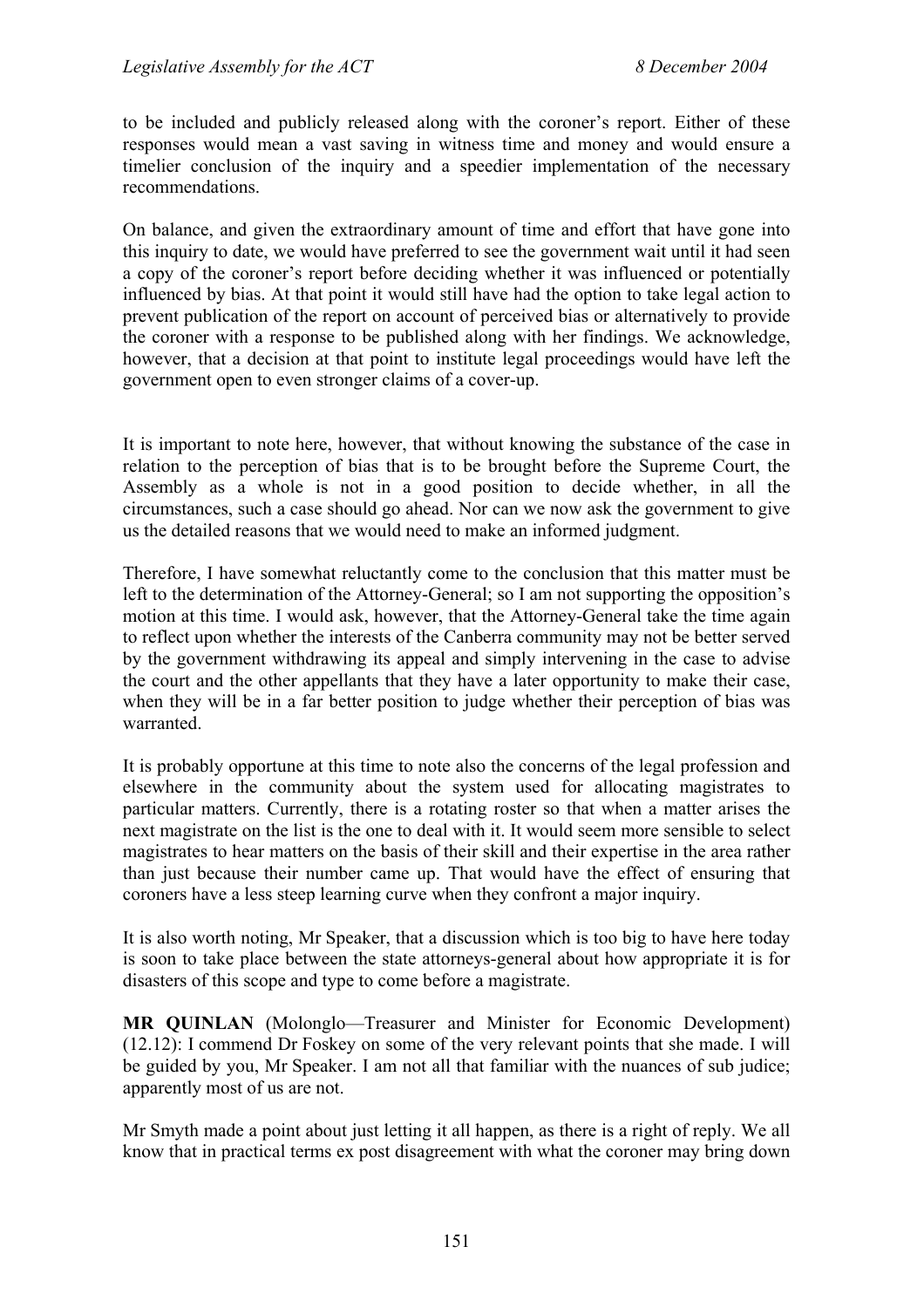is going to sound far less hollow. Imagine the position, firstly, of the individual who initiated this appeal that they genuinely feel that they are not getting a fair shake.

It just seems to me to be crazy for the Leader of the Opposition, or for the opposition as a whole, to put forward the thesis that it is okay for the individuals to appeal against bias because they may be affected, but it is not okay for the Attorney-General to step in and say, "I have a responsibility for the administration of justice, but I will stay out of it because I happen to have been a witness." I have not been a witness before the coronial inquest. I am part of this government and I would expect this government, like the individual, to get a fair shake.

If there is a genuine belief that there is bias and if that has been supported by analysis by an eminent jurist, which it has, why wait and say, "We will still let it all happen. We will watch this very public inquest. We will watch the sensationalisation of some of the evidence. We will witness within this Assembly the very grubby process of trying to break into it."?

I wish that I could believe that the opposition was motivated by the high-minded concerns that they put forward here. But one can tell by the level of questioning that has gone on over the last couple of years, right down questions about where the Chief Minister was on the Friday night, as if that somehow made a difference to the intensity of the firestorm, that it has been a totally political exercise on the part of the opposition.

As I said, I am not that familiar with the detail of how the law operates, so I will try to be careful, but let me say that if the government perceives, if the Attorney-General perceives, that there is at least validity in this appeal and there are individuals also involved, what would be the atmospherics, what would be the conclusion drawn from the government not supporting that appeal?

That would be not to support the rights of those individuals who went to the extent through their legal advisers of having the proceedings examined by an eminent jurist. This appeal is not based on the whim of the individuals and it is not based on the whim of the Attorney-General. This appeal is based on analysis by an eminent jurist. Once that opinion that there may be a case was available to the Attorney-General, who was in the unfortunate position, if you like, of having a number of hats to wear, as we do in a very small jurisdiction, I do not think he had a lot of choice in the action that he would need to take in his role as Attorney-General. I know that it was not taken hastily. It was an action not taken with alacrity; quite the reverse.

Yes, there are political overtones to this matter, but let me ask: over the past 18 months, from where have the political overtones emanated? How straight a bat has the Attorney-General played under questioning? How has he played that down? Last year, he tried week in, week out to stay away from the proceedings of the coronial inquest while that lot over there, Mr Speaker, was trying to beat them up at every opportunity. This is a muckraking political beat-up; that is what it boils down to.

If the opposition is so concerned about justice, why not wait for the full process to occur? I do not know what the outcome of the whole exercise is going to be. From time to time, the law has been described as an ass. I would say that, at least, the law is a lottery. What are you afraid of? Why don't you just let the appeal go through? If there is huge political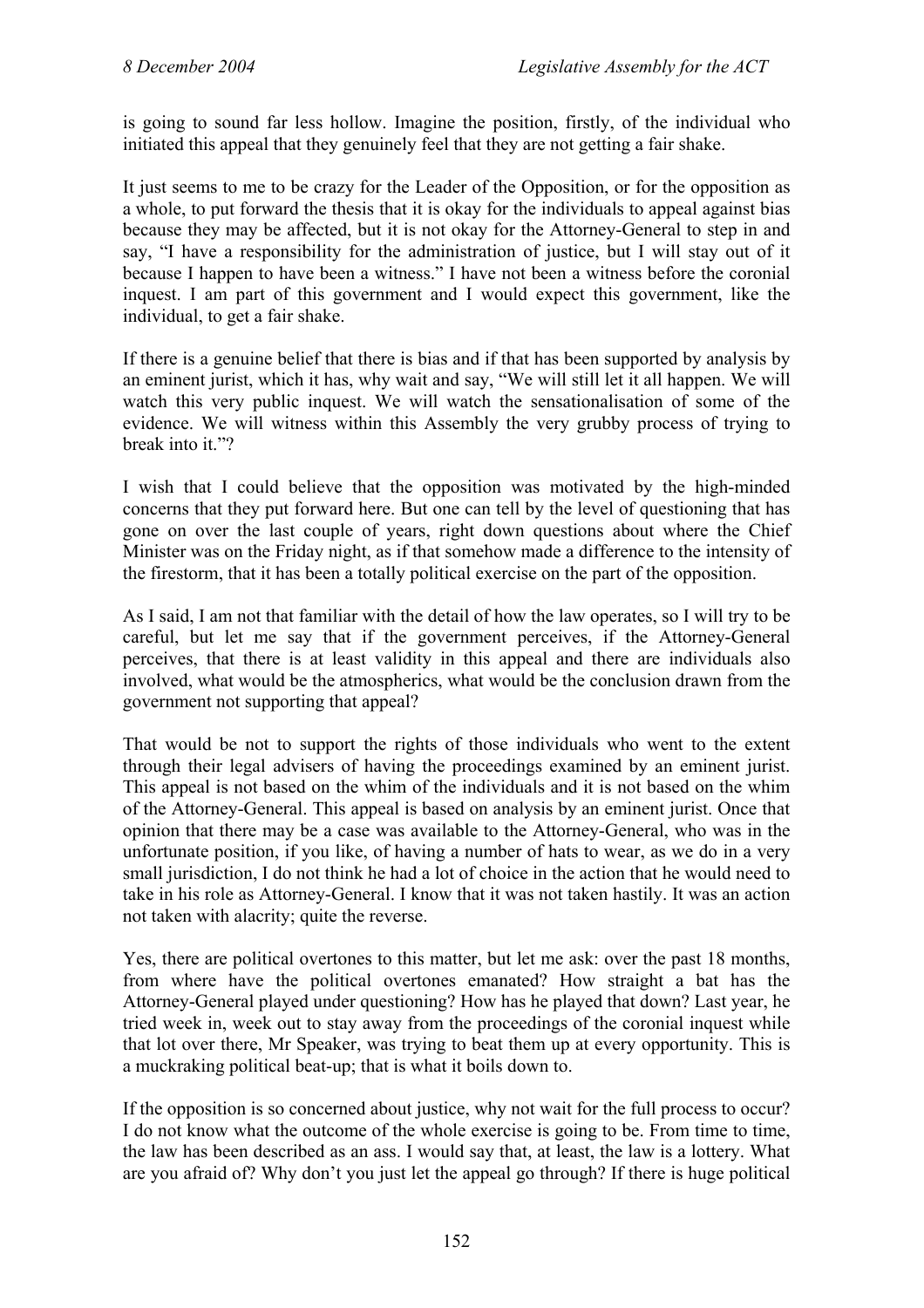mileage to be gained, let all the judgments be made. Let the Supreme Court address the appeal. Should it be dismissed, let the coronial inquest continue and, if you think after all that that you can squeeze political mileage out of the coroner's report, then do so.

Why go before the event? What are you trying to influence by bringing up this matter? Why have you been, for the last year and a half, trying to run through this place, under the protection of this place, a parallel inquest, which is what we have seen? Why not wait? Are you concerned, in fact, that the appeal may be vindicated? If you are concerned about justice and the process, let the entire process take place. Let the Supreme Court make its evaluation—as I said, we do not know what it will be—and then let the coronial inquest continue or be picked up in another way, by another coroner if needs be, but let that happen and then go for it, if you must, if you want to make politics out of it.

I would think that that would be a reasonable thing to do politically when the report comes out. But what is grubby is this continued creation of a parallel inquest, of trying to feed concepts and ideas into the process or into the public mind.

Mr Speaker, I believe that the Attorney-General has acted in the only possible way that he could in the circumstances. As we have said, they have been described as unprecedented and extraordinary. Certainly, those concepts were appreciated before the decision was taken. However, as I said, the appeal is based on analysis by an eminent jurist—not on the whim of the Attorney-General, not on the whim of the solicitors of the nine individuals, but on expert opinion.

**MRS DUNNE** (Ginninderra) (12.22): Mr Speaker, the question before the Assembly today is that the Attorney-General instruct lawyers representing the Attorney-General and the ACT government to discontinue the appeal against the coroner in the Supreme Court. The question is whether the ACT should be a party to that appeal. Mr Quinlan and Dr Foskey need to listen to this very carefully. The question is not about stopping the action before the Supreme Court. Nothing that we do in this place, nor would we choose to do it if we could, could stop that.

There are nine individual citizens of the ACT who have taken it to the Supreme Court, as is their right. The issue before us today, which Dr Foskey does not seem to have grasped and Mr Quinlan chooses not to grasp because it is inconvenient for him, is whether it is appropriate for the Attorney-General to join in that matter. The question is whether it is appropriate for the Attorney-General to be a party to this matter.

It will be said today—I am sure that it will have to be said ad nauseam—that this is not a matter about the rights of nine citizens. It is a matter about the appropriateness, Dr Foskey, of the Attorney-General's actions.

Mr Speaker, my colleagues have spoken about the role of the Attorney-General and about how the Attorney-General is never above the law, but how he needs, in his role as Attorney-General, to be above politics, above self-interest. The Westminster system is predicated upon that role. It is a role that has evolved over a long time. But the general crux of the matter is simply that the first law officer, the Attorney-General, has to stand above and to the right of his cabinet colleagues when it comes to the administration of the law.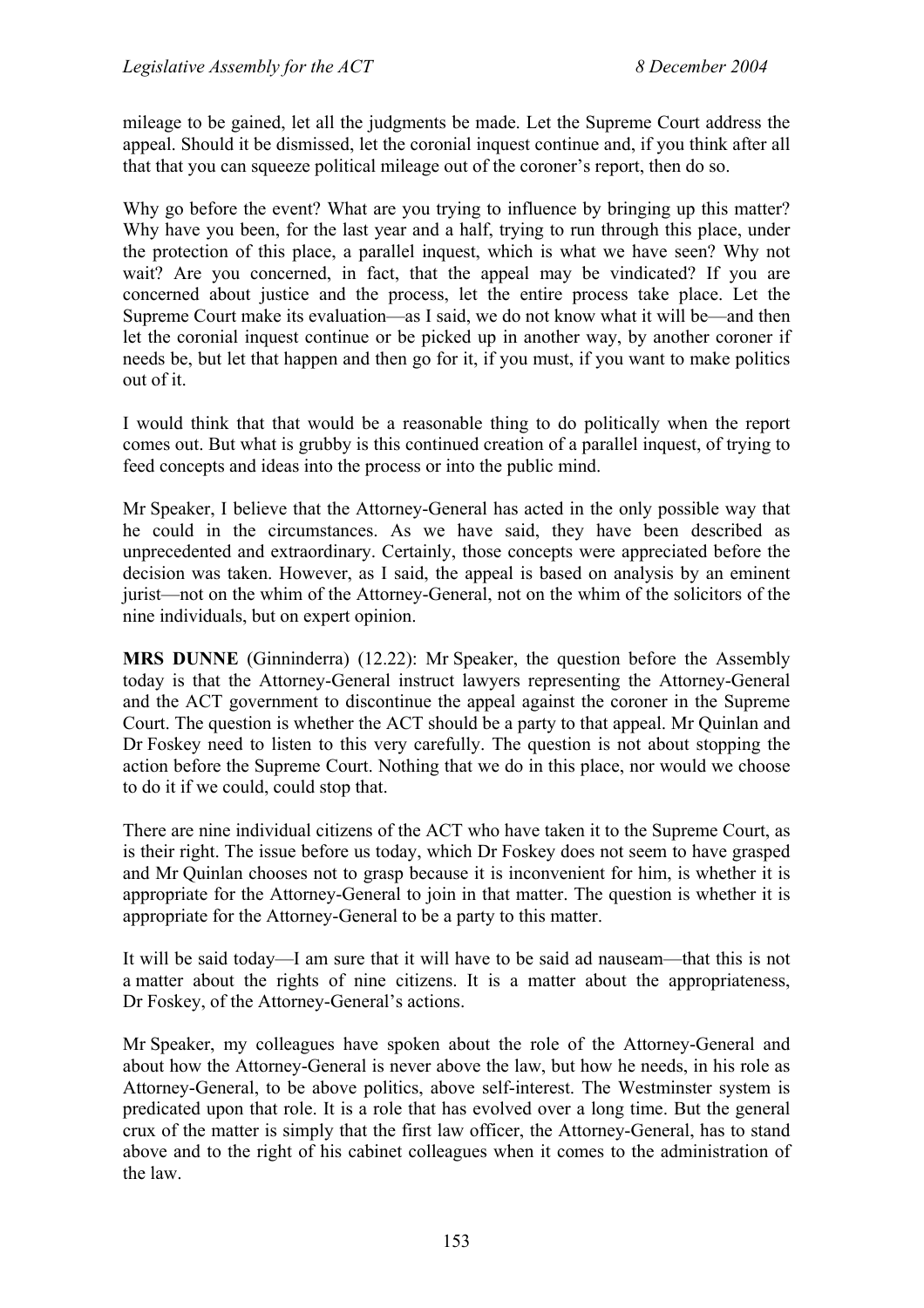Everyone has been quoting *House of Representatives Practice*, and I shall do so again. It says on page 62:

As First Law Officer the Attorney-General gives advice on the basis of what is just, and must separate that advice from any political considerations. The principle of this independence of the office of the Attorney-General was the subject of the resignation of Attorney-General Ellicott on 6 September 1977. In his letter of resignation to the Prime Minister he stated:

It is with great regret that I am forwarding herewith my resignation as Attorney-General. I am doing so because decisions and actions which you and the Cabinet have recently made and taken have impeded and in my opinion have constituted an attempt to direct or control the exercise by me as Attorney-General of my discretion in relation to the criminal proceedings *Sankey v Whitlam and others*.

In the circumstances I feel that I have no other course but to resign my office. I regard it as vital to our system of government that the Attorney-General's discretion in criminal matters remains completely independent.

This is not a criminal matter, but the same things apply, and they are completely independent of the political realm as well as the realm of self-interest. *House of Representatives Practice* goes on to say:

This resignation illustrates one Attorney-General's view of the independent nature of the Office of Attorney-General, notwithstanding the general concept of Cabinet responsibility.

There it is in black and white. That is how the role of the Attorney-General has developed under the Westminster system. This person holds an office and that office, irrespective of the person and the holder, has to be above politics and above self-interest. We contend that in the action that the Attorney-General has taken—not the actions of the individuals; the actions of the individuals are perfectly legitimate—in his unprecedented joining of this matter he has sought to politicise a process which is before the courts. He has taken some political imperatives and perhaps some personal imperatives and made his role as chief law officer, first law officer, subservient to those political and personal ambitions.

This government has been the subject of a great deal of scrutiny as a result of the January 2003 bushfires. There are lots of questions being asked in the community and there are lots of questions on the public record about who knew what; when were people informed; and, chiefly as a result of that, why the ACT community was not warned about the impending fires and the impact that they would have.

I could go through at length a whole chronology of events and say when the Chief Minister and Attorney-General became aware of particular things, when he was told and when his department was advised and therefore, under the Westminster principle, he was advised. We have already had a debate in this place about whether it was appropriate, because "I wasn't told" is not enough of an excuse for shirking responsibility. Under the Westminster principle, if an official who is responsible to the Attorney-General is told, it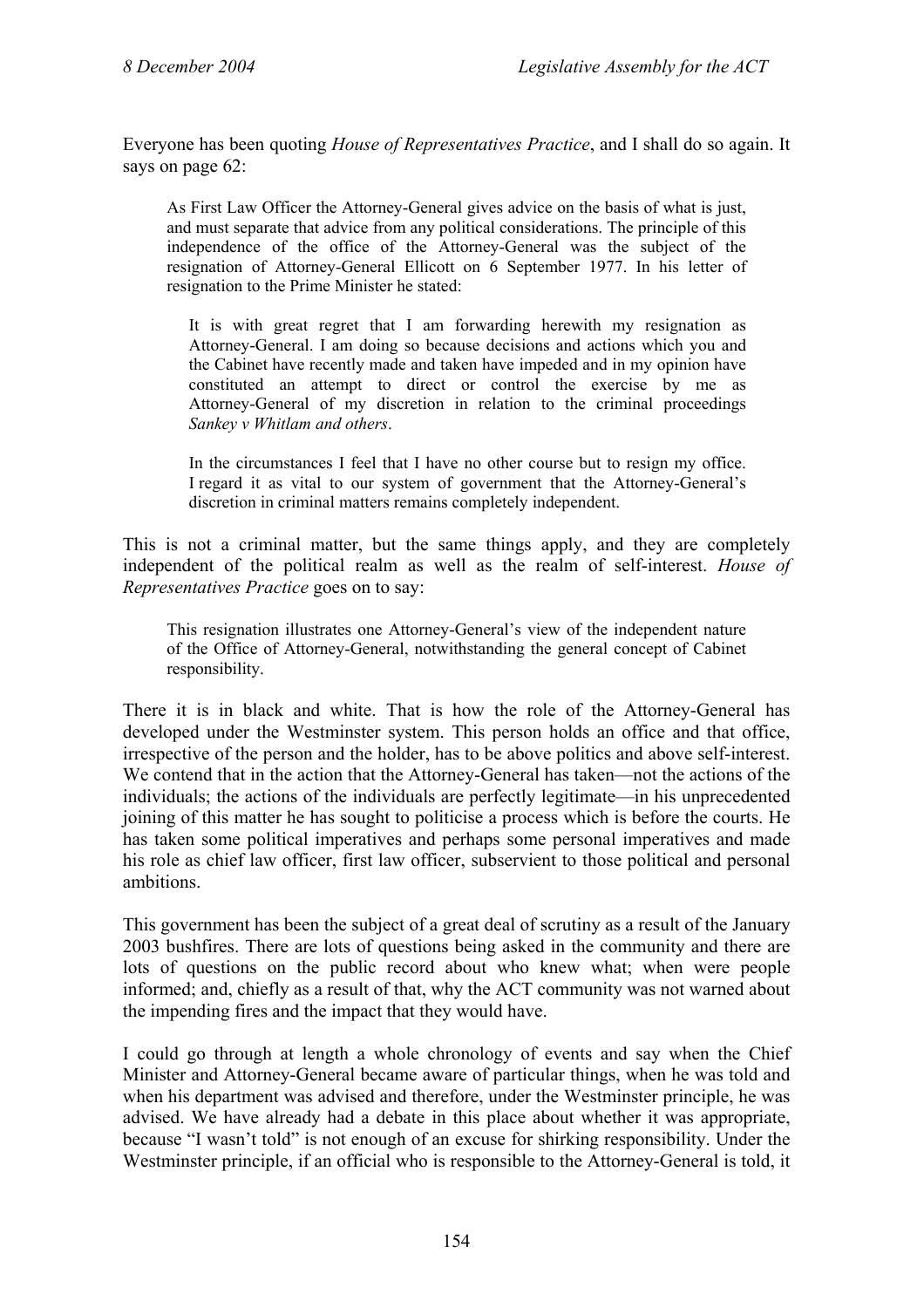is as if he were told, especially in a grave matter. Mr Speaker, there has been no graver matter to confront the people of the ACT than the bushfires of January 2003.

I could recount to you a whole litany of occasions, but I suspect you would rule me out of order, when the Attorney-General was told that things would happen, that he would need to do particular things, that there was a clear and present danger of impact of the fires on the urban edge. All of those things have been canvassed here, in the Coroners Court, in the media and generally, but I will not stray into your ruling.

I will say that these matters are clearly on the record and bring to the mind of the people of the ACT that the Attorney-General, in acting in the way that he has, is, in fact, setting up a scenario whereby, if there is an adverse finding against members of the government, both of the executive and of the bureaucracy, he will be in a situation to sully the reputation of the coroner. That is not what the first law officer should be doing. The first law officer should be upholding—

**Mr Corbell**: I rise on a point of order, Mr Speaker. Mrs Dunne is imputing that the Attorney-General is seeking to impugn the reputation of the coroner. She made that very clear in her statement. That is, in my view, contrary to the standing orders. Imputing that sort of motive to the Attorney-General is highly disorderly and I ask you to ask her to withdraw that.

**Mr Smyth**: Under which standing order?

**Mr Corbell**: Imputing improper motives.

**MR SPEAKER**: That really is not applying to members of this place, but it is inappropriate to reflect on the judiciary.

**MRS DUNNE**: I did not.

**MR SPEAKER**: All I can say is that I will review the *Hansard* and make a decision in respect of it in due course.

*Debate interrupted in accordance with standing order 74, and the resumption of the debate made an order of the day for a later hour this day.* 

# **Sitting suspended from 12.32 to 2.30 pm.**

# <span id="page-32-0"></span>**Questions without notice Health—job cuts**

**MR SMYTH**: Mr Speaker, my question is to the Minister for Health. Last Sunday, the *Canberra Times* reported that you had confirmed that you would be cutting administrative jobs from your department as a result of the centralisation of your department and the re-amalgamation of the hospital.

Will the jobs cut be in the hospital or in the head office? Which areas of your department will you cut? Does your definition of administrative staff include hospital workers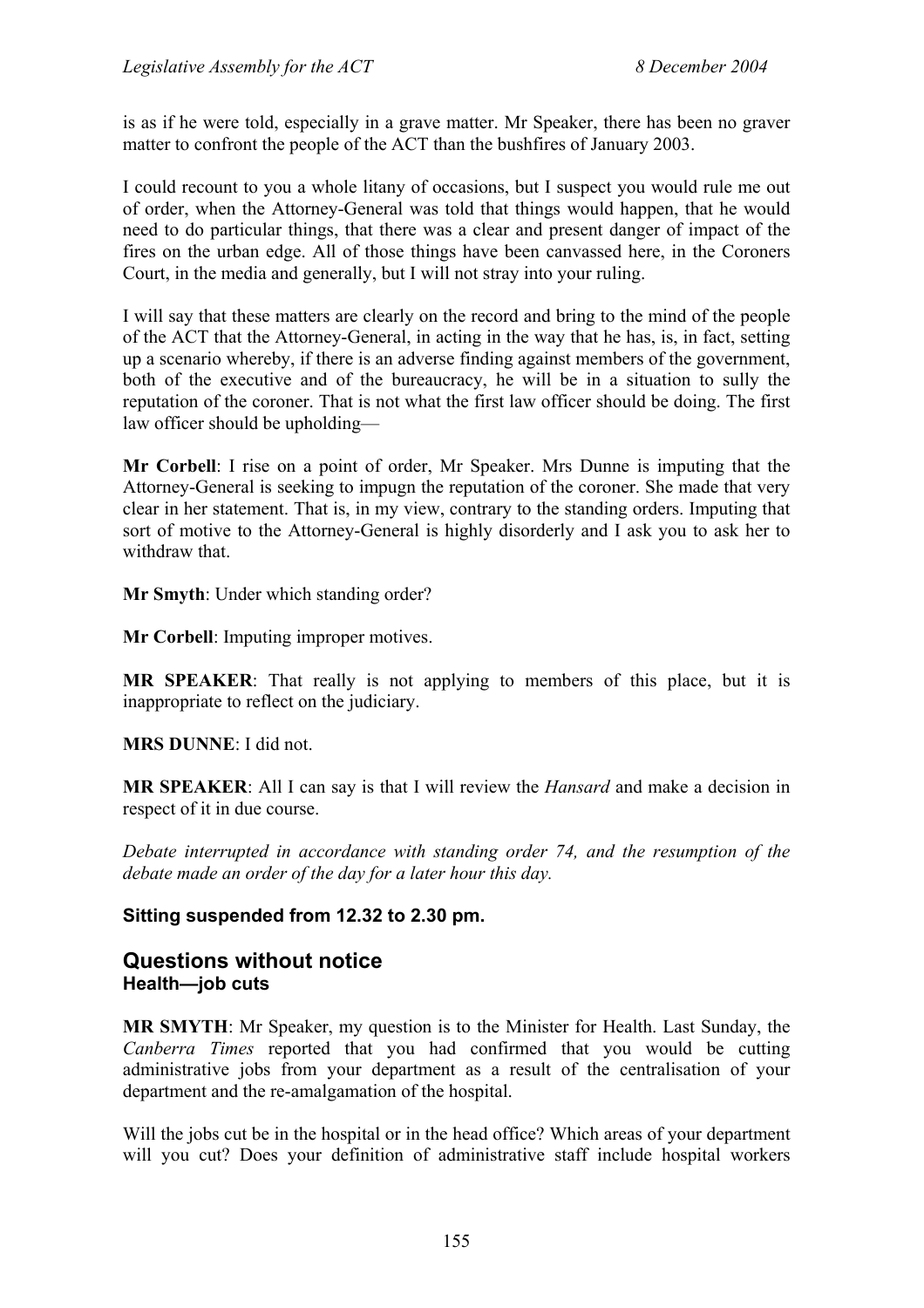supporting medical staff such as ward clerks, hospital storemen, kitchen workers and hospital cleaners? And will these positions be considered for these job cuts?

**MR CORBELL**: No, they won't.

**MR SMYTH**: Minister, how many additional SES officers have joined your department since the introduction of this government's so-called health reforms? Are any of these facing cuts?

**MR CORBELL:** Mr Speaker, I thank the Leader of the Opposition for the question. I cannot provide him with that figure off the top of my head, but I will take the question on notice and provide the information to the member.

In relation to whether those positions are being considered for redundancy: not at this time. The areas that are being considered are in the finance and human resources areas of different elements of ACT Health.

# <span id="page-33-0"></span>**Alcohol and drug program**

**MR SESELJA**: My question is directed to the Minister for Health. For two years, whistleblowers tried to get you to do something about allegations of serious impropriety in the alcohol and drug program, taking their concerns to the chief executive of your department in 2002.

For two years the government did nothing, until the complainants went to the *Canberra Times* in July. Your government then commissioned a report, which you are refusing to make public. One of the whistleblowers is cited in today's *Canberra Times* as saying that it is a disappointing decision and almost impossible to have faith in the process given that their concerns have been ignored for two years.

Why should these whistleblowers have any faith in the process, given that you ignored their concerns for two years and you are now refusing to release a damning report?

**MR CORBELL**: Perhaps Mr Seselja did not hear my answer yesterday. The reason I am not willing to make that report public is that it contains information of a private nature that reflects directly on individuals working in the program, and it names them. They are still public servants and they are still entitled to some level of protection in that regard.

That said, the reports—and there are three reports, not one, two of which have been completed and one of which is currently being completed—have been fully acted on by ACT Health. They are receiving close scrutiny from me and from the chief executive of the department. I envisage that two of the three reports will be released. Mr Seselja may or may not be aware that I have already released one of them in the previous Assembly. I anticipate that the third report will be released. But, because of the privacy issues related to the details and actions of individual staff who are directly named in that report, on advice I have decided not to release that other report.

**MR SESELJA**: Mr Speaker, I have a supplementary question. Minister: what action will be taken against those named?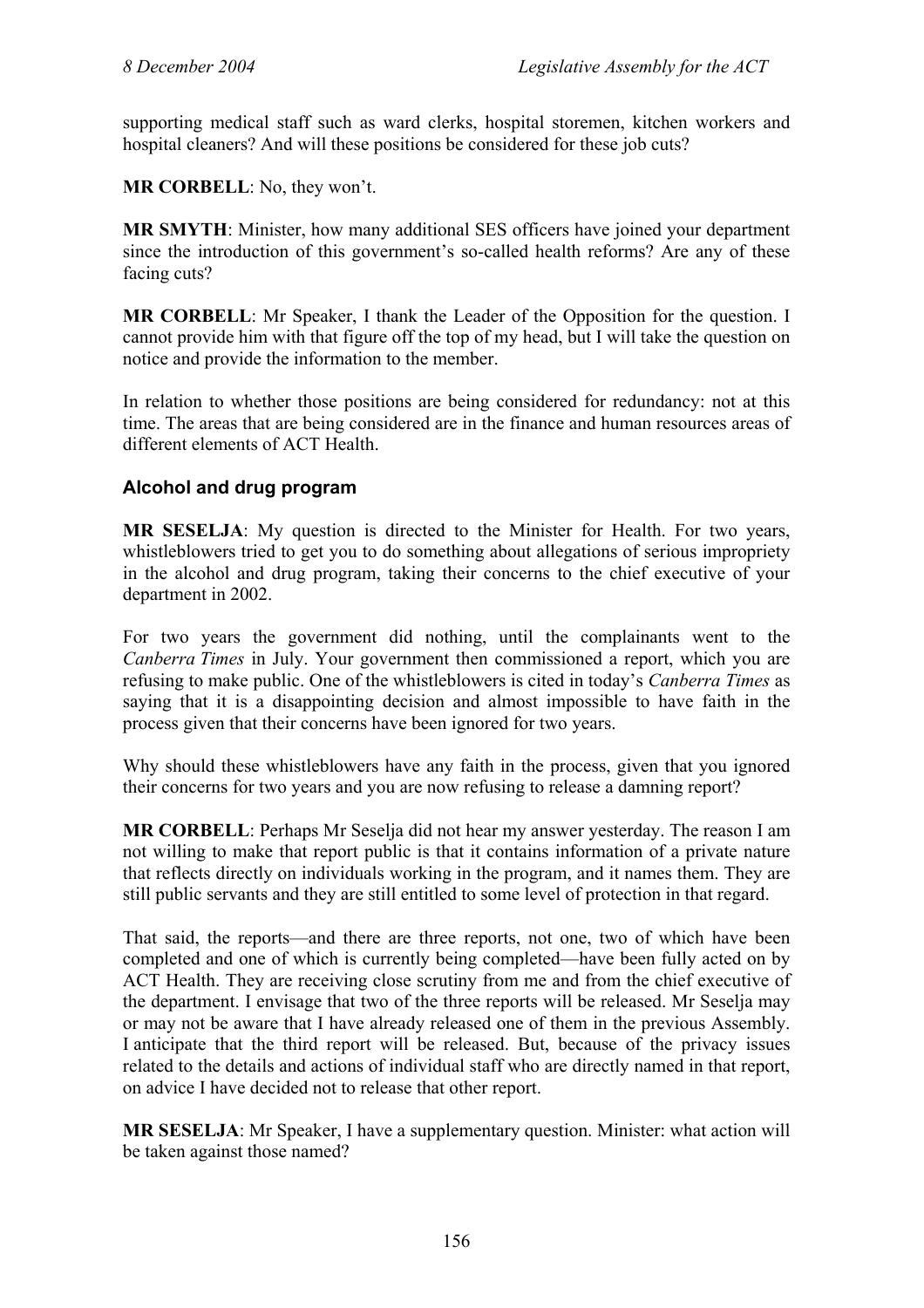**MR CORBELL**: The primary issue deals with the director of the alcohol and drug program, who is now no longer in that position in ACT Health.

# <span id="page-34-0"></span>**Hospital waiting lists**

**MR STEFANIAK**: My question is also to the Minister for Health. Minister, waiting lists under this government have increased from 3,488 to 4,722, and waiting times for elective surgery have got far worse under this government. The Auditor-General has now found, on page 56 of her report, that the number of surgical operations at the Canberra Hospital has declined by 2.9 per cent for the 11 months to June 2004.

Given that waiting lists under this government are blowing out, waiting times have got far worse and the number of surgical operations at the Canberra Hospital, according to the Auditor-General, is falling, will you now admit that your reforms have failed?

**MR CORBELL**: I thank Mr Stefaniak for the question. As I indicated to members yesterday, we are undertaking more elective surgery now than has ever been undertaken previously. The government has invested an additional \$20 million into elective surgery over the next four years. Already in this financial year we have seen an extra 800 Canberrans, above and beyond what was projected, get access to elective surgery as a result of the government's initiatives.

At the same time, we have seen a very significant increase in the number of additions to the lists. Not only has the number of removals from the list—that is, surgery undertaken, amongst other things—been at its highest level ever but also the number of additions to the list is also at its highest level ever. That is putting a strain on the system, and the government is responding to that with an additional \$20 million for elective surgery over the next four years. As I indicated yesterday, just in the 2004-05 financial year there will be an additional \$1 million to provide another 200 people with access to elective surgery targeted at joint and cataract surgery.

So the government is working hard on this issue. It is a difficult issue to address. Despite the very significant increase in funding, we are still seeing record numbers of people being added to the list, and we will continue to work hard to address those issues.

**MR STEFANIAK**: Mr Speaker, I have a supplementary question. Minister, why have the government's so-called reforms to the health system made the health system worse?

**MR CORBELL**: It is a simplistic assertion if you decide that the only way to measure the performance of a health system is through elective surgery activity. That is the assertion in the Liberal Party's comments. That is the assertion in their comments. It has got worse because waiting lists have gone up.

Well, Mr Speaker, there are other measures as well that should be taken account of. For example, I do not hear the Liberal Party mentioning that, in the past six months, the government has reduced access blocking our emergency department down to a level of 20 per cent because or our reforms. We do not hear the Liberal Party talking about that measure because it does not suit them. The level of in-patient activity through an emergency department is at a record high—the busiest ever period.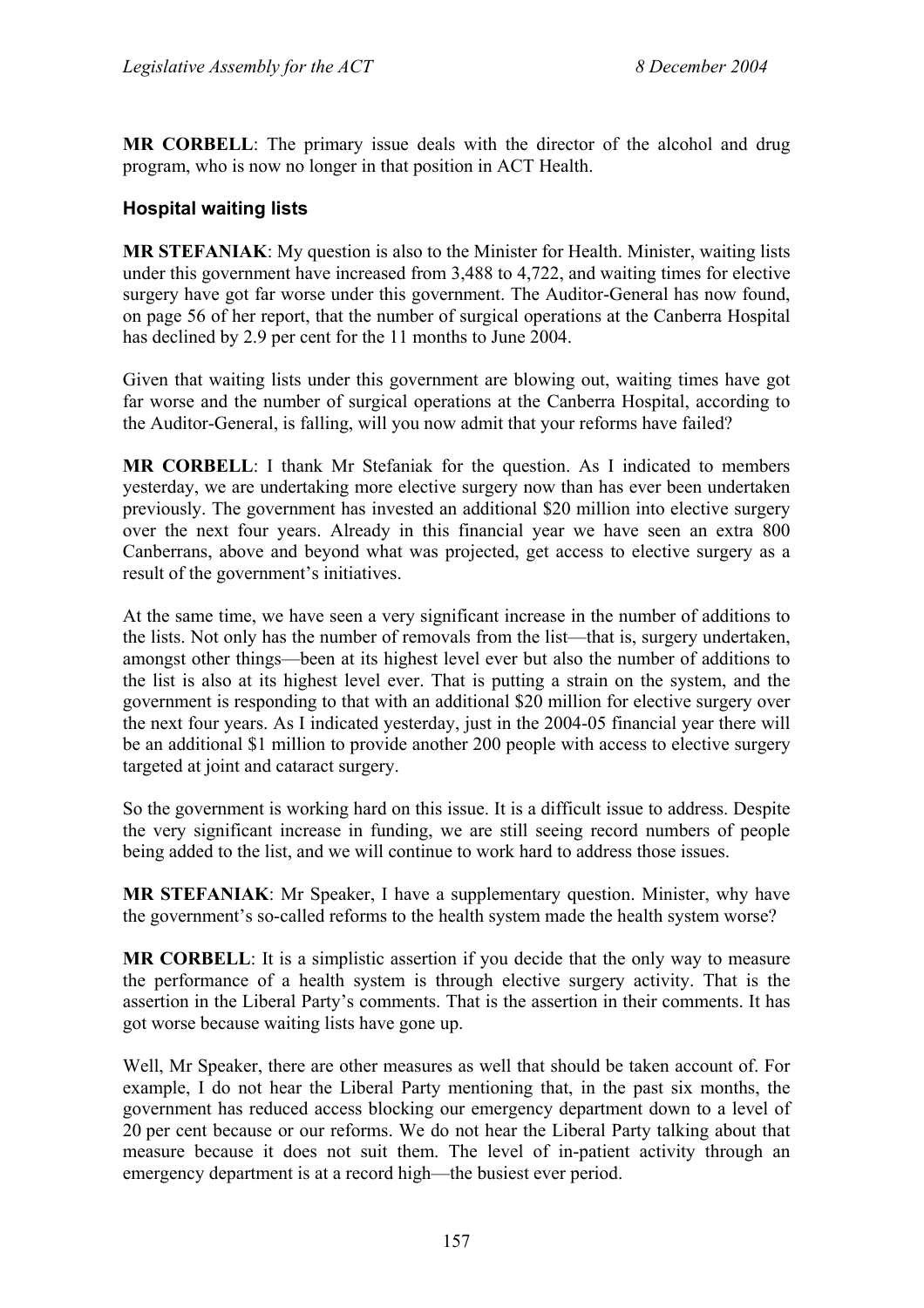These are also measures of the performance of the health system and, in particular, our public hospitals. If the opposition wants to engage in a debate about health, I am very open to doing that. But the issue the opposition needs to appreciate is that waiting lists are not the only measure of the effectiveness of the system.

Mr Stefaniak also deals with the issue of the government's reforms. The government's reforms are right now addressing duplication of staffing in the health system. Mr Smyth's comments bring this to attention, of course. We do have duplication because, under them, we did not have one health system; we had three or four. We had Community Care, we had Calvary Public and we had the Canberra Hospital—and then we had the department of health. We had four health systems under the Liberal Party!

For a jurisdiction of 300,000 we had four health systems, each reporting in a different way, each accountable in a different way and none of them working together, none of them coordinated in their activities one little bit. It was an eco-rat response from the Liberal Party, an eco-rat response that divided rather than unified our health system. It was one that forced the system to work against itself, not with each other as a team. And no matter what they say, they know that it created enormous problems. Every other jurisdiction in the country is now moving away—

#### *Members interjecting—*

**MR SPEAKER**: Mr Corbell, resume your seat. I have called for order on more than one occasion—Mr Smyth in particular. I do not want to be drawn into issuing warnings to people, so I will just ask you to remain silent while Mr Corbell deals with the question that has been put to him.

**MR CORBELL**: Thank you. So, Mr Speaker, every other jurisdiction in the country is moving away from this desegregated model. Every other jurisdiction is now following the ACT lead in creating a unified, single health system. So the reforms are working. I can very proudly report to members that we now have the highest level of coordination that we have ever had in the delivery of health services in the ACT. We have clear lines of responsibility, clear lines of accountability and reporting, and I think that it is an important reform that the government has put in place, a reform that we will continue to implement because it will deliver the results that we need for the Canberra community.

# <span id="page-35-0"></span>**Planning—Griffin legacy plan**

**MR GENTLEMAN**: Can the Minister for Planning advise the Assembly how the Griffin legacy plan supports the work of the ACT Planning Authority for the central area of Canberra?

**Mrs Dunne**: I take a point of order, Mr Speaker. My understanding is that the Griffin legacy plan is a matter that has been brought forward by the National Capital Authority. I am not quite sure of the head of power under which the ACT Minister for Planning can comment on the Griffin legacy plan.

**MR SPEAKER**: There is no point of order.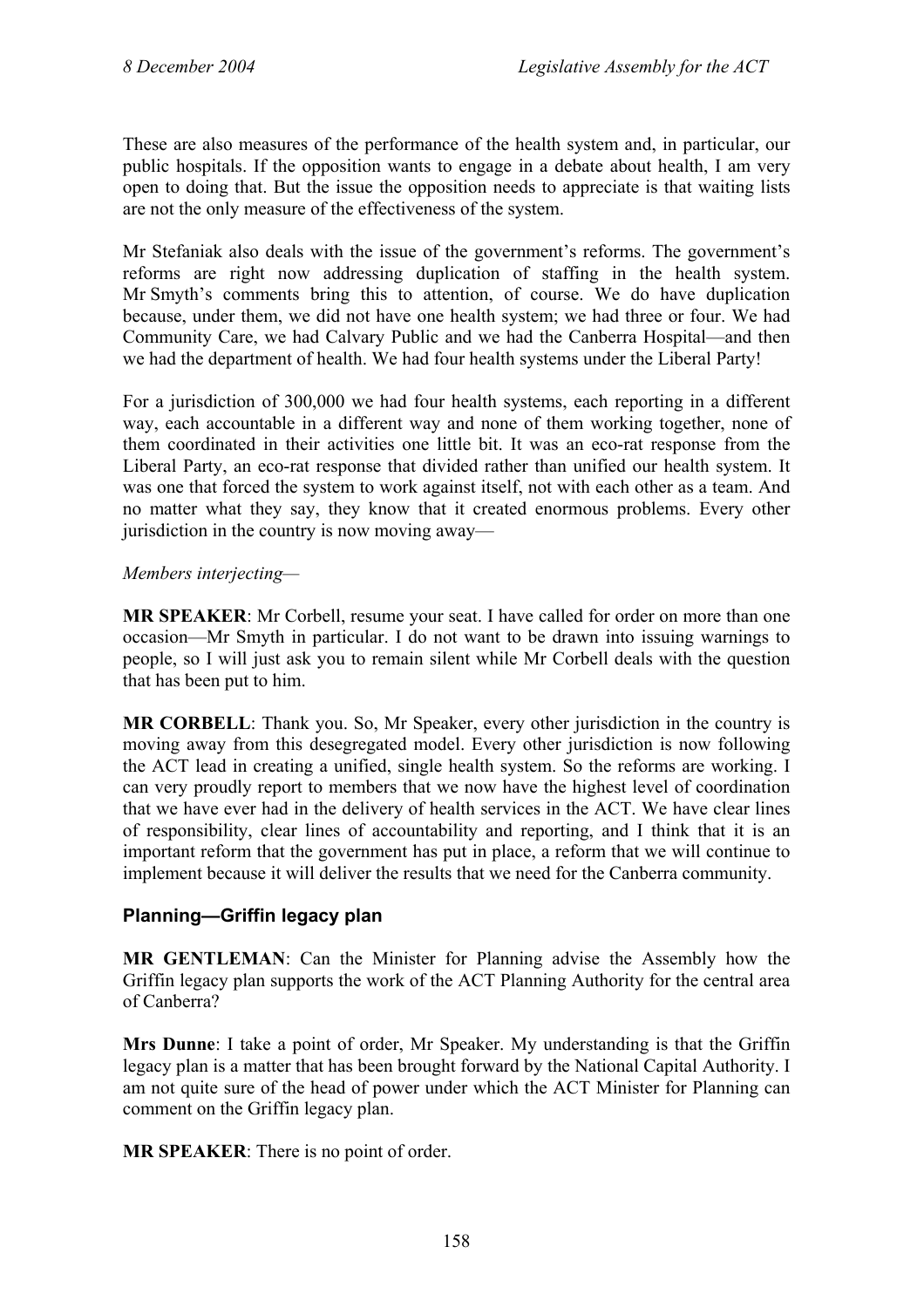**MR CORBELL**: Nice try, Mrs Dunne! This morning I was very pleased to join the federal Minister for Territories and Local Government in launching the Griffin legacy project at Parliament House. The Griffin legacy project is an initiative of the National Capital Authority, and the ACT Planning and Land Authority has been closely involved in its development. In fact, we had representation at senior officer level on the reference group that assisted in the development of the strategy.

Mr Gentleman asked me how it complements the work of the ACT government. I am very pleased to advise members that I believe the Griffin legacy project, in a very significant way, represents an unparalleled level of cooperation on the broad vision for the future growth and development of the central area of Canberra—in a way that we have not seen since self-government.

The reason for that is that the Griffin legacy project mirrors very closely the government's own initiatives through the Canberra plan, particularly the spatial plan, but also our master planning exercises on behalf of the city west—work that we are now doing through the Canberra central program on the growth and development of the city.

The Griffin legacy project says that there should be more urban intensification within the central city area. In particular, the Griffin legacy project highlights Constitution Avenue as an opportunity for residential development that could accommodate up to 22,000 additional residents—a very significant redevelopment along the stretch of Constitution Avenue.

Of course, the territory owns significant parcels of land along that corridor and we will be continuing to work very closely with the National Capital Authority as it undertakes further work to implement the Griffin legacy project. The Griffin legacy project says something that the ACT government has been saying very strongly since its election that we have to focus development on areas that bring the city to life, with support public transport and with support intensification of uses and activity in the central area. The Griffin legacy has confirmed that the approach taken by the ACT government is, indeed, the approach that is needed for Canberra.

I am very pleased that we set the track through the strategic planning process with the spatial plan. The NCA has now done a very significant body of work incorporating its detail for its area of responsibility around the central national area and we now have an unparalleled opportunity to work cooperatively with the National Capital Authority to implement this vision—a vision which strengthens the city heart, which makes the city the dynamic centre of Canberra, which brings life and activity to the city and which brings economic development and activity into the city.

These are the objectives of the government. I am very proud to say that the Griffin legacy project confirms and supports the initiatives that the ACT government has taken through its economic white paper, through its spatial plan and through the Canberra plan framework overall. It is something on which we will continue to work very closely with the National Capital Authority.

**MR GENTLEMAN**: I have a supplementary question, Mr Speaker. Can the Minister for Planning advise the Assembly how the Griffin legacy plan ties in with the OECD report?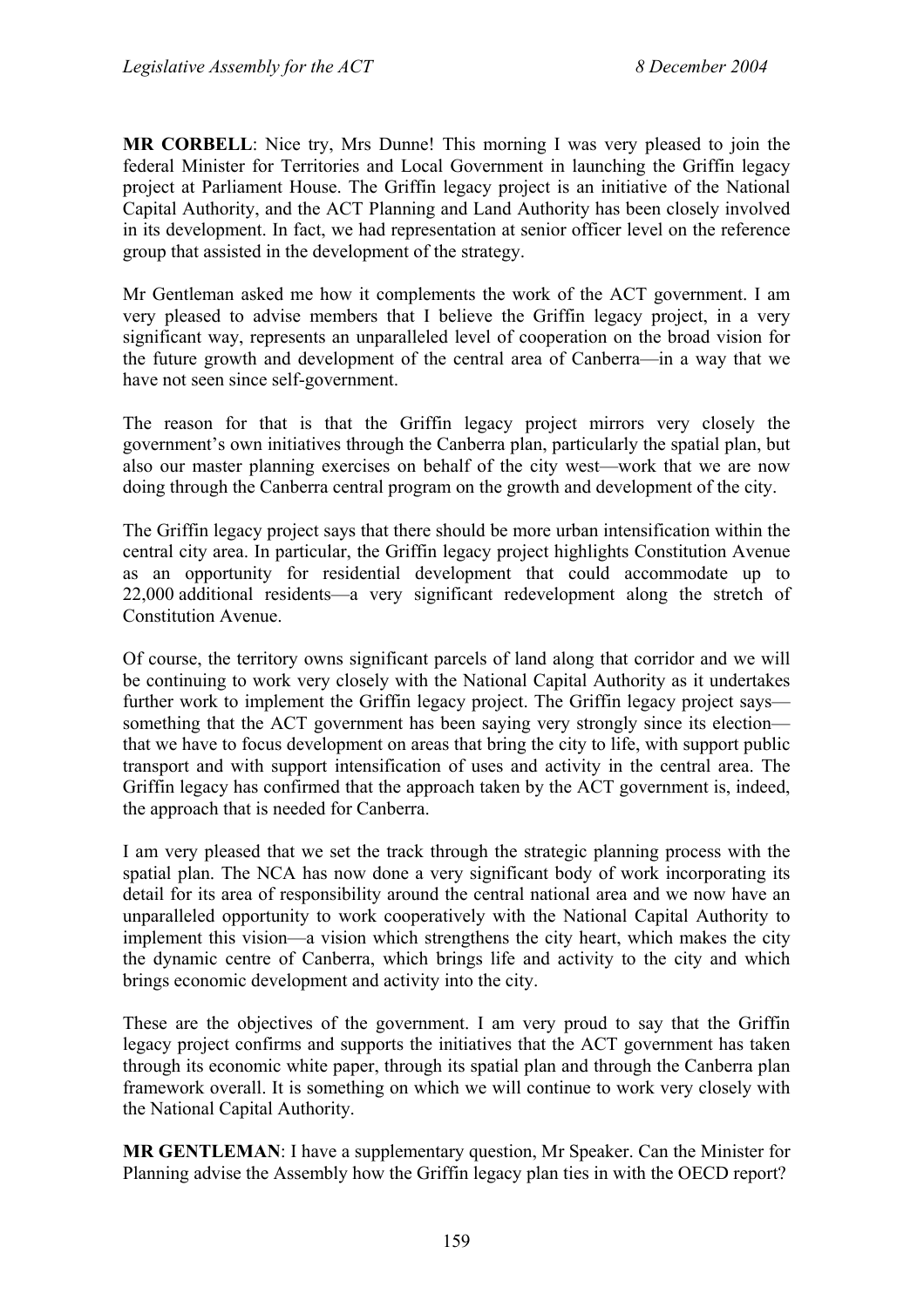**MR CORBELL**: The OECD report—a report whose instigation and finalisation spanned two governments, the previous Liberal government and the first Stanhope government—highlighted very carefully and very prominently that we have as a city an extremely valuable range of assets, but what fails to bring them together and give them coherent mass and give them energy is the lack of a coherent city centre. What the Griffin legacy work does, along with the city west master plan, the spatial plan and the economic white paper, is to identify the opportunities to bring the city to life.

An interesting proposal in the Griffin legacy document, which was first mirrored in the ACT government's city west master plan, is the one for a land bridge over Parkes Way towards East Basin as well as towards Commonwealth Park. That land bridge would unlock enormous development potential to bring activity close to the lake. Our city needs a lakefront address and the Griffin legacy project has confirmed that the work undertaken by the government through the city west master plan is valid and the right way to go. We will work very closely in helping to achieve that vision.

### **Disability services**

**DR FOSKEY:** Mr Speaker, my question is to the Minister for Disability, Housing and Community Services. Minister, I note that, in your response to the matter of public importance raised yesterday, you said that the government had been informed by and adopted many of the positions of the disability reform legislative working group in relation to the disability commissioner.

I understand that, in addition to the positions of the group listed by the minister as having been adopted by the government, the working group made a number of other recommendations, which include giving the disability commissioner the following functions: one, to review the causes and pattern of complaints and identify ways in which those causes could be removed or minimised; and, two, to review the situation of a person or persons with a disability. Will the minister advise the Assembly whether these recommendations have been accepted by the government and will be included among the functions of the new disability commissioner when established?

**MR HARGREAVES**: I thank Dr Foskey for her question and her interest. No, I am not going to give you an undertaking that that will be the case, Dr Foskey. However, I will give you an undertaking to assure you that the government's introduction of a disability commissioner is all about advocacy and advising the government on how to do things better for people with a disability and how to have an independent view on it. We have to take the role of the disability commissioner in the context of services provided by the Department of Disability—

**Mrs Dunne**: Mr Speaker, I wish to raise a point of order. Could we ask the minister to address the chair, in accordance with the standing orders?

**MR HARGREAVES**: I thank Mrs Dunne for wasting probably 25 seconds of Dr Foskey's answer. Good on you; well done; you are a champ; you are going to go a long way in this game. The significance of the commissioner is about the independence of this commissioner in the advocacy role. It is independent of the Department of Disability, Housing and Community Services and it is independent of the other advocacy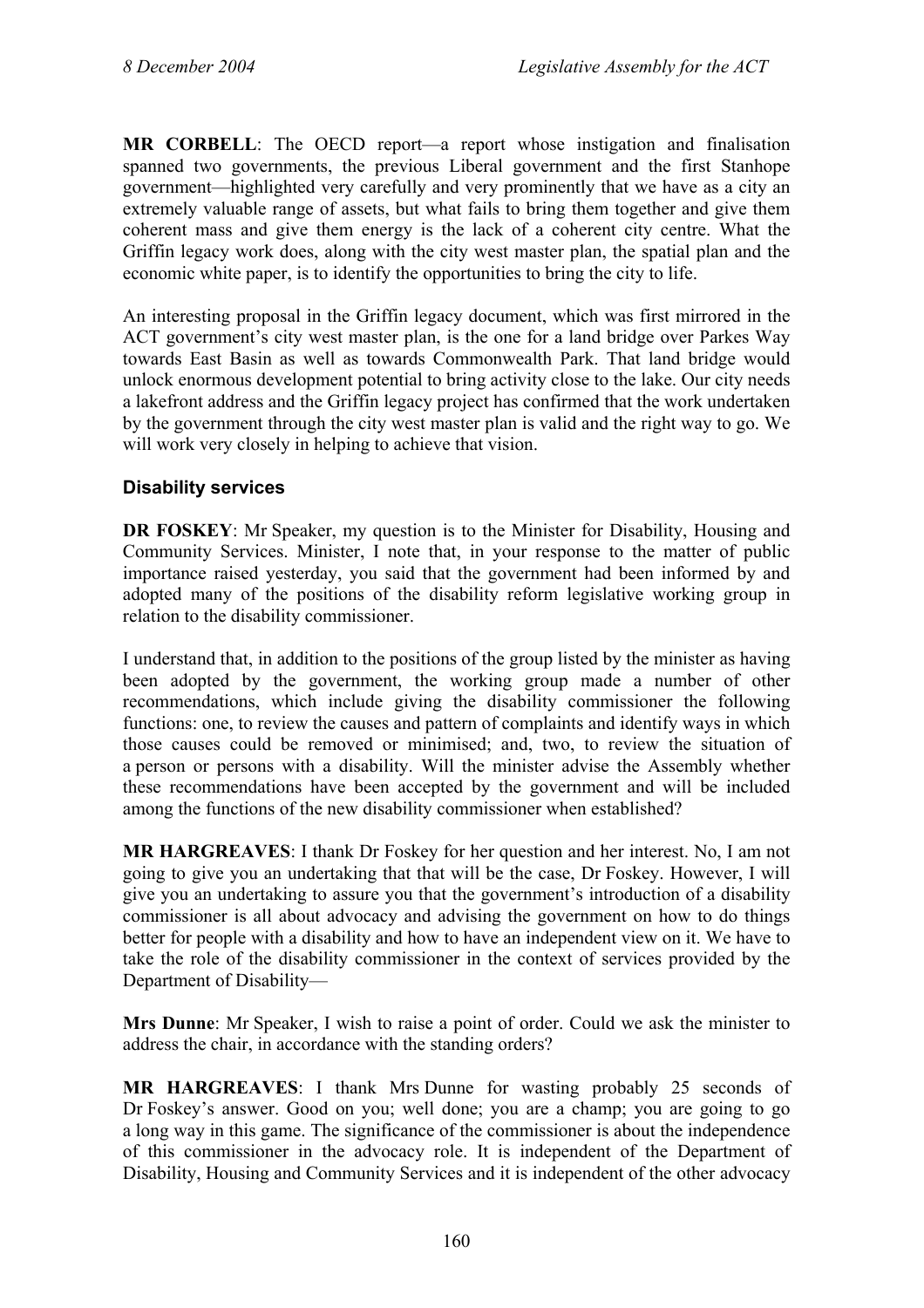groups. If you have a close look at it, in fact this commissioner is responsible to the Chief Minister. We will have an enormous amount of dialogue with that commissioner; we need the independent advocacy role. No, Dr Foskey, I will not be picking up those particular powers at this point.

However, can I say this also: these commissioner positions—and there are a number of them; the Commissioner for Children and Young People is another—are a response to community concern. We would hope that, as these positions are bedded down, perhaps their powers and authorities might change over time. We will just have to wait and see.

**DR FOSKEY**: Mr Speaker, I have a supplementary question. Minister, can you provide to the Assembly a list of the functions recommended by the working group for the disability commissioner, and the government's response to each of those recommendations?

**MR HARGREAVES**: Not at the moment; I do not have them about my person. We will have a look at them and see what the status of the document is. If there is no difficulty in providing them to the Assembly, I will do so with some speed.

### **Hospital waiting lists**

**MR MULCAHY**: My question is to the Minister for Health. The health department's budget has increased from \$431.5 million in 2001-02 to \$612.9 million in 2004-05. In relation to waiting lists, I ask the minister to comment on the fact that on page 36 of the Auditor-General's report there is the significant finding that waiting times for elective surgery are generally worse than those in other jurisdictions in Australia, and have become longer in the past two or three years. In light of that increased outlay, could the minister explain why this serious deterioration has been allowed to happen?

**MR CORBELL**: I thank Mr Mulcahy for his question. The budget for ACT Health is not spent solely on elective surgery. If it were, then, of course, Mr Mulcahy's question might have a point. The fact is that the budget for ACT Health is spent on a broad range of activities. First and foremost, of course, is wages. We, as the government, have to work to make sure that our healthcare professionals—whether they are nursing, medical, specialists or allied health staff—have appropriate rates of pay that keep the territory competitive with their counterparts in other jurisdictions. We now have a very strong wages agreement in place with the ACT nursing work force, recently negotiated by this government without dispute. I also indicate that the government is the first government since self-government to have re-negotiated and issued new VMO contracts without stoppage by VMOs. We have a strong record of managing the industrial framework without unnecessary disruption. Of course, a significant element of the \$160 million increase is down to wages growth, something that the previous government simply failed to address, hoping that someone else would come in and pick up the pieces at some later point.

Of course there are other things that the budget has been spent on. For example, Mr Mulcahy fails to mention that, whilst our waiting list figures do not rate as well as we would like them to against national averages, our emergency department response times rate amongst the best in country—in fact, the best in the country. There is a range of measures that can be taken into account when you look at measuring the performance of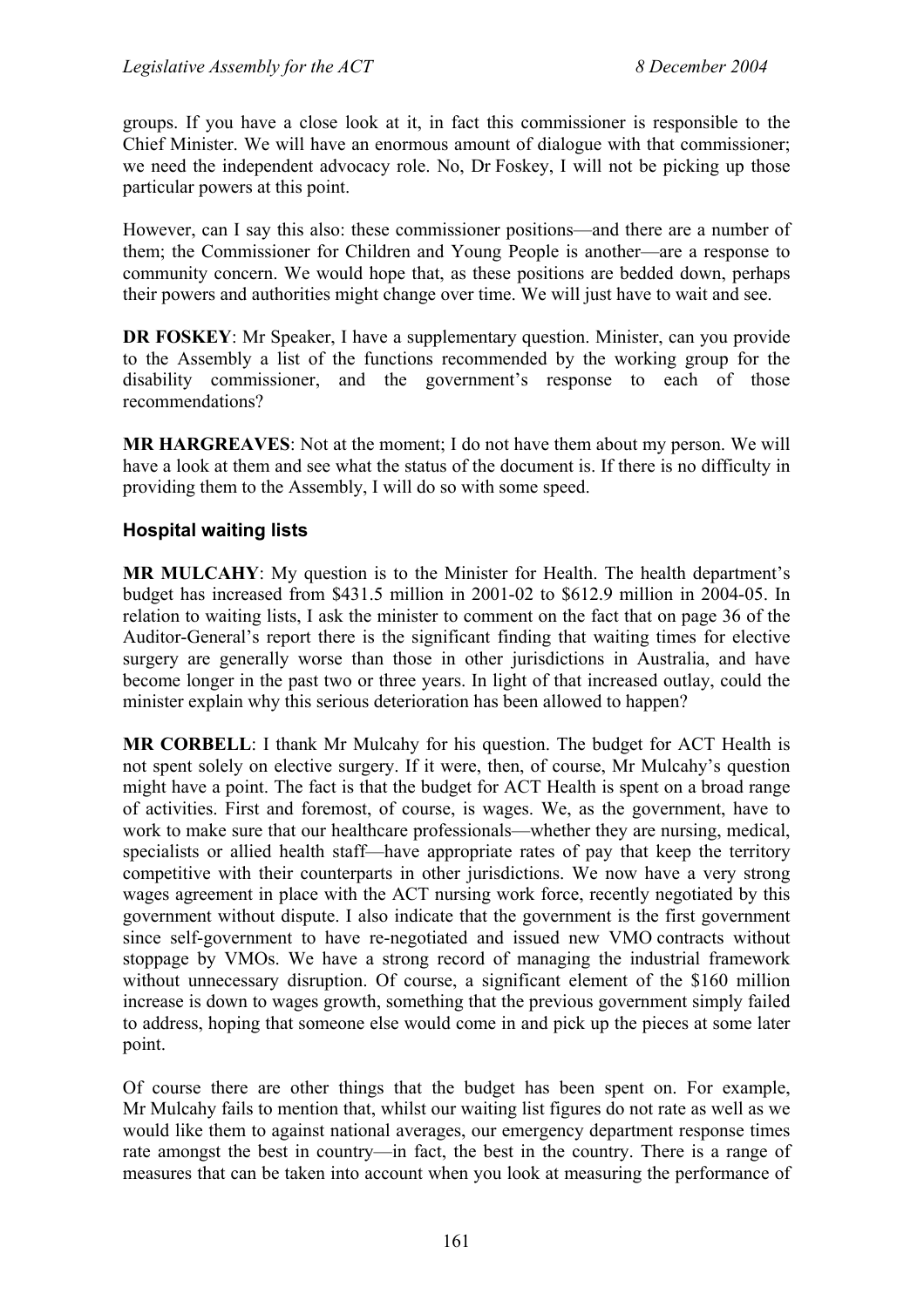the health system overall. The government, I believe, has a strong record in managing the system more effectively, more efficiently and in a more timely way. But that is not to say, by any means, that everything is perfect. There is a range of issues that continues to be addressed by the government and we continue to work hard on those.

It is interesting that the Liberal Party went to the last election with a commitment to spend \$110 million on our public health system; but, of course, they were going to spend it on bricks and mortar. They were going to spend it on buildings and equipment—

**MR SMYTH**: On a point of order, Mr Speaker. If the minister is going to attribute spending to the Liberal Party, he should get the facts right. The facts are that some \$25 million of that money—

**MR SPEAKER**: That is not a point of order.

*Members interjecting—*

**MR SPEAKER**: Come to the subject matter of the question.

**MR CORBELL:** The point I am making is that the contrast between the government's financial management of the health system and the Liberal Party's proposed management of the health system could not be more different, could not be more stark. We have invested money in people, procedures and activity. All Mr Smyth wanted to do was spend money on buildings, bricks and equipment but nothing on staff, nothing on people to work in the hospitals, no-one to deliver the services. I just wonder what the new opposition Treasury spokesperson thinks of a plan that uses capital money to fund the current expenditure and whether he has had a word to his leader about the financial nonsense that that is.

**MR MULCAHY**: I have a supplementary question. In relation to wages, would the minister inform the House what the redundancy provisions were in those wages agreements and are they relative to any other state or territory in Australia?

**MR CORBELL**: I am not familiar with the redundancy arrangements for the nurses' agreement. I presume that is the agreement Mr Mulcahy is referring to. If that is the case, I am happy to provide that information to him.

#### **Education—student performance**

**MS MacDONALD**: Mr Speaker, my question, through you, is to the Minister or Education and Training, Ms Gallagher. Minister, can you inform members of the performance of ACT students against national and international benchmarks in numeracy, literacy, maths, science and problem solving?

**MS GALLAGHER**: I thank Ms MacDonald for her question. It is great to have the opportunity to report to the Assembly on the work of students, teachers and school communities here in the ACT. As members would know, each year the states and territories compile information on how students in each jurisdiction are performing against nationally agreed benchmarks through a standardised assessment program. The assessment program provides the ACT government with an overview of student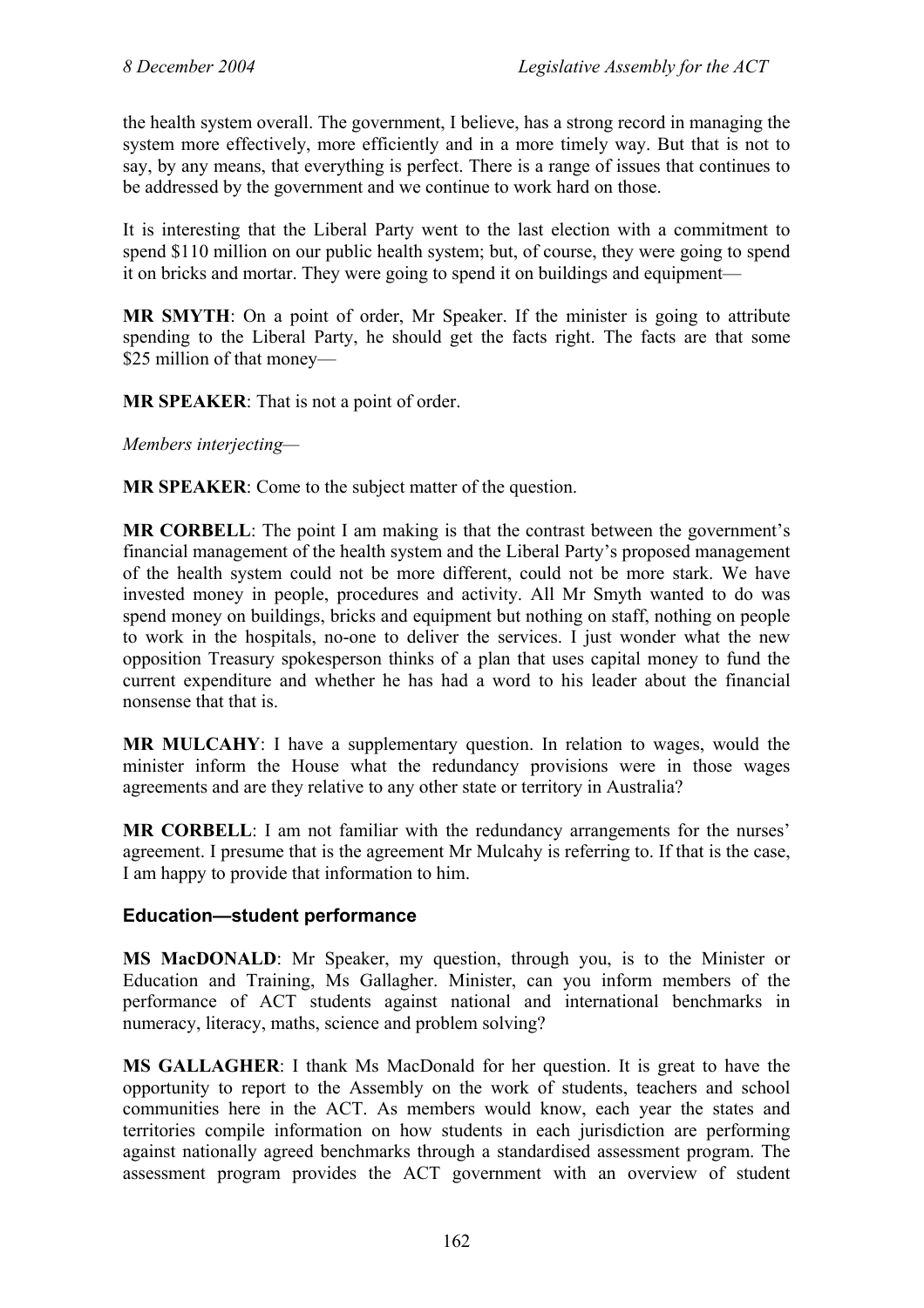performance in literacy and numeracy against national benchmarks. All government and Catholic schools and some independent schools participated in this years ACTAP. Benchmarks describe nationally agreed minimum acceptable standards for aspects of literacy and numeracy. If not achieved, a student will have difficulty making sufficient progress at school.

Mr Speaker, it gives me great pleasure to report to the Assembly that ACT students continue to perform well above national benchmarks in reading, writing and numeracy. In reading, ACT schools continue to maintain the high standards of previous years. There is improvement in year 7 reading results from 91 per cent above benchmark in 2002 and 2003 to 95 per cent above benchmark in 2004. In writing, our students continue to achieve excellent results with results in 2004 similar to those in previous years. In numeracy, ACT students performed at a high level with 95 per cent of year 3 students and 92 per cent of year 5 students above benchmark in 2004. The results for year 7 students against numeracy benchmark is of concern, being lower than those in reading and writing. However, we believe this is a trend nationwide and the ACT results from 2001 to 2004 are amongst the best in the country.

In particular, I would like to draw the attention of the Assembly to some excellent results which can be draw from the ACTAP figures. There is a high proportion of students achieving in the two top profile levels in reading, writing and numeracy in years 3, 5 and 7, and year 9 results were consistent with those in previous years with over 50 per cent of students in the top two profile levels.

Mr Speaker, yesterday the ACT education sector also received more good news through the results compiled as part of the program for international student assessment, or PISA. The PISA program, which began in 2000, focussed on reading and literacy and covered more than 300,000 secondary students in 43 countries. A second round of study focussed on results in mathematics and problem solving. The report released this week focussed on this study. The test results show that some school systems do better than others in providing teenagers—these are 15-year-olds—with skills that they can use for the rest of their lives. Australia did very well in this study, with ACT students in particular returning impressive results.

Mr Speaker, 893 students from the ACT participated in the study, with 601 students from public schools, 201 students from the Catholic system and 91 from independent schools. The schools and students were randomly selected, with the result that a high proportion of public school students from the ACT participated in the study.

In reading literacy only one country achieved significantly better results than Australia, and that was Finland. In scientific literacy only three countries achieved better results than Australia, with Finland, Japan and Korea achieving higher scores across the student sample. In maths only four countries outperformed Australia, with Hong Kong/China, Finland, the Netherlands and South Korea not far ahead of our performance. In problem solving, four countries performed better than Australia, with Korea, Hong Kong/China, Finland and Japan registering better results than Australian students. Australian students also performed well above the OECD average in this area.

These results are a great endorsement of the hardworking teachers and students in all Australian schools. However, special mention must be made of the ACT results.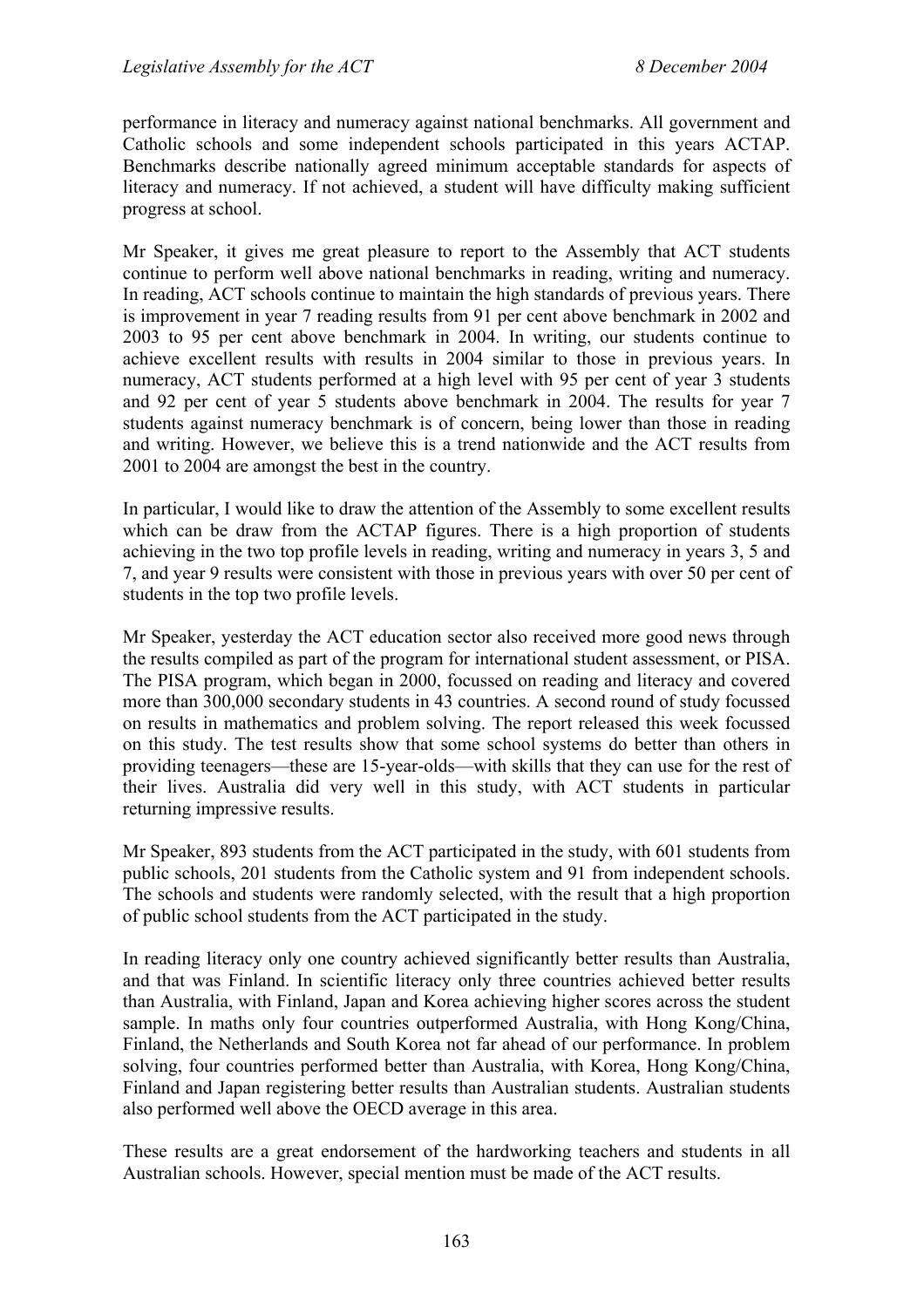**MS MacDONALD**: Mr Speaker, I ask a supplementary question. I thank the minister for that answer. Minister, how did ACT students rate against other Australian jurisdictions in the PISA results for 2003?

**MS GALLAGHER**: I thank Ms MacDonald for her supplementary question. I am pleased to report that ACT students performed well in all areas of assessment. I think the ACT led the other jurisdictions in three of the four categories. Students from the ACT topped the maths literacy category, achieving significantly higher results than students in NSW, Queensland, Victoria, Tasmania and the Northern Territory. This result was very close to matching the international high point in the category registered by Hong Kong/China. In problem solving, ACT students, along with their counterparts in Western Australia, achieved significantly higher results in this category than all other states except South Australia. They were on par with the international high point—in this case, Korea.

The ACT was joined by Western Australia at the very top of the scientific literacy category, with both of these jurisdictions well ahead of other states and territories. In reading literacy, the ACT was again at the top of this measure, with more students performing in the highest percentile than other jurisdictions. Other states, including Western Australia, South Australia and New South Wales also performed well in this category.

Mr Speaker, these results are from a respected international survey and are an indication that the ACT education sector in travelling extremely well. Compared to other countries and compared to other states and territories, ACT students are leaders in every field. The significance of these results should not be downplayed. They are a significant indication that out schools, teachers and students are engaged in an active learning process which is delivering results. I should say that the performance of the many public school students in the survey is particularly pleasing.

Preparations are now underway for a third round of tests in 2006, this time focussing on science. Through the various assessment processes we are seeing real improvements in some areas, which are consolidating the ACT's leading position.

Work remains to be done on some areas, including indigenous education, with results in year 3 particularly pleasing. But more needs to be done to improve literacy and numeracy strands. The Department of Education and Training is pursuing a number of programs to facilitate this.

The education system in the ACT is supportive and active in ensuring that student literacy and numeracy levels are maintained and that students are able to function in this society once they leave the school setting. The ACT government provides support and resources to schools to address literacy and numeracy issues for students in the lowest 20 per cent of the cohort, not those just below benchmark. The ACT government will continue to address all the issues in education that impact on literacy and numeracy and we will continue to ensure that every student is able to perform to the very best of their ability.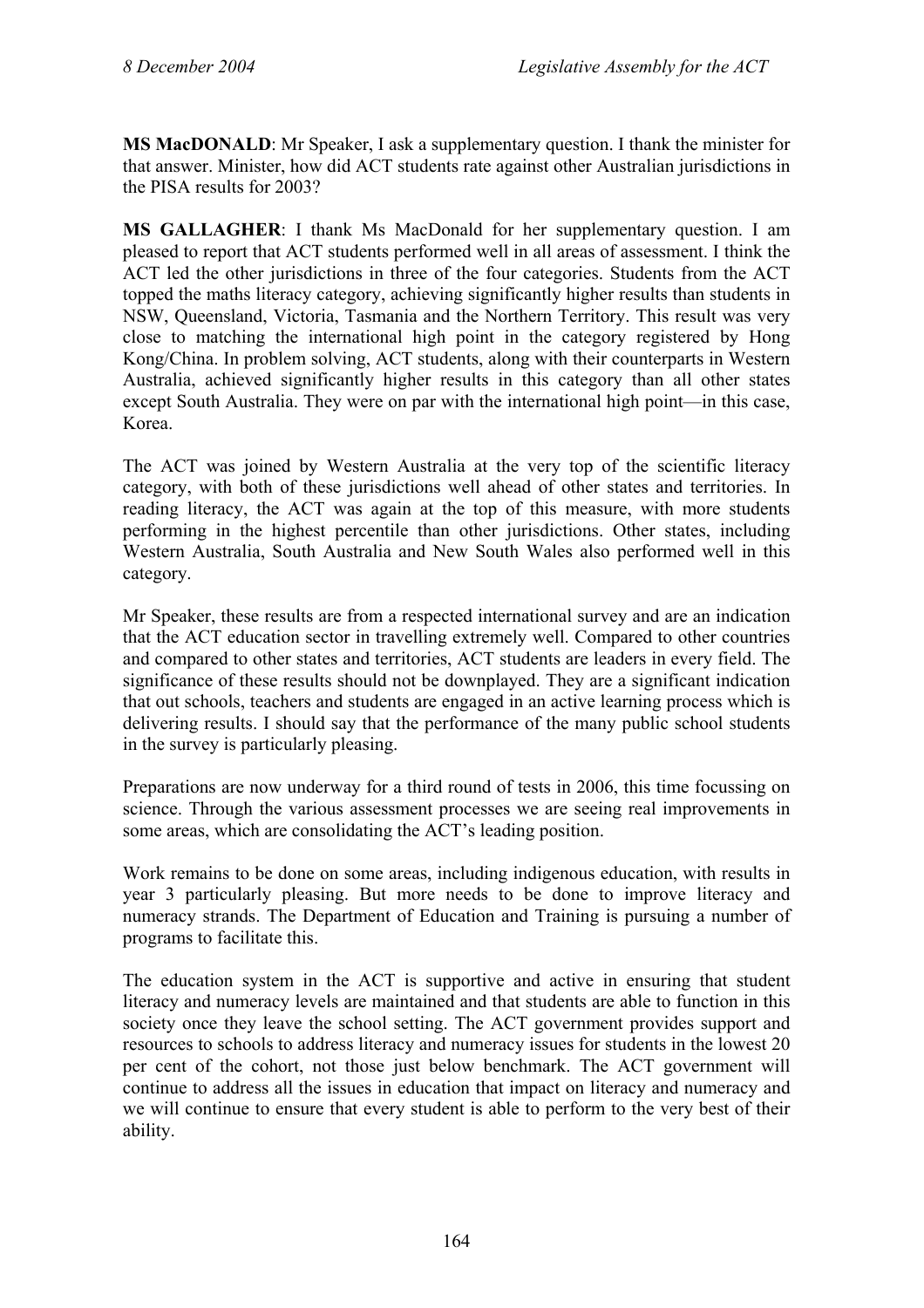Mr Speaker, the students and teachers of the ACT deserve our special commendation today on these excellent sets of results.

### **Canberra Hospital—surgery**

**MRS BURKE**: Mr Speaker, my question, through you, is to the Minister for Health, Mr Corbell, and is in relation to the DOSA rate, day of admission surgery. The day of admission surgery rate is generally indicative of surgical efficiency. ACT Health set a target of 90 per cent DOSA in June 2004 to make more beds available. However, the Canberra Hospital achieved a rate of only some 64 per cent for that month. Why did the Canberra Hospital fall so short of meeting its target in June 2004, minister?

**MR CORBELL**: I thank Mrs Burke for the question. Day of admission surgery rates, or DOSA rates as they are known, relate to when someone is admitted for surgery, in particular the process of trying to ensure that people are admitted on the day of their surgery rather than the night before, in which case they are essentially taking up a bed for no really good reason.

In terms of bed utilisation, it is important that we increase our DOSA rates and it is something that the government is working hard on. It is not an easy process to turn around, but we have seen significant improvement. DOSA rates have gone up significantly since the government first started to address these issues earlier this year.

I do not have the exact figures in front of me, but I can confirm to members that overall there has been an increase in the DOSA rate at the Canberra Hospital of a significant nature since this issue was first raised by the government and ACT Health earlier this year. We will continue to work closely on improving DOSA rates because the more we lift that level, the more beds that frees up to address other issues in the system, in particular people coming through from the emergency department.

DOSA rates are on the up. We would like to see them higher. We will continue to work on them to make sure they are higher. But I can confirm to members that the rates have increased significantly compared to earlier this year.

**MRS BURKE**: I thank the minister for his response. Minister, you might be able to give us, then, the monthly rate since, say, June 2004.

**MR CORBELL**: I am happy to take that question on notice, Mr Speaker.

#### **Housing—tenant participation project**

**MS PORTER**: My question is directed to the Minister for Disability, Housing and Community Services. Can the Minister advise the Assembly of recent moves to establish a tenant participation model in the ACT?

**MR HARGREAVES**: The tenants' union and Shelter (ACT) were commissioned in February 2004 by the ACT government to undertake a 12-month tenant participation program. Tenants expressed a desire to have more of a say in decision making in issues that directly affected them. Over the past six months around 70 tenants have attended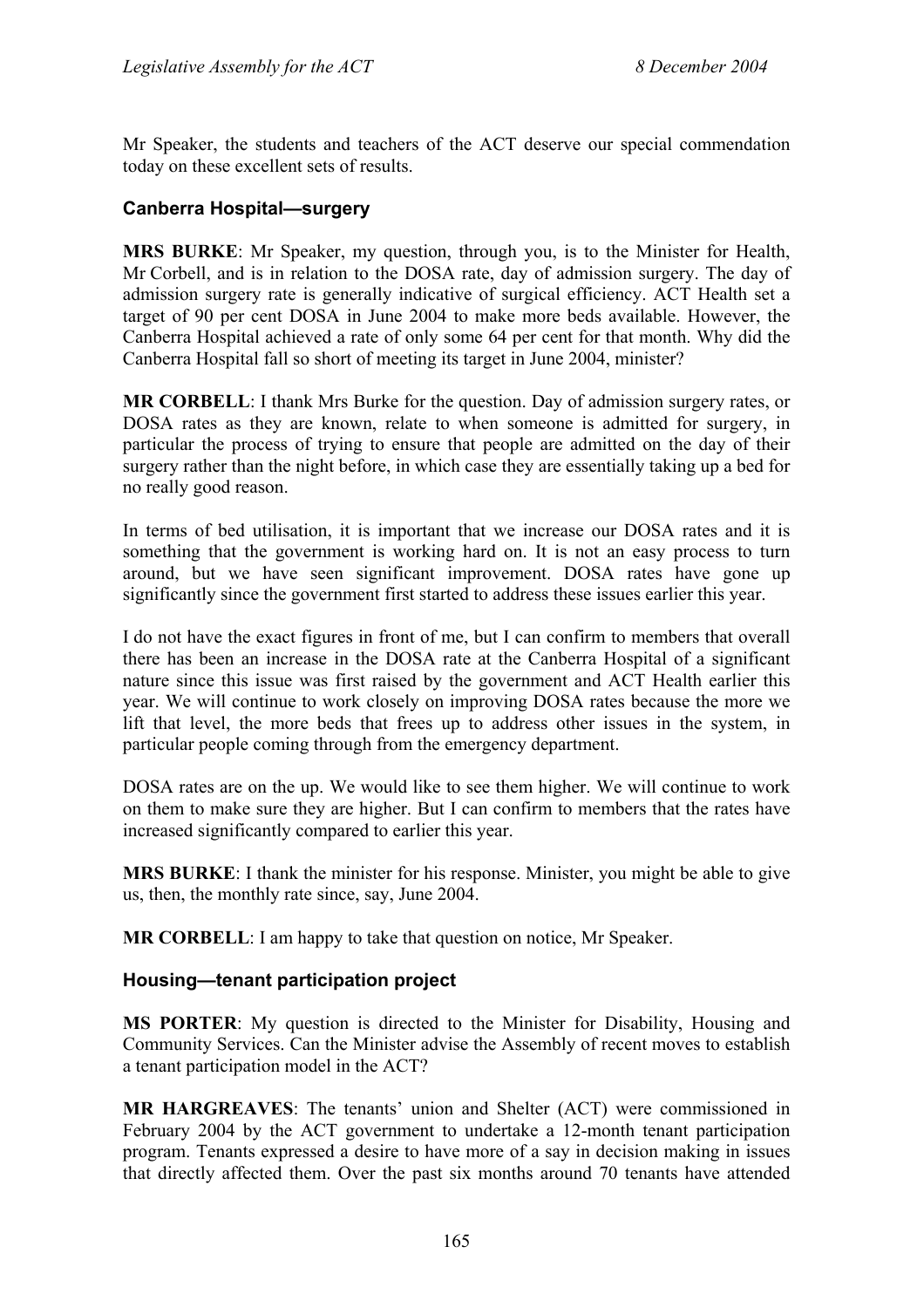regular meetings to discuss their participation in both policy and operational aspects of the public housing system.

A joint champions group, comprising tenants and Housing ACT staff, has also met regularly over recent months to discuss ways of working together more effectively to achieve better outcomes for tenants and staff.

Tenant participation is absolutely essential to building and maintaining a mutually beneficial and respectful environment between tenant and landlord. If the government and the housing community are to work well together, we are dependent on this invaluable feedback from tenants to make sure that the services we are delivering are on track. This work is being undertaken to achieve a very important overall goal: to establish a culture of tenant participation.

To me, what 'establishing a culture of tenant participation' means, in a practical sense, is a consideration of tenant participation as a regular part of what we do on a daily basis both from the perspective of tenants and those delivering services to them. The experience of other housing authorities has shown that tenant involvement in the very things that affect their lives is critical to building and maintaining a mutually beneficial and respectful environment between tenant and landlord.

It is also shown that there are significant dividends for both tenants and government in doing so. What are the benefits we anticipate for tenants? They are numerous, including the opportunity to contribute to the decision-making process. It also provides a way in which tenants can build community involvement and assist each other to establish and maintain links within their community.

Through tenant participation, tenants have the opportunity to meet new people and gain new skills. All these things contribute to sustaining tenancies. The establishment of a tenant participation model in the ACT will have equal benefits for government and my department, including improvements in customer services and increased customer satisfaction, and improvements in the way resources—both financial and human—are allocated.

The project will have tangible benefits, but the less tangible are possibly more important. What tenant participation really means is a whole new way of working together, ushering in a whole new way of doing business, where the government is listening to tenants.

The ACT government and the department recognise that tenants can be the best source of advice and information on operational and policy issues.

**Mrs Burke**: What are you going to do about the existing process? What about what's happening now?

**MR HARGREAVES**: The last thing they want to do is listen to anything Mrs Burke has to say. As an organisation that delivers services to clients, it is important that the department understands the needs of clients and endeavours to match those services to their needs.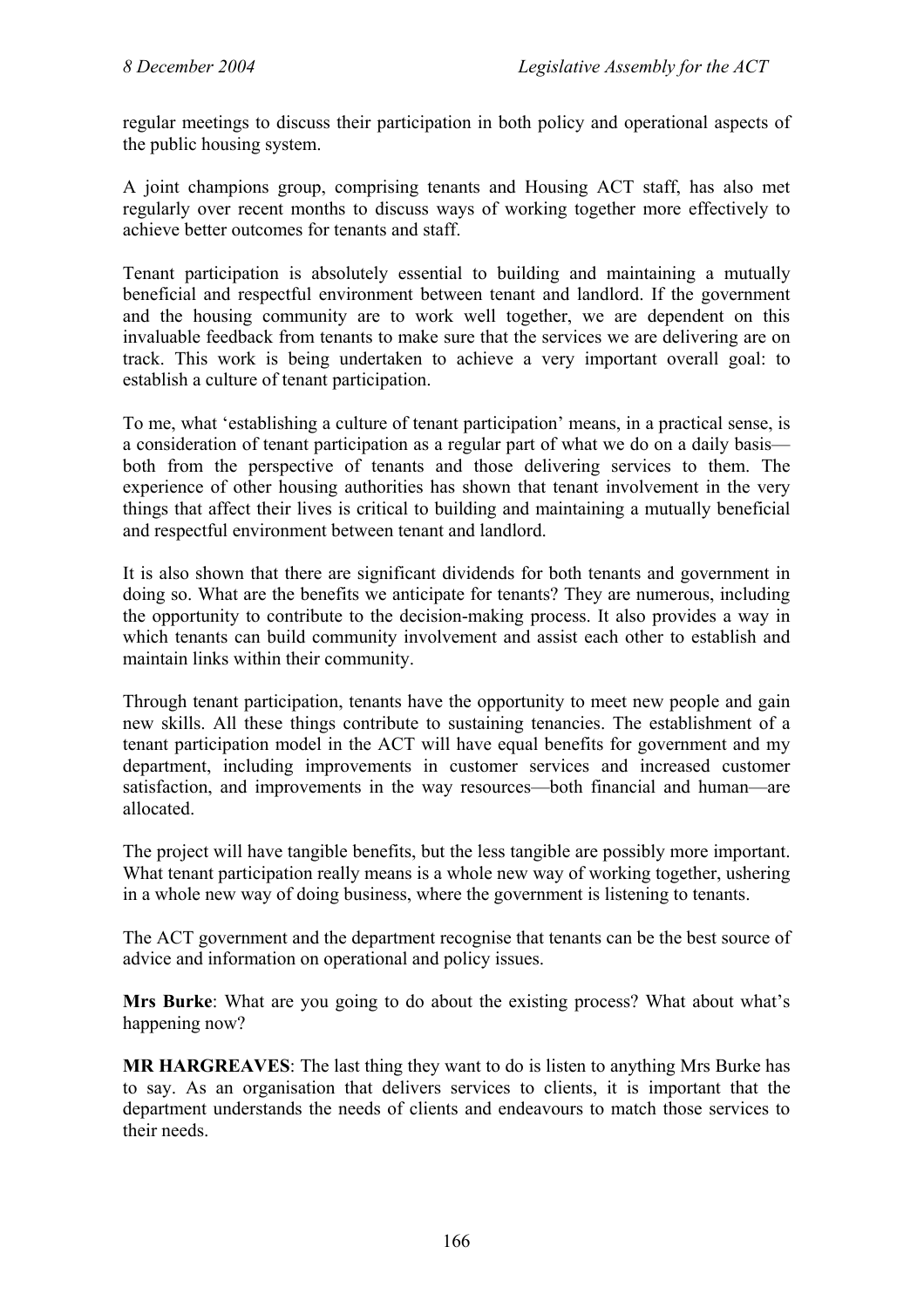Last month, the ACT government supported a public housing summit to discuss the next steps in establishing a structure to ensure tenant involvement in the things that affect their lives. The outcomes of the summit and the project will be reported to my department with recommendations for tenant participation models, future resourcing needs and proposals for further work in 2005.

I went to the tenant participation summit and was encouraged by the way in which the people who attended—there was a huge number of ordinary people who are occupying public housing stock—just wanted to be involved. Many Housing ACT staff were there in their own time and they wanted to work jointly with the tenants. It is a refreshing change to listening to Mrs Burke's scaremongering, banshee wailing issues.

### **Education—staff behaviour**

**MR PRATT**: Mr Speaker, my question is to the minister for education. Minister, you will remember that in November last year the chief executive of your department sent out a guideline on inappropriate behaviour by all staff in relation to improper contact with students. In November of this year the chief executive sent out another memo stating:

Despite this previous advice being provided there have been incidents of inappropriate actions by staff. These inappropriate actions have resulted in the dismissal and resignation of teaching staff.

How many instances of inappropriate action by staff regarding improper contact with students have there been in the past year?

**MS GALLAGHER**: I am aware of two. If there are more that haven't been brought to my attention, I will report back to the Assembly. I am certainly aware of two.

**MR PRATT**: Thank you, minister. Minister, how many staff have been dismissed in the past year for improper conduct with students?

**MS GALLAGHER**: Again, I will report back because I don't want to make any errors here. I am certainly aware of two dismissals this year.

### **Environment—climate change**

**MRS DUNNE**: Mr Speaker, my question is to the Minister for Environment. Minister, the Premier of New South Wales has released a second report into climate change, which is entitled *Climate change in New South Wales.* In that report he predicts increasing drought, higher temperatures and a shift in rainfall patterns for Canberra and the region. In fact, in releasing the report, the Premier specifically identified south-eastern New South Wales as being subject to dramatic climatic extremes. Given the grim forecast for the diminished rainfall, will the ACT re-evaluate its predictions—as outlined in volume 3 of "Think water, act water"—of increased water resources for the Cotter and Queanbeyan rivers?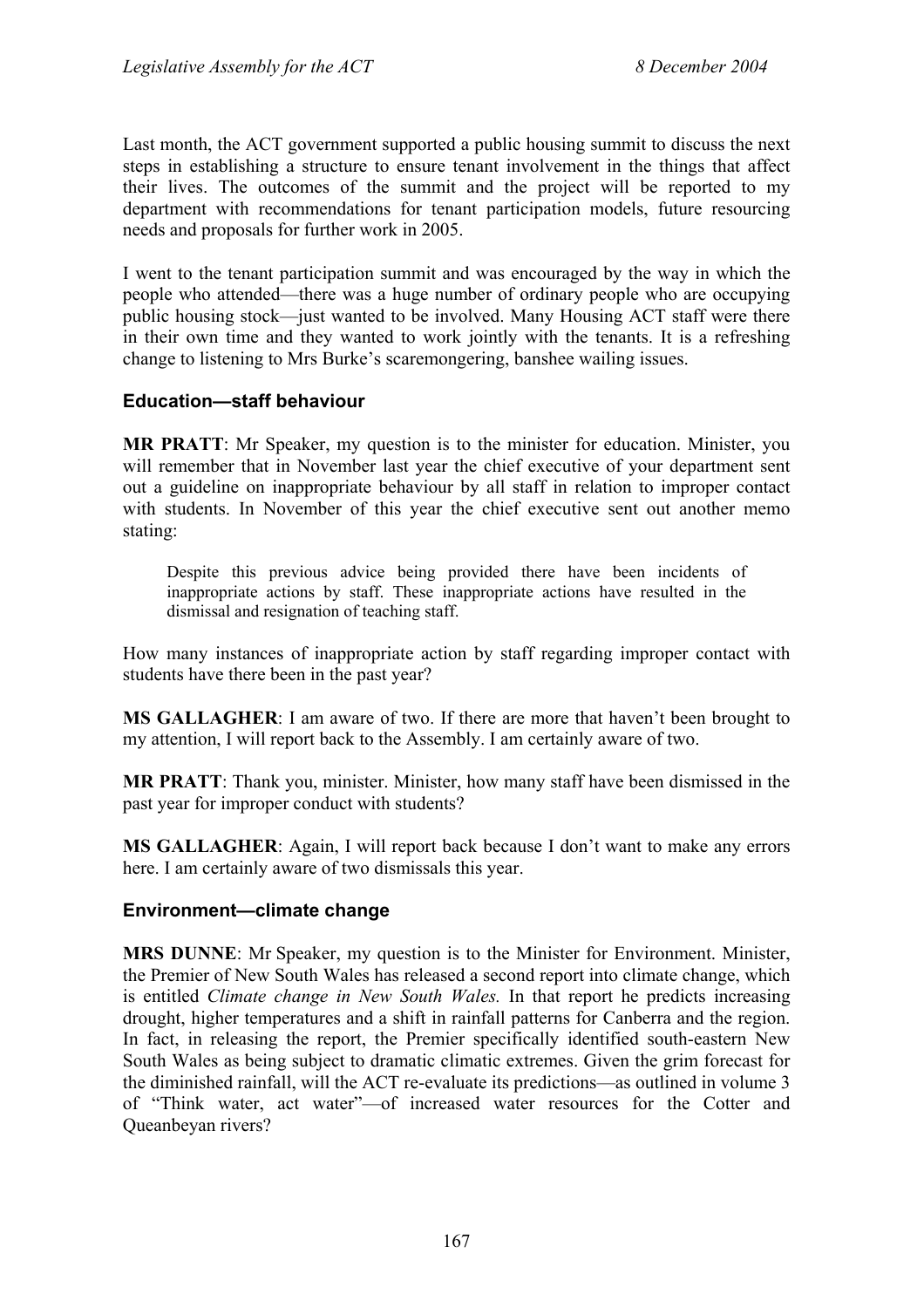**MR STANHOPE**: Thank you for the question. At this stage we do not propose to adjust the commitments we have made and the targets we have set in relation to "Think water, act water"—the ACT's water strategy. Our determination is to implement the strategy. We are, of course, also mindful of issues in relation to climate change and the potential impact of climate change upon weather patterns within the ACT and our region, and indeed within our catchments.

Much of the work Actew is currently facilitating in relation to a detailed scientific investigation into issues around the potential to secure an additional water supply or water source for the ACT involves an analysis of climate change and the impact of climate change on our water catchment and water yield within the ACT region. It is just one part, one aspect, of the detailed work being done under the leadership of Actew at the moment.

**Mrs Dunne**: I wish to raise a point of order, Mr Speaker. My question went specifically to the predictions for the yields of the Cotter and Queanbeyan rivers and whether they would have to be downgraded as a result of this report. The minister is not addressing that. He has talked about the targets for "Think water, act water" and then moved on to work being done by Actew. I am talking specifically about things in "Think water, act water" volume 3, which show an increased yield. Do they have to be downgraded as a result of this survey?

**MR SPEAKER**: Thank you, Chief Minister; come to the subject matter of the question. But I remind you, Mrs Dunne, he has another three minutes to get to the answer.

**MR STANHOPE**: I think Mrs Dunne is simply not interested in the issue or a discussion around it. At this stage, the government has no intention of downgrading any of its predictions in the water strategy.

**MRS DUNNE**: Mr Speaker, I have a supplementary question. Has the government, in light of the New South Wales report called *Climate change in New South Wales*, commenced its own risk assessment to develop and implement strategies for water supply to mitigate the impact of climate change?

**MR STANHOPE**: Not in the light of the New South Wales report, no. We have done it otherwise.

**Mr Stanhope**: I ask that further questions be placed on the notice paper, Mr Speaker.

## **Personal explanation**

**MR SMYTH** (Brindabella-Leader of the Opposition): Mr Speaker, I seek leave to make a personal explanation under standing order 46.

Leave granted.

**MR SMYTH**: Mr Speaker, during question time Mr Corbell purported to be quoting Liberal Party policy where he said we were going to transfer \$10 million, which is incorrect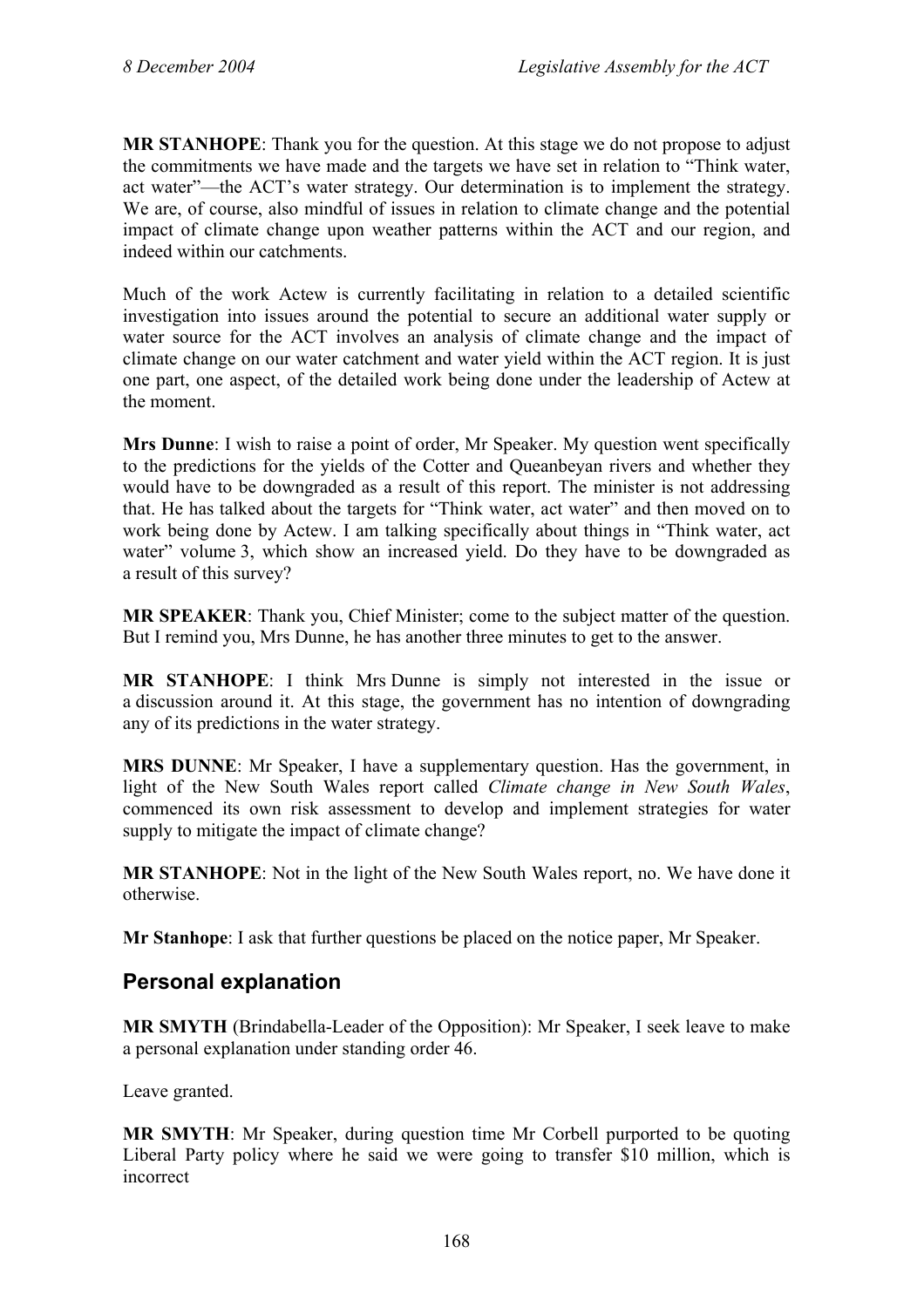**MR SPEAKER**: Keep to the personal matter, Mr Smyth.

**MR SMYTH**: His reflection was that I did not know the difference between capital and recurrent. It is quite clearly set out in policy documents. I will have to brief the minister if he wants me to. It is just a given that he was found to be and censured by the Assembly for being a persistent offender in misleading the Assembly.

**MR SPEAKER**: Order! That has got nothing to do with standing order 46.

# **Offensive language**

**Mrs Dunne**: Mr Speaker, I seek your ruling. In concluding his answer to a question, Mr Hargreaves likened Mrs Burke to a banshee and I would seek your ruling whether that is appropriate language for the parliament and whether it should be withdrawn.

**MR SPEAKER**: I will take a look at *Hansard* at the first opportunity and report back.

**Mr Hargreaves**: Mr Speaker, if it is of any help, I offer an apology to the banshees.

**MR SPEAKER**: That will not help me in my deliberations.

## **Minister for Health—portfolio responsibilities Ministerial statement**

**MR CORBELL** (Molonglo—Minister for Health and Minister for Planning): I ask for leave of the Assembly to make a ministerial statement concerning my portfolio responsibilities as Minister for Health.

Leave granted.

**MR CORBELL:** Mr Speaker, the purpose of my statement today is to outline some of the critical areas for development in the health portfolio during this second term of the Stanhope Labor government.

First, may I say how delighted I am to be able to continue as minister in this challenging but rewarding portfolio. Health is undoubtedly one of the most critical areas for any government, and I am aware of my responsibilities to the community. I became minister in December 2002 and since that time it has been my privilege to meet many of the excellent and dedicated health professionals working in our public health system, in the hospitals, in our health centres and out in the community. Whether they are performing intricate surgery or testing if your take-away food is safe to eat, our health professionals are the backbone of a healthy community, and its quality is testament to their skill and professionalism. We will continue, as a Labor government, to provide them with what they need to achieve even better health outcomes for the ACT community.

In this context, Mr Speaker, it makes sense for me to begin with that most critical of health policy issues, our work force. In line with the Health action plan 2002, part B, *Building a sustainable work force*, a major priority and goal of the government is the development of a new, strategic ACT Health work force plan. It is anticipated that the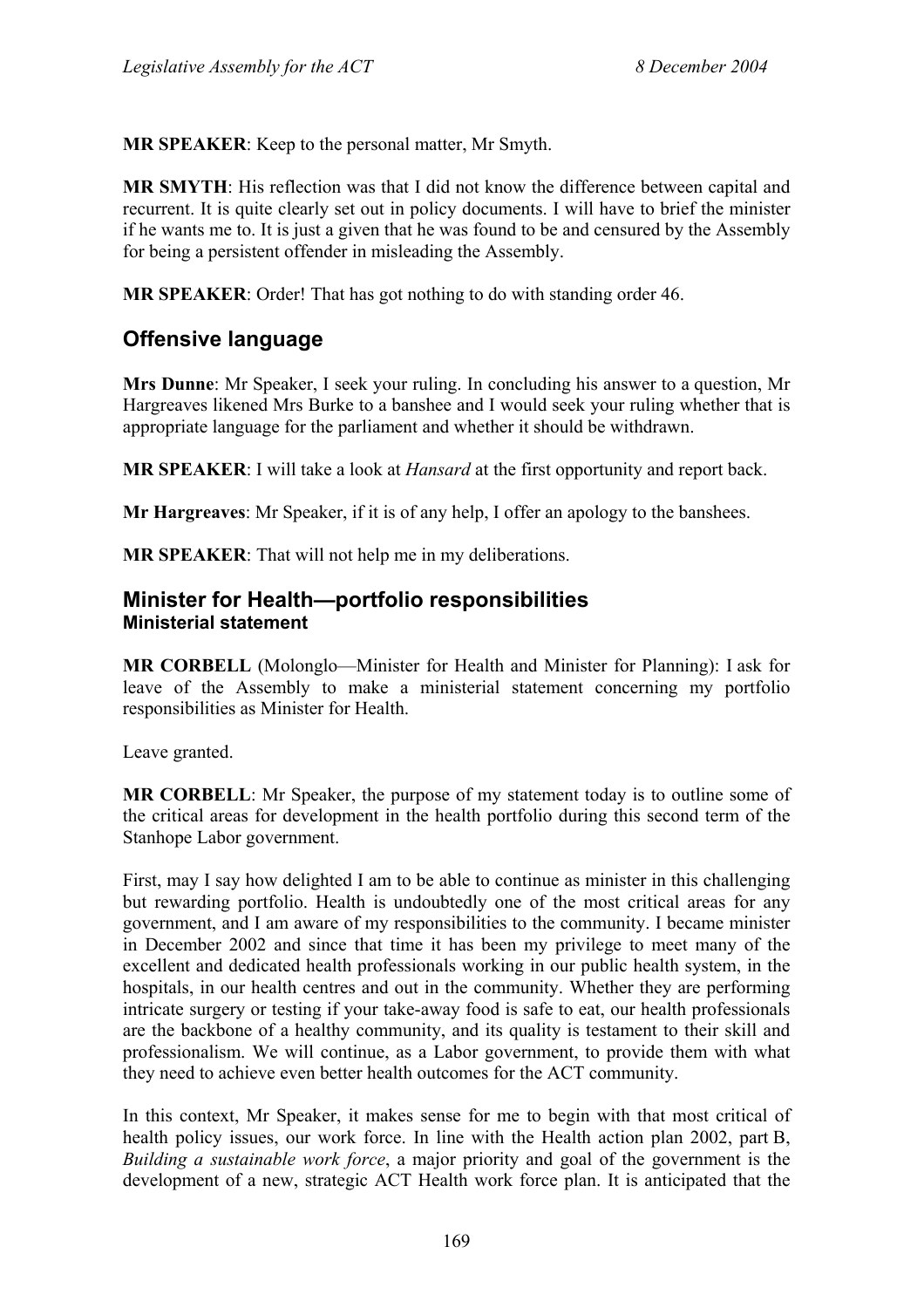first draft of this plan will be circulated for comment early next year and will ultimately cover the period until 2008.

This first work force plan will provide a comprehensive outline of the current ACT Health work force and will forecast future work force needs based on trends and strategic information. An aim will be to provide strategies to minimise the anticipated impact of social, technological and demographic changes such as a slowly growing but ageing population and ageing work force and what this means for service delivery in health.

A further priority related to work force is education. A priority and goal for the government's work force strategy is to better align ACT Health with the tertiary sector. Almost all health profession education and training relies on the public health system for clinical training and experience. However, health service providers currently have little or no influence on the decisions made in the education and training sector, which directly impact on the future availability of the health work force. There are a number of projects related to this issue that the government is now implementing to address it. They include:

- first of all, developing an allied health assistants program in the ACT;
- supporting the development of new postgraduate health professional courses at the University of Canberra through a \$10 million grant to that institution;
- creating joint appointments between the health and tertiary sector; and
- developing new health professional courses that will also allow the ACT to increase the number of health professions grown within the ACT.

In addition, the ACT has committed \$13 million for the development of medical school facilities on the Canberra Hospital campus. These facilities are scheduled to open for the 2006 university year. Unlike the Liberal Party, we did not just talk about it; we did it; and we funded the medical school to make it a reality.

The ACT is also assisting with the salaries and associated costs of the conjoint staff appointed to the medical school. Funding of half a million dollars was provided in 2002-03 and \$3.5 million has been provided in 2004-05 and for each year after that.

The government is also focusing on work force redesign; it is a priority for ACT Health. The government has completed legislative changes to support the role of nurse practitioners and will now focus on exploring new job roles to support health professionals into the future.

Allied health assistants are another initiative which we will be exploring to assist the currently overstretched allied health professionals and to help deal with the anticipated work force shortages to come. There will not be enough allied health professionals to deal with the expanding population, so these staff will remove the menial tasks from the professionals, allowing them to perform the more complex procedures and treatments. The allied health assistants are seen as a complement to rather than a replacement for allied health professionals.

Currently there is no established formal training scheme for assistants in the ACT, so ACT Health, in conjunction with Disability ACT, has undertaken a study to determine the need for such a course. The project determined that the ACT did need this type of course and that it should be offered at a certificate IV level. Discussions are now under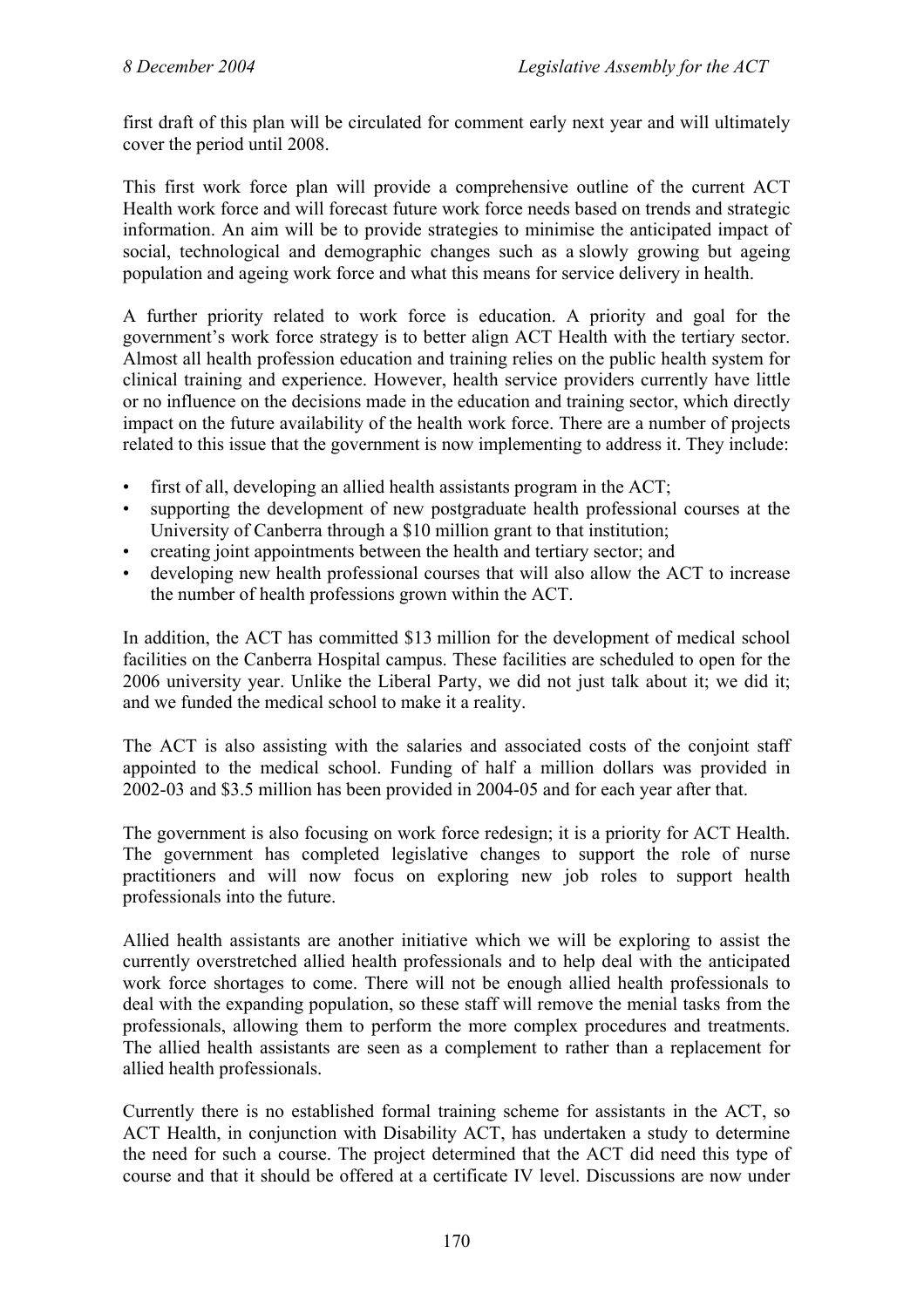way between ACT Health, Disability ACT and the CIT for the establishment of a certificate IV course to start in the second semester of next year. Of course, recruitment remains a key issue in addressing our work force shortages.

We have finalised a labour agreement with the Australian government to streamline the process for recruiting overseas trained health professionals. This is a short-term but important strategy to address any work force shortages until other strategies mature, such as growing additional health care professionals within the ACT. Members will see from this approach that the government has a comprehensive strategy in place to address work force shortages which will be so critical in future years in our health sector.

Another goal for the government is to move the health professional boards under the new Health Professionals Bill 2004. Work is under way to develop the schedules for each health profession to be regulated by the new act. The health professional standards project has been completed and will be publicised widely.

It is important to note that the ACT does not provide undergraduate education for most allied health professionals. These people are educated in other states, and hence it is a major effort to attract them to Canberra from their home states and retain their services.

In the nursing and midwifery work force, it is important to acknowledge that nurses and midwives are integral and pivotal to our health care team. Recruitment and retention are complex issues that present a significant challenge to governments and health care organisations locally, nationally and globally. Attracting and retaining highly skilled and experienced nurses and midwives is one of the Stanhope government's key priorities. We are working collaboratively to adopt a whole-of-ACT approach to implementing a comprehensive range of strategies that support lifelong learning and education, nursing and multi-disciplinary research and supporting nurses and midwives who wish to return to the profession. The introduction of 21 new clinical development nurses will provide clinical support and will continue to develop a highly skilled, knowledgeable, articulate and confident nursing and midwifery work force.

The nursing and midwifery work force in ACT Health continues its upward trend, having increased each year for the past four years. As at June this year, there were 1,807 full-time equivalent nursing staff and midwives employed, increasing from 1,609 full time equivalents as at 30 June 2001. This represents an increase of 198 full-time equivalents or 12.3 per cent. The government has committed to investigating possible options to support staff with carer responsibilities and to research the impact of workload and workplace safety. These all contribute to a healthy work environment and to improving the quality of the work/life balance for staff.

In addition, certification of the proposed ACT public sector nursing staff agreement will see ACT nurses and midwives with some of the best conditions and being among the most highly paid in the country. For example, rates of pay for clinical nurses in the ACT are now comparable with or better than the rates paid in New South Wales. For enrolled nurses, new graduate registered nurses and more highly skilled specialist nurses, the rates of pay are exceptional. For more senior staff, the pay rise under the new agreement will exceed 20 per cent. Registered nurses level 1 who demonstrate high-level nursing skills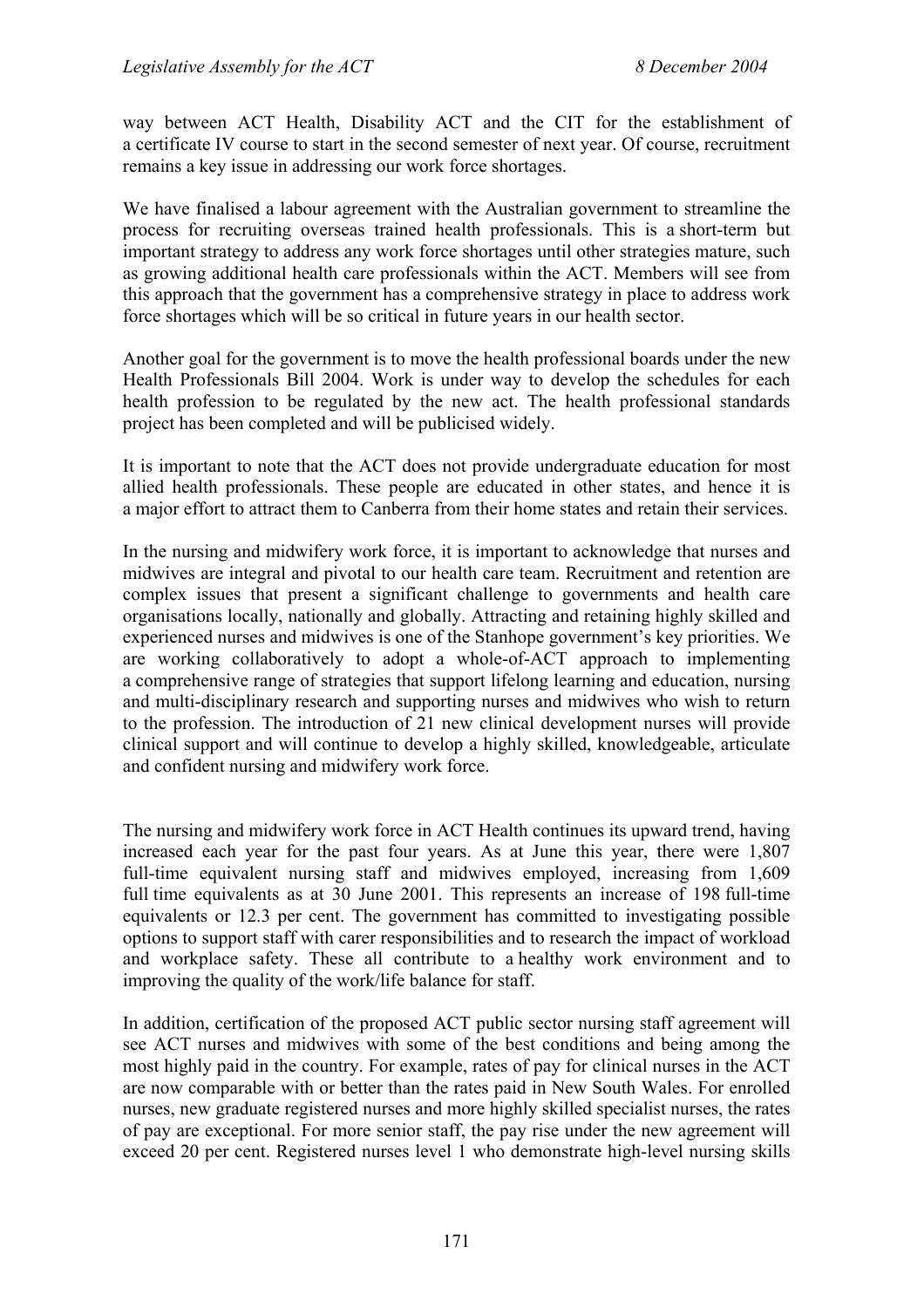may be advanced to level 2 on a personal basis, significantly expanding nurses' opportunities for career advancement.

New on-call allowances are competitive with the rest of the country and support for nurses' continuing professional development is significant, with three days professional development leave and a further two days each year allocated to maintaining and extending nursing skills. The ACT is also a leader in paid parental leave, the flexibility of its personal leave entitlements and its family friendly and work/life balance initiatives. That said, the government will continue to focus on opportunities for assistance in nursing as well. This is an important initiative to address work force shortages over the longer term.

I would now like to move to the area of information management technology. ACT Health is a major user of IT in government, with complex needs and highly sensitive data that needs good management. We are soon to launch the ACT Health IM and IT strategic plan, which will set out information management and information technology directions over the next five years. This strategy addresses the increasing global dependency of health services on IT to support the complexity of service delivery, as well as to meet the demand for improved quality, safety and efficiency in health.

In the ACT, the public health sector has traditionally focused its IT budget on administrative support systems. The most significant project undertaken by ACT Health and its predecessors in the last 10 years has been the community care information system designed to improve the coordination of service delivery across Community Health. However over the same period there has been inadequate corresponding investment in clinical information systems, where the need has been just as great. This has brought about a proliferation of small, non-integrated and poorly supported systems.

By Australian teaching hospital standards, ACT Health is poorly served by its IM and IT systems. To address this, the ACT IM and IT strategic plan is designed to improve the quality of health care by providing information to health care providers to support improved decision making at the point of care.

The main objectives of the strategy are to:

- integrate patient administration systems across ACT Health, including the Canberra Hospital, Community Health and Mental Health;
- establish a common patient identifier across the system;
- continue the development of a comprehensive patient electronic record, including future appointments and treatment plans;
- facilitate better exchange of information between ACT Health and external care providers such as GPs;
- allow GPs to receive discharge referral information and results, as well as providing a mechanism for GPs to book appointments for ACT Health services; and
- implement key clinical systems, including order entry and results reporting, electronic storage and delivery of medical images and electronic medication management.

We will also continue to develop an enterprise reporting architecture to provide management with a coherent and timely view of the organisation's performance.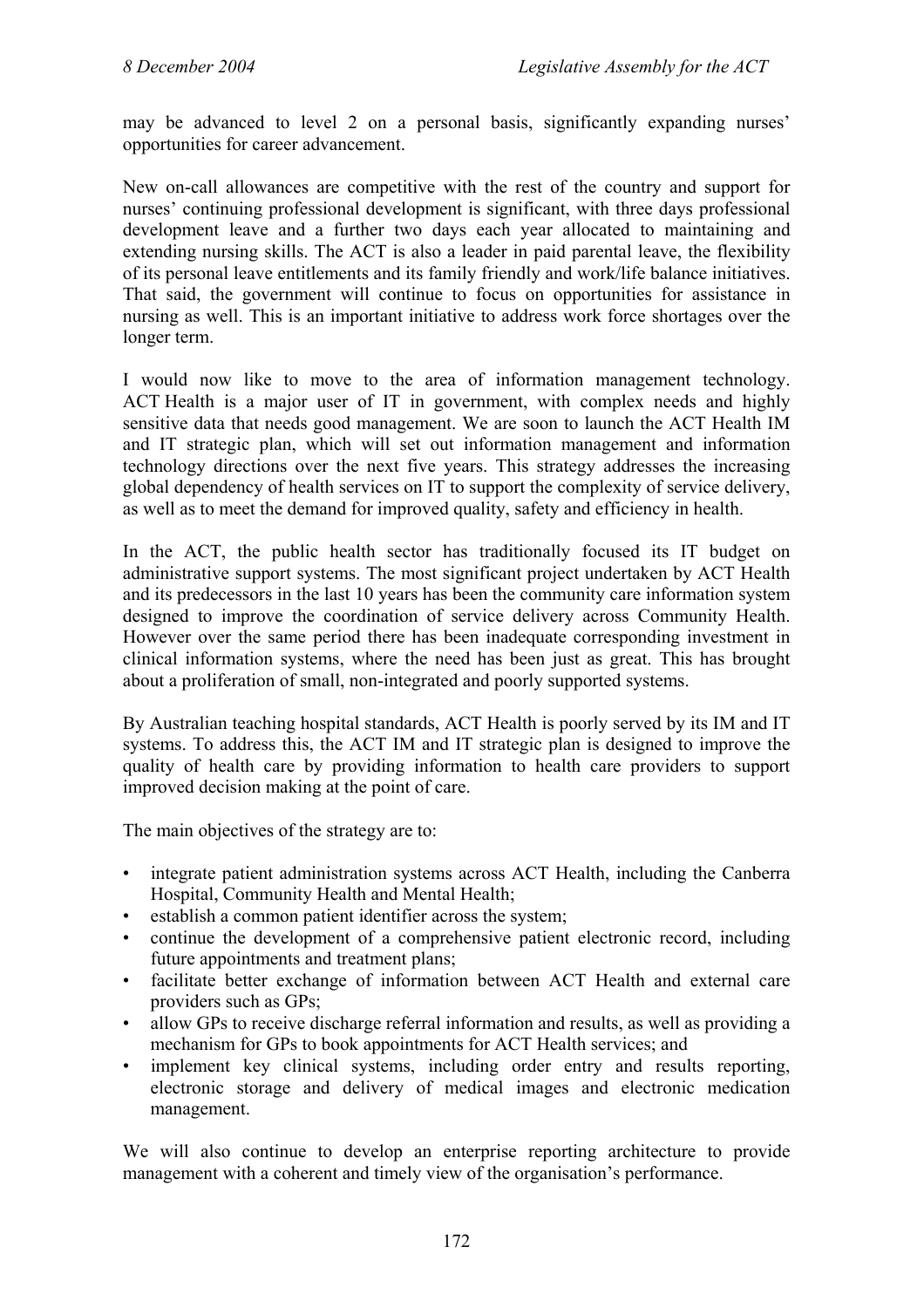Now I would like to turn to the issue of strategic planning in clinical services. The government has committed to the establishment of a total of 20 new medical beds for the ACT's public hospital system over the next 18 months. Provisionally, the allocation of these beds involves 12 new beds at Calvary and eight new beds at the Canberra Hospital. Work has commenced to ensure that this target is met and that our election commitment is implemented.

The number of overall beds is only one point for consideration in meeting demand for acute services. There needs to be a concerted consideration of bed equivalents and effective access to available beds. We have commenced the bed access study to identify the barriers to efficient bed utilisation, based on the work undertaken by the National Health Service in the United Kingdom.

Our initiatives to date include:

- the establishment of a rapid response team and an ED rapid assessment team to reduce waiting times in the emergency department;
- opening three additional intensive care beds at the Canberra Hospital;
- opening discharge lounges at the Canberra and Calvary hospitals.

Just in: since August this year, we have seen 400 patients pass through the Canberra Hospital discharge lounge. In early 2004, ACT Health began developing a draft clinical services plan to guide the future delivery of public hospital services and to identify guiding principles for the future delivery of community health services.

The plan was released for public comment in June this year. As a result of that consultation and meetings with representative groups, further development of the plan is now under way and a second draft of the plan will be completed early in the New Year. In order to inform the second draft of the plan, as well as service projections and plans, an acute care forecasting model is now being developed. The model will use data relating to demographics, system capacity, work force and demand factors and will enable scenario or "what if" projections. This will allow us to get better information on the overall capacity our system needs to provide into the future.

The government is also focusing very strongly on service and facility planning. Our projects include contribution to further work on finalising the design of the 60-bed sub-acute facility on the Calvary campus; guidance and support on the completion of the feasibility study for replacement of intensive care facilities at the Calvary Hospital; guidance and support to Mental Health ACT, particularly in the provision of a high-security facility, and a facility to replace the psychiatric services unit at the Canberra Hospital.

The government is also working towards the completion of feasibility studies relating to the establishment of a centre of surgical excellence in the ACT, another key government election commitment. The centre will introduce three technologies to the ACT and will make us the first or the second jurisdiction in the country to have this available. The technologies are: robotic surgery, dedicated laparoscopy theatres and a surgical simulation laboratory.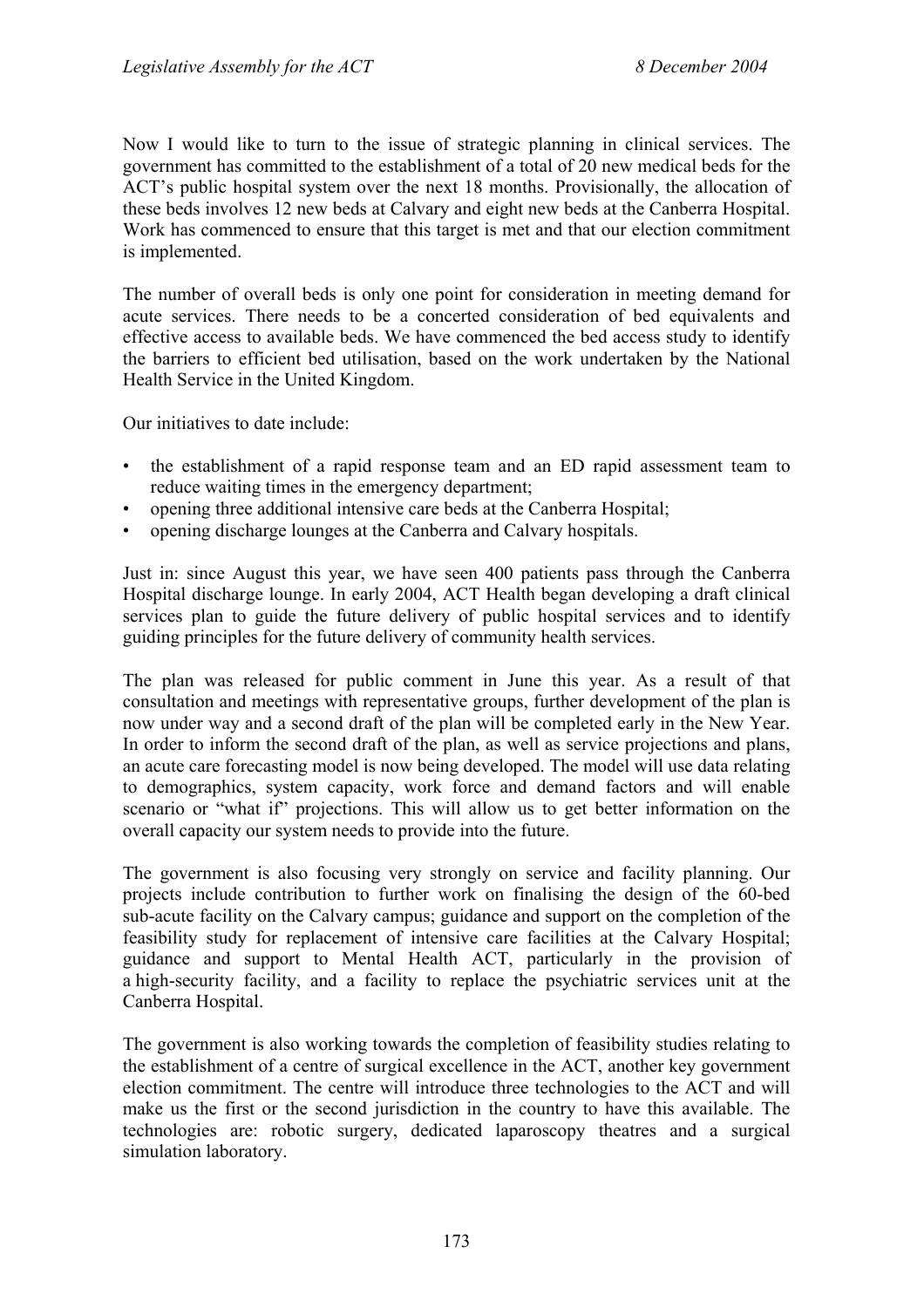Dedicated theatres for laparoscopy have been shown to bring about a 60 per cent increase in theatre efficiency and a major increase in day-stay procedure. Laparoscopy surgery has significant benefits for patients, with reduced pain, reduced complications and quicker recovery time,

The dedicated multidisciplinary simulation centre will create, at the Canberra Hospital, a learning facility to help train students, professionals and trainees in surgery, anaesthetics, nursing, physiotherapy and medicine. The skills simulation centre will provide a variety of hands-on, practical training and performance assessment in the promotion of the highest standards of health care. The centre will concentrate on team simulation, where practitioners from several disciplines will be able to demonstrate their abilities to work together in a trauma or acutely ill scenario.

In relation to maternity services, the government will shortly be making its response to the report of the inquiry into ACT maternity services by the Assembly's last Standing Committee on Health. The inquiry covered a range of issues relating to the planning and provision of maternity services, and the government response will comprehensively address its recommendations.

In the area of diabetes, the government is in the final stages of a review of diabetes services, with the purpose of improving the integration of diabetes services in the ACT. The review is seeking to identify ways in which diabetes services can be better integrated in providing services to people with diabetes.

In strengthening primary health care services, we will be focusing strongly on making sure that our primary health care services remain the first point of contact that most people have with the health system and are central to maintaining people's health and providing support for people with chronic and less serious health conditions.

ACT Health is currently developing a primary care strategy to strengthen primary health care services in the ACT, focusing on better care for people with chronic illness, continuity of care between hospital and community-based health services and promoting and maintaining health. In this regard, the government has committed an additional \$2 million per annum in its election commitments to improve health care, health promotion and disease prevention activities. We will also continue with the implementation, in partnership with the Canberra After Hours Locum Medical Service, and establishment of new after-hours clinics at the Canberra Hospital and Calvary Hospital. These clinics are expected to open early next year.

Aboriginal and Torres Strait Islander health remains a key priority for the government. The overall health of Aboriginal and Torres Strait Islander people in Australia is significantly worse than that of the general population, and this situation is regrettably similar in the ACT. Over the past three years, the ACT government established a range of initiatives to improve the health of Aboriginal and Torres Strait Island peoples, including a midwifery program to provide support for Aboriginal mothers; a hearing health program to reduce hearing problems arising from ear infections among Aboriginal children; support services for Aboriginal people with mental health and drug and alcohol problems; and support for the relocation of the Winnunga Nimmityjah Aboriginal Health Service to larger premises in the Narrabundah Health Centre. Over the coming term, the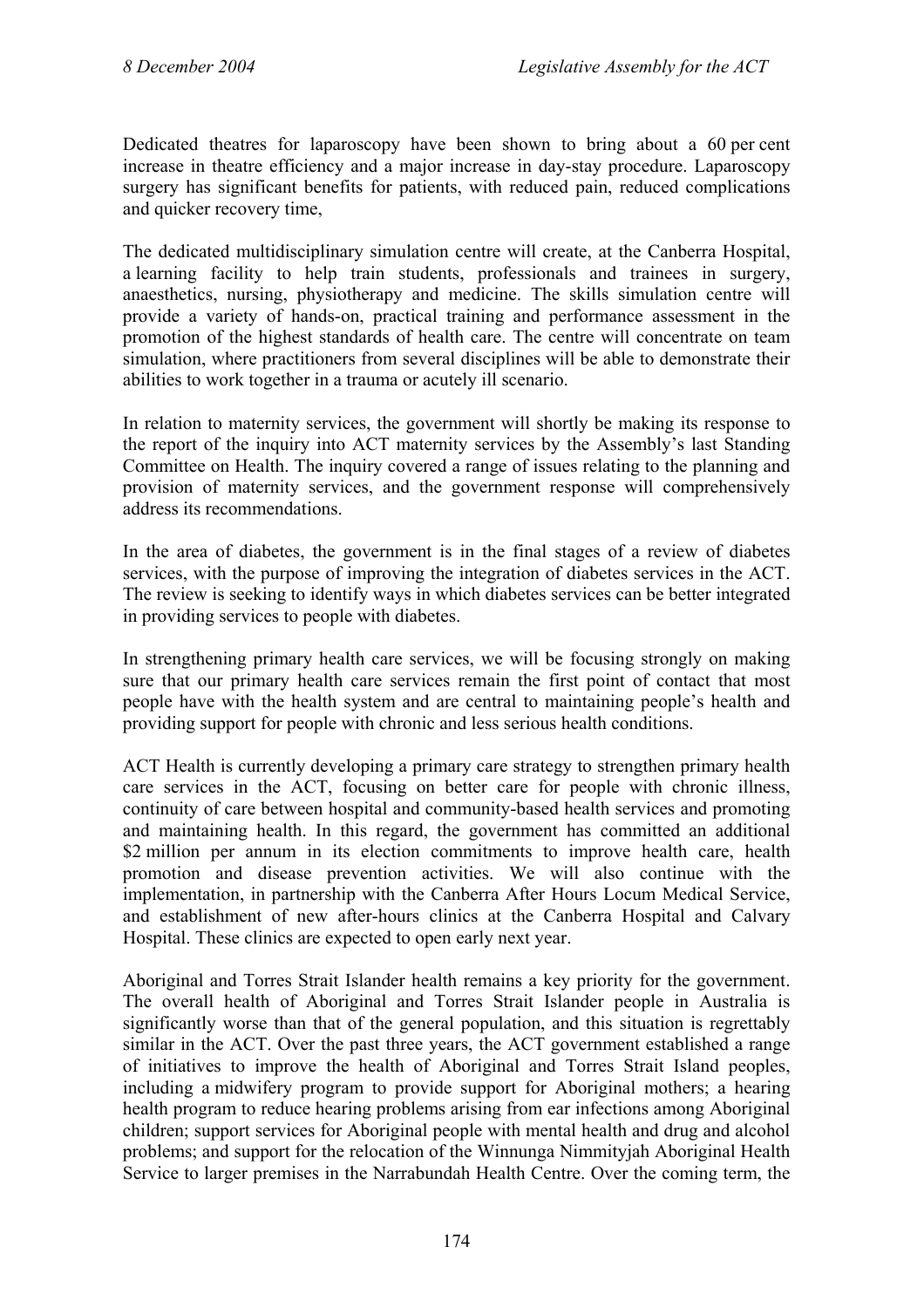government will continue to develop initiatives in this area. These will include a bush healing centre for people with drug and alcohol problems.

Of course, health and community care services are also key issues for older people in our community. Accommodation services for older people are key and have been the focus of a specific ACT government strategy. But services that can maintain the health and independence of older people in the community are equally important. These services are essential for assisting older people to maintain their quality of life and to continue to make a contribution to our community.

Our initiatives in this regard include improving rehabilitation services and establishing a sub and non-acute facility at the Calvary Hospital; establishing an intermittent care service to provide focused support services for older people who are leaving hospital; expanding the home and community care program; and developing and implementing innovative approaches to respite care.

We have focused very strongly on improving access to dental services. Recurrent funding of an additional \$500,000 commenced in the 2003 financial year, and this was used to reduce the waiting time for dental services and has now achieved the best results on record. At the start of July 2003, 2,878 clients were waiting, on average, 22 months for restorative services. At 30 October this year, there were only 1,097 waiting, and the waiting time is down from 22 to 5.5 months—a very considerable decrease and improvement. The government will continue to focus strongly in this area and we have allocated additional funding as part of our election commitments to improve these results further.

Alcohol, tobacco and drugs remain another key area for the government. They are major causes of health and social problems in the ACT and, recognising this, the government released its alcohol, tobacco and drug strategy early this year. We will continue to implement this strategy, with election commitments to fund further implementation, including measures to continue to reduce smoking rates and exposure to tobacco smoke; extra methadone and buprenorphine places to support people to stop using heroin; needle and syringe vending machines to provide greater access to clean injecting equipment and to reduce the spread of blood-borne diseases; enhancing school-based alcohol and drug education programs; and improving our case management for people with complex drug and alcohol problems.

Turning to mental health: this is a critical area for the government. There are several key areas for activity in the coming months. Firstly, the government will be focusing strongly on the provision of men's supported accommodation. We currently have 30 rehabilitation beds at the Brian Hennessy Rehabilitation Centre, 65 places in group homes. 18 places in respite accommodation and 100 outreach places managed by community services organisations. To expand: the government will be increasing expenditure by over 55 per cent to community ambulatory mental health services. The Australian average is 37 per cent, so our funding in the community sector is well above the national average and we are improving the services available.

Despite this, though, there is considerable pressure on inpatient beds. We propose to increase staffing numbers in the community mental health teams to increase the capacity to manage more people in the community and reduce the stress on inpatient facilities.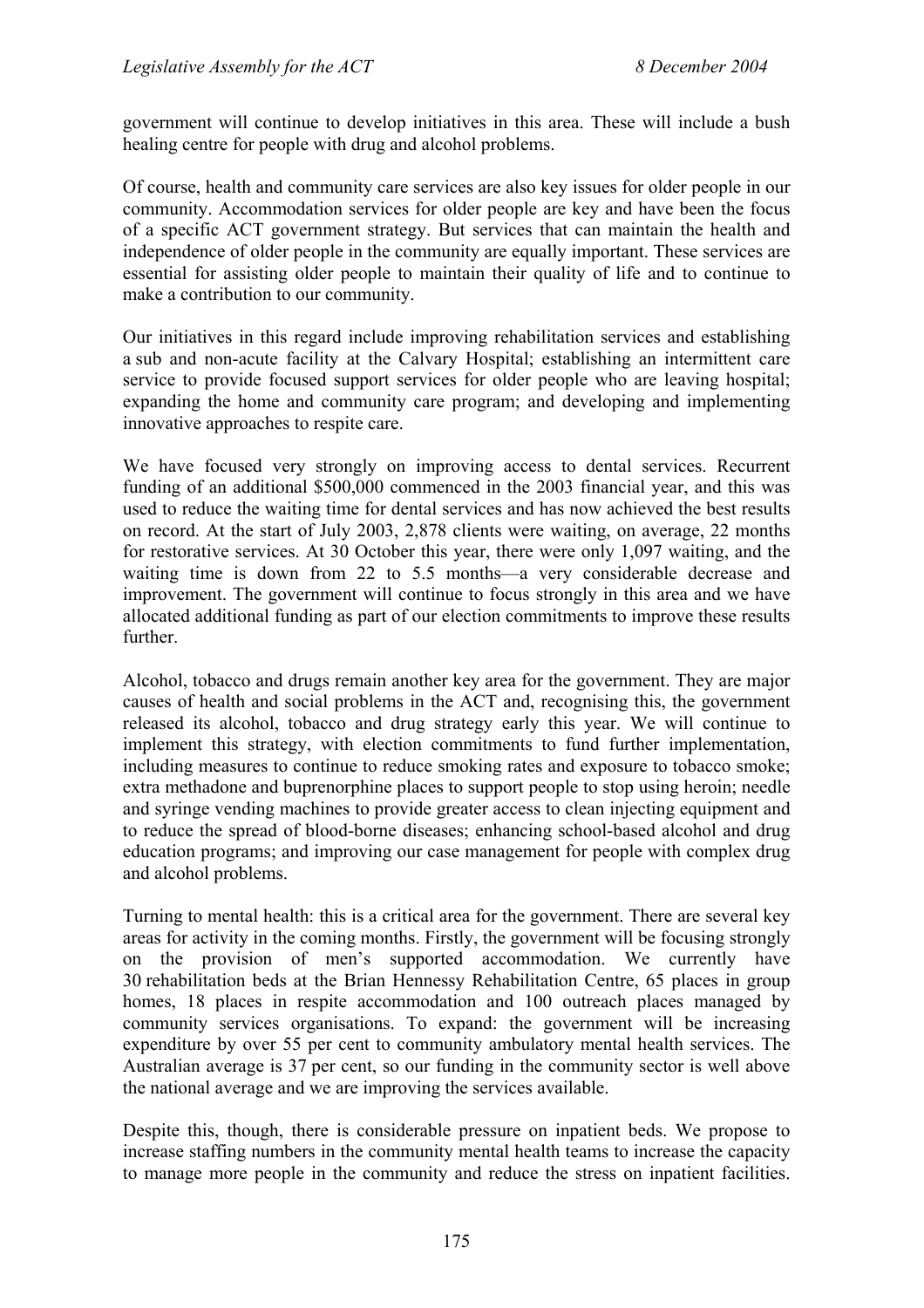Other priorities for community and mental health in the coming year include developing specialised individual responses to clients whose needs are associated with personality disorder, in particular borderline personality disorder.

Finally, Mr Speaker, I want to turn to the issue of older persons' mental health. There is an identified gap in services, particularly inpatient services, for older persons with mental illness. We now have in place planning for a 20-bed inpatient facility, and the priority for 2005-06 will be to develop models of care and begin a recruitment strategy to recruit appropriately skilled staff for the new inpatient facility.

In relation to elective surgery and access block, which have been matters of some debate and discussion in the Assembly today, I would like to reiterate: the government is acutely conscious that, while strategic changes set the scene for longer term improvements to our system, the issues of elective surgery and access block affect the community's daily interaction with the system. They are key issues. The advice I have from ACT Health is that the changes the government has recently put in place to ease access block are having an effect. As I indicated, access block is down to 20 per cent, compared to the 35 or 40 per cent it was at previously.

The government has committed to the provision of an additional 20 acute care beds and will be moving to begin to deliver on its promises in relation to that. The new 60-bed sub and non-acute facility to be built at the Calvary Hospital will ensure that acute hospital beds are taken by patients requiring acute care, rather than care better provided in another health care setting.

Mr Speaker, the government has a proven record in delivering additional resources dedicated to improving health services for the people of Canberra. Despite these additional resources, I acknowledge there is still more work to be done to address the emerging demands across the health sector. I am confident the government has a comprehensive strategy in place to address these issues and will continue to work hard to address what is a key issue for the Canberra community.

## **Minister for Planning—portfolio responsibilities Ministerial statement**

**MR CORBELL** (Molonglo—Minister for Health and Minister for Planning): I seek leave to make a ministerial statement concerning my portfolio responsibilities as Minister for Planning.

Leave granted.

**MR CORBELL**: I am pleased to present this ministerial statement outlining the government's priorities in the territory's planning and development, including transport, over the next four years. The key issue for the government is to make the planning system simpler, easier to understand, with greater certainty, consistency and in a contemporary setting.

In its first term, the Stanhope Labor government fundamentally changed the role of planning in the ACT by establishing the ACT Planning and Land Authority, the ACT Planning and Land Council, the Land Development Agency and re-establishing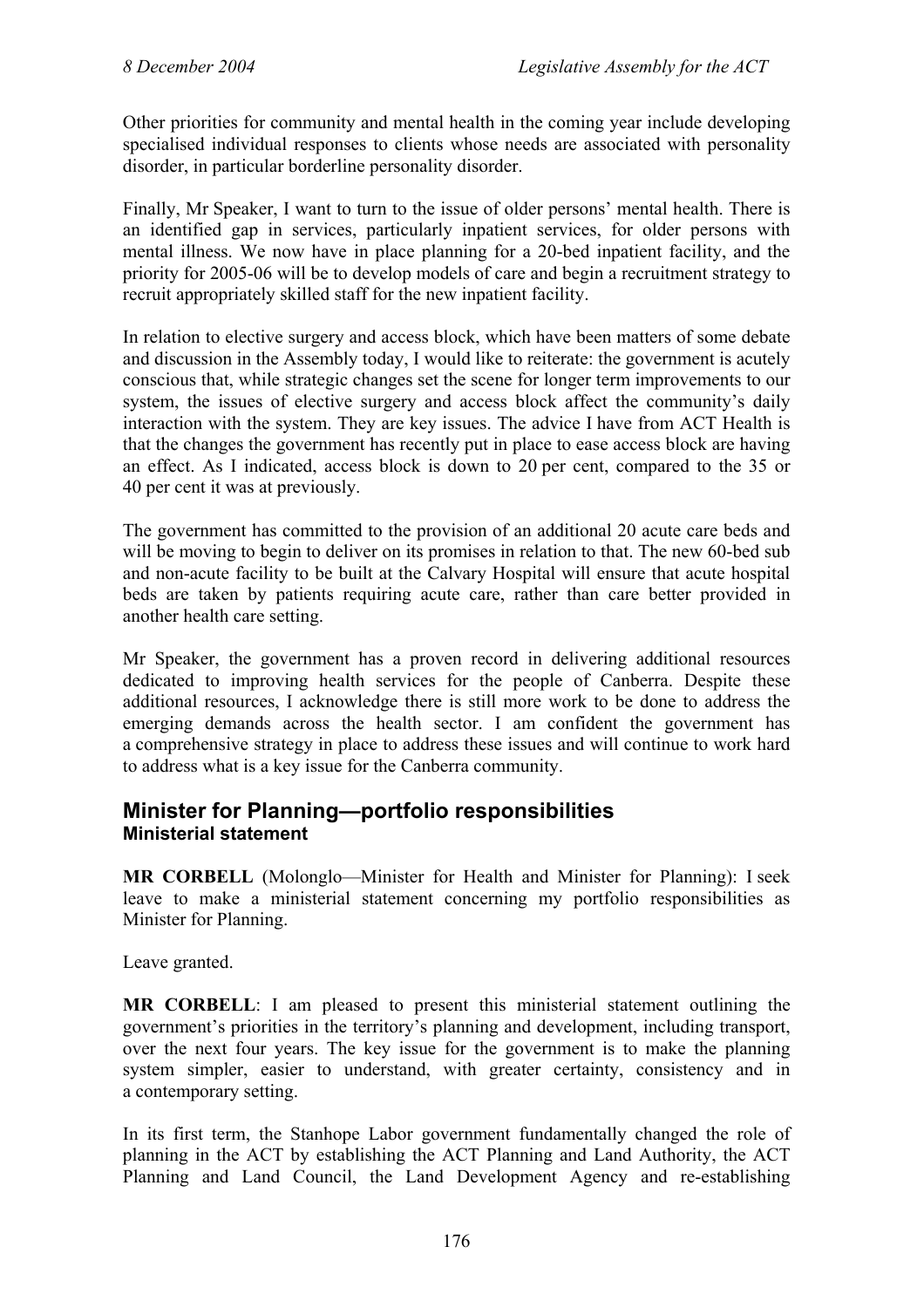a position of chief planner. A number of ministerial powers relating to development applications in particular were transferred to the new authority.

We have also established a new strategic direction for the growth and development of the city over the next 30 years, through the Canberra spatial plan, and we have identified opportunities for infill development as part of a contemporary vision for the sustainable development of the city. In doing so, we have also taken steps to protect the garden city character of Canberra by limiting ad hoc development within the suburbs.

As I foreshadowed, Mr Speaker, in my statement of planning intent, which was tabled in the Assembly in December last year, the government will continue the reform agenda by making the development assessment system more efficient and manageable. It will limit the requirement for preliminary assessments in Civic, the town centres and relevant areas of the central national area.

Streamlining the planning system has already started, with a thorough examination of the existing legislation, policies, processes and the structure and format of the territory plan. We will be comparing the ACT system against other jurisdictions in Australia and the National Development Assessment Forum DA model, often known as the DAF.

Other specific initiatives include renewing and expanding the exemption of the change of use charge for targeted redevelopment activity in Civic, town centres and public transport corridors to encourage redevelopment and ensure the revitalisation of these areas. We will move to require all new single-residential dwellings to meet five-star energy efficiency standards and minimum standards for water efficiency, and commercial development has to satisfy a range of sustainability measures.

We will establish new standards for water sensitive urban design in greenfield land development. The government committed, through its election commitments, an additional \$50,000 to undertake this work. We will be establishing a Chief Minister's prize for excellence in design, and again our commitment is \$50,000 for this purpose. And we will provide \$50,000 to the establishment of the Canberra biennale, which will provide a national forum to promote design and architecture in Australia, right here in the nation's capital.

We will be looking at reforming the ACT's planning and land administration system. This has been identified as a priority for Labor and it will be the number one priority for me as planning minister during this term of government. A planning and development system cannot be successful unless it is capable of providing relative certainty, appropriate levels of flexibility, consistency and timeliness. While very significant progress has been made in reforming the overarching governance arrangements for the ACT, it is clear that there is still an unnecessary level of complexity, specificity, duplication and open-endedness in the development assessment process.

In conducting the review, we are taking account of the work that has been undertaken elsewhere in Australia to achieve more efficient, timelier and more user-friendly planning tools. This includes the work of the Development Assessment Forum and its leading practice model for development assessment, which has a particular role to play in our consideration of a single and integrated development process. The government will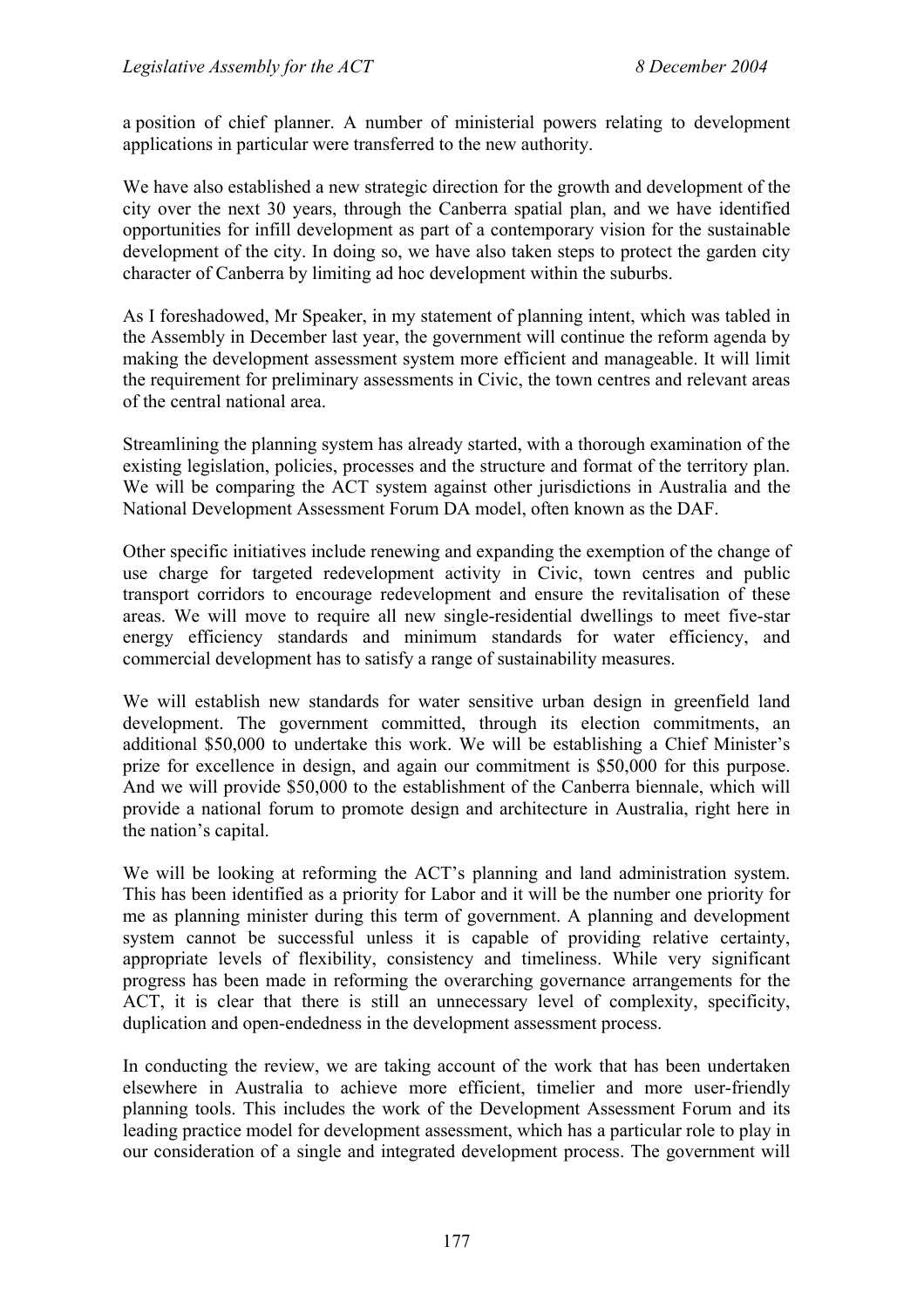not necessarily adopt the package as is; rather, we will always tailor a land act to meet the territory's particular requirements.

The planning and development system will always be a contentious issue, as even the most advanced system will result in processes and decisions that not everyone agrees with. Excerpts from papers across Australia illustrate debates similar to those occurring in Canberra even after there has been significant reform in some of these jurisdictions.

The government has made it clear that we need a clearer and more time-responsive system for the preparation and administration of planning and development policy. We need to simplify and clarify not only the steps involved in the decision-making process but also the system's expectations of proponents and members of the community who participate in it.

The government's view on the key elements of the overarching reform agenda is on the public record. I would like to reiterate for the benefit of members what we expect these to include. They include:

- first of all, the management of the leasehold estate as part of the territory's planning and development regulation system, with an emphasis on compliance with lease conditions, a reduction of speculation in undeveloped land and simplification of the processes for granting and administering leases;
- secondly, streamlining the development assessment system for all activities, including the administrative processes that have evolved around this system and promoting a single integrated development assessment path;
- thirdly, short-term changes to minimise planning system impediments in Civic, town centres and along transport corridors, including the pre-application phase, reducing the repetition in process and examining levels of public notification for those most affected;
- having a clear hierarchy of planning instruments underpinned by a policy-derived territory plan;
- improvements to the environmental impact assessment process; and
- elevating the status and role of strategic planning and policy instruments in guiding decision making and engaging the community early in the planning process.

Finally, we will continue to provide appropriate safeguards for members of the community most directly affected by policy change and development applications, and we will implement the spatial and sustainable transport plans.

Turning to the transport plan: it was introduced by the government to establish targets and strategies to make Canberra less car dependent and reduce our greenhouse gas emissions. The plan establishes targets for the percentage of trips by walking, cycling and public transport.

We will, as a government, continue to implement the plan by boosting the ACTION base budget over the next four years, revising the existing timetable structure by providing more services earlier in the morning and later in the evening on a working day to give choice to commuters. As an example of this, Labor has already introduced the new espresso routes providing direct services between Belconnen and Tuggeranong and Woden. Further through-services will be introduced and commuters can look forward to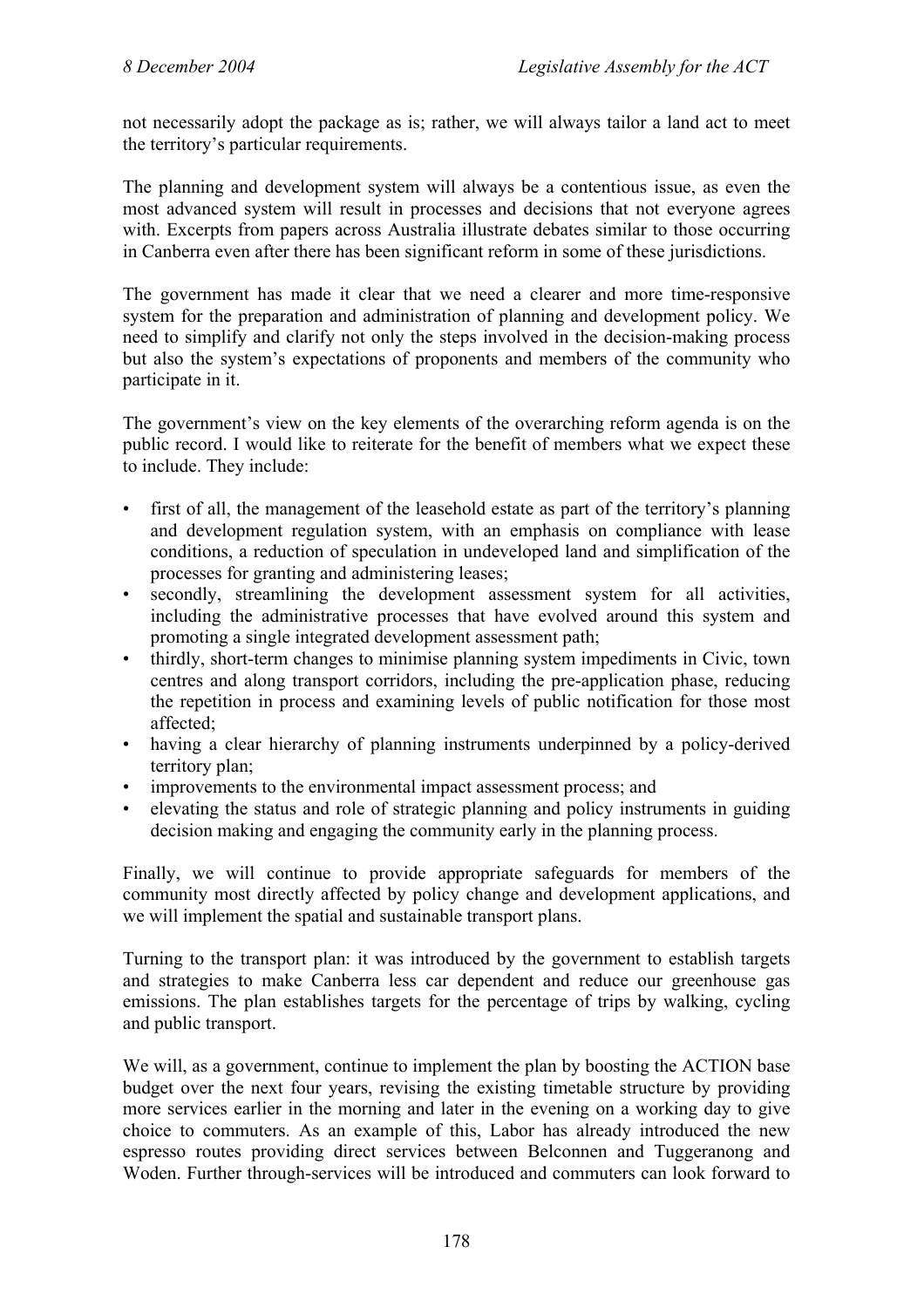faster and more direct services. I can very happily report to members, Mr Speaker, that since the espresso services were introduced we have seen a 5 per cent increase in adult patronage on those routes.

The Stanhope government is committed to an accessible, sustainable and high-quality passenger transport system through our fleet replacement program for ACTION. This is a critical component in assisting ACTION to meet the patronage targets identified in the government's plan. In its first term, the government committed \$23.4 million to the purchase of 62 new accessible buses for ACTION's fleet. Through the introduction of these new buses, ACTION's accessible fleet will more than double. This means we will meet the Disability Discrimination Act accessibility targets of 25 per cent of the ACTION fleet by 2007.

Further, ACTION will also have an important role to play in the Stanhope government's commitment to reduce greenhouse gas emissions. Although we have introduced a longterm program to convert the ACTION bus fleet to compressed natural gas fuel, we will continue to investigate alternatives while the replacement program is implemented. As such, ACTION will be trialling alternative fuels such as biodiesel in the ACTION fleet.

The government will also be implementing a new real-time information system. This will be piloted next year, giving customers up-to-date information on when their bus will arrive. This information will be displayed not only at bus stops but in shopping centres and at selected places within entertainment and educational facilities. The information provision has been one of the major factors influencing the perception of bus reliability and it has led to increased usage in other cities where it has been introduced. We anticipate the same here in the ACT.

In addition, the government will be trialling a demand responsive transport system. This will provide an innovative, flexible public transport service for Canberrans. We have been trialling this model in Weston Creek since 2003 through ACTION. This model is based on an outbound area service from the Woden interchange, with a fixed route return. ACTION began the trial as a precursor to its implementation in suitable areas across the network. Planning is well advanced to implement new area/evening services in Belconnen, Tuggeranong and Gungahlin from March next year and these services are to be further enhanced by a telephone booking system for return direction travel.

The government is committed to improving public transport services, including establishing bus lounges for Belconnen and Woden and the development of the Belconnen to Civic busway as the first in a network of high-speed, mass-person transit corridors.

Unlike other major cities, Mr Speaker, a work journey in Canberra by car can be four times quicker than a bus, and parking is readily available and relatively cheap. As Canberra grows, we will see increasing road congestion and reduced car parking in major centres. We need to start right now to provide infrastructure to cope with the future transport demand. If public transport is to be successful it must be competitive in journey time; it must be reliable, frequent and reasonably priced.

High-speed transit corridors such as the Belconnen and Gungahlin to city busways will not only be faster over the equivalent route for the road journey but will be perceived as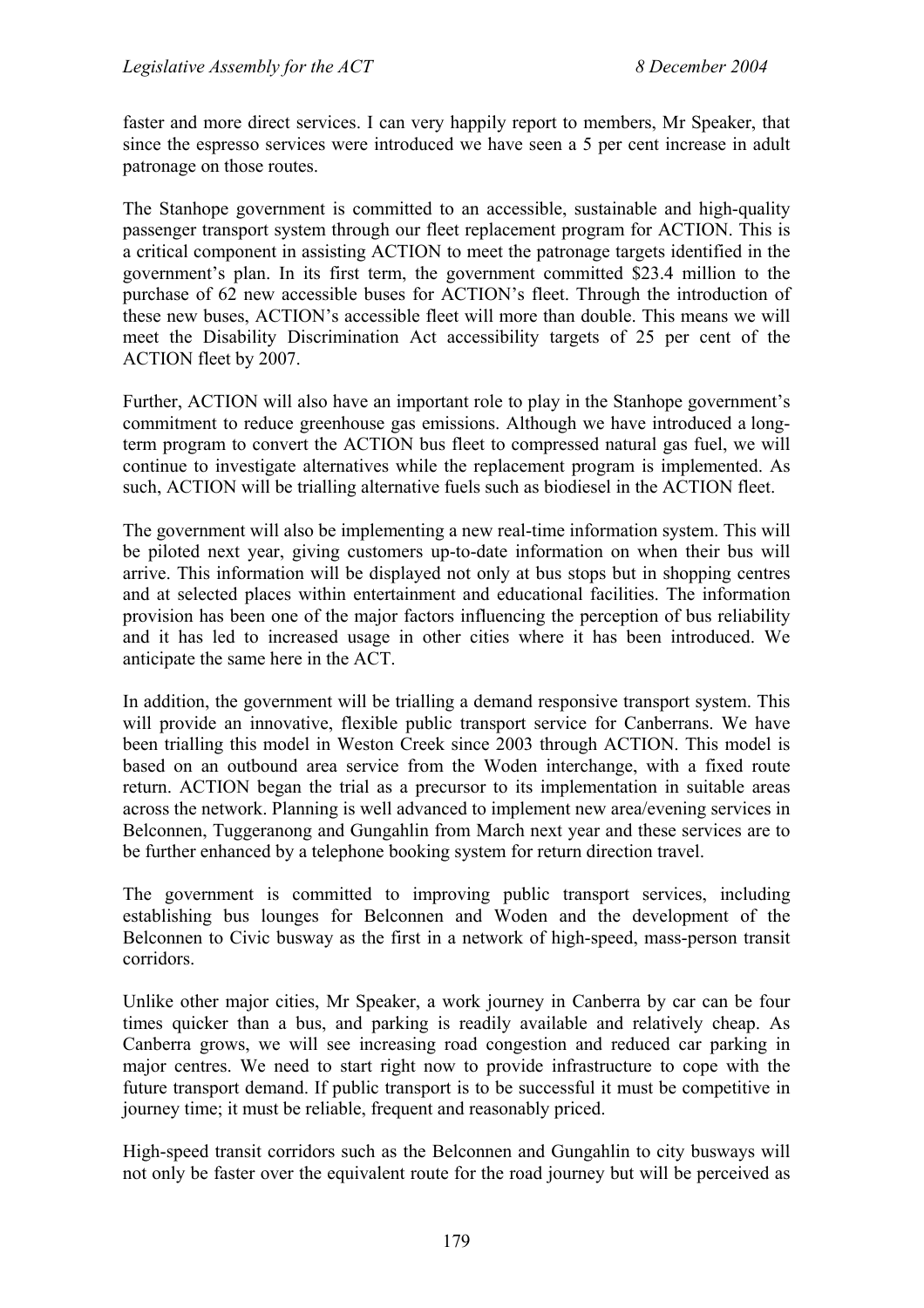being superior as public transport passes stationary car traffic. The Belconnen to Civic busway is the first of such transit corridors and will cut up to 15 minutes off the journey from the west Belconnen suburbs to the city. Within the town centre, the current bus interchange will be demolished and replaced by a series of four bus stations servicing shopping, community, recreational and educational facilities.

To encourage greater use of bicycles, the government will continue with its implementation of its \$345,000 commitment to place front-mounted bike racks on trunk route services. This initiative will allow cyclists to cycle to the major interchanges and then transfer onto a bus for the remainder of their journey.

Turing to the spatial plan, Mr Speaker: this is the ACT's key planning document for growth and development over the next 30 years. It will inform all new future planning and infrastructure decisions by the government. A key planning outcome of the spatial plan is the East Basin urban renewal project. The East Basin site is an extension of the Kingston Foreshore, which stretches to the Monaro Highway, adjoining the Jerrabomberra Wetlands. It offers the ACT an opportunity to undertake a world-leading project to demonstrate sustainable development on one of the largest urban renewal sites in Australia.

It is anticipated that this project will be a mixed-use development, building on the existing major facilities in east Fyshwick, including residential development as a logical extension of the Kingston Foreshore, incorporating the Fyshwick markets and the Canberra Institute of Technology campus. Initial planning studies of the site are about to commence, and stakeholder and community consultation will commence next year.

As with the Molonglo Valley, the East Basin represents a unique opportunity for the ACT to demonstrate more sustainable development. With the wetlands as the feature, buildings that are best practice in energy and water efficiency and development being based around public transport, East Basin can provide a residential environment that offers a green lifestyle choice.

The Molonglo Valley area, which is subject to further detailed assessment, has the potential to provide opportunities to undertake more sustainable development due to its proximity to existing services, roads, employment centres and options for water use and reuse. Once our investigations are complete in Molonglo, including community consultation, a variation to the territory plan, an amendment to the national capital plan, a preliminary assessment and an environmental impact statement will be prepared so that the Molonglo Valley plans can be incorporated into these formal planning documents

I'd like now to turn, Mr Speaker, to the issue of Canberra central. In question time today I was talking about the importance of revitalising the city, an issue identified both in the economic white paper and the spatial plan. Canberra central is the first comprehensive program developed to ensure that all the work and endeavour across the ACT government, the development and commercial sectors are coordinated to enhance the look, the feel and the experience of the city centre.

Under the guidance of a task force comprised of the heads of agencies from the ACT government and including the National Capital Authority, seven focus groups have been established. These groups are working simultaneously on the issues of improving access,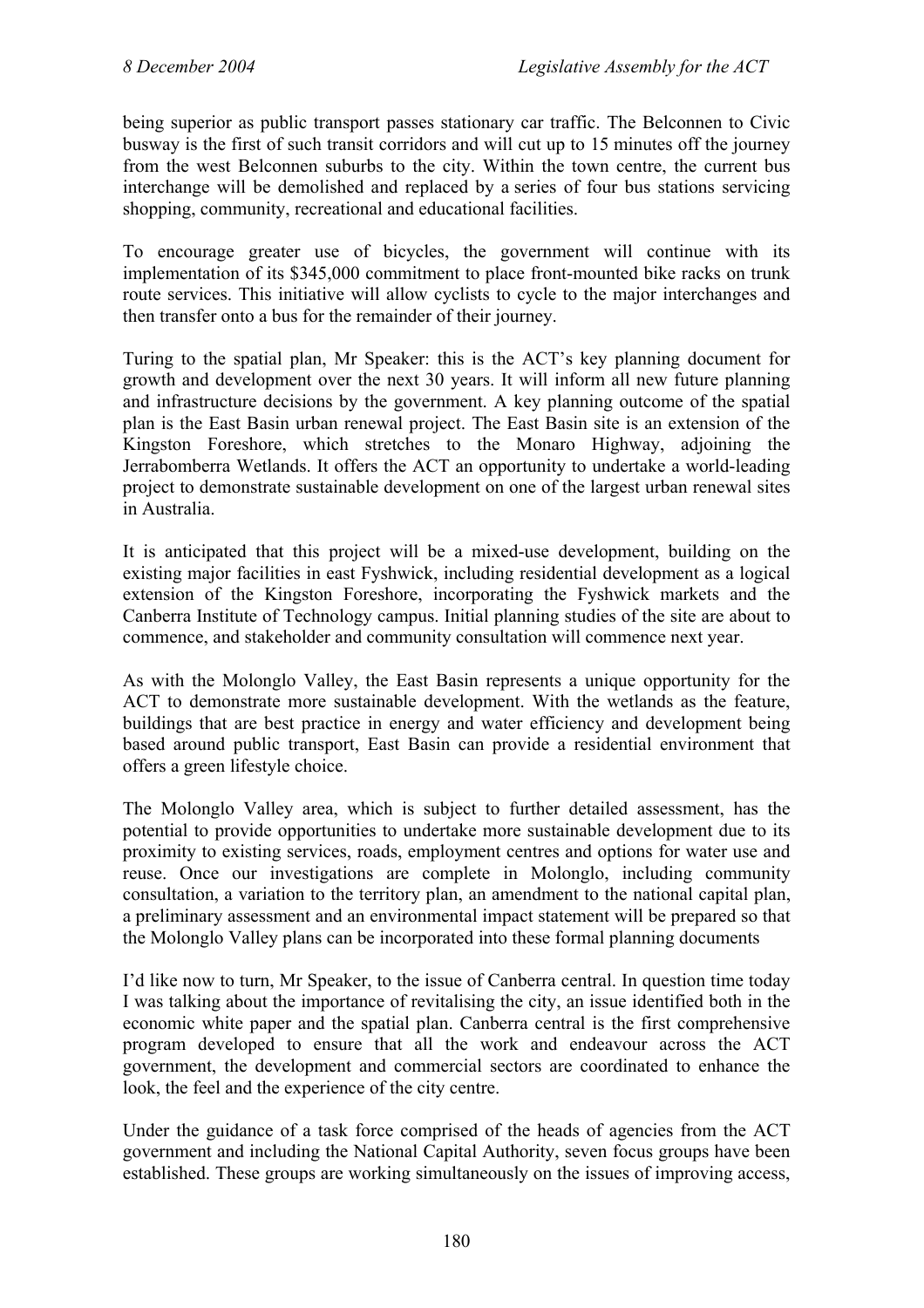the social infrastructure, the cultural expression, investment, environmental and urban quality as well as the maintenance of our public spaces.

Already the work of these groups has had an effect. There is an events program being developed for the city, and Childers Street in City West is to be remodelled to showcase best practice environmental management in the public realm. Clearly, this program will take a long-term view, up to a decade, to establish the city centre as a fitting community symbol for Canberra's centenary in 2013. To realise this important objective, the program requires the continuous support of the government and stakeholders.

I'd now like to turn to the issue of community engagement and consultation. The Canberra community highlighted community consultation during the election as an important issue. During the last term of the government, following a comprehensive review by the National Institute for Governance, I announced a number of initiatives that I believe and the government believes will result in a process that ensures broad community representation and participation in consultation on planning matters. Underpinning the initiatives is the desire to ensure that community consultation on ACT planning activities is appropriate, inclusive and administratively practical.

The key components of the package include:

• an invitation to the existing community councils to participate in engagement in parts of the planning process aligned to those matters through which the advice of the Planning and Land Council is sought—

**Mrs Burke**: Are you going to pay them?

**MR CORBELL:** Yes, we are, actually. They include:

- the strengthened role for the Planning and Development Forum and changes to its membership and terms of reference;
- the proposed consultation matrix that is being developed by the ACT Planning and Land Authority, identifying minimum levels of consultation for the different exercises it undertakes.

This approach recognises that the community councils have provided an enduring and extremely valuable community service and have valuable grassroots links that can provide a conduit for engaging with the community on important planning issues. To help achieve this, the government will be contributing up to \$40,000 per year to help with the role being asked of the councils by the government.

Further, the Planning and Development Forum will be used to discuss broad strategic planning and development of policy with the authority's key stakeholder interests. The forum consists of representatives from the community councils, the conservation council and ACTCOSS, the Master Builders Association, the HIA and the Property Council, along with the professions—the Royal Australian Institute of Architects, the Planning Institute of Australia and the Landscape Architects Institute.

Mr Speaker, finally, the government will continue its program through the work of the Land Development Agency. The Land Development Agency will: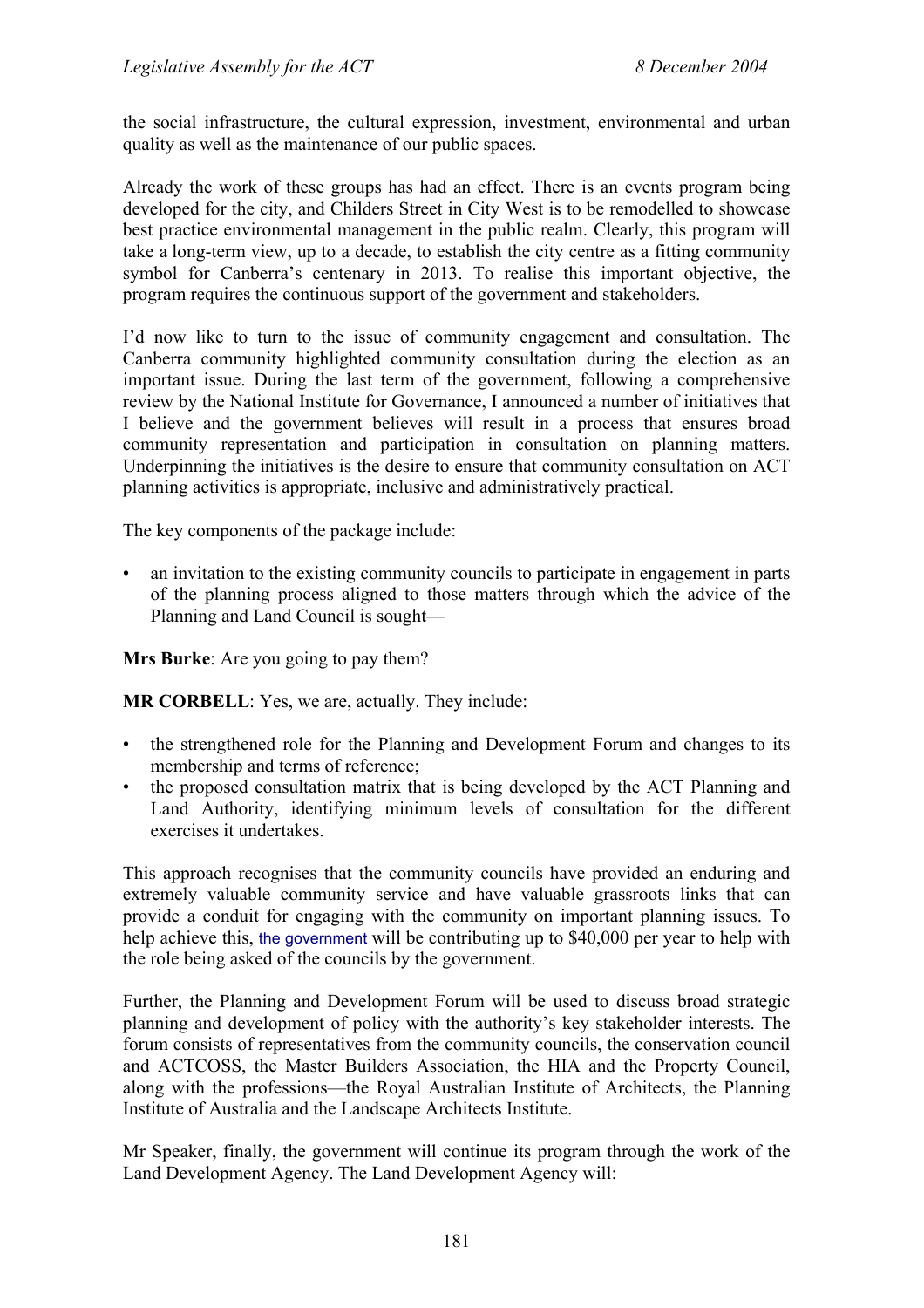- implement the development of major greenfields residential sites in Gungahlin through the development of the LDA's own estates and in partnership with the private sector;
- facilitate the continuing development of Civic, Gungahlin and Woden town centres as vibrant, mixed-used centres through further land release;
- continue the delivery of Kingston Foreshore as a key government urban development project. In this financial year the common parkland and eco pond will be completed and work will commence on the largest infrastructure component, the boat harbour;
- continue to support the government in addressing housing affordability by continuing its moderate-income land ballot processes, assist in the provision of accommodation for aged persons by identifying and releasing land for high and low-care aged care accommodation;
- develop and implement a land supply and demand research project in cooperation with key government agencies;
- assist in the delivery of the direct grants program; and
- promote sustainable urban development outcomes by collaborating with industry and developing and promoting best practice.

Mr Speaker, the government has committed to the future growth and development of Canberra. Stanhope Labor have done the planning, and the next four years is about beginning the journey of achieving the aspirations of a sustainable community through an appropriate planning system, an effective public transport system and a strong land release strategy. I commit the government to further efforts in this regard.

## **Bushfires—coronial inquest**

Debate resumed.

**MRS DUNNE** (Ginninderra) (4.02): Just to conclude in the minute or so that I have: where I was at the moment when we left is that there is a clear perception in the community that the actions of the government, in going and joining the matter in the Supreme Court, seem to be an attempt to sully the reputation of the coroner.

**MR SPEAKER**: Order! I'm not going to accept that. We've been through this. Again, these are matters that are going to come before the courts, Mrs Dunne, and I ask you again not to impinge upon them.

**Mr Seselja:** Mr Speaker, just on a point of order: Mrs Dunne only referred to the community perceptions. I don't see how that could in any way go to the court case.

**MR SPEAKER**: Mrs Dunne referred to a community perception of a government setting out to sully the reputation of the coroner.

**Mr Seselja**: If that's the community perception, surely it can be discussed in this place. That doesn't affect the court case at all. It certainly is a community perception. I don't see how referring to a community perception could in any way go to the court case. She didn't say there was an actual bias.

**MR SPEAKER**: The question is that the motion be agreed to.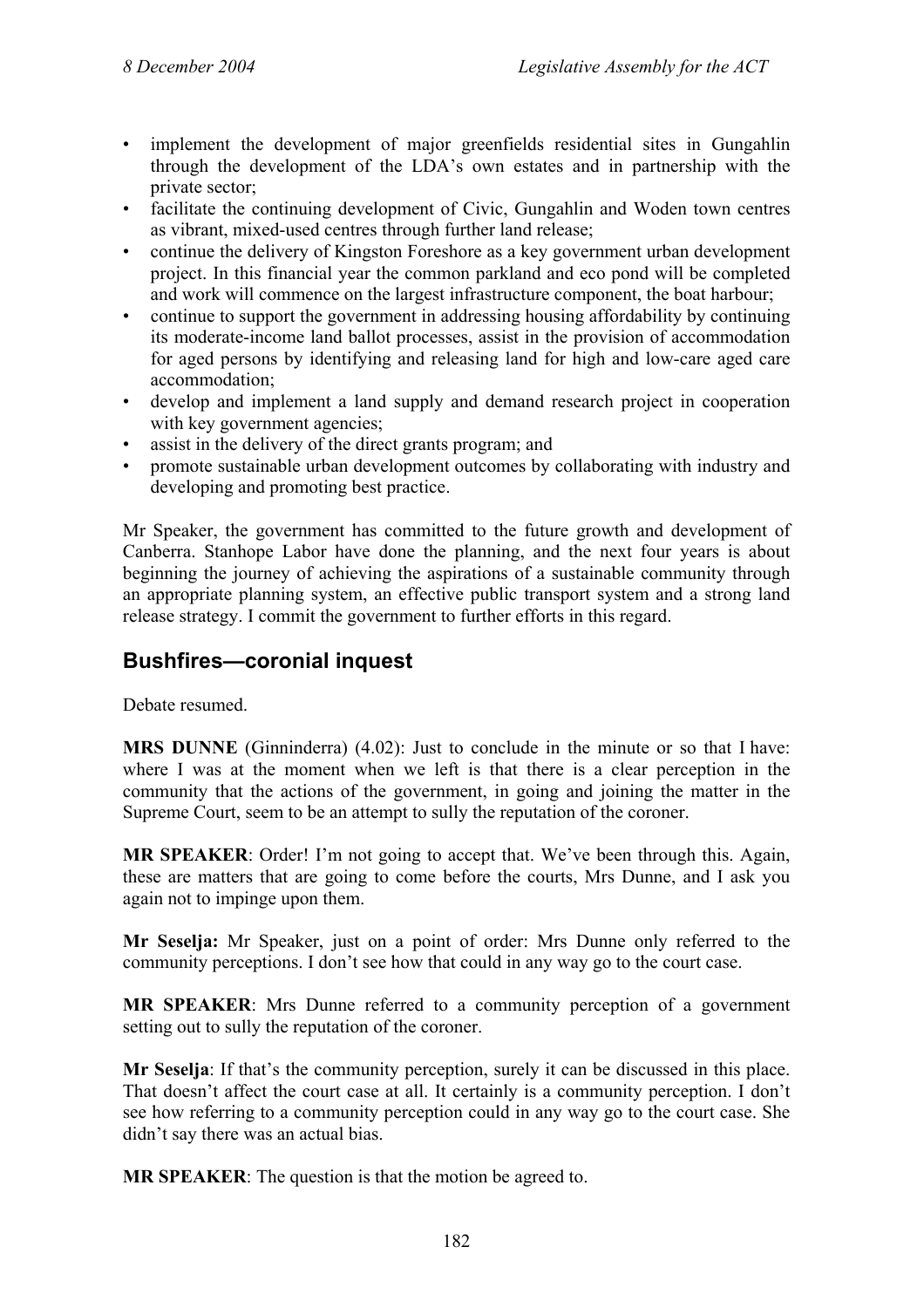**MR SESELJA** (Molonglo) (4.04): Mr Speaker, it is unfortunate that we are here today, nearly two years after the January 2003 bushfires. and the coronial inquest has not yet been completed. I think that some of this responsibility must rest with the government who failed to fully understand the representational needs of various parties. I'd like to just reiterate what the Leader of the Opposition has said: the government, through its actions, has sought to delay and to muddy the waters and to shoot the messenger.

The Chief Minister gave an interesting response yesterday to a question regarding his unprecedented actions. Most of his response was about irrelevant matters, but he did make one pertinent point. The Chief Minister said that it is important that justice not only be done but be seen to be done and that it be seen to be done according to some very strict principles and protocols. Mr Speaker, the perception that justice be done does go to the heart of the matter. That's what Mr Stanhope was speaking about yesterday and that really does go to the heart of the matter. It's a crucial principle that the community must have confidence in the process. Mr Stanhope has been making the point over and over that that is what he is doing.

I would put it to the Assembly, Mr Speaker, that in this circumstance it can't be seen to be done. We have a person, who potentially faces an adverse finding and who is also charged with protecting the legal system, making a decision to seek to have this process, the coronial process, shut down. At least there is a serious perception—any reasonable person would look at that and say, "Hey, this isn't quite right; this person who could have an adverse finding against them is also the person who is meant to be protecting the legal system, is meant to be upholding due process, and is the same person who's now moving to shut down the process." So, I would contend that this does go to the heart of the matter: justice needs to be seen to be done and in this situation it is not. The community needs to have confidence in these processes.

What if Kate Carnell had tried to do the same thing in the same situation? What if Kate Carnell had been Attorney-General at the same time? You would have heard the howls of disapproval from the opposition if Mrs Carnell had tried to shut down the inquest into the death of Katie Bender. The same principle applies here.

**Mr Quinlan**: What if she wasn't getting a fair hearing?

**MR SESELJA**: Yes, I know. So I make the point that, if Mrs Carnell had tried to do that, it would rightfully have been condemned. But that's not what happened. Yet that is what's happening here. We have got scrutiny of the government in a coronial inquest and they are seeking to shut it down. It's inappropriate.

There is a pattern developing here, Mr Speaker, of shutting down debate and scrutiny; we have seen a gag order on the length of speeches, committee appointments which ensure the busiest areas of government are scrutinised by members of the government; 6.00 pm adjournments; and now we have the government hiding behind the sub judice rule. We have the Attorney-General now seeking to shut down a coronial inquest. There is a pattern here: they don't want scrutiny; this government does not like scrutiny; it's uncomfortable; it's uncomfortable to have scrutiny; they didn't like the scrutiny of the coronial inquest; now they don't like scrutiny of the Assembly and so it's being shut down. It shouldn't happen.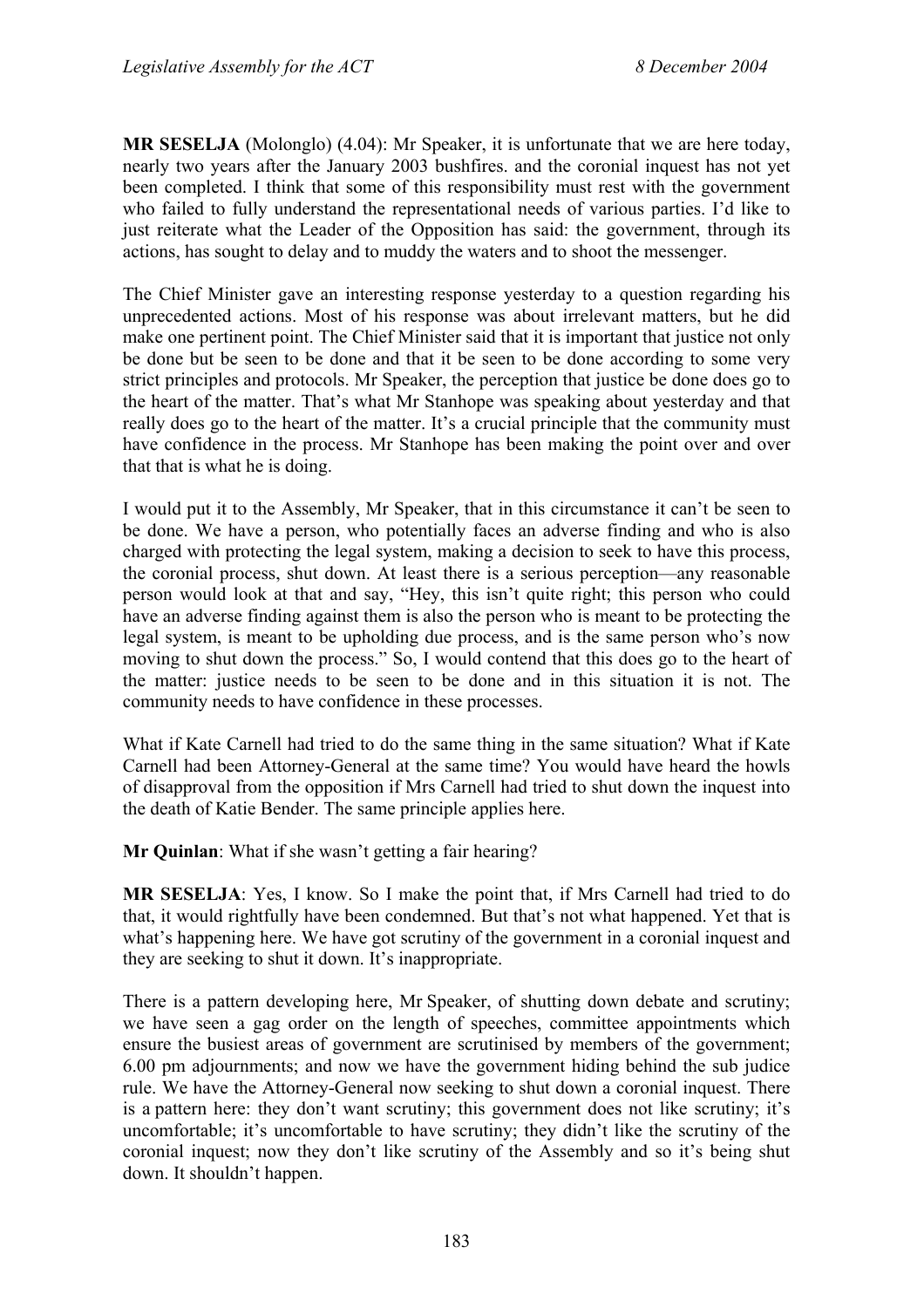Mr Speaker, on the day of the fires, the Chief Minister said, "Blame me." Unfortunately, since then he's done nothing but seek to avoid blame and instead blame those who are seeking answers. It is only just that a coronial inquest should ask hard questions. The government does not like these hard questions being asked.

I put it to the Assembly that these questions need to be asked. It is inappropriate to be seeking to shut this down; it is a government that hates scrutiny; they'll shut down debate; they'll shut down inquests when they don't like them. This is inappropriate. A good coronial inquest seeks the truth, and this is a government that can't handle the truth.

**MR PRATT** (Brindabella) (4.08): Mr Speaker, I rise to support the motion and I want to touch on a couple of points. Firstly, it's important the ACT community learn the lessons, apply those lessons and strive never to repeat the failings of the ACT's emergency management system, which developed over some years and culminated in the worst emergency this community has seen. The coroner's inquest is a vital part of that process. The Chief Minister has been no champion of that process and, in my view, has deliberately moved to exercise control over its very, very important work.

I intend to show the Assembly here today why the Chief Minister, as Chief Minister and attorney, is hindering the inquiry, this coronial inquiry. In the greater community interest, that is, its safety, I will appeal to members of this place to vote for and direct the attorney to cease interfering in this inquiry's urgent and vital work and support its ongoing process.

Mr Speaker, I will argue here today and demonstrate to members that the attorney's actions against the coroner's inquiry represent a strong pattern of unacceptable behaviour seen over almost three years in respect of poor governance of the ACT's emergency management system. I argue that the attorney has consistently failed to inquire into and fix, in good order and in good time, the ACT's emergency management system. He and his ministers know that and they have been frightened of this and other inquiries exposing these weaknesses. They are adverse to scrutiny.

What we know about the attorney is that political power is always more important than rectifying weaknesses in governance. What we have come to see from the attorney is that representing pro-government lobby interests in the community, closing ranks with those lobbies, will happen at any cost, even if that means hiding the facts at the expense of serving the greater good. The ACT community will eventually awake to the fact that it has been let down by the government, and in particular the Chief Minister and attorney, over these failures and is already stirring restlessly over the attempts to nullify the Doogan inquiry for the spurious and pathetic reasons that have been advanced.

Let's have a look at this pattern of behaviour by the Chief Minister in failures to fix, to inquire and to be open about the emergency system and its failures, the pattern of behaviour which is repeated in this unacceptable interference in the coronial inquest and which therefore requires the attorney to cease that interference.

Mr Speaker, coronial inquiries are part of this community's best means of getting to the bottom of emergencies such as this. They may not have the powers of other inquiries but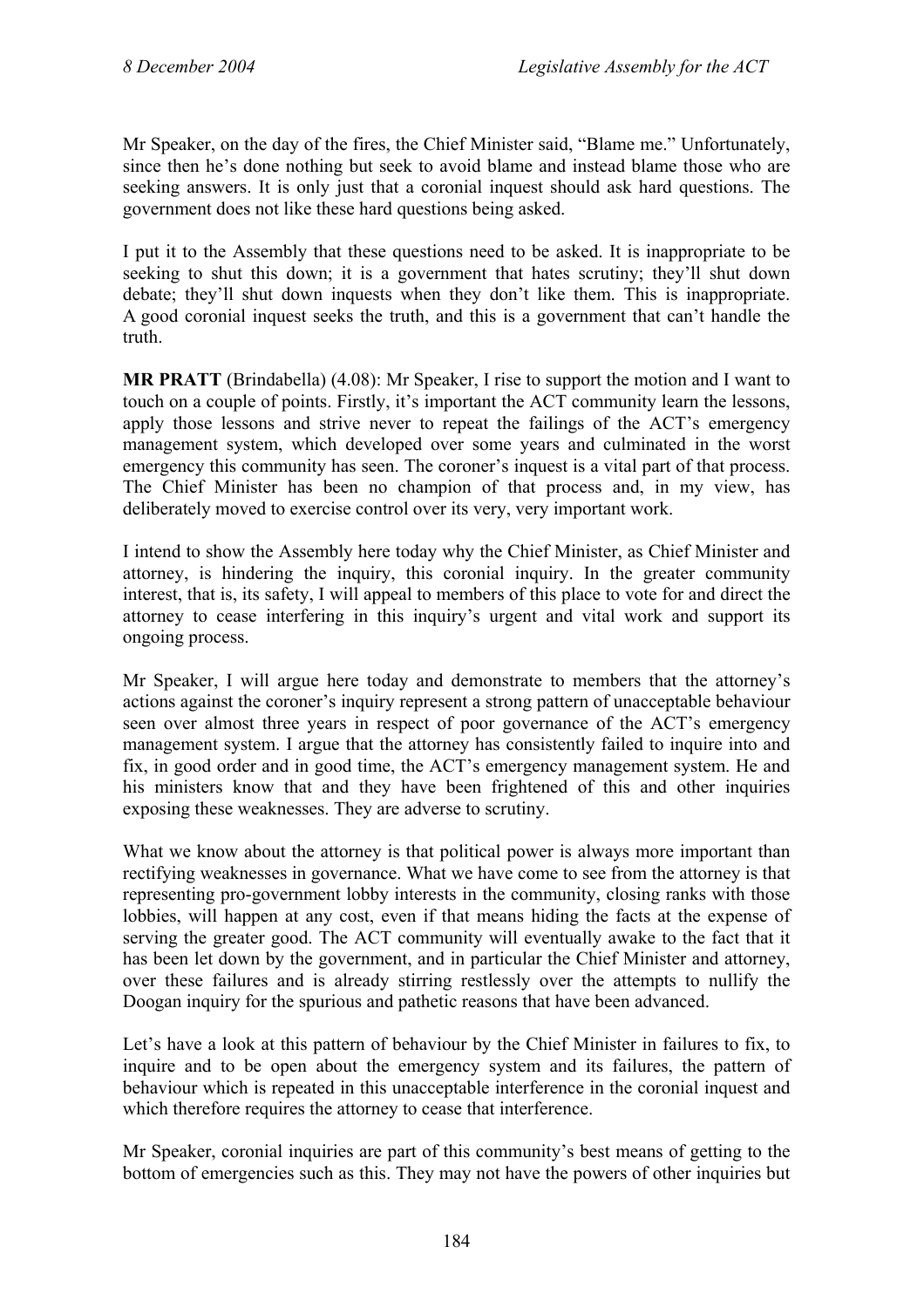they are still very, very useful; they are independent; they are required to search for the truth; and, in this case, the Doogan inquiry was always going to have a better fist of getting to the bottom of the weaknesses and the lessons to be learnt in the wake of January 2003 than McLeod or any other inquiry ever did.

Let's have a look at the role that the coronial inquest procedure played after the December 2001 fires. That inquest was long; it was slow—it could have been faster and, while the report recommendations were far too long in coming out, they were at least far reaching and more useful than any other inquiry at that time.

If we look at the ESB inquiry into the wake of the lessons coming out of December 2001, some of those lessons were useful—some of those recommendations were useful—but the report was not exhaustive, whereas the coronial inquest at that time was a far better and more capable vehicle of identifying and applying the lessons to be learnt.

Surely, on the basis on that experience, it was always going to be necessary that the coronial inquest be mobilised and supported in the wake of January 2003—a properly resourced and a properly supported coronial inquest—and that was what was going to be needed if the community and this representative government were ever going to get to the bottom of the reasons why the greatest emergency seen by Canberra in modern times had occurred. That was a given, I would have thought, Mr Speaker.

Let's have a look at the Chief Minister's failure to take note of the Auditor-General's report into failures of the Emergency Services Bureau in the period leading up to 2002. I'm saying that this demonstrates—

**Mr Quinlan**: On a point of order, Mr Speaker: are we debating the referral of the appeal or are we debating what the Chief Minister did leading up to the bushfires?

**MR SPEAKER**: I think the motion goes to the issue of the confidence in the coronial process so it's open for members to refer to the coronial process and the matters which came before it, I would expect.

**Mr Quinlan**: I submit that Mr Pratt is not going to that at all. He is inventing failure by the Chief Minister or the government in relation to emergency services.

**MR PRATT:** On the point of order, Mr Speaker—

**MR SPEAKER**: I think they are debatable issues and it's open to government to counter those arguments. I have been keeping a pretty close eye on this debate and I intend to keep doing so. I don't think you've got a point of order this time.

**MR PRATT**: Thank you, Mr Speaker. It is important to identify this pattern of behaviour on the part of the attorney. The Auditor-General's inquiry in 2002, released in 2003, dug quite deeply into the workings of the Emergency Services Bureau and indeed it did even more so than what the McLeod inquiry did later. We know that some officers in JACS and ESB objected to the findings of Mr Benton—the Auditor-General's findings—into the Emergency Services Bureau, particularly comments about the dysfunctional nature of the ESB at it was then identified.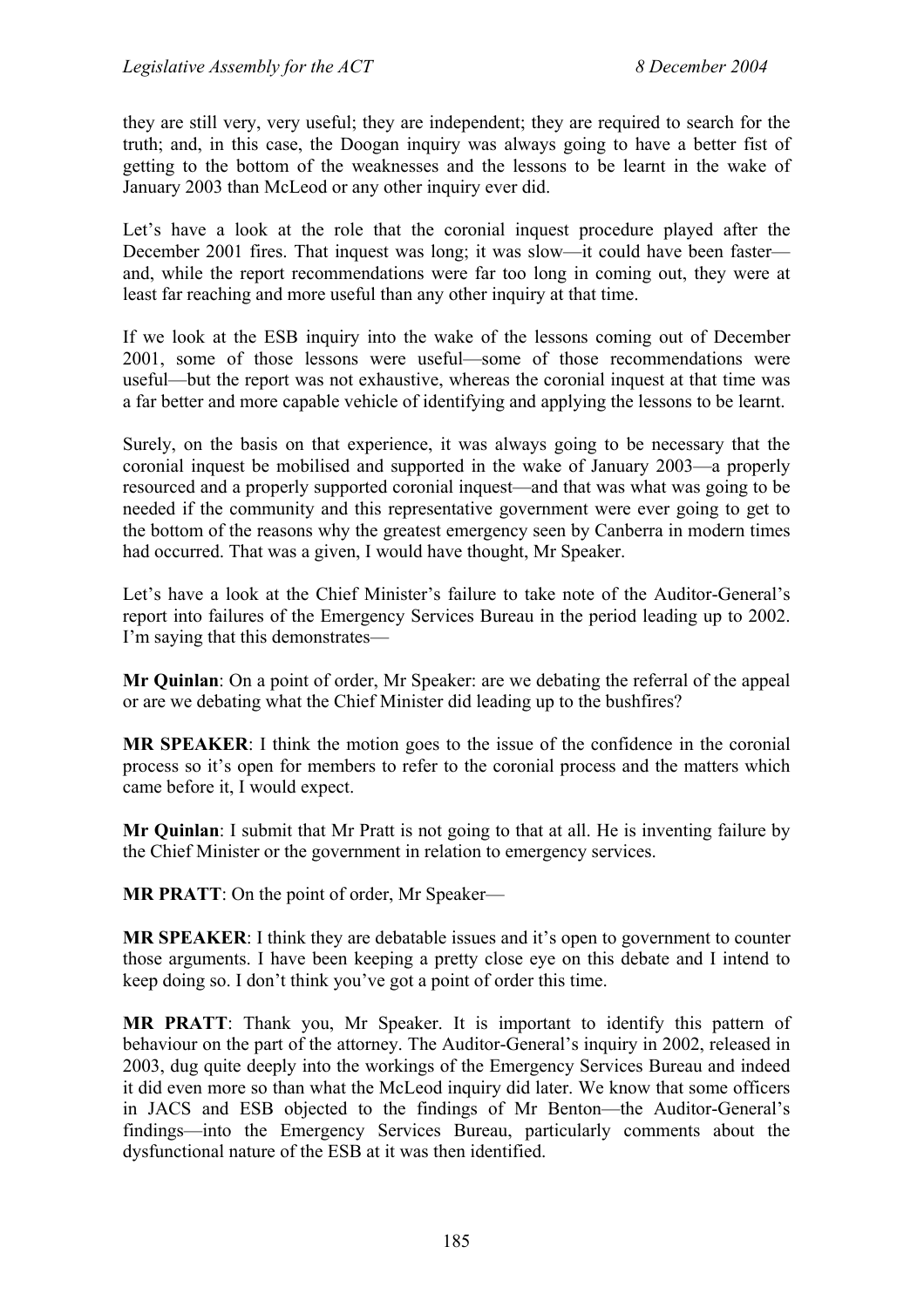It was disappointing at that time that the attorney pooh-poohed the Benton report, and that, I am putting to you, Mr Speaker, is a demonstration of the behaviour of the attorney if he doesn't get his own way when it comes to looking at these things. Well, that's not his first duty. His first duty is to identify what's gone wrong in terms of governance, in terms of safety management and in terms of the good safety and order of the community and sort it out.

We know that the McLeod report was a reasonable report, an adequate report, but it was not deep enough and therefore we had to rely on the Doogan inquiry to much more properly get to the bottom of what had gone wrong in January 2003 and in the years leading up to January 2003. We now know the McLeod report didn't cover all the ground and, as the inquiry unfolds, we see that more ground is being uncovered.

Mr Speaker, I put it to you that the Chief Minister has been a bit of a serial performer in collapsing or pooh-poohing inquiries or independent performers who haven't been able to provide perhaps the line that he would have preferred. Mr Speaker, I put it to you that this Attorney-General is too willing to reject and ridicule the Auditor-General's report into the ESB failings in 2001-2002. The Auditor-General is too willing to ridicule the likes of Chaney and other experienced rural settlers and other experts about the advice and the evidence that they have brought forward in the wake of January 2003.

**Ms MacDonald**: Mr Speaker, I wish to raise a point of order. As a point of clarification, I think Mr Pratt just referred to the Auditor-General. Was he actually speaking about the Attorney-General?

**MR PRATT** (Brindabella) (4.18): Thanks for that time being wasted. If she had been listening, Ms MacDonald would have understood that I was talking about the Auditor-General's report of 2003. He is therefore not willing to improve the ACT's preparedness of 2002 in the worse drought year following. The attorney was too willing to—I seek a short extension. (*Extension of time not granted.*)

**MRS BURKE** (Molonglo) (4.18): Hopefully I can get mine out without being gagged. We have seen a precedent set in this place today which is very sad. In a letter to the *Canberra Times* on 3 October 2004, Heather Ponting of Greenway asked us all not to be victims to the 2003 bushfires. She ends her letter by saying, "Victims do not have any rights of appeal within the ACT legal system." I rise this afternoon because my whole focus is geared around how this is all affecting the community.

Contrary to what Ms McDonald said, there are many letters and articles that appear—and people on radio—from people who are concerned about the stoppage that is happening here. In an article by Lucy Gibson on 31 October, a former resident spoke out publicly for the first time. He said:

 … the stalling of the \$6 million coronial inquiry firmed resolve among the bushfire-affected residents.

"This business with the inquiry being derailed is the last straw for many people.

"Jon Stanhope seems more concerned about a handful of senior bureaucrats than for the 500 odd families whose homes and lives have been destroyed."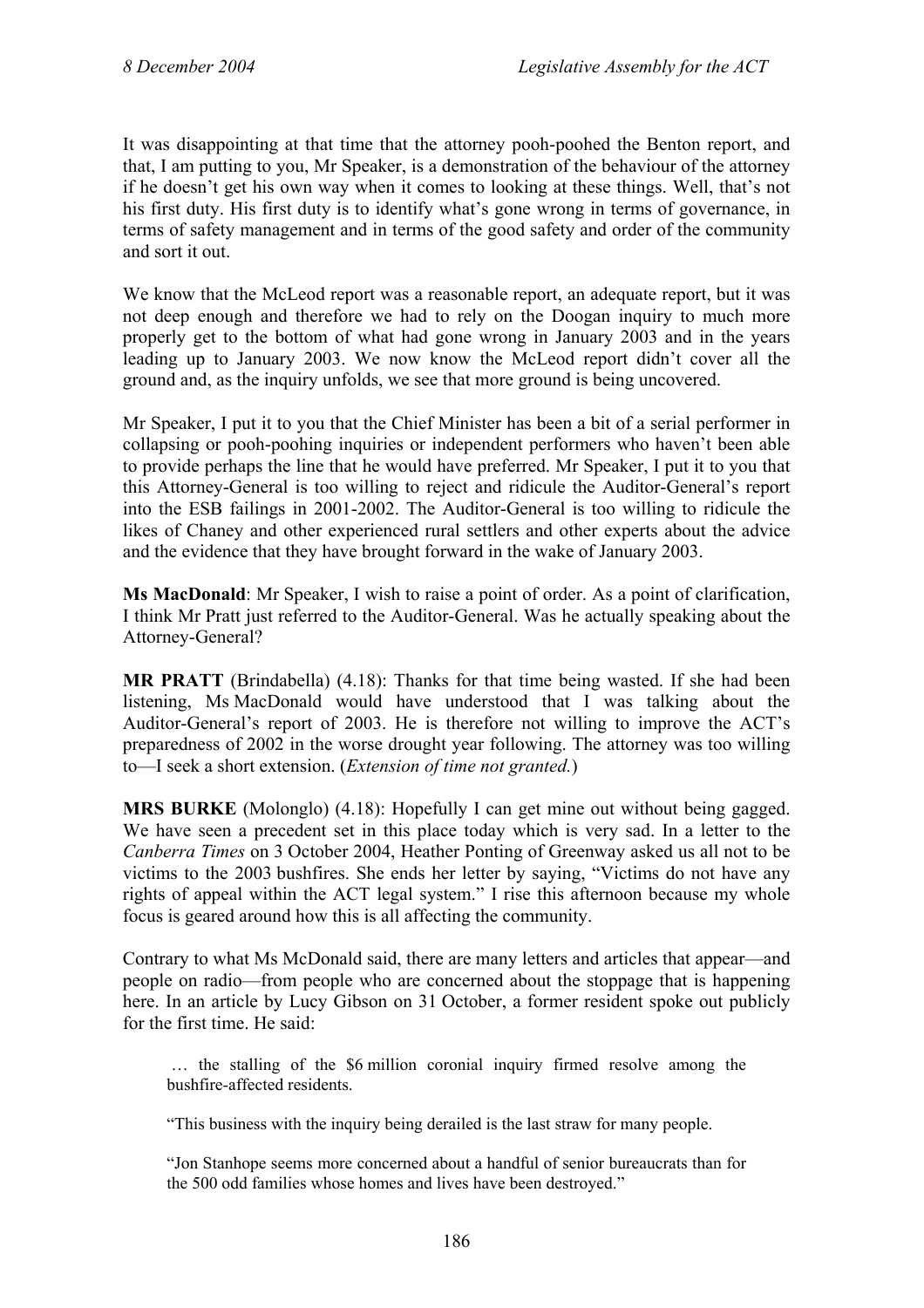Obviously Mr Stanhope believes he has risen to such lofty heights that he is now totally above the law and cannot be touched, no matter what. Worse still, for the people now affected by this delay it is just too bad. Those people in our community who are still in limbo, still displaced, still bearing the scars and hurts—physical and otherwise—of the January 2003 bushfires need closure in order to get on with their lives. But here we are now, nearly two years later, with many of those people still not back in their own homes.

The area of particular concern to me in this appalling delay is—and one has to keep asking—why were the proceedings really halted? That is the crucial question in all this debate; this is at the heart of this motion; this is why our motion is calling on the Attorney-General to instruct the lawyers to just get on with it. Of course, only Mr Stanhope truly knows the answer to why this has happened, that is, if he has not forgotten.

Since the bushfires, Mr Stanhope and the government have been most self-congratulatory with regard to the recovery process but much has been done and many people have moved forward. Good things have been achieved, and we have seen a heightened sense of community. Many people have been assisted. I congratulate the government on that, although I did dig my heels in with regard to the closure of the recovery centre. Already, in the last two weeks, four or five people have told me that they really miss it; but what is the point of saying anything, because the government does not want to know. I have tried to direct them to other places, but they say they are not quite the same as the recovery centre. That could be a debate for another day, although it is probably over.

I say that because we have a large number of residents from public housing properties on our rural outskirts who are still living in anguish, waiting for some answers to whether and/or when they can return home. That is a debate for another day. I understand that the Chief Minister may be meeting with the territories minister soon. Obviously, as long as this inquiry is delayed, there will be no closure for the people in our community so badly affected by the events of 18 January 2003.

I ask Mr Stanhope whom he has regard for in this matter: obviously he has little regard for the community at large. Is he then protecting himself or senior bureaucrats—or is it the real reason for us being in this place? Is he standing up for the community? According to letters in the paper, people on the radio and so forth, it appears not.

Our community is very angry about the stalling of this outcome. The government does not like scrutiny, but the community deserves it. No-one would dispute the fact that every person has the right to a defence. What the community does dispute is whether the government has the right to stall a process that severely jeopardises good human beings and prevents them from being able to get on with their lives.

Mr Stanhope should put himself in somebody else's shoes for a day. If he could only do that, he would realise what he is putting these people through. The Liberal opposition's motion today does nothing more than instruct the lawyers representing the Attorney-General and the ACT government to discontinue the appeal against Coroner Doogan in the ACT Supreme Court, and affirm his and his government's confidence in the coronial process. As somebody else said in this place, that brings into question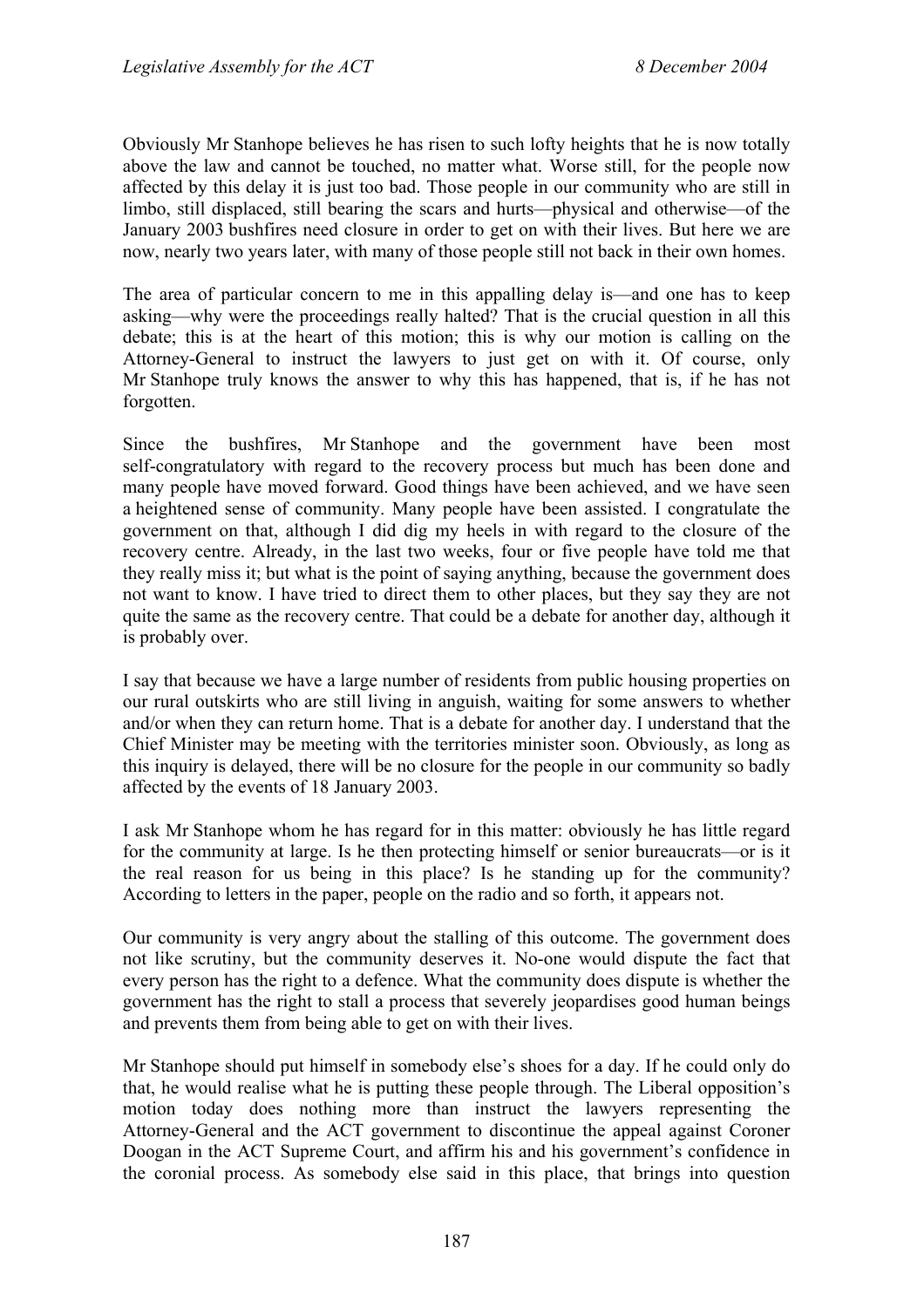Mr Stanhope's personal view of Coroner Doogan—it has to. Why would you ask somebody and not respect their position? I am without an answer on this, and Mr Stanhope has not given a significant answer.

Why is the Chief Minister and Attorney-General trying desperately to derail this process? People's lives and ongoing wellbeing depend upon this coronial process being allowed to continue without delay. Affected people will now have to live through another Christmas without the answers they deserve. Is that fair? What about your Human Rights Act, Mr Stanhope? I wonder if that comes in here? Of course, none of that can really be enforced anyway, can it?

I have not yet heard a suitable answer from the Attorney-General. He has not given a good enough reason as to why he thinks he is allowed to overstep the mark with regard to his roles, responsibilities, and separation of powers—that is even if he understands them. As I have been listening to the debate today he, as Chief Minister and Attorney-General, has not only let his government and himself down in showing his absolute ignorance—that has been ably detailed for us by my colleague Mr Stefaniak but also, more importantly, Mr Stanhope has let down these people in our community. Do you know that the people in our community depend upon us in this place to do the right thing by them and for them? We are put in an extremely important position in this place. We are, at this stage, now playing with people's lives. I will leave you with that thought.

The community depends upon Mr Stanhope as the Chief Minister and defender of the law in this city—the chief law-maker—to make decisions for them, not for his own self-interest or that of bureaucrats. These people simply cannot be defended against the actions of this government. In the same way, Mr Stanhope has made provision for the nine bureaucrats. We do not dispute their getting the help he has given them, but what about the people on the other side of the coin, Mr Stanhope? How have you left them?

I think you are lopsided, are you not? What about people's rights—on both sides? This is not a matter of the rights of people to see justice, it is about the Chief Minister's involvement in this matter and the appropriateness of his actions. One must ask: what about the rights of others now affected by such action? It is alarming and gravely concerning that Mr Stanhope, in his capacity as Chief Minister and Attorney-General and I would have thought, someone who should have known better—has set such a precedent in this place. I ask: what will become of future adverse findings against this government? Will it continue to meddle and mess with due process to suit its own ends and to protect itself? That remains to be seen.

**MR MULCAHY** (Molonglo) (4.26): I rise to speak in support of the motion. I think Mrs Burke touched on a very important aspect of this, which relates to the distress that has been caused by the lack of closure in relation to the fires. I share the concern that has been touched on today about the enormous costs associated with this endeavour. I would encourage the government to rethink the direction in which it is heading, because of the impact on our ACT expenditures—and probably better allocations of those funds that are going to be consumed in legal fees.

During the course of the campaign I called on literally hundreds of residents in Duffy and Chapman. I came across many people whose lives had been impacted in various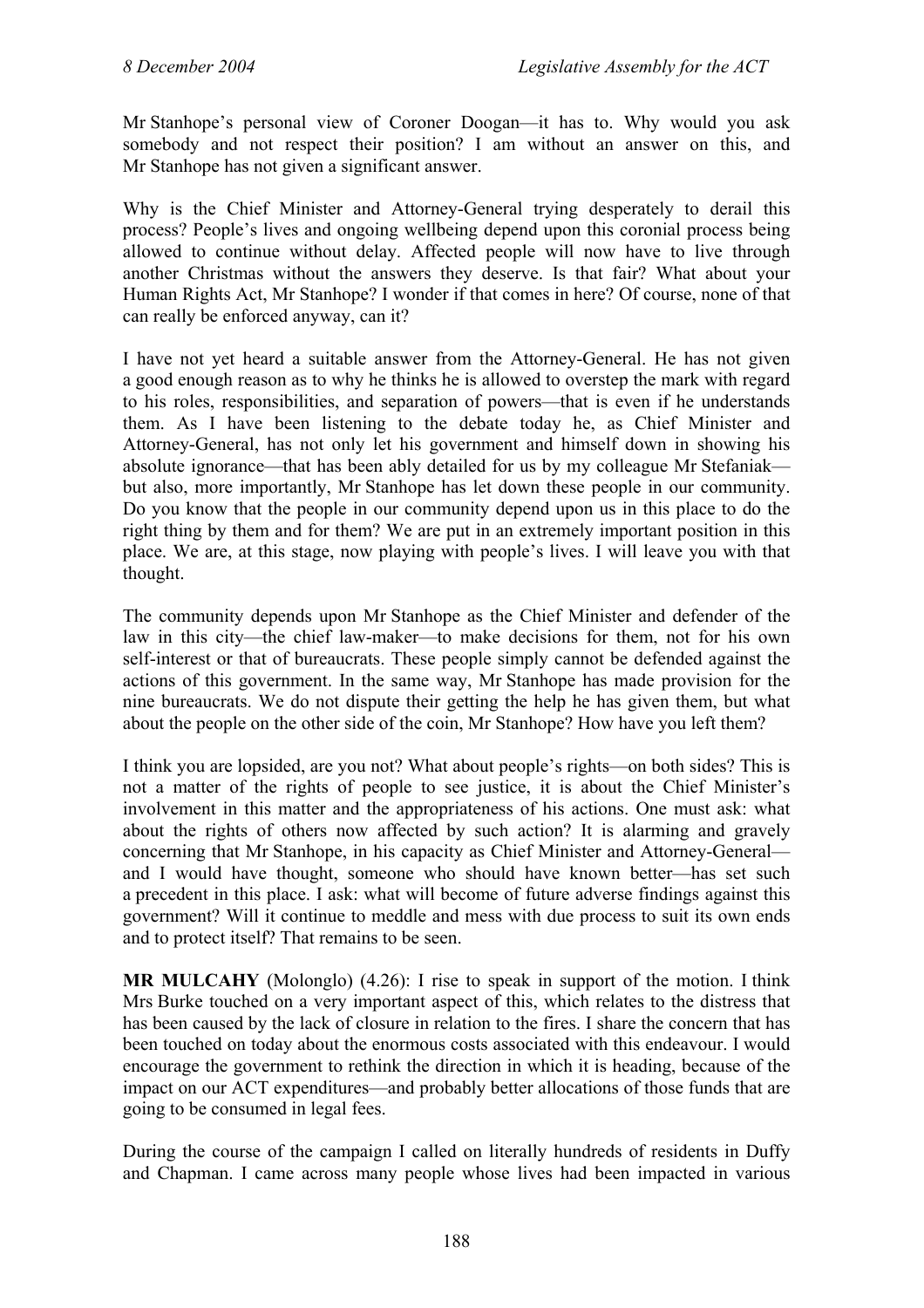ways—not just those who had previously lost homes but others who had had various impacts on their lives. Those people are looking for some closure. The exercise being undertaken by the Attorney-General and the ACT government is going to extend that whole process for a considerable period. As Mrs Burke just pointed out, we are already looking at a couple of years, and it looks very much like continuing for quite a deal longer.

Without any exaggeration, even in the very short time I have been in this Assembly, I have had calls from constituents who have asked me to take up this issue. I believe that people do differentiate some of the circumstances surrounding the fires and the progress of the coronial inquiry, which has now been severely delayed, as an immediate response or as an immediate expense to the ACT taxpayer, due to the Attorney-General's actions.

#### In the *Canberra Times* editorial of 27 October, it said:

 … it is for the ACT Government to explain why it is trying to prevent the facts coming out, some proper explanation of what occurred, of people having some capacity to draw their own conclusions and, perhaps, why yet further delay serves any public interest.

It goes on to say:

 … just whose heart is being protected by the expenditure of some extra two or three million dollars probably—and why?

We do not know what all this is going to cost. The attorney yesterday kindly agreed to provide additional information but alluded to the fact that it was probably at least \$5 million or \$6 six million dollars already. I think it is reasonable, at this point, to assume that there is not going to be much change out of as much as \$10 million by the time this whole exercise runs its course.

I think that, in respect of where those funds could go in Canberra, if that \$10 million were sent into those areas of need and priority, we could end up with another 100 police; we could have four new operating theatres in our hospital system for less than the \$10 million; we could have an upgrade of equipment, surgical implants and prosthetics all the things we promised to do as part of our election program. That \$10 million will disappear into legal costs and those legal costs will deliver little benefit to the territory's future.

I will address later on today, if I have the opportunity, the issues of capital and recurrent expenditure, because I have examined those matters in some detail. They were adequately addressed in our analysis and have not been adequately rejected at any point along the way. We would welcome that discussion at another time. Despite the debate that has occurred, I believe the community has divided issues over the management of the fires and may be willing to give the benefit of the doubt in certain situations.

I think the intervention in relation to the inquiry has raised more questions than it has answered. In fairness, I think members on all sides have worked to try to help victims. In my case, prior to my election, within two hours of being advised of what was happening—I was in Sydney—I instructed an appeal to be launched, which raised over a quarter of a million dollars from one sector of industry. I know others across both sides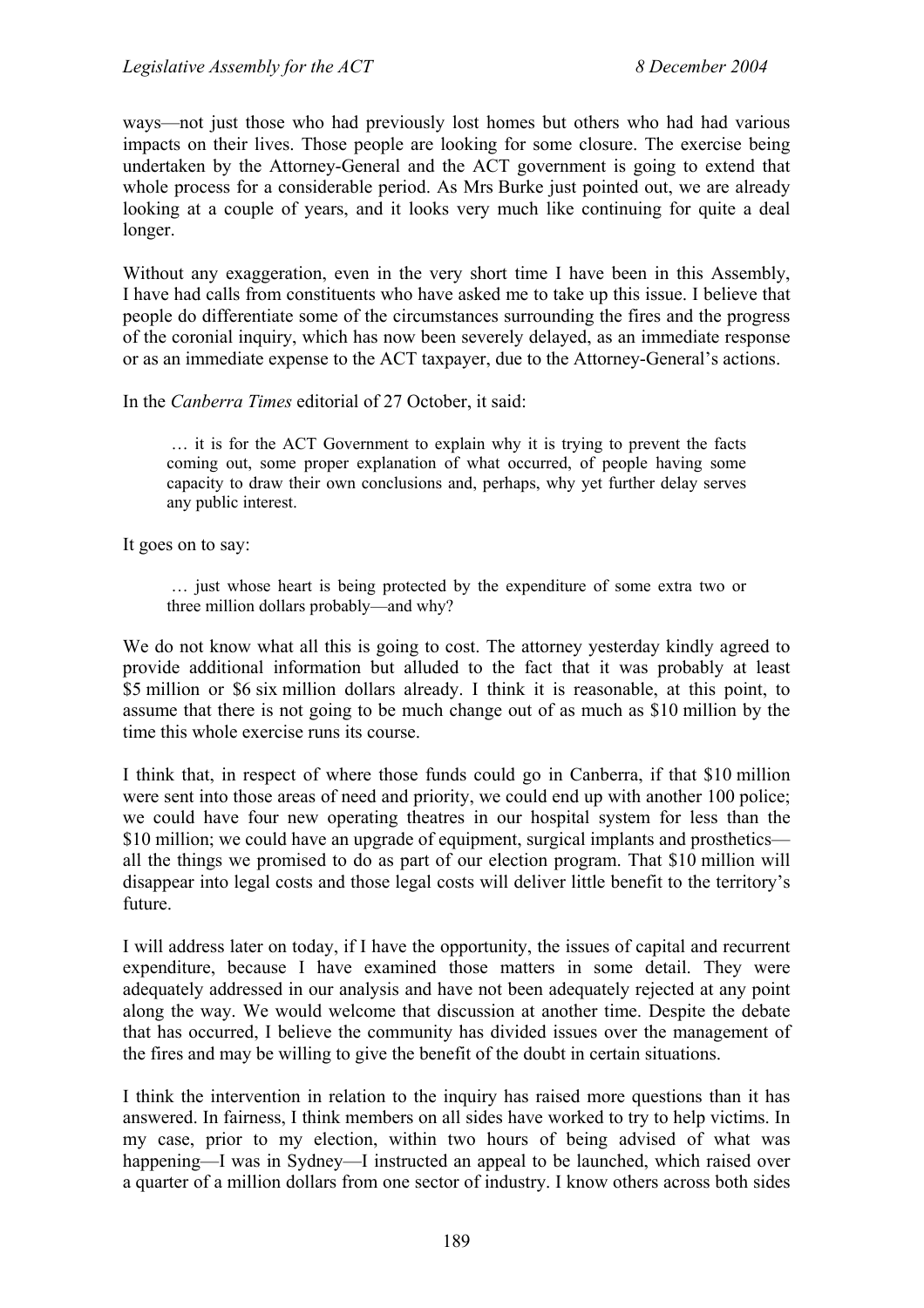of the chamber have done things in that regard, but the actions we are seeing in respect of the delay of this inquiry and the decision by the Attorney-General and the ACT government will not assist those people and will not assist the Canberra community.

There have been a number of references today to the House of Representatives guide, *Odgers' Australian Senate Practice* and others, but I think we should reflect on what Chief Justice Sir Anthony Mason said when he remarked that it is a responsibility of the first law officer, a responsibility of the first importance, to uphold the rule of law. He said that it is a responsibility that should not be subordinated to party political considerations when the integrity of judicial institutions is under challenge.

**MR STANHOPE** (Ginninderra—Chief Minister, Attorney-General, Minister for Environment and Minister for Arts, Heritage and Indigenous Affairs) (4.31): This is a nonsense motion. It is a motion that has been moved for the short-term political purposes of the Liberal Party, a very seriously and severely discredited party within the ACT community at the moment.

It is interesting, I think, for us to reflect that, in the first sitting week of a new parliament following a major defeat by the Liberal Party at the election, with this new opportunity and with new challenges and new horizons facing them, the first serious debate they initiate is one which goes back to an issue that has been debated ad nauseam in this place—an issue which is being dealt with by the courts of the Australian Capital Territory. They are in fact backward-looking, a party that has made absolutely no effort or attempt to analyse why they were so sorely treated by the people of Canberra in the election on 16 October.

That is something that I think is worth reflecting on. It surprises me. The Liberal Party, coming into a new four-year term as a seriously diminished party, has the only Leader of the Opposition in 15 years of self-government who was regarded by and treated as so inadequate by the people of Canberra that they handed majority government to his opponent.

**Mr Smyth**: Mr Speaker, I rise on a point of order: relevance.

**MR SPEAKER**: Come back to the point of the motion.

**MR STANHOPE**: I will, Mr Speaker. This is the first Leader of the Opposition not to be able to resist passing majority government to his opponent.

**Mr Smyth**: Mr Speaker, on a point of order: the Chief Minister, as always, continues to ignore your direction; he should be brought to heel.

**MR SPEAKER**: Yes. Come back to the point of the motion.

**MR STANHOPE**: I will; but it is worth pondering those issues; and we will indeed. In relation to the decision I took on behalf of the government, which is the subject of the motion today, the coronial process has been active for a significant time, and it has some little time to run. It had reached a stage when all the individuals represented before it namely nine highly respected members of the Canberra community—had reached a position in relation to certain aspects of conduct and certain incidents that occurred.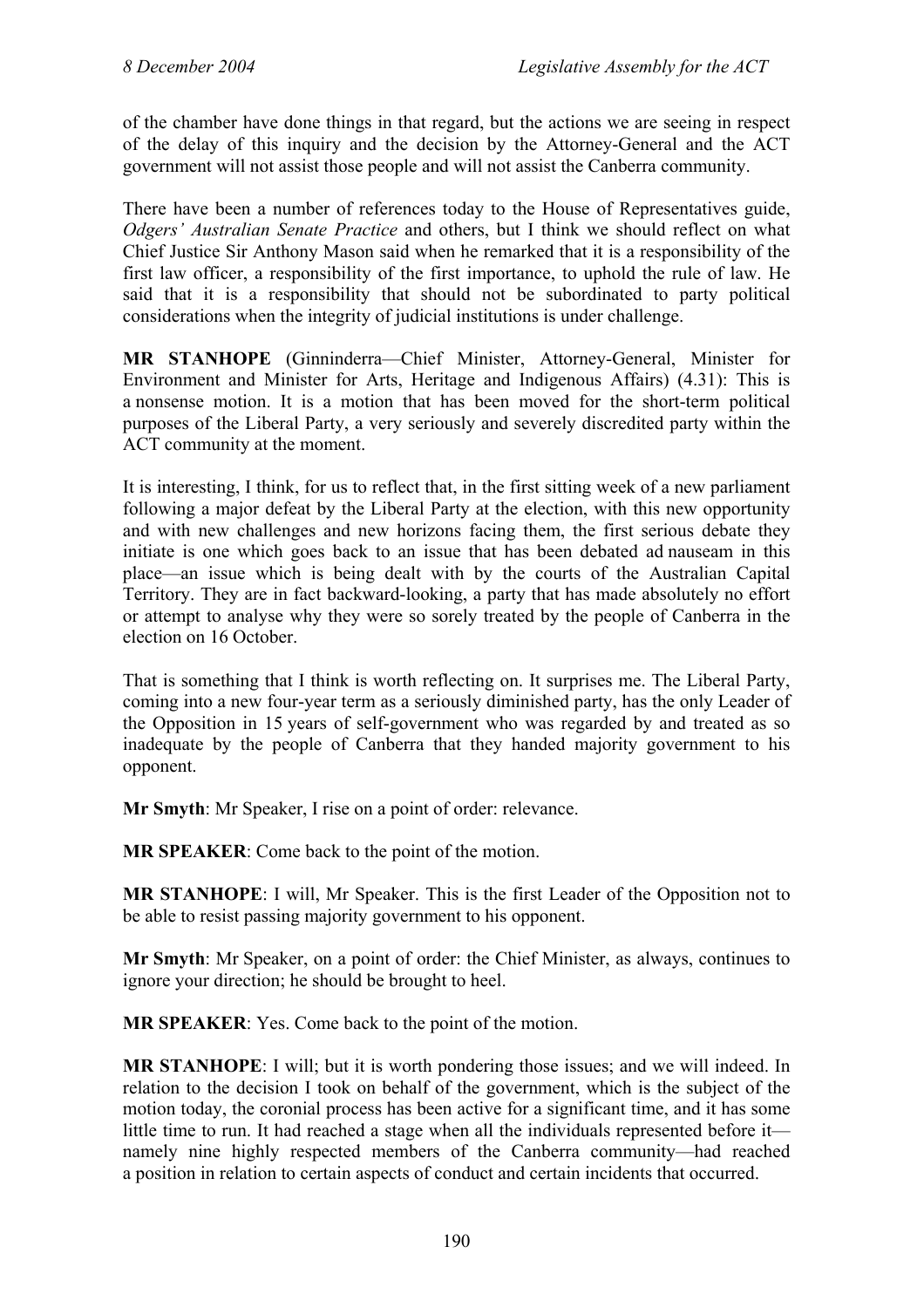Each of these has been detailed in the submissions made to the coroner at the time the application was made to her that she might consider disqualifying herself. Those submissions are, of course, on the public record, and I commend them to the members of the opposition, to all members of this place, and to all those within the community who are interested in or concerned about the detail and the facts in relation to the debate we are having, because there has not been much in the way of facts delivered in the debate by the opposition today. I commend the document containing the submissions made to the coroner to all members of this Assembly. It is a public document that sets out the detail of the issues that essentially are now to be put to the Supreme Court.

The submissions have been revised and amended, as one would expect, by the senior counsel who was engaged, and have now been lodged. That will, in due course, become a public document. The shadow attorney indicated that he had read those submissions. He would understand, as a practising lawyer of some experience, the weight required to be attached to the issues raised in those submissions and the extent to which, if those matters are proved, they go to the administration of justice.

Members would be aware that, on the basis of those submissions, the parties—that is the nine individuals, joined by the territory—after the coroner had taken a decision not to disqualify herself, went to Justice Gray in the initial stage, sought an adjournment and then went to Justice Crispin in the Supreme Court with a view to pursuing the same issue: a judgment in relation to whether or not concerns raised by the nine individuals and the territory were well founded. Justice Crispin said, "Yes, they are well founded. These are serious matters that are deserving of the attention of a full bench of the Supreme Court."

We are not talking here about frivolous matters. This is not, as has been portrayed here today by members of the opposition, my being frivolous and suggesting that there are no weighty matters in relation to the administration of the law to be tested. Justice Crispin believed and judged that serious issues had been raised by the nine people and the territory, represented before this serious inquiry, which must be resolved. Justice Crispin felt the issues to be of such an order that a full bench of the Supreme Court was required.

That is the nature of the issues put to me as Attorney-General. Those were the serious issues on which I took advice; the basis on which I felt I had no option but to do my duty as attorney and accept the advice; to seek to have the matters tested and to ensure, through that process, that the integrity of the administration of justice in the ACT was in no way impugned or damaged.

It is essentially an appeal: it is an appeal from matters put to the coroner in relation to the conduct of the inquest, which she did not accept. Those who put those matters felt they were of such an order that that decision must be tested. What do we do when that happens in the Magistrates Court? We appeal to the Supreme Court. What do we do when a matter tested in the Supreme Court is dealt with in a way that leaves us concerned at the outcome? We test it in the Federal Court. What do we do if we remain concerned? We test it in the High Court. A matter dealt with in a lower court, the Coroners Court, is to be tested in the Supreme Court by a full bench. The matter is to be tested in the Supreme Court, whether or not the ACT government—the territory—is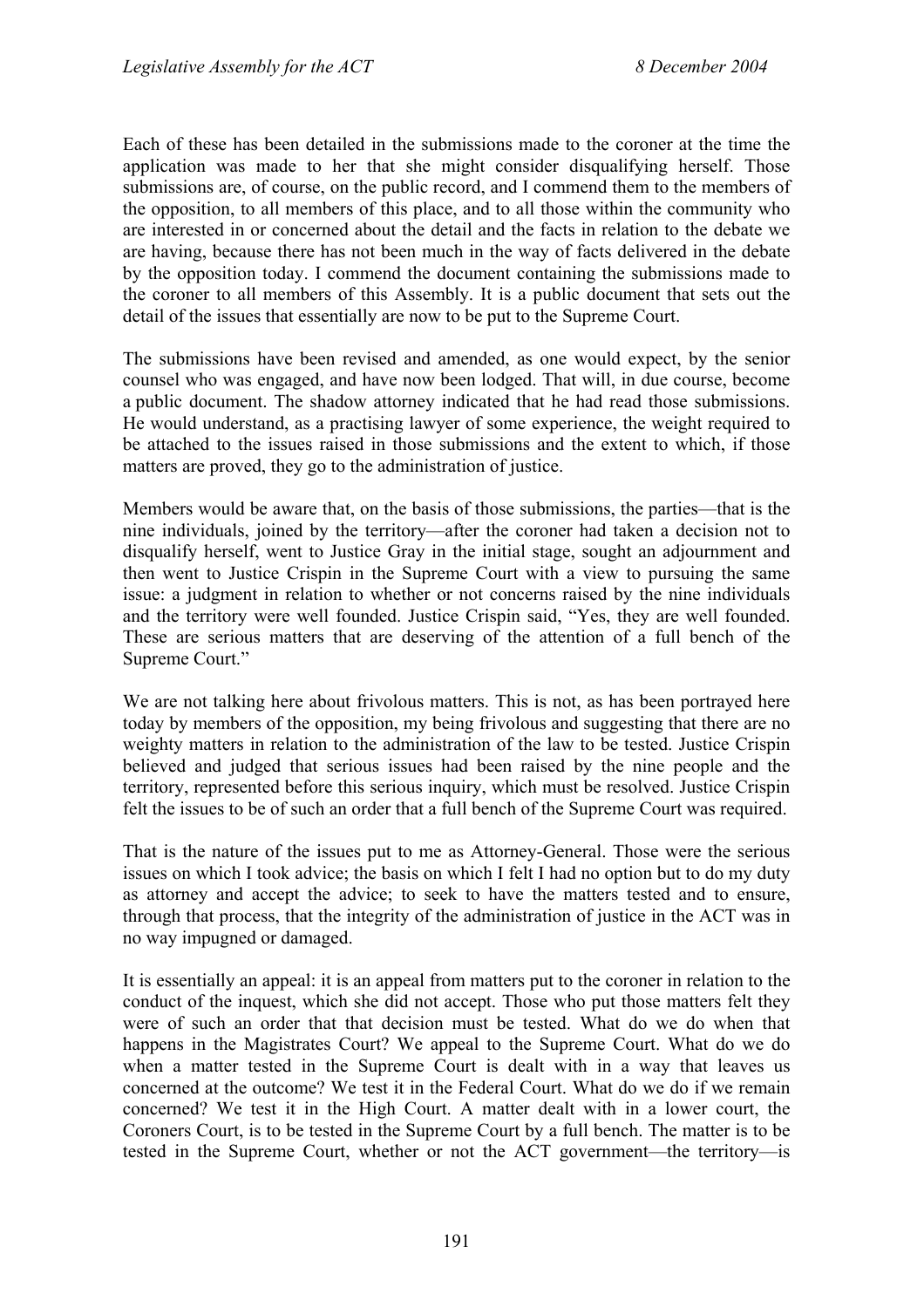represented. Nine individuals, nine good Canberrans, including volunteer firefighters people who risked their lives for us—

**MR SPEAKER**: You should not go to the merits of individuals, Mr Stanhope.

**MR STANHOPE**: Nine people wishing to protect their interests are seeking to have a full bench of the Supreme Court make a judgment on a matter which each of them as individuals believes is important to their reputations and their futures. Who would deny them that, other than the Liberal Party of the Australian Capital Territory?

It is interesting that at the moment we have a similar issue running in parallel, namely a matter being pursued by David Eastman, using exactly the same principle. A convicted murderer, a person who murdered our assistant police commissioner, is pursuing a matter through our courts in relation to his interests. I will defend David Eastman, convicted murderer, to the death in his right to do that. I will defend the rights of a convicted murderer to use the law to protect his or her interests. If I will protect and defend the rights of a convicted murderer to the death as part of my responsibility in relation to the administration of justice, I will defend to the death the rights of nine fine Canberrans, who risked their lives for us, to defend their rights and to utilise the law as they believe appropriate in their interests.

As the Attorney-General of the Australian Capital Territory, I will do my duty in relation to the administration of justice and the need to protect the integrity of the administration of justice and our courts through the testing of serious matters in relation to the administration of justice in our Supreme Court. I will accept that process and continue to utilise it; but any bunkum to the effect that I have delayed anything, or that the government has delayed anything, should be rejected. This matter will proceed whether or not the territory is there.

**MR STEFANIAK** (Ginninderra) (4.42): I think the Attorney-General again misses the point. I am glad he mentioned the matter of Eastman, because I think that is an important matter—just to show the distinction between what he has done here and what is appropriate behaviour for an Attorney-General.

**Mr Stanhope**: What about the Smyth defamation case? Is that appropriate? Tell us about the actions of Gary Humphries in relation to the Smyth defamation case.

**MR STEFANIAK**: He mentions the Gary Humphries matter, and we have quoted from that at length today. The Attorney-General has gone against exactly what he said there. I have no problems with what he has said there in relation to the role of the Attorney-General; the opposition does not have any problems with that, but he has gone completely against that in what he has done in this matter. This is an appeal, as you say, attorney, to the Supreme Court by nine individuals. We have no qualms about that.

**Mr Stanhope**: Then what is all this nonsense about extra cost and delay?

**MR SPEAKER**: Order, order! Chief Minister, please.

**MR STEFANIAK**: I heard you in silence. The second point is in relation to that. I also have read the submissions. I have read the other submissions too against why this appeal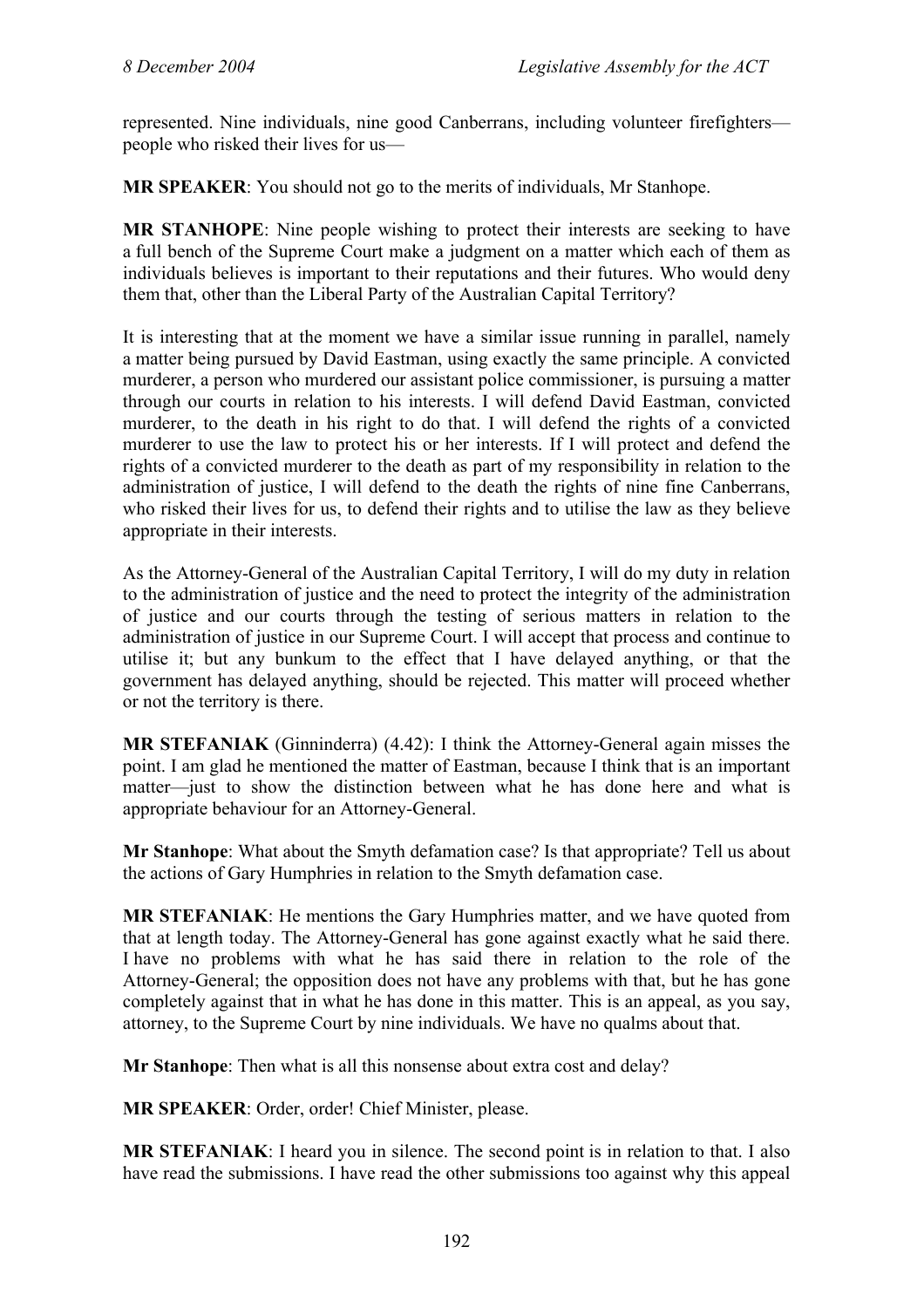should proceed. I make no comment on those. I look forward with interest to seeing what happens as a result of the full bench of the Supreme Court, but that is sub judice.

No-one is disputing the right of nine individuals to do this; what we are disputing—and there is a fundamental principle here in terms of the separation of powers and the role of the Attorney-General—is your action. You indicated that you did not need to take that action because there was already an appeal afoot by nine individuals, yet you took it anyway. You may have taken that action out of ignorance or whatever—I do not know; you may have misconstrued the difference between when you should take action and when you should not; but, quite clearly, what you have done is unique. I am not going to go back, in the seven minutes and 40 seconds left to me, and canvass all the debate today. My colleagues have made a number of very valid points in relation to that.

**Mr Stanhope**: Which ones were they, Bill?

**MR STEFANIAK**: Quite a few Jon, quite a few. I hope you were listening. You were out of the chamber for a fair amount of time, so maybe you were not listening.

**MR SPEAKER**: Chief Minister: no more interjections. Mr Stefaniak, it does not help—

**MR STEFANIAK**: There is a significant difference between the role of the attorney and the attorney does have to get involved in a number of cases before the court—and what has happened here. Do not take it from me. Take it from learned people like Dr Freckleton. I will go back again to mention a couple of things that he says in relation to the coronial inquest. Firstly, he says that the Attorney-General has a vested responsibility to ensure that an inquest runs smoothly, and this would normally mean not interrupting it. I will come back to that one in a minute, and what the attorney has said.

Dr Freckleton's final point is that he is not aware of any comparable incidents where an Attorney-General has done anything like the Chief Minister has done. That is for a very obvious reason: the Chief Minister has joined an appeal in relation to apprehended bias by a judicial officer—a coroner. By its very nature, that conflicts with the normal role of the Attorney-General, which is not to take everything a court says as gospel but to uphold and protect the integrity of the judicial system. He says that, quite clearly, he joined in an action he did not need to join in in relation to a matter of apprehended bias. The normal precedent would dictate that an attorney would have a duty to let that inquest go through—especially a big inquest like this that has cost the community a lot of money, where people are hanging out to find out what happened—so that improvements can be made.

If people did do the wrong thing, there might be some punishment along the way; I do not know. That often happens in inquests as well, but it is primarily to ensure that steps are taken to improve a situation so that, hopefully, we never see anything like this again. That is what an inquest is all about; that is why it is so important to let it go through.

There are hundreds of people left hanging on this. We now hear of groups of people who might be taking civil action against the government. Big inquests take a lot of time. You mentioned Bender, which took a long time. This has taken a large amount of time and I think we were within about one week of sittings, when it would have come to an end. The attorney does have a duty to see an inquest through and, quite clearly, he has not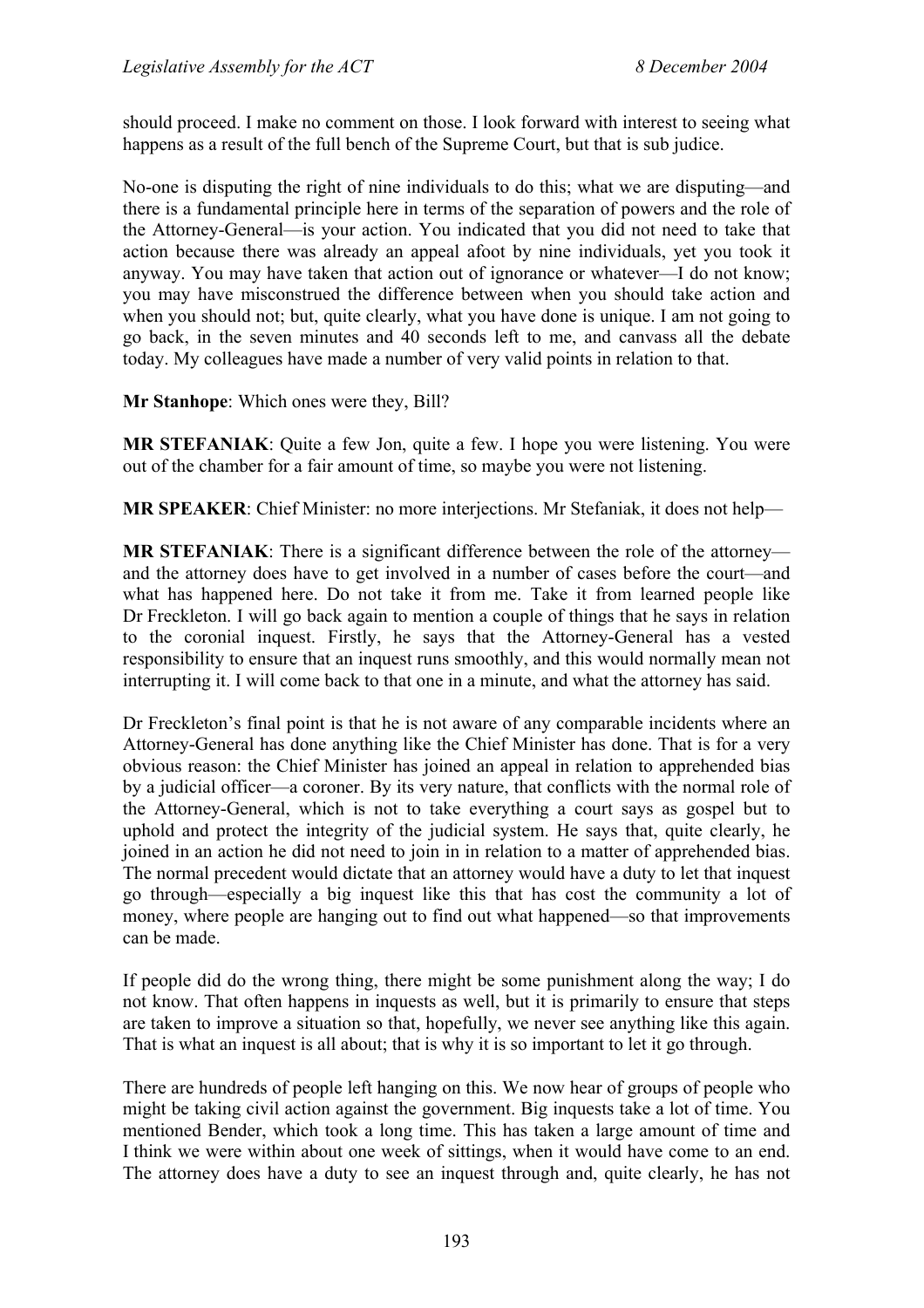done so. What is he trying to do here? Is he muddying the water? He is certainly not acting as an Attorney-General should.

The attorney has taken a certain line on the Eastman case. As attorney, I took a different line when the matter was first raised. Both actions by the respective attorneys at the time are completely legitimate and completely within the role of the Attorney-General. He did not criticise me, and I have not criticised him for what he is doing there. It is quite appropriate for an Attorney-General to ensure that there is an appeal, for example, against a decision made by a judge in a civil matter. There is no problem there; that is part of the process.

Here we have a situation where there is no precedent for this action anywhere in Australia. There is no need for the Attorney-General to take this action. This is, in fact, something that even he was trying to make some mileage out of in question time in relation to questions by the opposition—questions that were allowed—about letting the inquest run. He wants the coronial process to be seen through. As late as 17 August this year he criticised questions asked by the opposition about the inquest. He said, "I do not want to get into a slanging match with the coroner." He went on to say:

I have taken the decision that I, unlike the opposition, will let the court process run. I will let it be handled by those charged with that responsibility.

He went on to say:

I am not responsible for running a coronial inquest; no I am not. It is called the "separation of powers".

Well, hear, hear! He went on to say:

You might want to come to some understanding of what "separation of powers" means, because you quite clearly have no clue at all. Nor do you understand the … inappropriateness of what you are doing in relation to the coronial inquest. It is essentially inappropriate—

This was in relation to opposition questions. It continues:

—it is wrong—that you, through this forum, seek or wish to rerun a judicial process. It is just wrong. It is wrong as a matter of governance and process. It is wrong that you should seek, through this place, to second-guess a judicial process. I do not accept the criticism. I will not get into a slanging match with the coroner; I will respect the court. But I do not accept her criticism.

Whether Mr Stanhope was right or wrong in his comments about opposition questions, he was certainly correct, as at 17 August, in saying he does not want to second-guess the process; he is not going to get into a slanging match with the coroner, and he will respect the court.

He is also quite correct and within his rights to say that he does not accept the coroner's criticism. There are times when even attorney-generals criticise the judiciary, and former justices who address learned sessions—and I have a number of quotes here that I will not go into—make the point that no-one expects even the Attorney-General to agree with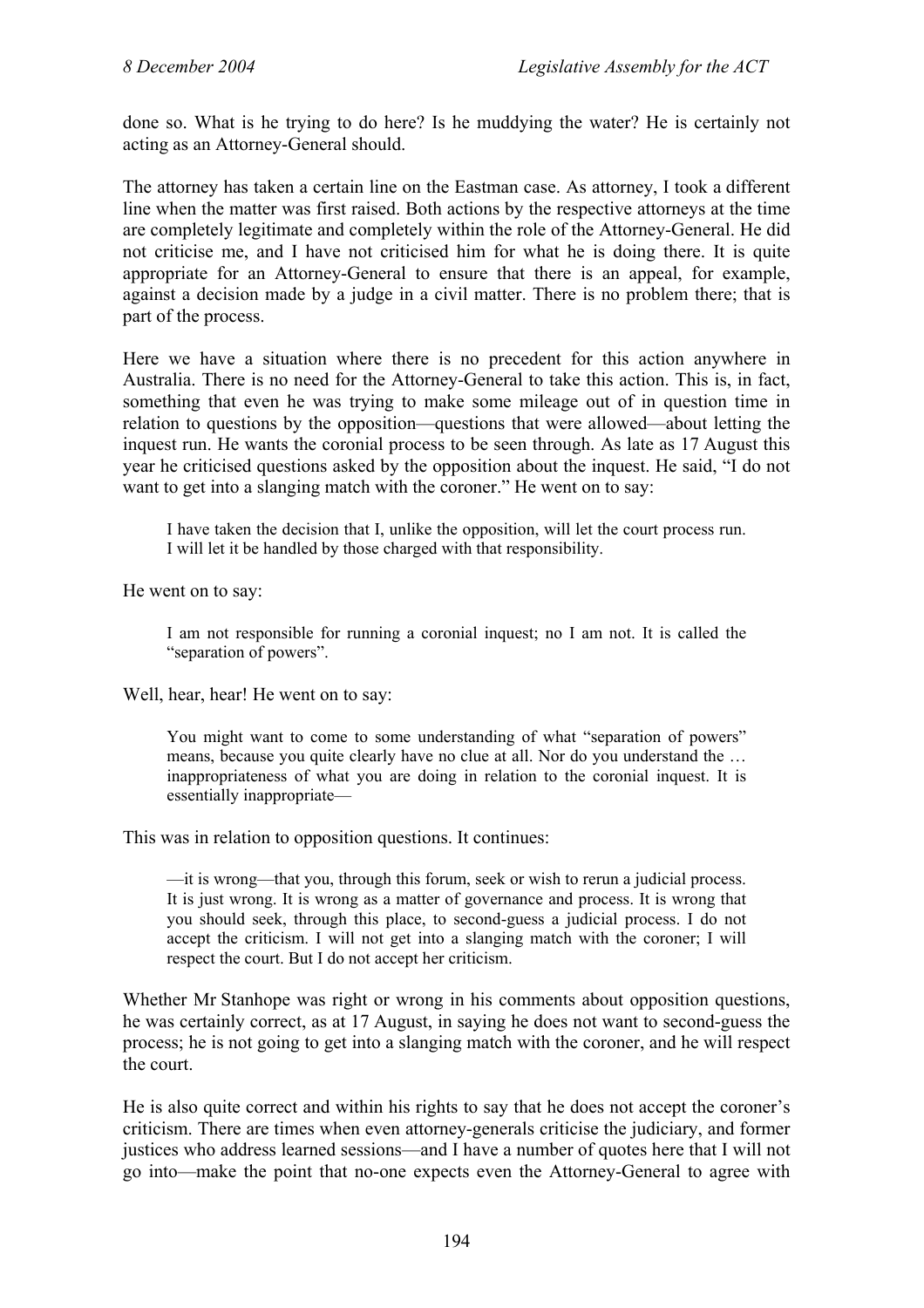everything the judiciary or judicial officers do. But that is very different from taking the action he has taken, which undermines the position of the coroner and the system and undermines the institution of the court—not only the Coroners Court but also the justice system itself.

This is a distinction he seems to have missed. He has appreciated that he did not need to join this action; he said that publicly—and he does not resile from it today—yet, several weeks ago, he took an extraordinary step, one which I cannot see any other Attorney-General having taken at all.

The case of *R v Michael Somes ex parte Francis Woods and Co* was referred to in the list of cases submitted to the coroner by counsel representing the nine people who will appear. This is a case that members who were around in 1997 or 1998 might recall: it relates to a death in custody at Quamby.

Magistrate Michael Somes was the one who refused bail for the young man, who had all sorts of problems. He remanded him in custody at Quamby where, tragically, the young man died. This application was taken by a number of persons employed at Quamby at the time, on the grounds of apprehended bias, to stop Coroner Somes, who had dealt with the young man on the bail application and refused bail, from dealing with the matter.

Not only is it interesting to compare the parties here, but also what the Australian Capital Territory and the person standing in for the attorney did. I think Russell Bayliss was the solicitor and Chris Erskine represented the territory. In reading this judgment, Chris Erskine, on behalf of the territory and the Attorney-General, strongly defended the need for the coroner to get on with the job, even though at the end of the day there would be findings that might be adverse to the government and individuals. That I think indicates what should happen here; the Attorney-General is quite wrong in what he has done.

Question put:

That **Mr Stefaniak's** motion be agreed to.

The Assembly voted—

Mrs Burke Mr Smyth Mr Berry Mr Hargreaves Mr Mulcahy **Dr Foskey** Ms Porter Mr Pratt Mr Gallagher Mr Ouinlan

Ayes 7 Noes 10

Mrs Dunne Mr Stefaniak Mr Corbell Ms MacDonald Mr Seselja Mr Gentleman Mr Stanhope

Question so resolved in the negative.

### **Attorney-General Motion of want of confidence**

**MR STEFANIAK** (Ginninderra) (4.56): Mr Speaker, I seek leave to move a motion of no confidence in the Attorney-General.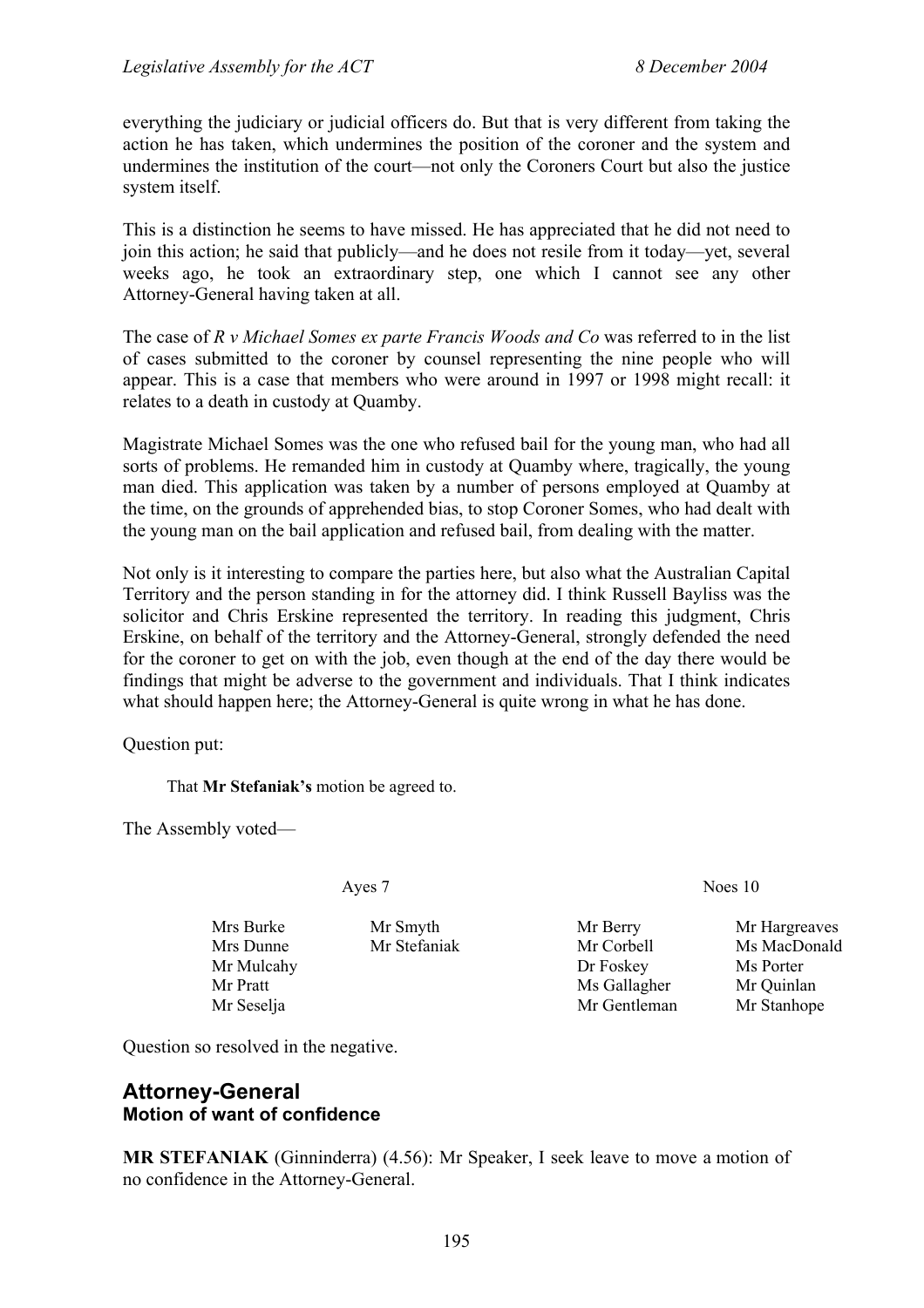Leave granted.

**MR STEFANIAK**: I move:

That this Assembly expresses a lack of confidence in the Attorney-General.

I had hoped that events would be somewhat different—but they are not. I also indicate to the Assembly, especially to newer members who might not be aware of the procedure, that this is a motion only in relation to want of confidence in the Attorney-General. It does not relate to any other roles the Chief Minister has. I can read the numbers as well as most people but if, by some amazing miracle, the motion were to be successful it would simply mean he would no longer be Attorney-General. You might get a guernsey, Mr Hargreaves.

The opposition moves this with some reluctance, but we have seen a certain extraordinary set of circumstances here in relation to the matter now before the Assembly. I will mention several other matters that have occurred today which I think reinforce this motion. It relates not only to the matters that we have been debating in relation to the coronial inquest and the appeal before the Supreme Court but also to a number of other matters.

Today we have seen the government attempt to gag debate and the opposition not being given proper rein to put its case fully before the Assembly. Two days into a new government—a majority government for the first time in the territory's history—that does not augur at all well for this Assembly or for open and accountable government; far from it. In fact, I read with interest the *Canberra Times* article of Saturday, 16 October when Mr Stanhope said that fears about a majority government were unfounded, that we had nothing to fear from a majority government.

It is interesting that in that article Ros Dundas, the then Democrat member, said that a majority government would become uncontrollable. She said there was a risk of the federal outcome being repeated in the ACT—because she did not like John Howard and the Stanhope government being elected with an outright majority. The attorney, in his capacity as Chief Minister, accused the minor parties of running a scare campaign and said, "I think there is an essential nonsense in this that politicians cannot be trusted with a majority. There is nothing to be feared. In fact, it's what occurs more often than not, so it is a furphy, something of a scare campaign, and the campaign that is being run is a self-interested campaign by the Greens, Democrats and independents."

Well. I think the events of today—and, indeed, the events of vesterday with committees, as Mr Seselja said, and issues like finishing at 6, and this matter we have just dealt with—indicate that the territory does have something to fear from this majority Labor government. Already we are seeing very arrogant actions by this government, by the attorney and by his government, and that is very concerning in the ACT. He did not get to move a motion, and we did not deign to move an amendment to the matter we have just dealt with. But there is an interesting paragraph that reinforces this point, and I will now read this in relation to the matter regarding the coronial inquest.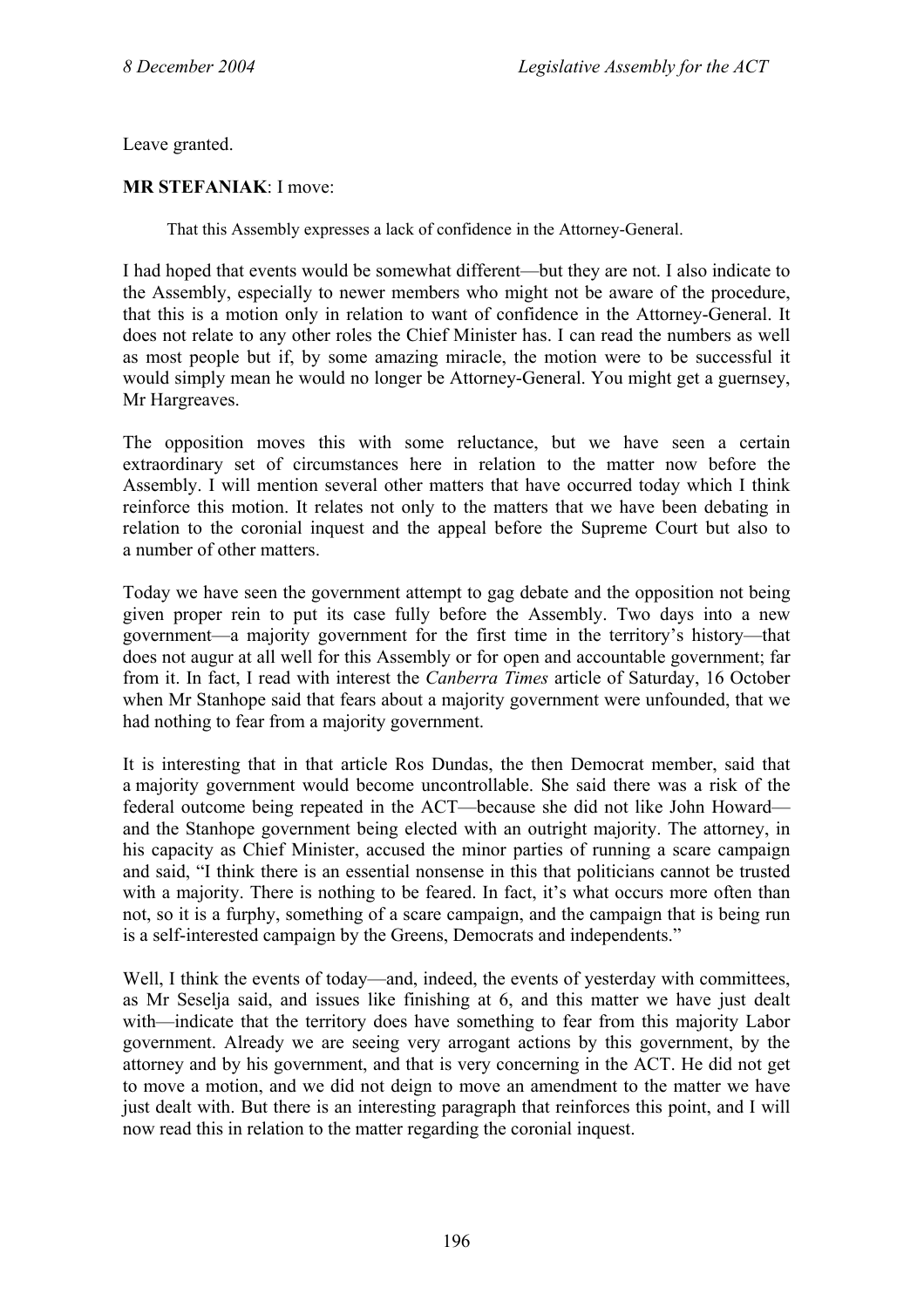The Attorney-General notes he has special functions to fulfil under the Law Officer Act. That is a two-page act that deals with what the attorney can do. It says that those functions include:

- (c) to have responsibility for the administration of law and justice in the ACT; and
- (d) to institute and conduct litigation on behalf of—
- … the Territory …

In exercising those functions, it says that the Attorney-General has a statutory duty that stands outside the tide of political concerns and pressures: "The exercise of the special functions of the Attorney-General, as first law officer, cannot be subject to the direction of the Assembly." That is an extraordinary statement. That means that he is putting himself above the Assembly. That is in fact just plain wrong. He is not exempt from scrutiny by the Legislative Assembly due to his role as Attorney-General. The only reason, in fact, that he is attorney is that he is a member of the Assembly; therefore, he needs to face scrutiny by the Legislative Assembly in that role.

I am extremely concerned not only that this government is now gagging the opposition and the lone crossbench member of the chamber but also that the Attorney-General has now resorted to telling the community he is above scrutiny in his position as Attorney-General. The people of Canberra might have something to say about that down the track. The matter that we have just dealt with is indicative of the government's and the attorney's arrogant response to an issue on which any precedent indicates that he has taken an extraordinary action. He has quite clearly not understood things as basic as the separation of powers and the role of the Attorney-General. He accepts that he did not even need to take this action, yet he has gone ahead and taken it. As a result of that, and the fact that he will not reconsider and does not appear to understand his full role and just what he can and cannot do in relation to the courts, we have no option but to move this motion of no confidence in him.

I think it should be obvious to all concerned that this matter we have been dealing with was an unprecedented interference in a coroner's inquest through the legal actions before the Supreme Court. We have already debated the fact that there is no problem with the nine people appealing. But I think it should be plain to members now that the attorney has taken a quite extraordinary step. He has had probably a month or so to realise that that is quite an extraordinary step. Is he going to change? No, he has bashed that on the head and done it despite the obvious problems that it will cause and despite the fact that there are implications in it in terms of his failing to properly defend the judiciary against attack and, by his very actions, in fact, contributing to that attack.

He might feel strongly about some of the matters; I do not know. But the fact is that what he has done is an unprecedented step. It just has not occurred anywhere else in Australia. It is completely contrary to precedent, even in the ACT—precedent as recent as the matter I mentioned involving Coroner Somes back in 1998. There is a real concern here that if the Attorney-General is allowed to get away with this matter, what is to stop him—in confusing his roles as the first law officer and a minister of a government, and that is a very fundamental point here—from appealing against any proceedings where the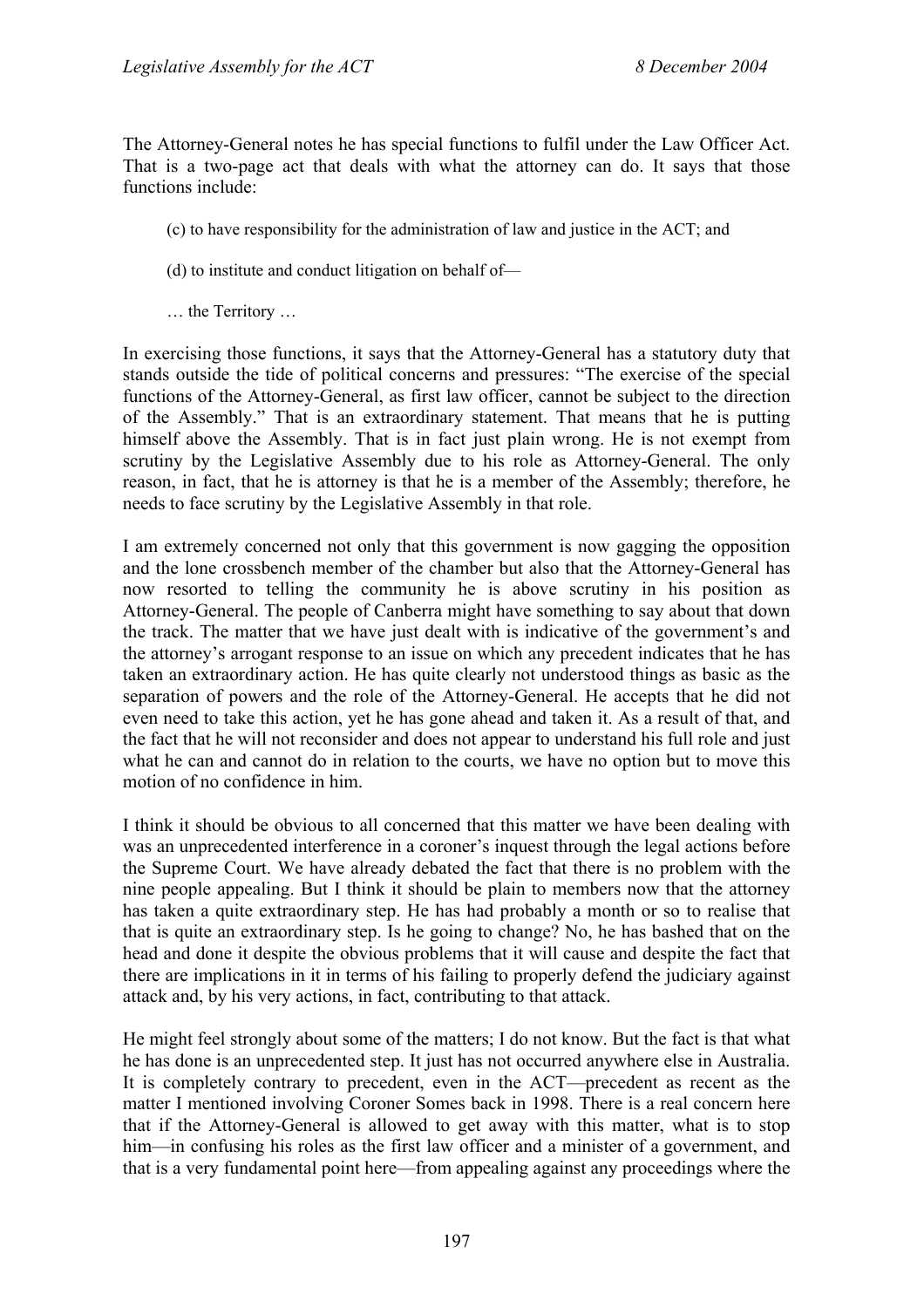evidence might seem to be going against the government. That is something we need to be worried about. This is now a majority government. It is a majority government that has stymied debate. It rammed through a number of motions, which we on this side were not particularly happy with. What is to stop that occurring?

We do not want the ACT to be some sort of tin-pot dictatorship. We are a constitutional democracy in the ACT—and a very fine one. We are now in the Sixth Assembly. The actions we have seen in the past couple of days regarding this inquest are the actions of a very arrogant government and Attorney-General. Despite strong opposition and strong counselling against doing what he has done, the Attorney-General has gone ahead, completely contrary to legal precedent. I would imagine that most people in the community would expect a government to be committed to the process of the coronial inquest, which is to find out the truth and to take steps to ensure that such events do not happen again. On the contrary, this government is muddying the waters and raising the suspicions of a lot of people in the community that it is a government covering its back, protecting itself.

I will not repeat what I said earlier, but the Attorney-General has gone against a number of statements he made on a previous occasion. He has gone against the statements he made on 6 May 1999, which have been read out already in this place: that an attorney-general has to be seen to be acting at arm's length in a completely and totally disinterested manner. He admitted that it would be difficult where some of the issues reported to an attorney could well relate to adverse findings against an arm of government or perhaps against some government employees. But the point is that there has to be a well-founded and grounded perception in the community that an attorney is acting in such a manner, that he is acting completely at arm's length and that he is acting in a totally disinterested way. How on earth can this attorney say that he is acting at arm's length and in a totally disinterested manner in what we have seen here today over this matter of the coronial inquest? As I have already said, he is a witness; he has given evidence. There are a number of significant issues around this matter before the coroner. The Chief Minister was Attorney-General at the time; he was also a government minister. How can he say he was acting in a way that was totally at arm's length and in a totally disinterested way? He cannot.

The New South Wales Attorney-General, Bob Debus, said:

The Attorney-General is able to play a significant role in maintaining public confidence in the integrity of the justice system and in protecting the rule of law. In defending the judiciary, the Attorney-General is not defending the decisions or the reasoning of the judiciary but the institution, its integrity and hence, the rule of law.

Daryl Williams, a former federal Attorney-General, a man who was criticised for not standing up and protecting the judiciary and who was wont occasionally to criticise them, in a speech to a conference on 7 April 2001, stated:

 … sustained political attacks capable of undermining public confidence in the judiciary may justify a defence made by an Attorney-General.

In circumstances such as these I will not hesitate to step in and lend my support to the judiciary.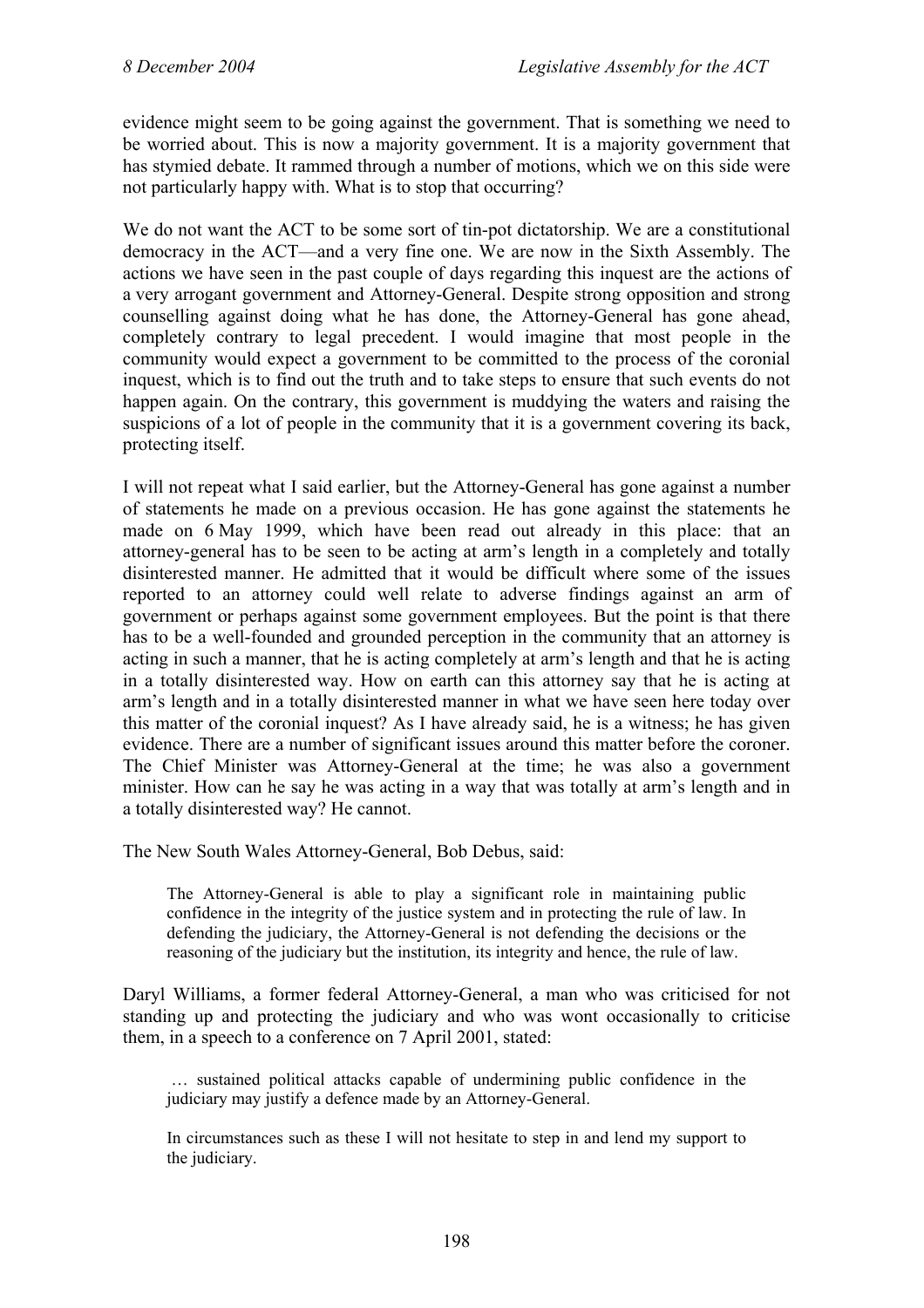The trouble is that our Attorney-General is, through the very nature of this appeal, mounting an attack on the judicial system. It is an attack he does not need to mount. It is an action he himself indicates he did not have to take because other people were. And that is a very real problem.

I refer again to Professor Carney, who has stated:

There is no precedent of which I am aware where an Attorney-General has been regarded as under a legal duty to intervene in the conduct of a commission of inquiry in circumstances where the commission may be exceeding its terms of reference.

The rules of sub judice in a commission of inquiry are not dissimilar to those in a coronial inquest; there are some similarities. Professor Carney went on to say:

In any event, the appropriate parties to challenge any alleged excess of power by a commission of inquiry are those who are directly affected by the inquiry.

I would hope that all of us in this Assembly accept that that means the nine individuals who have made this appeal. That is directly relevant to what this Attorney-General has done wrong. Justice Angel of the Supreme Court of the Northern Territory said on 6 February:

There is, in each jurisdiction of Australia, a need of an Executive that respects the rule of law and of an Attorney-General who holds himself or herself responsible for upholding the rule of law and thus the integrity of the legal system, and who respects the institution of the judiciary and the enduring principles of legal justice which the judicial system administers.

This Attorney-General, by his actions, which he now refuses to countenance changing, is not upholding the rule of law, despite what he thinks. Despite what he might think, he is not upholding the integrity of the legal system and by the very nature of his appeal he is not respecting the institution of the judiciary and the enduring principles of legal justice that the judicial system administers.

As I said earlier, a vote of no confidence in this minister would not mean that the government would be under any threat or that the Chief Minister would not remain Chief Minister. But it would mean that he would no longer be Attorney-General. That would be the result of the unprecedented and quite amazing actions that he has taken and refused to undo. For the reasons that I have given, we in the opposition submit that he has forfeited the right to be Attorney-General in this place.

**MR QUINLAN** (Molonglo—Treasurer and Minister for Economic Development) (5.11): Quite clearly, Mr Stefaniak lost his motion, but I do want to talk about it. A lot was said in the debate about the effect of the delay—all on the at least implied presumption that it was all down to the Attorney-General—about closure and about the cost to the community. Although I know that members do not want to, they need to understand and accept that that argument simply collapses, because individuals had already initiated action to set in motion this process before it was referred to the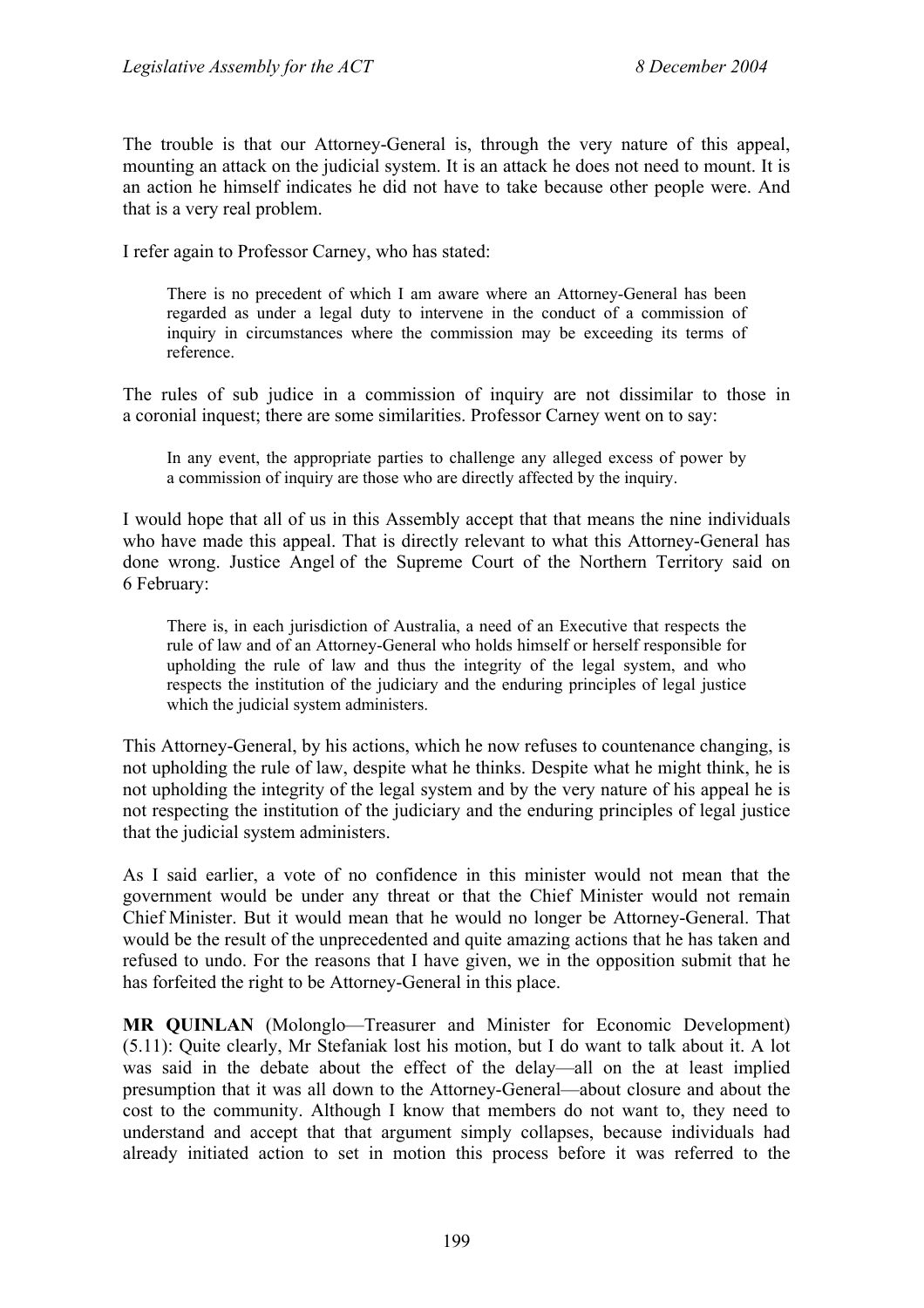Attorney-General. So what Mrs Burke and Mr Mulcahy said was absolute rot. It does not matter in terms of the timing and—

**Mrs Burke**: No. It was more than 100, Mr Quinlan. You seem to forget. There are 500 homes gone.

**MR QUINLAN:** Would you mind shutting up?

**MR SPEAKER**: Order, Mrs Burke!

**MR QUINLAN:** It does not matter whether or not the—

**Mrs Burke**: On a point of order, Mr Speaker: I will take it for so long, but Mr Quinlan can just retract that. I am continually told by Mr Quinlan to shut up. I ask that he withdraw that comment.

**MR SPEAKER**: Yes, it is unparliamentary, Mr Quinlan.

**MR QUINLAN**: Is it? Fair dinkum?

**Mrs Burke**: Come on. Just get on with it.

**MR QUINLAN**: I will withdraw that but I would like it noted for the record that it is unparliamentary from this day on, and I would ask, Mr Speaker, that Mrs Burke's continued carping come to your notice.

**Mrs Burke**: You can do it without a comment.

**MR QUINLAN**: What Mrs Burke and others have said today is utter nonsense. It was all "tug on the heartstrings" stuff that has no basis in logic—and not for the first time. The delays and the costs we are talking about will happen anyway. You lot even accept that the nine individuals affected have the right to do so and you have no objection to their running an appeal. So all of your argument collapses. What is left then is that the attorney, having been furnished with the opinion of an eminent jurist, had to decide whether the government would join in that action or not. The action would take place anyway, and that becomes a yes or no decision. He has to then say, "You've been furnished with an advice that says there is a problem with the process that is occurring."

The attorney then took the only decision available to him, to say, "Well, here I have an opinion that says there is a problem." As the attorney said earlier, that is a matter of record. Why don't you read it? Read it and know that there was an expert opinion that said that there is a problem. So the attorney is faced with a choice of saying, "I do not believe there is a problem" or "There is a problem but I will ignore it." I do not think he had many alternatives once he arrived in that position, and he therefore did what I think was the appropriate thing.

A lot has been said in the public forum about the delay and the extra expense. Some of the letters read into *Hansard* today said that it is the Attorney-General's fault that there will be delay and additional expense. And you lot would be happy to perpetuate that, even though it is not true. It is just not the case. We had Mr Stefaniak accusing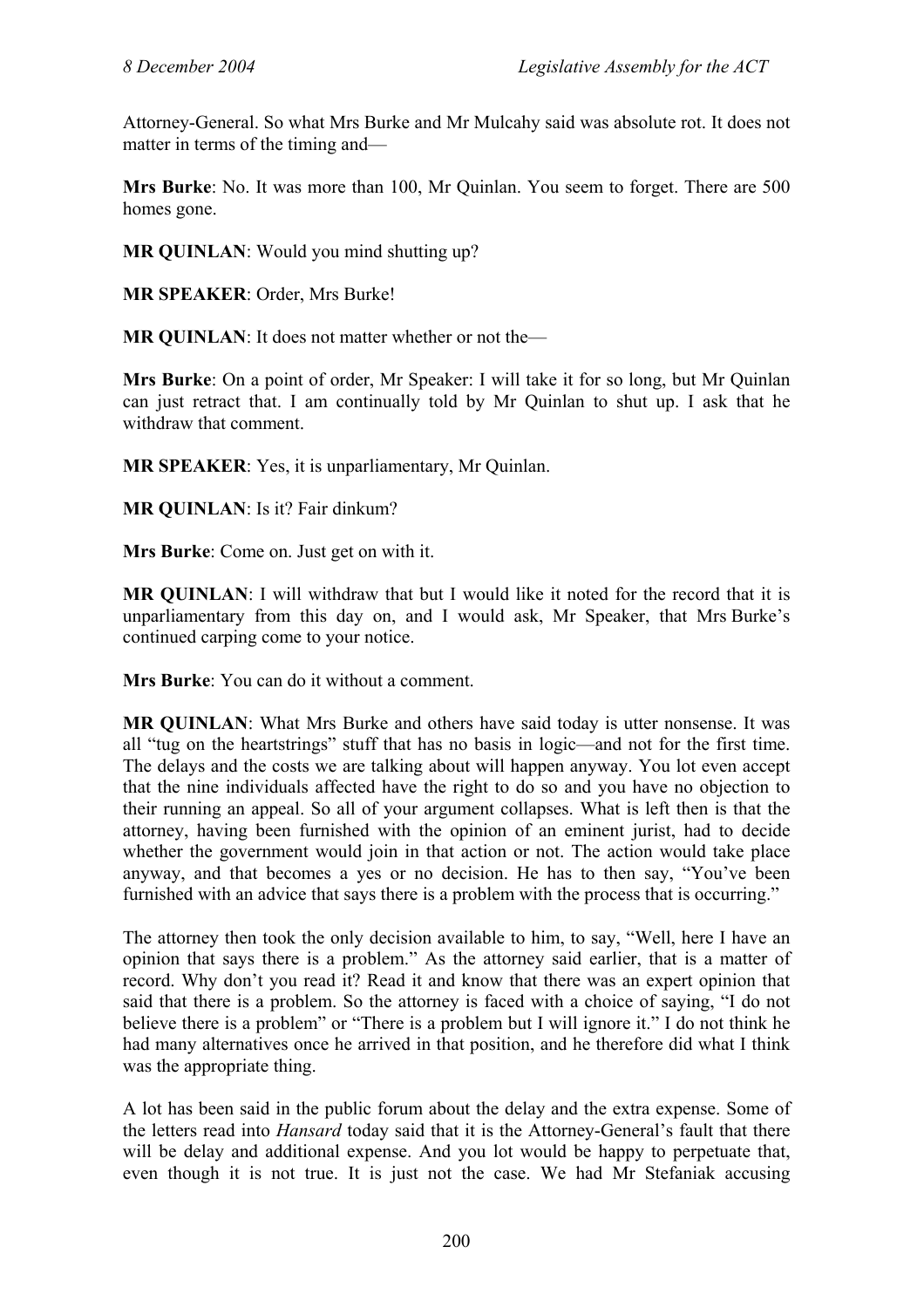Mr Stanhope of an arrogant position, an arrogant response, by voting in support of what he did in the first place. How arrogant can you get? You have a contradictory position. On the one hand you say that the individuals have rights.

But, on the other hand, although Mr Stanhope was a witness, you say that because he is Attorney-General he has got no rights, or the government has got no rights. That just devolves to a nonsense. This particular Attorney-General is capable of wearing the Attorney-General's hat, of making the appropriate decisions—and, let me say, making sure that he took advice from every quarter possible before doing so and acting to ensure that everybody's rights were protected.

I will close because we really should finish this this evening. Mr Stanhope, the Attorney-General, was not involved in an attack on the judicial system. In fact, he has been involved in a process that attempts to ensure that the judicial system works appropriately.

**MRS BURKE** (Molonglo) (5.17): Mr Speaker, this is a serious matter before us today, although once again we see the government making light of it. The Liberal opposition has to stand to present the case. It has to ask Mr Stanhope and the government to seriously and sincerely consider if the Chief Minister has indeed overstepped the mark and whether or not he should hold the office of Attorney-General—an office that people look up to and that people are now feeling a little shaky about.

What are the grounds for the no confidence motion? Mr Speaker, I put it to you that there are probably three points. The first is unprecedented interference in the coroner's inquest through legal action. Is it appropriate in what has occurred to date? The second is failing to defend the judiciary against attack, and leading public attacks against the coroner and counsel assisting. The third is failures in administration of justice, including failure to appoint counsel for individual witnesses.

Professor Gerard Carney, Associate Professor of Law at Bond University, commenting on the role of the Attorney-General, states:

There is no precedent of which I am aware where the Attorney-General has been regarded as under a legal duty to intervene in the conduct of a commission of inquiry in circumstances where the commission may be exceeding its terms of reference. Any intervention, certainly of a covert nature, would be viewed as a threat to the independence and integrity of the commission.

It is clear that Mr Stanhope has a case to answer and if his colleagues back him and deny the community some justice here—and there is a travesty of justice in this place—we will be in a serious situation where we will be allowing these actions, which have been ably and adequately defended this afternoon, to just pass through to the keeper. What does the future hold for such positions of integrity?

It is regrettable and disappointing that the government finds this matter amusing or just casts it aside. We see government ministers sitting around now, laughing and talking amongst themselves. They obviously do not hold their jobs in high esteem. They are taking things for granted now that they are back in this place as a majority government. They are feeling all safe and cushy, thinking, "We have nothing else to do now. The job's done; we can sit back, lads, and relax. We can just do what we want to do. We can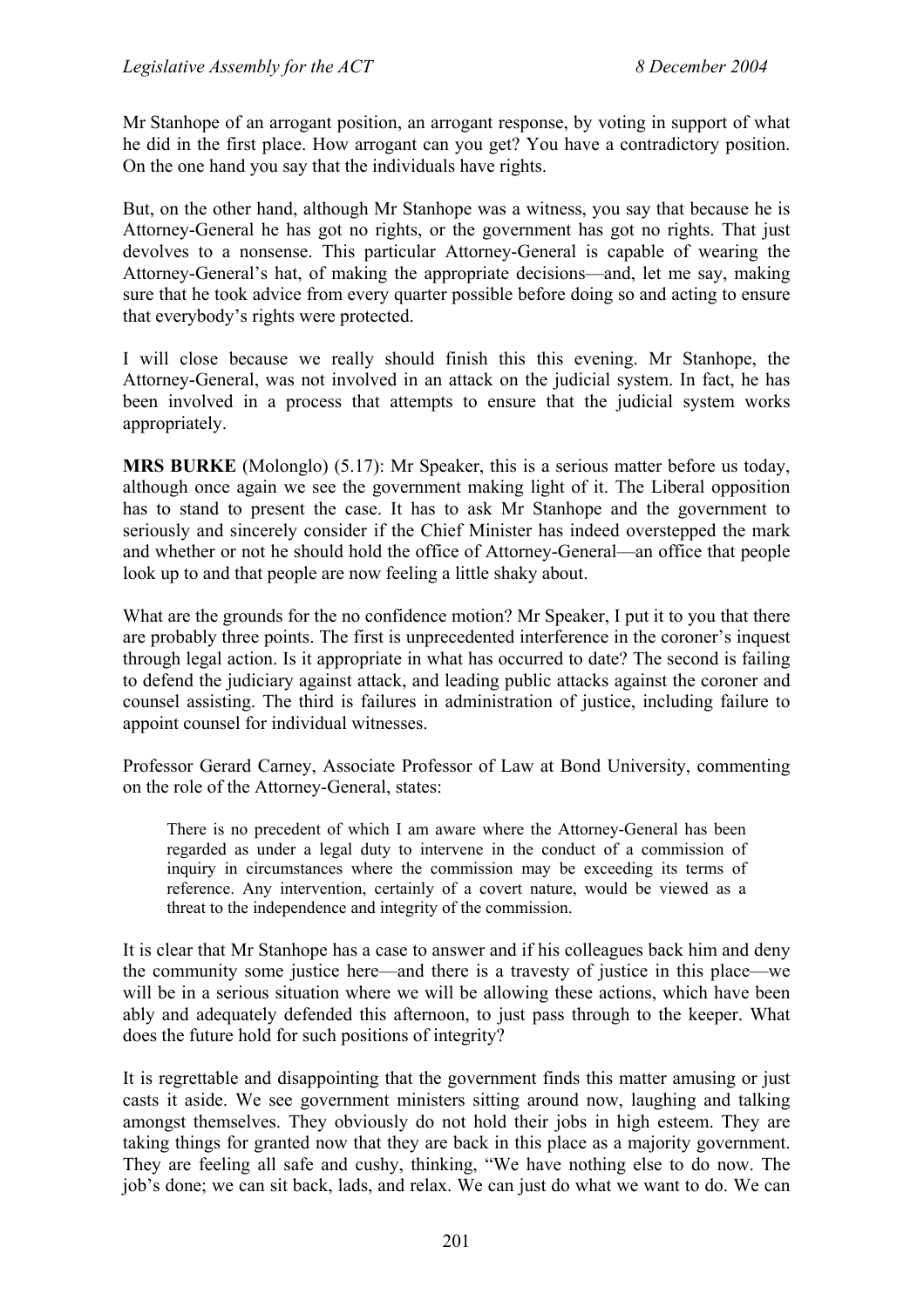ride roughshod over the community. We can ride roughshod over this Assembly if we want to." How disgraceful and what an abuse of power, position and authority. What an abuse!

If those opposite cannot set themselves apart from the position to make a decision about what has gone on here, I will be really pleased, as will my colleagues, to forward a copy of this particular debate to as many people as possible in the community in order that they can decide for themselves, come the next election or possibly before, the suitability of Mr Stanhope to continue to hold the office of Attorney-General.

What are we doing in this place? We are setting a precedent to bring the position of Attorney-General into such disrepute. The position of Attorney-General is the most powerful position for anyone to hold. Mr Stanhope has stood in this place, almost tongue in cheek and with a grin on his face, trying to twist and turn this debate into something that it is not. He has not answered one straight question. He cannot, and has no argument to, defend what the Liberal opposition have put forward; nor have his colleagues. They have put forward very weak arguments indeed. For government members to cry "boring" and class this as a waste of time comes back to the heart of the problem today.

It has been said—and disappointingly—that we have an arrogant government, obviously now feeling so superior hat nothing or no-one can touch them. They think they are "the infallibles", the untouchables. I think we will nickname them that from now on. I will finish by reading from a letter in the *Canberra Times* of 3 October from Mr Stephen Andrew of Duffy:

Well, well. The *Times* has finally woken up" and started to ask questions of the Labor Government and its performance before the inquest.

Whilst the timing, immediately following the election, is suspect, I am still grateful to see these issues raised.

I also note Stanhope's response of October 28.

Frankly, Jon, take responsibility and stand down.

Your conflict of interest is obvious to all except yourself and the ACT Law Society.

Tell me, if the Coroner is forced to stand down, who chooses the new one?

That is an excellent question. Mr Andrew goes on:

The apparent manipulation of the process is obvious and demonstrable; your use of spin even more so.

I could not agree more. He continues:

Certainly, your own expertise and memory has been stretched, as was demonstrated in your own evidence to the inquest.

I remember every minute of that day, perhaps because I had to stand and watch my neighbours' homes burn.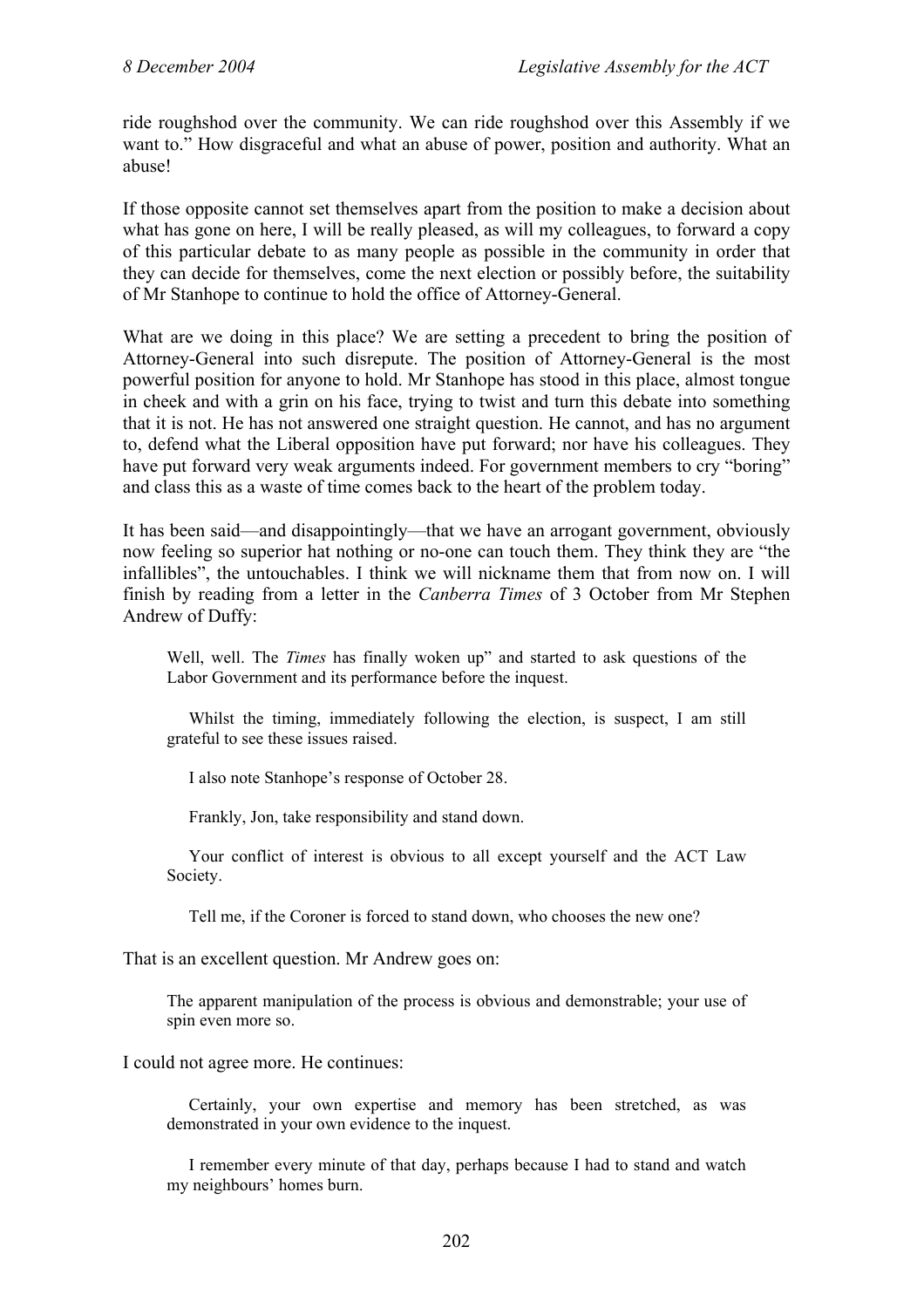Stand down or resign. I don't care which.

I did some simple math—your expenditure of taxpayers' funds in actions before a court tasked with ascertaining the truth is about \$12,000 for every household affected by the fires. Remember, this court cannot lay criminal charges or award civil damages.

He finishes:

This waste, to protect your government, is an insult to those lives destroyed and damaged on January 18.

He says it all.

**DR FOSKEY** (Molonglo) (5.24): I am not supporting this motion. While I acknowledge that the Liberal members may feel that they have legitimate grounds for supporting Mr Stefaniak's motion, I regret that nearly the whole of this sitting day has been given over to discussing this and Mr Stefaniak's earlier motion. I understand that Mrs Burke's and other opposition members' statements reflect some of the concern out there in the community, but I am also aware that it is quite easy to mix up that concern with this matter. I think they are very separate things and by confusing them I do not think we are doing a service to the community affected by the fire.

It can feel frustrating that we cannot inquire into Mr Stanhope's reasons for joining this action, due to the sub judice rule, but we do at least know that those reasons will be given an appropriate airing in the Supreme Court. Since the motion of no confidence in the Attorney-General has such serious consequences, we need to be absolutely confident that there are good reasons for making such a claim—that is, that the Attorney-General is acting outside his powers.

Another reason for the frustration of the opposition—and of course I feel it myself—is the majority government. I think we are coming to terms with this. It inevitably sets up frustrations—I think I have used that word a few times today—for me and for the opposition, because at the moment we are looking at four years of gags and failed motions. That will be the case if we keep working the way we are. I am not sure how we are going to use this period constructively but I am pretty sure that we are going to have to find a way. I am not really looking forward to four years of name calling from both sides or to time wasting. We had a lot of business today that will not be discussed; it will be put off until February and that will mean that we will put other things off. I very much hope that we can get this matter out of the way and find ways to work more constructively in the Assembly.

**MRS DUNNE** (Ginninderra)(5.27): Dr Foskey has said that this is time wasting. But I ask you, Mr Speaker, to consider what is the most important issue that has confronted the people of the ACT in the past 50 years. I would submit to you that that was the disaster of the January 2003 bushfires. And what has happened since then has been a litany of cover-ups by the government and a litany of actions to protect their rear at every opportunity.

**MR QUINLAN**: What cover-up was that?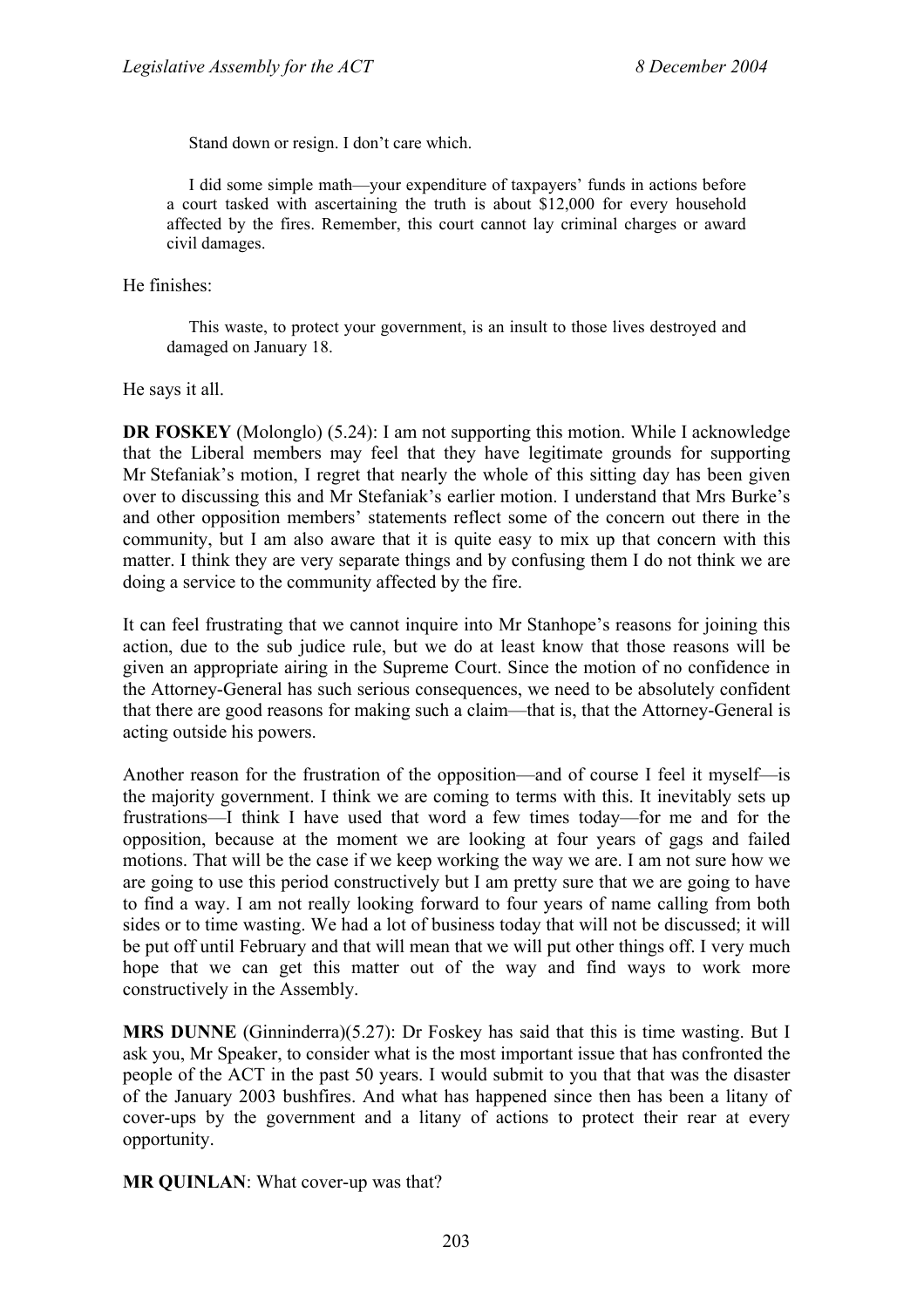**MRS DUNNE**: Sometimes they are not cover-ups; sometimes it is just a Carmen Lawrence excuse: "I can't remember." We all had a touch of the Carmen Lawrences last year. The Treasurer, although he went to a briefing where he was told that we had a 60 per cent chance of a state of emergency, that various things would happen such as that substations and Uriarra Forest would go, that this would have an impact on the urban edge—and they named the suburbs—

**Mr Quinlan**: On a point of order, Mr Speaker: what relevance does this have to the Attorney-General?

**MR SPEAKER**: It is a wide ranging debate but, given that it is a no confidence motion in the Attorney-General, we should stick to the subject matter.

**MRS DUNNE**: Coming out of a briefing that told the cabinet all these things, the Attorney-General and the Treasurer said, "Well, we don't recall being told anything all that drastic and we did not have a perception that anything serious was going to happen." Oh, please!

**Mr Quinlan**: On a point of order, Mr Speaker: Mrs Dunne has just impugned what I have said in this place about what I remember and do not remember. "Oh, please!" she said. Now she is stretching the rules; she has got to be outside the rules because she is effectively saying that I have lied in this place.

**MR SPEAKER**: That was not the language that I heard, Mr Quinlan. There is a wide ranging debate going on about the Assembly's confidence in a minister, and it is difficult to restrict the debate.

**MRS DUNNE** (Ginninderra) (5.30): I understand that, Mr Speaker. What happened at that meeting was that advice was given that there would be a 40 to 60 per cent chance of a state of emergency being declared over the weekend and that that would have an impact. There was a list of suburbs from the west of Canberra, from Belconnen, south to Tuggeranong, with Weston and Dunlop listed, yet ministers say afterwards that they cannot remember. There was an interjection earlier about whether I was there. No, I was not there, Mr Speaker.

Let's put the matter in context. I have had a discussion a number of times with my colleagues about extraordinary cabinet meetings. I worked in this place as a ministerial adviser for two assemblies before I became a member and in the time of my being a ministerial adviser or political staffer there was one extraordinary cabinet meeting where my boss had to go into cabinet and discuss a particular issue. I remember everything about what was discussed in the run-up to that and I remember the things that were discussed and the things that were done as a result of that. I have gone and asked the people in the Legislative Assembly who were there at the time and they remember it vividly.

I tell you, Mr Speaker, that it was not about whether a large proportion of the ACT might burn down. It was a matter of finances and it was a problem. They remember that vividly. To put it in context, ministers had had days and days of briefings, had had helicopter rides and had been told a range of things, yet they do not have a clear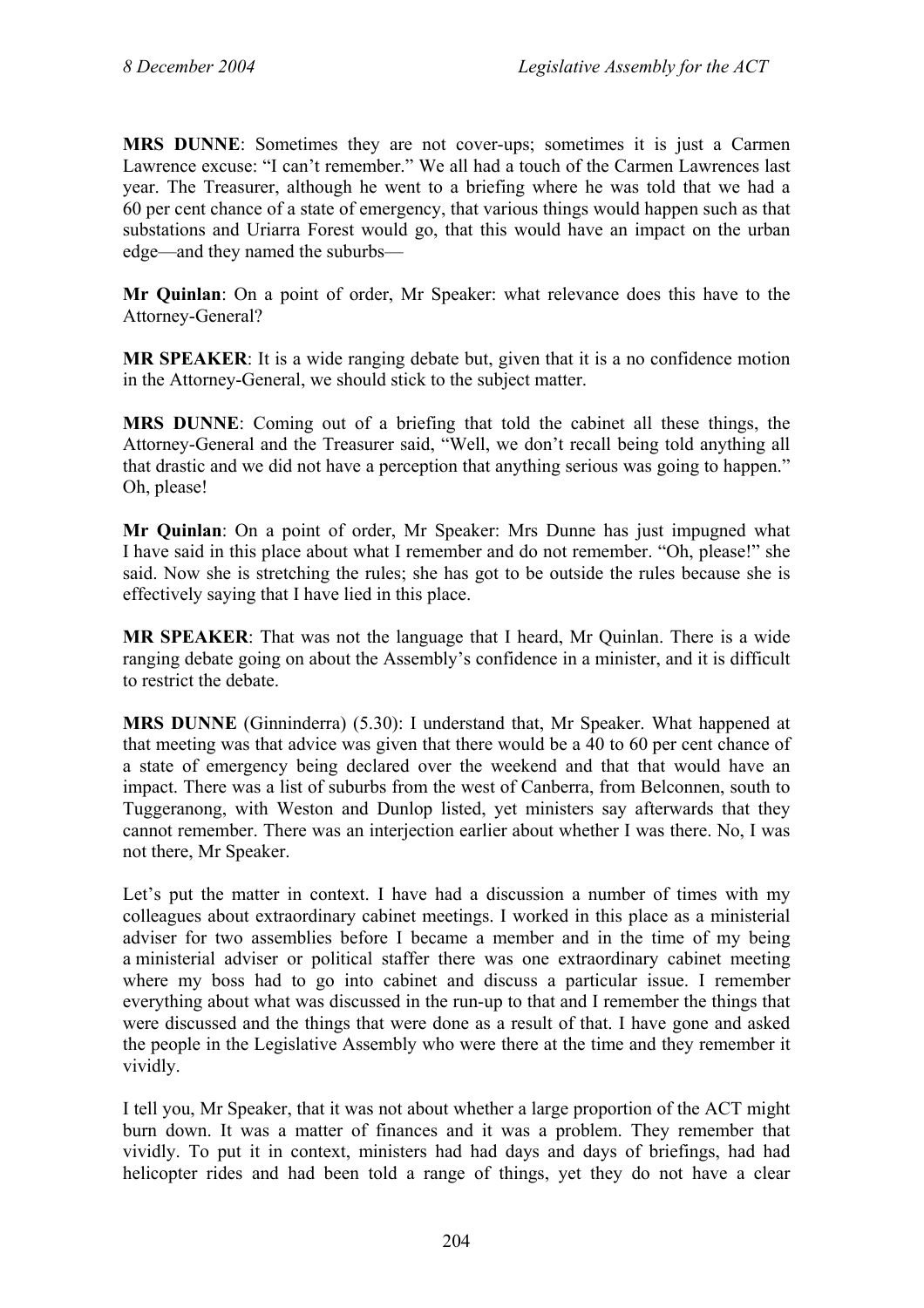recollection of an extraordinary cabinet meeting. The thing about it is that it was an extraordinary meeting, but they do not have a clear recollection of it. "I don't remember," the Carmen Lawrence touch, is part of the government's covering itself, trying to protect itself, because if you cannot remember you cannot be held responsible for something. What we had in the course of the run-up to the election—

**Mr Corbell**: I take a point of order, Mr Speaker. Mrs Dunne is implying that ministers are lying. She is imputing an improper motive. That is disorderly and I ask you to ask her to withdraw it.

**MR SPEAKER**: I think that Mrs Dunne is arguing that the ministers' position in relation to matters discussed in cabinet was inadequate. I think that these are debating points.

**Mr Corbell**: On the point of order, Mr Speaker: Mrs Dunne is going further than that. She is suggesting that what ministers have said publicly about the cabinet meeting, compared with what is on the record about it, is inconsistent and that ministers are seeking to cover their behinds. That is implying that ministers are lying. It is a very clear imputation, Mr Speaker, and I ask you to rule on that, because imputations—

**MR SPEAKER**: I think that it is open to Mrs Dunne to make the accusation that what ministers are saying publicly and what is on the record is different. It is open to Mrs Dunne to say that, surely.

**Mr Corbell**: It is; but she is going further than that, because she is suggesting that it is being done deliberately, and that is imputing an improper motive.

**MR SPEAKER**: If that is what has been said, Mr Corbell, and I discover that that is the case, I will deal with it. I will listen more closely to what she says; but if there is anything said that can be recognised as an imputation of lying I will make sure that it does not proceed.

**MRS DUNNE**: Mr Speaker, what this boils down to is a pattern of, essentially, running interference with the community finding out what happened and the community finding the answers to why it was not warned. No-one expects to be told, "We could have stopped the fire and we didn't." No-one expects that. No-one reasonably thinks after the fires broke out and after a certain lapse of time that this was not an inevitable outcome.

What the community really objects to is that it was not warned and people are looking for the reasons for why they were not warned and why, as a result of that, four people died, 490-odd houses were burnt down, there was a billion dollars worth of damage, lives were scarred forever and people were physically and emotionally scarred forever, and people want outcomes on that.

What we are seeing here is delay. There were delays caused by not appointing counsel as was necessary and now, after the election, after delay strung out the coronial inquest so that the coroner could not report according to her original timetable, we have another series of delays. The issue is not that nine people took particular action; it is that the Attorney-General endorsed that delay and, in endorsing that delay, became complicit in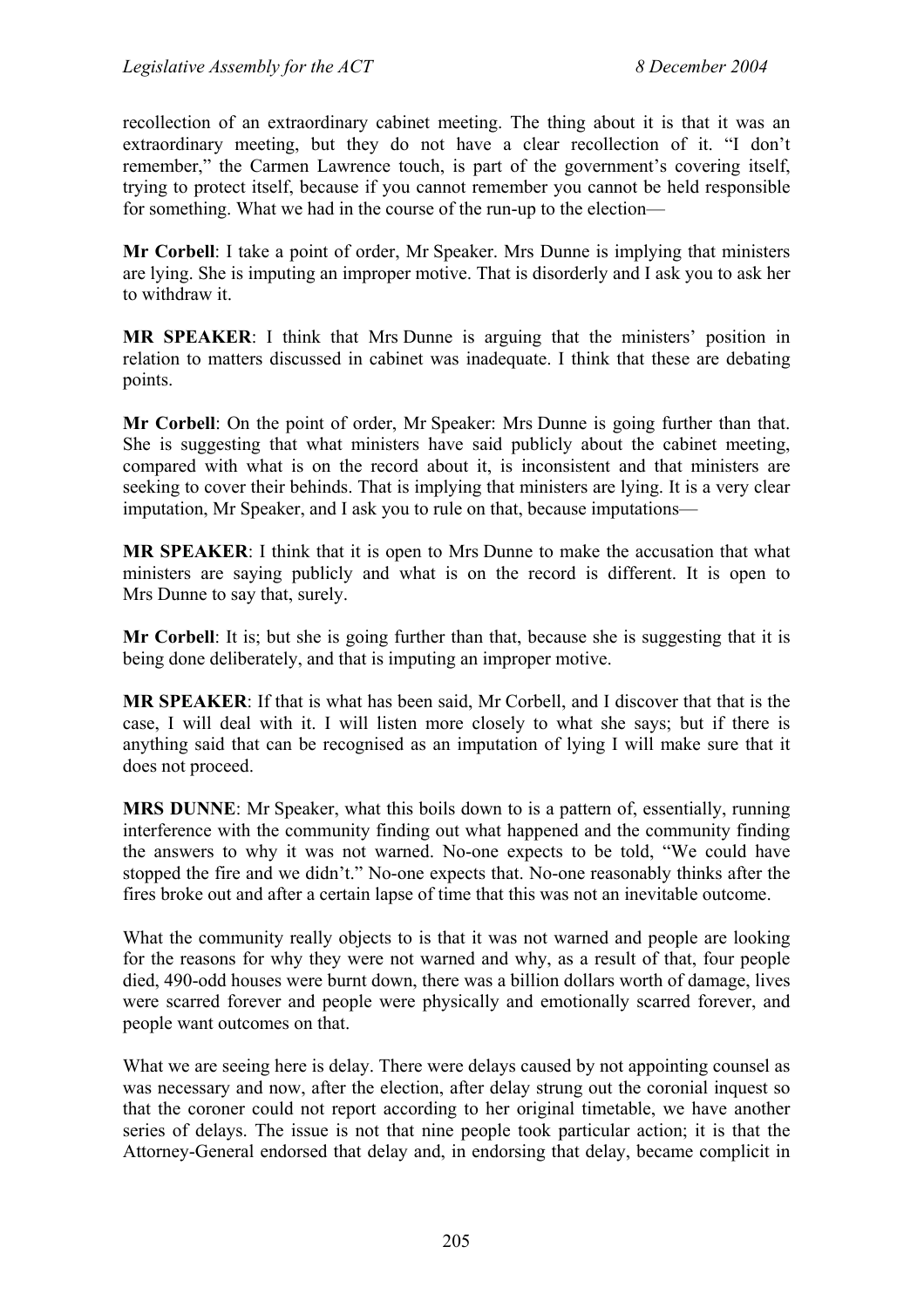that delay in a way that is inappropriate for somebody holding the position of first law officer.

A person who has a matter before a court and who thinks that they may have an adverse finding about them, a firefighter or someone involved in emergency services, has the right under law—I uphold that right—to seek whatever redress is necessary. If Mr Stanhope, as an individual, feels that he needs to take that path, he is welcome to do so. But he is not welcome to do it while holding the office of Attorney-General. That is the crux of the matter being debated by the Legislative Assembly today.

Mr Quinlan can try to confound it all he likes but Mr Stanhope, as Attorney-General, has blurred the distinction between his rights as an individual and his responsibilities as the first law officer, his responsibilities as the Attorney-General. If he has that conflict of interest, if his self-interest comes before his role as the Attorney-General, he must stand down.

The motion that we debated before this one gave him the opportunity to set things right. It would not have stopped the delays, because nine other people are causing delays, but it would have meant that the attorney had had an opportunity to reconsider the appropriateness of his actions. The appropriateness of his actions is at stake here and, because he has acted inappropriately, he should be stripped of his office.

**MR SESELJA** (Molonglo) (5.37): The Treasurer stated that the government's actions do not add to the delay. They do add to the delay. The government will be making a submission that is going to add to further delay; so the statement the Treasurer made that it will not add to the delay or will not delay proceedings is incorrect. It will delay them; of course it will.

### **Mr Quinlan**: An hour.

**MR SESELJA**: Do you think that it is going to take an hour? I think that displays the Treasurer's ignorance of this matter. He was saying to us that it was not going to add to the delay and now he is saying that it will add an hour. I would argue that it is going to be more significant than that.

The government's submission is going to be the most significant. The government will have a team of legal advisers. It has unlimited resources available to it, so it will cause considerable delay, not to mention considerable extra cost to ACT taxpayers. Mr Quinlan tries to write it off by saying, "Sorry, this is happening anyway and nothing we could have done would have changed the matter." It will change it; it will change it significantly. The Treasurer was clearly incorrect in what he was saying there. He was trying to fob it off by saying, "We are just jumping on board and we are not going to change anything." You are; you are changing it.

At the heart of the question is whether the attorney was in a position to make an objective decision as to what was in the interests of justice. Let's look at that. We have a person whose actions have been scrutinised by the coronial process. As Chief Minister, his actions have been scrutinised by the coronial process. At the end of that process, when it is finally allowed to run, there could be adverse findings against the Chief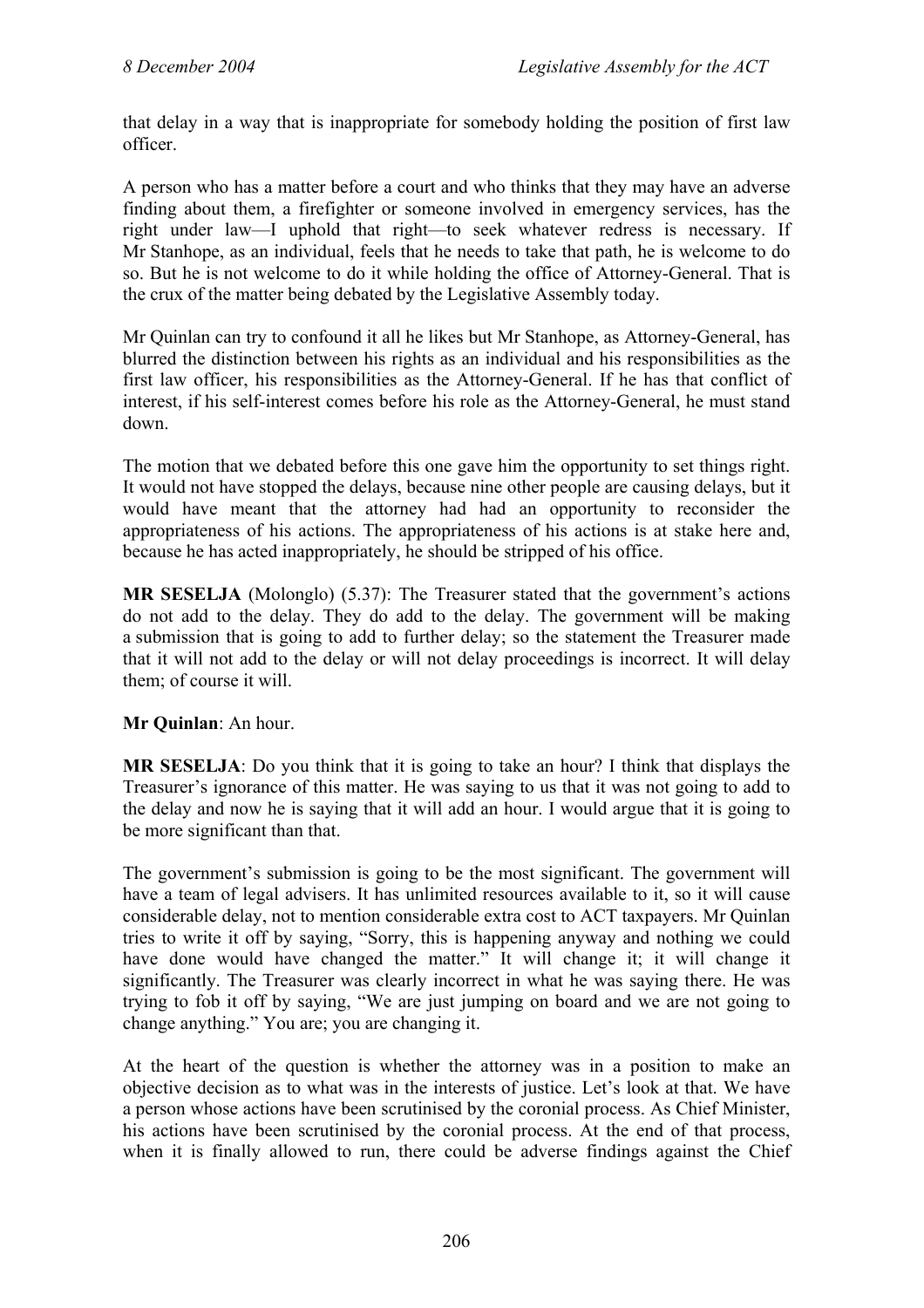Minister. No-one would dispute that there is potential for that. There is potential for adverse findings against the Chief Minister for his actions in relation to the bushfires.

The same person, as Attorney-General, has a responsibility as first law officer to protect the integrity of the legal system. On the one hand, he is a witness who could have an adverse finding against him; on the other, he is the first law officer and has a responsibility to protect the integrity of the legal system. The question is: how could the attorney make an objective decision in such circumstances? No reasonable person could think that the decision taken to join the action would be an objective decision. He has a personal stake.

**MR SPEAKER**: Order! That is a matter that could be discussed in the courts and I would ask you to refrain from going to the issue. We have been through this debate before.

**MR SESELJA**: I know that we have, Mr Speaker. This is not going to the ruling that you made previously.

**Ms MacDonald**: Really?

**MR SESELJA**: No, not at all. It is clear that there is apprehended bias in this case.

**MR SPEAKER**: It seems to me that you are trying to create that impression. That is an issue that I have dealt with in earlier rulings in relation to this matter and I would ask you to refrain from that, otherwise I will ask you to sit down.

**MR SESELJA**: Mr Speaker, with respect, all I am saying is that as a matter of record we have an Attorney-General whose duty it is as first law officer to protect the integrity of the judicial process. We also have, as a matter of record, an Attorney-General who has appeared before the coronial inquest and could potentially face adverse findings. Nothing I said there is not well known publicly. This is the fact of the matter. Nothing I said there is not factual.

**MR SPEAKER**: Just refrain from referring to matters that could become evidence before the courts. As I have said to you, I will ask you to resume your seat if you continue.

**MR SESELJA**: Okay, I will steer away from the actual. There is certainly a perception in the community and there certainly could reasonably be a perception of bias. Of course, I have been shut down on that, so I will move on to the next point.

We have seen that Mr Stanhope is forgetful. Mrs Dunne touched on that. He has displayed that over a period. He cannot remember lots of things, which is unfortunate. There could be a concern in the community that Mr Stanhope's memory may affect his ability to do his job. He cannot remember the cabinet meeting, he cannot remember a lot of the details and he cannot remember a six-minute phone call. There are some patterns. I note that Carmen Lawrence was on radio today. She forgot lots of things and our Attorney-General certainly has a habit of being a bit forgetful.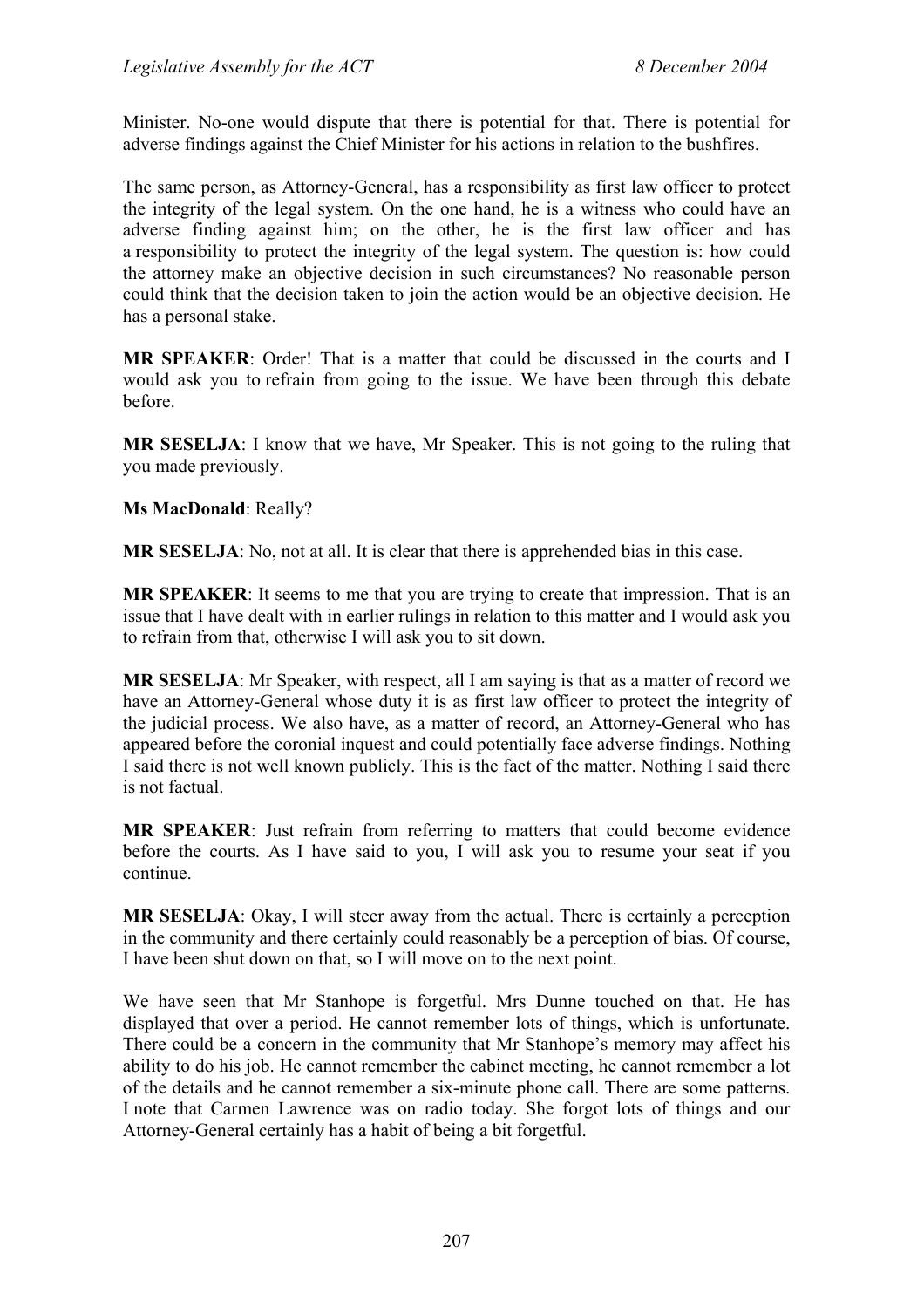I go back to what I said earlier when I was speaking about the pattern developing of the government shutting down debate and scrutiny, which does go to this issue because community confidence in the attorney and the government relies on scrutiny and relies on the Assembly being able to do its job. Unfortunately, we are already seeing shut down the ability of the Assembly to scrutinise the government.

We have had a gag imposed on the length of speeches. We have had committee appointments that ensure that the busiest areas of government are scrutinised by members of the government. We have a 6.00 pm adjournment, so we cannot fully debate these things in one day; we need to go on to the next sitting day. We have seen the government hiding behind the sub judice rule. It has sought to hide behind it when clearly most of the discussion has not even gone close to breaching the sub judice convention.

Of course, part of this pattern is the Attorney-General's decision to seek to shut down a coronial inquest that is, in part, examining the actions of his government. Mr Speaker, I put it to you and I put it to the Assembly that any reasonable person looking at this matter would say, based on those facts, that there is something wrong. The attorney should not be making that decision. He has a stake—

**MR SPEAKER**: Resume your seat, Mr Seselja. I gave you adequate warning, I think.

**MR PRATT** (Brindabella) (5.44): Mr Speaker, I rise to express a lack of confidence to a great degree in the Attorney-General. The Chief Minister is not fit to be Attorney-General. I want to detail a number of issues underlying that concern. It is my belief that he has monumentally failed the ACT community at a time when the community needs to get to the truth of what happened and what failed in January 2003.

The Attorney-General, as first law officer, has more than just a narrow role with respect to the conduct of this coronial inquest. He has a responsibility to the nine individuals mentioned in current proceedings, but he has a greater responsibility to the other 330,000 citizens of the ACT. That is where he has failed in his fundamental duty. He has failed in his duty because he interrupted the urgent proceedings of the only inquiry capable of independently getting to the bottom of what went wrong in the worst emergency seen in the ACT in modern times.

The community is deeply concerned that the McLeod inquiry, while useful, did not adequately cover the ground. That was becoming starkly clear from the earliest days of the Doogan inquiry, when so many more substantive issues were being canvassed than had been the case throughout the life of the McLeod experience. Even if Doogan is allowed to continue, valuable time will be lost, and preliminary reports from Doogan would have allowed significant adjustments to be made to ACT emergency procedures during the current summer period. Doogan might have been in a position to offer preliminary reports at this time that could have influenced this government to make necessary adjustments as we go into this next summer bushfire season.

The Attorney-General surely must have known the damage he would be doing to this critical inquiry process. He has neglected the community greater good by allegedly representing the needs of nine individuals. I remind the house of the attorney's ridiculing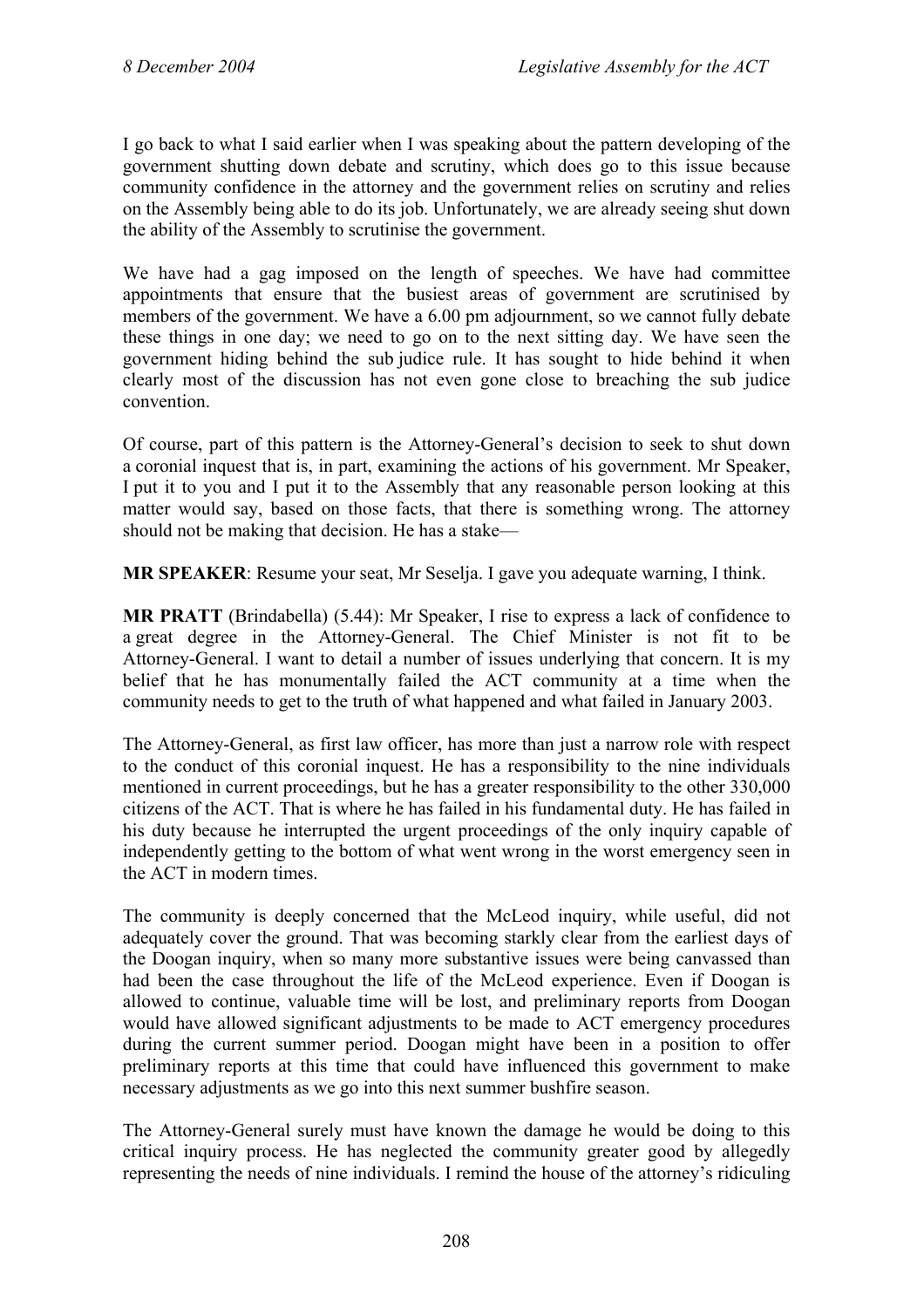of the 2003 report in which the Auditor-General found the Emergency Services Bureau to be dysfunctional. We now know that the Auditor-General was right and the Attorney-General was wrong.

I am not talking about a professional disagreement on the part of the Attorney-General. That would be entirely acceptable. I am talking about an arrogant, sneering political attack on the Benton report—a substantive and very important report. That was unacceptable behaviour by the first law officer in respect of a legal and administrative procedure.

The Attorney-General has failed the ACT community by not making sure that no stone is left unturned in drilling down to the truth. The Attorney-General should have been sure that no stone was left unturned in all of the legal mechanisms available to this community to identify, to analyse and to take the lessons from the emergency that we had. The Attorney-General had a role to ensure that everything that could be done was done and done quickly. We needed to find the truth on what emergency systems failed in January 2003. We needed to find the truth on why the failings of previous years were not identified and rectified before January 2003.

The Attorney-General also failed in terms of the McLeod inquiry. The McLeod inquiry was barely adequate. The Attorney-General had a legal duty to ensure that the McLeod inquiry had teeth and was properly equipped to ensure that all the ground would be covered. Four people died, 490-odd houses were lost and a large amount of money was lost in terms of property damage. You do not have the trauma that this community suffered and you do not have such disaster occurring without the government of the day making sure that no stone is left unturned in such an inquiry. The Attorney-General had a duty of care and a duty of responsibility to make sure that the McLeod inquiry was properly equipped to get to the bottom of everything, and the Attorney-General did not.

Furthermore, the Attorney-General has failed the community and its legal system because he has put the narrow interests of his political power base before the greater good of the ACT community. He has lacked any urgency in ensuring that important emergency matters are addressed. The Attorney-General, as first law officer, has put the extremely narrow interests, important as they may be, before the broader safety needs of our community. You cannot as Attorney-General have tunnel vision. We need an Attorney-General who ranges across all the functions of the ACT and has a broader vision. Leadership and a broader vision are required. This Attorney-General does not have that; he is narrow of scope.

Mr Speaker, I put it to you that the Chief Minister is not capable of performing the role of Attorney-General. Therefore, I say to you that he is not fit to perform that role.

### Motion (by **Mr Corbell**) moved:

That the question be now put.

The Assembly voted—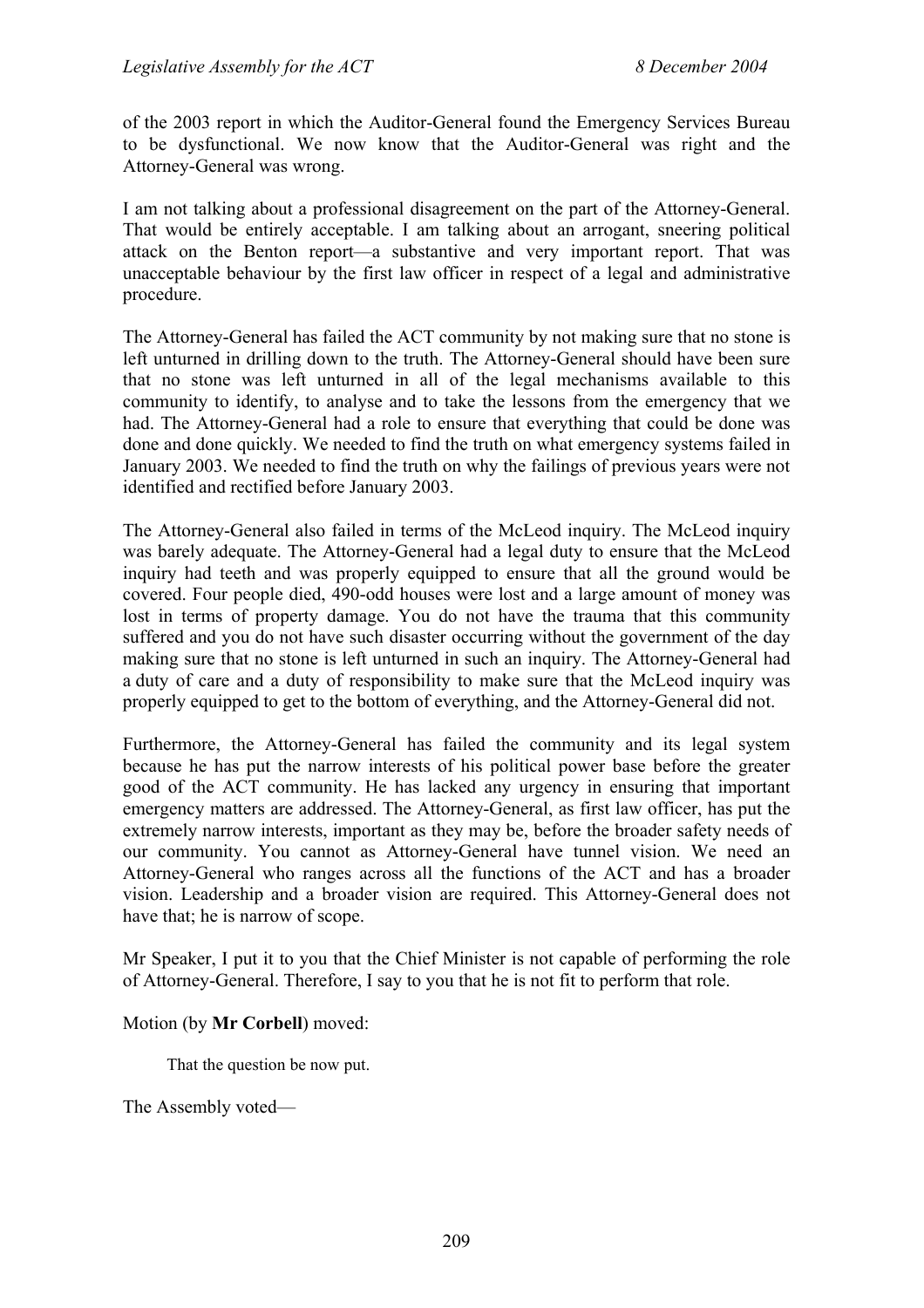### Ayes 10 Noes 7

| Mr Hargreaves | Mrs Burke  |
|---------------|------------|
| Ms MacDonald  | Mrs Dunne  |
| Ms Porter     | Mr Mulcahy |
| Mr Quinlan    | Mr Pratt   |
| Mr Stanhope   | Mr Seselja |
|               |            |

Question so resolved in the affirmative.

Original question put:

That **Mr Stefaniak's** motion be agreed to.

The Assembly voted—

| Mrs Burke  | Mr Smyth     | Mr Berry     | Mr Hargreaves |
|------------|--------------|--------------|---------------|
| Mrs Dunne  | Mr Stefaniak | Mr Corbell   | Ms MacDonald  |
| Mr Mulcahy |              | Dr Foskey    | Ms Porter     |
| Mr Pratt   |              | Ms Gallagher | Mr Quinlan    |
| Mr Seselja |              | Mr Gentleman | Mr Stanhope   |
|            |              |              |               |

Question so resolved in the negative.

# **Eureka Stockade—150th anniversary**

**MR GENTLEMAN** (Brindabella) (5.55): Mr Speaker, I move:

That this Assembly:

- (1) congratulates the Stanhope Labor Government on its initiative to fly the Eureka flag over Canberra to mark the 150th anniversary of the Eureka Stockade;
- (2) recognises the significance of the events of Eureka to the development of Australian democracy and the enduring relevance of discussion and debate about the foundations and process of our democracy;
- (3) expresses its disappointment with the Federal Government's lack of willingness to engage with the ongoing debate about such a significant point in Australian history; and
- (4) calls for the ACT Government to ensure the continuing future commemoration of the Eureka Stockade in the ACT with the introduction of a calendar note from 2004.

Mr Speaker, the Eureka Stockade of 3 December 1854 was a significant event in the history of our nation. When the miners of Ballarat organised themselves in response to the harsh, unjust and unaccountable treatment meted out to them by the colonial administration, they set in train the vigour and the passion that remain inherent in Australian democracy and, indeed, in the democratic institutions of our territory.

Mrs Burke Mr Smyth Mrs Dunne Mr Stefaniak

Ayes 7 Noes 10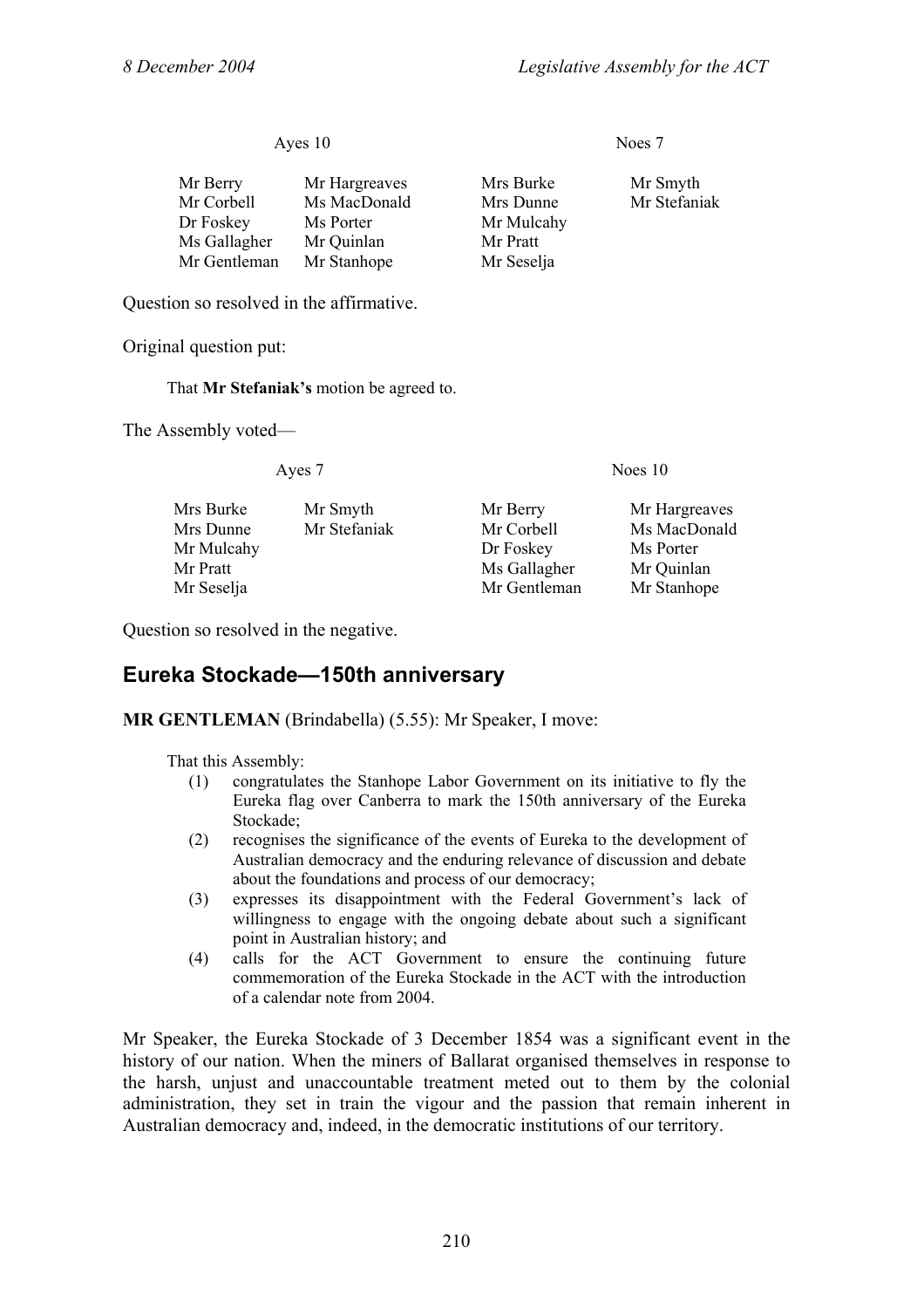The Stanhope Labor government should be congratulated for its actions in commemorating the 150th anniversary of this significant event. It has taken some time for the struggle of Eureka to receive pride of place in our history. It was not until the 1970s that the community of Ballarat itself embraced the tradition, though memorials had been conducted since the rebellion itself.

The Eureka flag has long since been a symbol of contention, used throughout the last 150 years as a symbol of rebellion across the political spectrum. The way in which we understand the event and its historical significance is itself an issue of fiery debate. Yet there have been few instances in our collective history that have sparked such vigour and passion, heralded by some and condemned by others.

It is here that we understand the significance of commemorating what was undeniably an important event. It has been said that Australians have always interpreted Eureka in the context of their own time in history. The story of the stockade has been a living history. Recognising that, and the debate that surrounds the story of Eureka, is the true value in its commemoration. Eureka sparks the fire of debate about the foundations and the process of our democracy.

The commemoration of the Eureka rebellion is a celebration of our democracy and recognition of the fact that democracy is about engaging and debating the process of change. The significance of the Eureka rebellion and the symbolism of the flag have been recognised nationally this year by state parliaments and local government municipalities.

The ACT government has led the way in positioning the Eureka flat atop City Hill. That could be interpreted as a symbol of defiance, but then it is the spirit that calls most loudly from the goldfields of Ballarat where, 150 years ago, the miners were taxed for their labour by a colonial administration that enforced its laws with a standing army.

The miners had no political rights and, despite being equal under law, had no voice in the making of those laws. Their movement was informed by a wide variety of political experiences that landed with the mass immigration spurred on by the discovery of gold. Governor Charles Joseph La Trobe referred to this pattern of unrestricted immigration as the cause of the build-up of frustrations: "the politically restless and disappointed elsewhere … whose interests must be promoted by social and internal disorder".

The charter of the miners of Ballarat heralded the arrival in Australia and was informed by the experiences of the British Chartists, and their interests were not the radical proposition suggested by the head of the colonial administration. Every citizen has an inalienable right to have a voice in making the laws he or she is called on to obey. The people are the only source of legitimate political power—basic tenets, it seems, of modern democracy. That is why we should celebrate and commemorate the events of Eureka.

Whilst the ideals seem none too radical now, in 1854 they were exactly that. The "interests" referred to by Governor La Trobe were the interests of working people in having a voice in the laws that determined their lives, irrespective of peerage or property ownership, and the social and internal disorder was about demanding a democratic voice,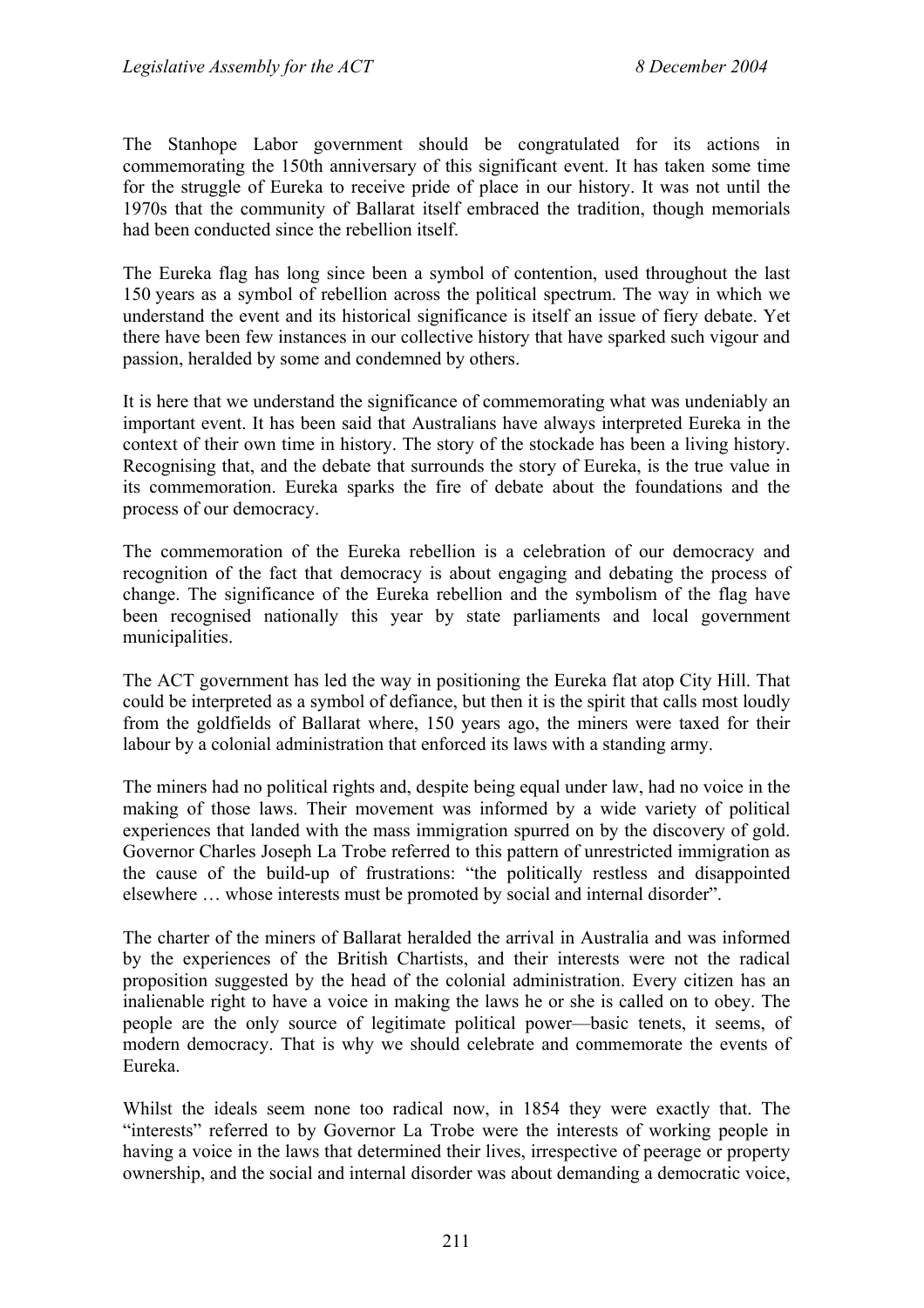an echo of the cry of the American revolution of no taxation without representation. The principles of democratic and fair representation that the Chartists bought with them from England fuelled the fire of the Eureka rebellion. Yet in 1854, these ideals were radical, as notions of democracy frequently are.

Debate interrupted.

# **Adjournment**

**MR SPEAKER:** Order! It being 6.00 pm, I propose the question:

That the Assembly do now adjourn.

**Mr Corbell**: I require that the question be put forthwith without debate.

Question put.

The Assembly voted—

| Ayes 10      |               | Noes 7     |              |  |
|--------------|---------------|------------|--------------|--|
| Mr Berry     | Mr Hargreaves | Mrs Burke  | Mr Smyth     |  |
| Mr Corbell   | Ms MacDonald  | Mrs Dunne  | Mr Stefaniak |  |
| Dr Foskey    | Ms Porter     | Mr Mulcahy |              |  |
| Ms Gallagher | Mr Quinlan    | Mr Pratt   |              |  |
| Mr Gentleman | Mr Stanhope   | Mr Seselja |              |  |

Question so resolved in the affirmative.

### **Education—teacher numbers**

**MS GALLAGHER** (Molonglo—Minister for Education and Training, Minister for Children, Youth and Family Support, Minister for Women and Minister for Industrial Relations) (6.03): Mr Speaker, in his inaugural speech yesterday, Mr Mulcahy made the following statement:

 … my personal frustration with the incapacity of our local public primary school to provide dedicated teachers for each of the classes for our children contributed to my decision to contest the most recent ACT election. That system, incidentally, is now canvassing the idea of having three classes of pupils assigned to one teacher.

I took this issue very seriously as I know how rumour can be taken as fact and how quickly innuendo can be used to discredit the hard work of ACT teachers and the school communities they support.

The primary school in question is adequately staffed to perform its functions and discharge its duties to all students who attend the school. I can confirm for the chamber that classes were not combined due to teacher absenteeism or teacher shortage. The primary school referred to is currently exploring options to expand the gifted and talented program, a program designed to foster creativity and add to the learning process for the students who participate.